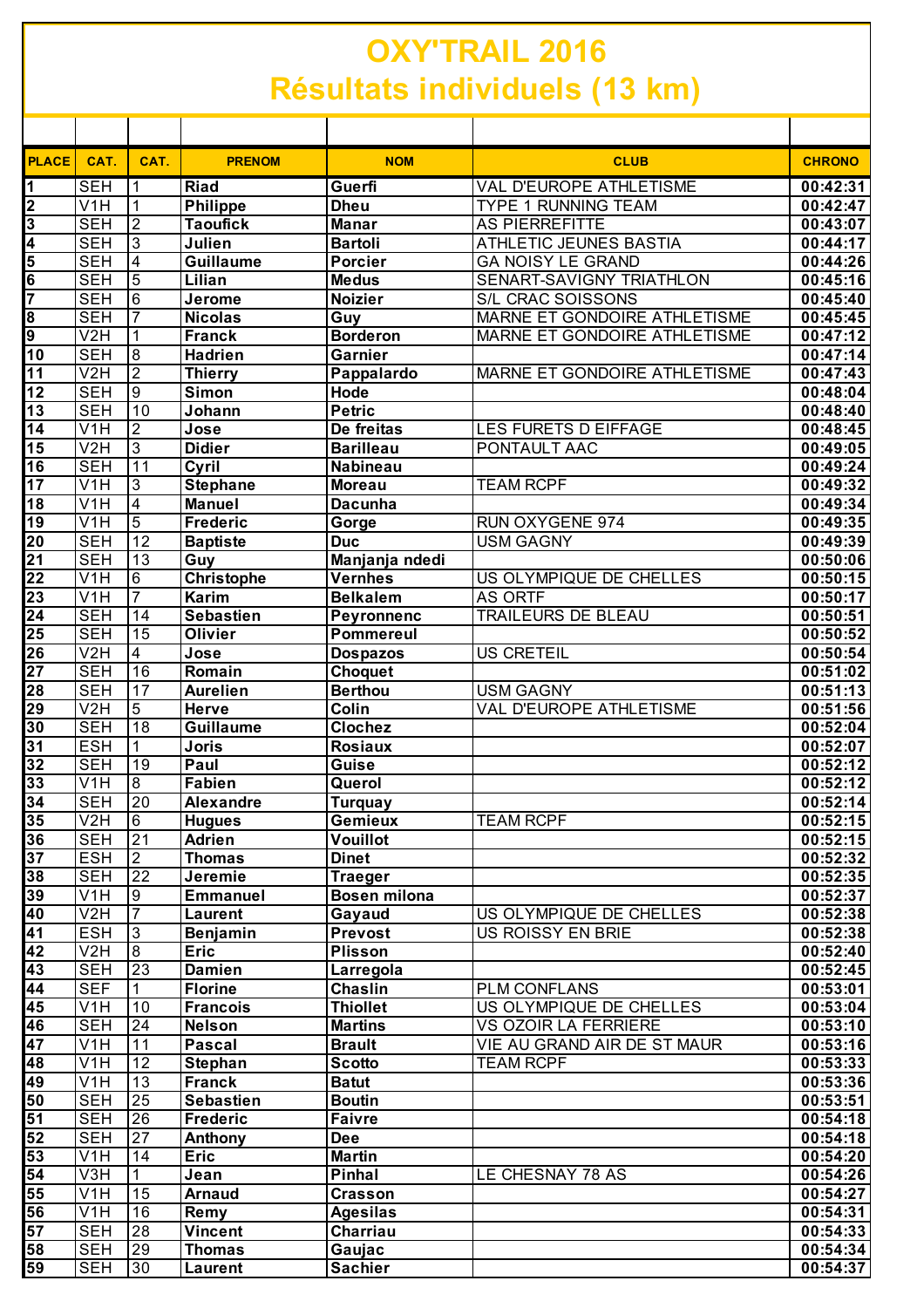| 60              | <b>SEF</b>       | $\overline{2}$  | <b>Anne laure</b> | Fey              |                                | 00:54:44 |
|-----------------|------------------|-----------------|-------------------|------------------|--------------------------------|----------|
| 61              | <b>SEH</b>       | 31              | Geoffrey          | Lenoire          |                                | 00:54:45 |
| 62              | <b>SEH</b>       | 32              | <b>Pierre</b>     | Carme            |                                | 00:54:51 |
| 63              | $\overline{V1H}$ | 17              | Jean francois     | <b>Bacquet</b>   | MARNE ET GONDOIRE ATHLETISME   | 00:54:54 |
| 64              | $\overline{V1H}$ | $\overline{18}$ | Thierry           | <b>Fournier</b>  |                                | 00:54:58 |
| 65              | V1H              | 19              | <b>Alexandre</b>  | <b>Khamhome</b>  | LES FURETS D EIFFAGE           | 00:55:04 |
| 66              | V <sub>1</sub> H | 20              | Dominique         | <b>Matet</b>     | <b>USM GAGNY</b>               | 00:55:27 |
| 67              | <b>SEH</b>       | 33              | Jonathan          | Sitbon           |                                | 00:55:30 |
| 68              | <b>JUH</b>       | 1               | <b>Clement</b>    | Goulin           |                                | 00:55:34 |
| 69              | <b>SEH</b>       | 34              | <b>Boris</b>      | <b>Tireau</b>    |                                | 00:55:39 |
| 70              | <b>ESH</b>       | $\overline{4}$  | <b>David</b>      | <b>Gueudet</b>   | MARNE LA VALLEE ATHLETISME     | 00:55:40 |
| 71              | V1H              | 21              | <b>Michel</b>     | Verland          |                                | 00:55:41 |
| 72              | <b>SEH</b>       | 35              | <b>Olivier</b>    | <b>Boy</b>       | <b>AS ORTF</b>                 | 00:55:42 |
| 73              | V2H              | $\overline{9}$  | <b>Djamel</b>     | <b>Mankouri</b>  | US ROISSY EN BRIE              | 00:55:47 |
| 74              | V3H              | $\overline{2}$  | <b>Pierre</b>     | Couvreur         | US OLYMPIQUE DE CHELLES        | 00:55:49 |
| 75              | <b>SEH</b>       | 36              | Gwenael           | <b>Gueraud</b>   | US ROISSY EN BRIE              | 00:55:53 |
| $\overline{76}$ | <b>SEH</b>       | $\overline{37}$ | <b>Mathieu</b>    | <b>Schaal</b>    |                                | 00:55:54 |
| 77              | <b>SEH</b>       | $\overline{38}$ | David             | <b>Dubin</b>     | POMPIERS LOGNES                | 00:55:56 |
| 78              | <b>SEH</b>       | 39              | <b>Nicolas</b>    | <b>Rosier</b>    |                                | 00:55:57 |
| 79              | V1H              | 22              | Jean baptiste     | <b>Bellair</b>   | LES FURETS D EIFFAGE           | 00:56:02 |
| 80              | V2H              | $\overline{10}$ | <b>Franck</b>     | <b>Bellugeon</b> |                                | 00:56:05 |
| 81              | V2H              | $\overline{11}$ | <b>Denis</b>      | <b>Bordat</b>    | US CREPY-EN-VALOIS             | 00:56:05 |
| 82              | <b>SEH</b>       | $\overline{40}$ | <b>Mickael</b>    | O neill          |                                | 00:56:09 |
| 83              | <b>SEH</b>       | $\overline{41}$ | <b>Bryan</b>      | <b>Sarrey</b>    | AS ROCHETTE DAMMARIE LES LYS   | 00:56:12 |
| 84              | <b>SEH</b>       | 42              | Paul              | <b>Bruneau</b>   |                                | 00:56:14 |
| 85              | <b>SEH</b>       | 43              | <b>Vincent</b>    | Gouarin          |                                | 00:56:20 |
| 86              | $\overline{V1H}$ | 23              | Laurent           | <b>Taysse</b>    |                                | 00:56:20 |
| 87              | $\overline{V1H}$ | $\overline{24}$ | <b>Ruddy</b>      | Patay            |                                | 00:56:30 |
| 88              | <b>SEH</b>       | 44              | <b>Franck</b>     | Larroque         |                                | 00:56:31 |
| 89              | <b>JUH</b>       | $\overline{2}$  | <b>Arthur</b>     | <b>Combe</b>     | US TORCY ATHLETISME            | 00:56:33 |
| 90              | <b>SEH</b>       | $\overline{45}$ | Sylvain           | <b>Clede</b>     | SA MONTROUGE PARIS 12          | 00:56:38 |
| 91              | V1H              | 25              | <b>Nicolas</b>    | Lemarchand       |                                | 00:56:40 |
| 92              | <b>SEH</b>       | 46              | Romuald           | Hensgen          | ATHLETIQUE CLUB DE CHOISY LE R | 00:56:42 |
| 93              | V1H              | 26              | <b>Benoit</b>     | Lesage           | VAL D'EUROPE ATHLETISME        | 00:56:42 |
| 94              | <b>SEH</b>       | 47              | <b>Nicolas</b>    | Gaujac           |                                | 00:56:45 |
| 95              | <b>SEH</b>       | 48              | <b>Christophe</b> | <b>Haustant</b>  | POMPIERS DE LOGNES             | 00:56:51 |
| 96              | <b>SEF</b>       | $\overline{3}$  | <b>Elodie</b>     | <b>Bernascon</b> | <b>BERNASPRO</b>               | 00:56:51 |
| 197             | <b>SEH</b>       | 149             | <b>Alexandre</b>  | <b>Mezzolo</b>   |                                | 00:56:52 |
| 98              | <b>SEH</b>       | 50              | <b>Alexandre</b>  | <b>Tanneux</b>   |                                | 00:56:57 |
| 99              | <b>SEH</b>       | $\overline{51}$ | <b>Matthieu</b>   | <b>Noirot</b>    | <b>COURIR AVEC ERIC</b>        | 00:56:57 |
| 100             | V1H              | 27              | Gwenael           | <b>Couic</b>     |                                | 00:56:58 |
| 101             | <b>SEH</b>       | 52              | <b>Denis</b>      | <b>Ducatel</b>   |                                | 00:56:58 |
| 102             | <b>SEH</b>       | 53              | <b>Charles</b>    | <b>Fautra</b>    |                                | 00:57:05 |
| 103             | <b>SEH</b>       | 54              | <b>David</b>      | Gauvin           | US ROISSY EN BRIE              | 00:57:06 |
| 104             | <b>SEH</b>       | 55              | <b>Emmanuel</b>   | Retterer         | UNION SPORTIVE D'ORMESSON      | 00:57:18 |
| 105             | <b>ESH</b>       | $\overline{5}$  | <b>Aurelien</b>   | <b>Tanneux</b>   |                                | 00:57:19 |
| 106             | V2H              | $\overline{12}$ | <b>Pascal</b>     | <b>Heurtaut</b>  | MARNE ET GONDOIRE ATHLETISME   | 00:57:26 |
| 107             | V1F              | 1.              | <b>Danielle</b>   | Le trouher       |                                | 00:57:27 |
| 108             | V1H              | 28              | <b>Stephan</b>    | <b>Blanchard</b> | <b>USM GAGNY</b>               | 00:57:31 |
| 109             | V1H              | 29              | <b>Eric</b>       | Soldan           |                                | 00:57:35 |
| 110             | <b>SEH</b>       | 56              | <b>Nicolas</b>    | <b>Bernier</b>   |                                | 00:57:38 |
| 1111            | V <sub>1</sub> H | 30              | <b>Emmanuel</b>   | <b>Schutz</b>    | <b>USM GAGNY</b>               | 00:57:40 |
| 112             | <b>SEH</b>       | 57              | <b>Etienne</b>    | <b>Buessard</b>  |                                | 00:57:41 |
| 113             | V2H              | 13              | Gregorio          | Cabral de brito  | <b>USM GAGNY</b>               | 00:57:42 |
| 114             | V2H              | 14              | <b>Mathias</b>    | Lacoste          |                                | 00:57:47 |
| 115             | V <sub>1</sub> H | 31              | <b>David</b>      | <b>Plaisant</b>  |                                | 00:57:49 |
| 116             | V <sub>1</sub> H | $\overline{32}$ | <b>Antonio</b>    | Da silva         |                                | 00:57:56 |
| 117             | <b>SEH</b>       | 58              | Jason             | Cacao            |                                | 00:58:00 |
| 118             | <b>ESH</b>       | 6               | <b>Alexandre</b>  | Valencia         |                                | 00:58:01 |
| 119             | V1H              | $\overline{33}$ | Jose              | <b>Tavares</b>   |                                | 00:58:05 |
| 120             | <b>SEH</b>       | 59              | <b>Stephane</b>   | <b>Mocques</b>   |                                | 00:58:07 |
| 121             | <b>SEH</b>       | 60              | <b>Florent</b>    | <b>Brites</b>    |                                | 00:58:08 |
| 122             | <b>SEH</b>       | 61              | Pierre aymeric    | Lamot            |                                | 00:58:12 |
| 123             | V2H              | 15              | <b>Djamal</b>     | <b>Bensekhri</b> |                                | 00:58:19 |
| 124             | <b>SEH</b>       | 62              | <b>Theophile</b>  | <b>Mourin</b>    |                                | 00:58:20 |
| 125             | V3H              | $\mathfrak{S}$  | <b>Frederic</b>   | <b>Coler</b>     | <b>ASPHALTE 94</b>             | 00:58:21 |
| 126             | V1H              | 34              | <b>Sebastien</b>  | Wagon            | <b>AS ORTF</b>                 | 00:58:21 |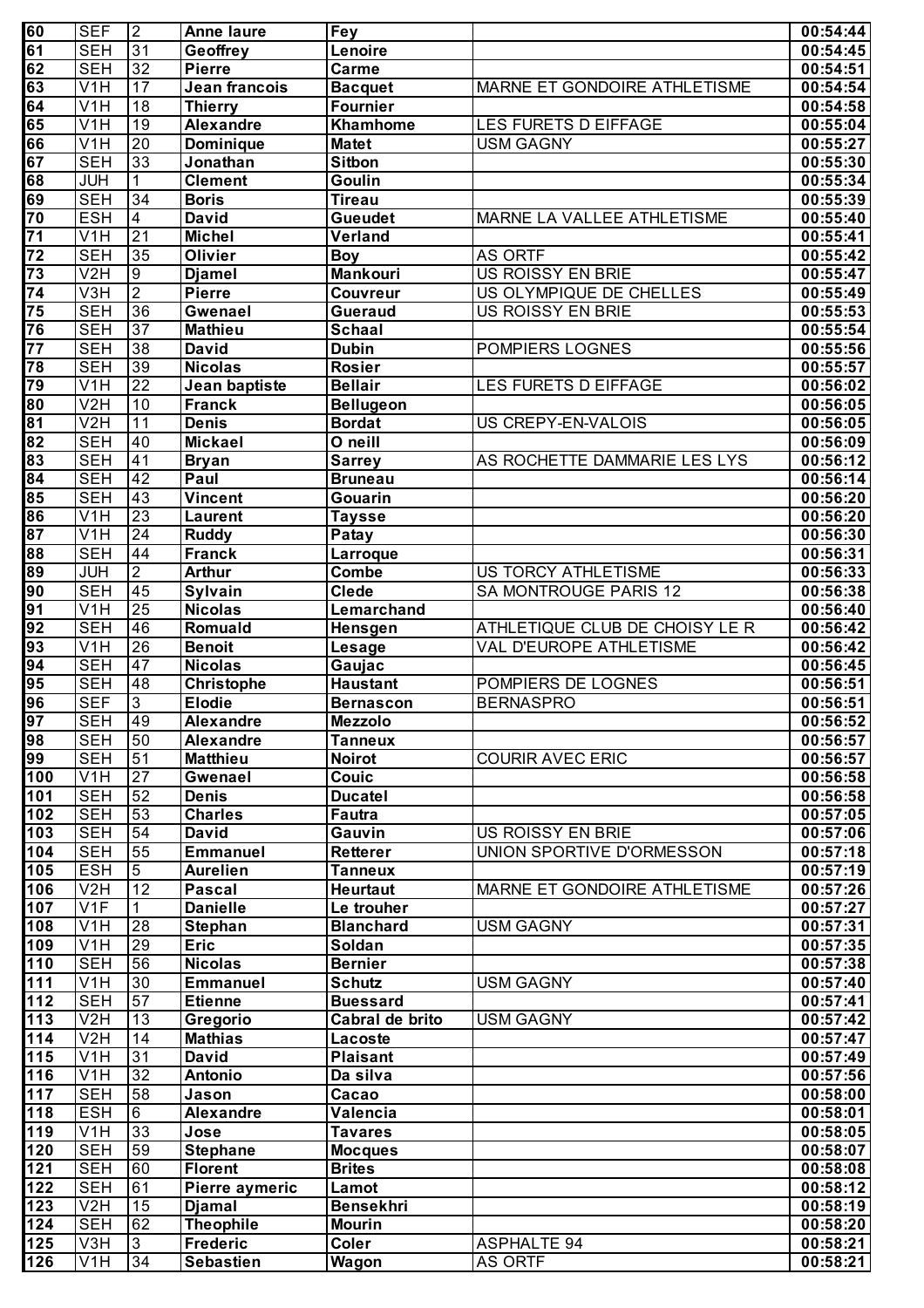| 127              | <b>SEH</b>       | 63              | Yannick                   | <b>Fleischman</b>          |                              | 00:58:30 |
|------------------|------------------|-----------------|---------------------------|----------------------------|------------------------------|----------|
| 128              | <b>SEH</b>       | 64              | <b>Nicolas</b>            | <b>Rifaut</b>              |                              | 00:58:36 |
| 129              | <b>SEH</b>       | 65              | <b>Matthieu</b>           | <b>Maleville</b>           |                              | 00:58:38 |
| 130              | <b>SEH</b>       | 66              | <b>Vincent</b>            | <b>Diolot</b>              | MAIRIE DE NOISIEL            | 00:58:39 |
| 131              | $\overline{V1H}$ | 35              | <b>Mickael</b>            | <b>Babin</b>               |                              | 00:58:43 |
| 132              | <b>SEH</b>       | 67              | <b>Xavier</b>             | <b>Maizeray</b>            |                              | 00:58:50 |
| 133              | $\overline{V1H}$ | 36              | Gerardo                   | Romero                     |                              | 00:58:54 |
| 134              | V1H              | 37              | <b>Philippe</b>           | <b>Doussot</b>             |                              | 00:58:59 |
| 135              | <b>SEF</b>       | $\overline{4}$  | <b>Stephanie</b>          | <b>Taysse</b>              |                              | 00:59:00 |
| 136              | <b>SEH</b>       | 68              | Ludovic                   | <b>Bazin</b>               |                              | 00:59:00 |
| 137              | <b>SEH</b>       | 69              | Philippe                  | <b>Beaujean</b>            |                              | 00:59:07 |
| 138              | V2H              | 16              | <b>Francois</b>           | De marans                  |                              | 00:59:07 |
| 139              | $\overline{V1H}$ | 38              | <b>Francois</b>           | <b>Meunier</b>             |                              | 00:59:09 |
| 140              | V1H              | 39              | <b>Bexen</b>              | <b>Campos</b>              |                              | 00:59:14 |
| $\overline{141}$ | V2H              | 17              | <b>Francois</b>           | Hochepied                  |                              | 00:59:14 |
| 142              | <b>SEH</b>       | $\overline{70}$ | <b>Guillaume</b>          | Deidda                     |                              | 00:59:16 |
| $\overline{143}$ | V2H              | $\overline{18}$ | Christophe                | <b>Despagne</b>            |                              | 00:59:20 |
| 144              | V1H              | 40              | Lionel                    | Goy                        |                              | 00:59:21 |
| 145              | <b>SEH</b>       | $\overline{71}$ | Aymeric                   | <b>Albert</b>              |                              | 00:59:22 |
| 146              | <b>SEH</b>       | $\overline{72}$ | Gerald                    | <b>Morin</b>               | NEUILLY SUR MARNE ATHLETISME | 00:59:25 |
| $\overline{147}$ | V2H              | $\overline{19}$ | <b>Franck</b>             | Simonin                    | NEUILLY SUR MARNE ATHLETISME | 00:59:28 |
| 148              | $\overline{V1H}$ | $\overline{41}$ | <b>Stephane</b>           | <b>Puglierin</b>           | VS OZOIR LA FERRIERE         | 00:59:33 |
| 149              | V1H              | 42              | Cedric                    | <b>Roussey</b>             |                              | 00:59:34 |
| 150              | <b>SEH</b>       | 73              | <b>Alexis</b>             | <b>Auger</b>               | <b>GA NOISY LE GRAND</b>     | 00:59:38 |
| 151              | <b>ESH</b>       | $\overline{7}$  | John                      | Rasamimahazo               | L'ORANGE BLEUE MONTEVRAIN    | 00:59:41 |
| 152              | <b>SEH</b>       | $\overline{74}$ | Julien                    | Jouffroy                   | POMPIERS LOGNES              | 00:59:45 |
| 153              | V2H              | 20              | Christophe                | Cadieu                     | <b>ASAF AIR FRANCE</b>       | 00:59:46 |
| 154              | V1H              | 43              | <b>Pascal</b>             | Chourreau                  |                              | 00:59:54 |
| 155              | V1H              | 44              | <b>Olivier</b>            | Vexler                     |                              | 01:00:10 |
| 156              | JUH              | $\overline{3}$  | Thomas                    | Duarte pereira             |                              | 01:00:18 |
| 157              | <b>SEH</b>       | $\overline{75}$ | <b>Maxime</b>             | Klein                      | AS ROCHETTE DAMMARIE LES LYS | 01:00:21 |
| 158              | <b>SEH</b>       | 76              | <b>Antoine</b>            | Chedeville                 |                              | 01:00:24 |
| 159              | <b>SEH</b>       | $\overline{77}$ | Abdallah                  | <b>Hassan</b>              |                              | 01:00:27 |
| 160              | V1F              | $\overline{2}$  | Sophie                    | <b>Moreau</b>              | VS OZOIR LA FERRIERE         | 01:00:29 |
| 161              | V2H              | 21              | <b>Stephane</b>           |                            |                              | 01:00:32 |
| 162              | <b>SEH</b>       | $\overline{78}$ | Jean patrice              | <b>Besana</b>              |                              | 01:00:36 |
| 163              | V1H              | 45              |                           | <b>Dumez</b>               |                              | 01:00:38 |
| 164              | V1H              | 46              | <b>Jacques</b><br>Raphael | <b>Gueppois</b><br>Grizard |                              | 01:00:42 |
| $\overline{165}$ | V2H              | 22              | Frederic                  | Roux                       |                              | 01:00:42 |
| 166              | <b>SEH</b>       | 79              | <b>Sunny</b>              | Gabriel                    |                              | 01:00:45 |
| 167              | <b>SEH</b>       | $\overline{80}$ | Ionut                     |                            | <b>VOLLEY CLUB NOGENT</b>    | 01:00:45 |
| 168              | <b>ESH</b>       | ø               | <b>Clement</b>            | Lungu<br><b>Mathiron</b>   |                              | 01:00:46 |
| 169              | <b>SEF</b>       | $\overline{5}$  | <b>Clemence</b>           | Colne                      |                              | 01:00:47 |
|                  |                  |                 |                           |                            |                              |          |
| 170              | V1H              | 47              | <b>Christophe</b>         | <b>Coustillas</b><br>Fofi  |                              | 01:00:55 |
| $171$            | V1H              | 48              | <b>Stephane</b>           |                            | S/L SC BRIE-COMTE-ROBERT     | 01:01:06 |
| 172              | <b>SEH</b>       | 81              | <b>Adrien</b>             | Corroyer                   | <b>VOLLEY CLUB NOGENT</b>    | 01:01:06 |
| 173              | <b>SEH</b>       | 82              | <b>Florian</b>            | Choron                     |                              | 01:01:07 |
| 174              | V1H              | 49              | <b>Sylvain</b>            | Giraud                     | <b>RAILLEU</b>               | 01:01:14 |
| 175              | V1F              | $\overline{3}$  | <b>Sandrine</b>           | <b>Brochot</b>             | <b>AC PARIS-JOINVILLE</b>    | 01:01:15 |
| 176              | V3H              | $\overline{4}$  | <b>Pascal</b>             | Le hir                     | AC PARIS-JOINVILLE           | 01:01:16 |
| 177              | <b>SEH</b>       | $\overline{83}$ | <b>Cedric</b>             | Chauvignac                 |                              | 01:01:16 |
| 178              | V3H              | $\overline{5}$  | <b>Jacques</b>            | <b>Bussol</b>              |                              | 01:01:25 |
| 179              | <b>SEH</b>       | 84              | Anthony                   | Lavergne                   |                              | 01:01:27 |
| 180              | <b>SEH</b>       | 85              | <b>Alcides</b>            | <b>Furtado mendes</b>      | COCEP & CO                   | 01:01:27 |
| 181              | <b>SEH</b>       | 86              | <b>Guillaume</b>          | <b>Dufresne</b>            |                              | 01:01:32 |
| 182              | V2H              | $\overline{23}$ | Olivier                   | <b>Daniel</b>              |                              | 01:01:33 |
| 183              | <b>SEH</b>       | 87              | Jeremie                   | <b>Martinie</b>            | L'ORANGE BLEUE MONTéVRAIN    | 01:01:40 |
| 184              | CAG              | $\mathbf 1$     | Benjamin                  | <b>Montay</b>              |                              | 01:01:45 |
| 185              | V1H              | 50              | <b>Sebastien</b>          | <b>Verdy</b>               |                              | 01:01:46 |
| 186              | V <sub>2</sub> H | $\overline{24}$ | <b>Philippe</b>           | Golfier                    |                              | 01:01:46 |
| 187              | <b>SEH</b>       | 88              | <b>Nicolas</b>            | Viva                       |                              | 01:01:46 |
| 188              | V2H              | 25              | <b>Pascal</b>             | Lebois                     | <b>USM GAGNY</b>             | 01:01:48 |
| 189              | <b>SEH</b>       | 89              | <b>Alban</b>              | Pellegrin                  | <b>COURIR POUR MARIE</b>     | 01:01:50 |
| 190              | V1H              | 51              | <b>Trong dung</b>         | <b>Truong</b>              | PHARMACIE SAINT GERMAIN      | 01:01:54 |
| 191              | <b>SEH</b>       | 90              | <b>Frederic</b>           | <b>Barisic</b>             |                              | 01:01:59 |
| 192              | <b>SEH</b>       | 91              | <b>Vincent</b>            | <b>Heurtaut</b>            |                              | 01:01:59 |
| 193              | <b>SEH</b>       | 92              | Sebastien                 | Chong                      |                              | 01:02:02 |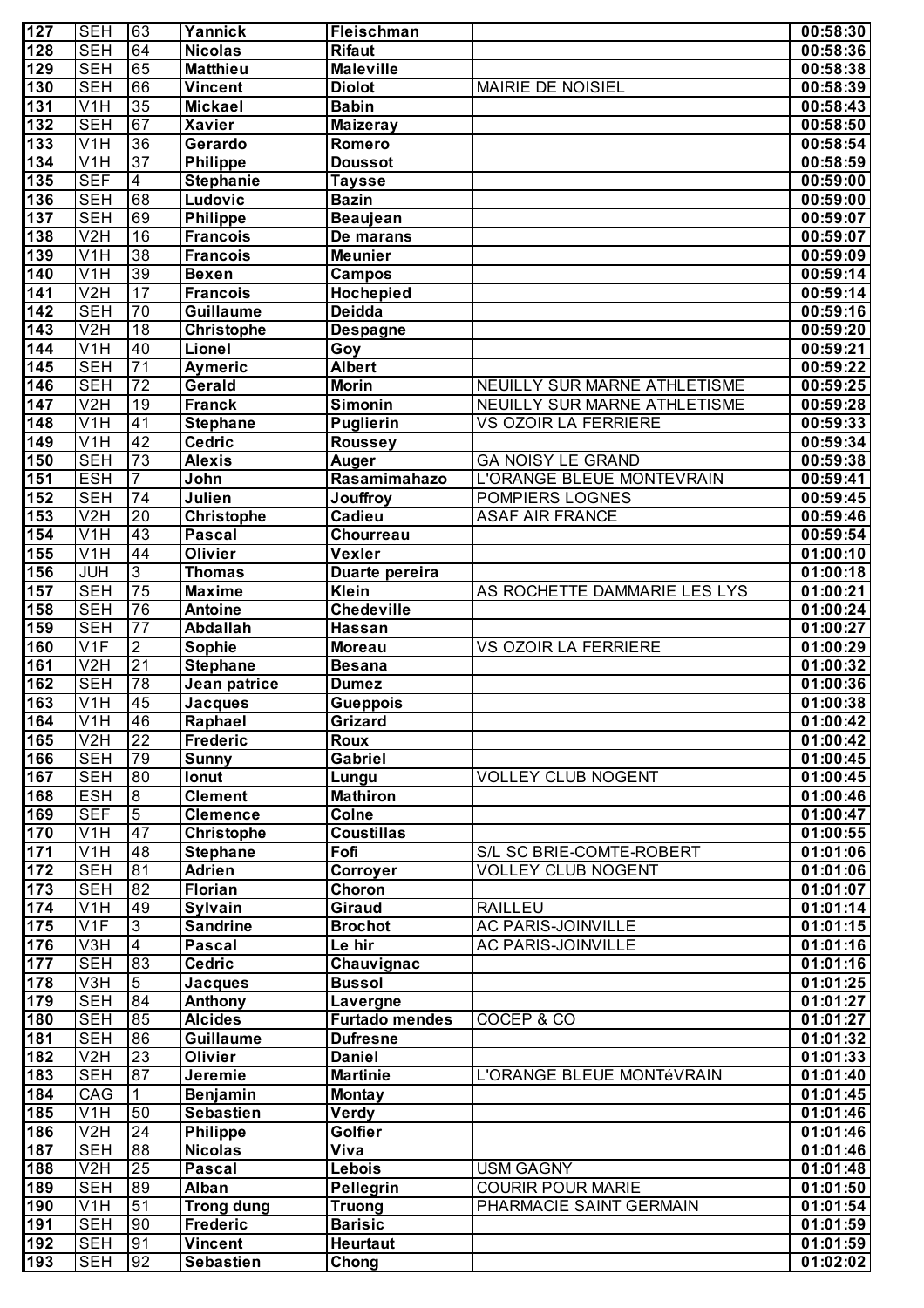| 194              | <b>SEH</b>                | 93                    | Giraud                         | <b>Enguerran</b>                   | <b>DECATHLON</b>                   | 01:02:04             |
|------------------|---------------------------|-----------------------|--------------------------------|------------------------------------|------------------------------------|----------------------|
| 195              | <b>SEH</b>                | 94                    | Julien                         | Roberton                           |                                    | 01:02:07             |
| 196              | <b>SEF</b>                | $6\overline{6}$       | Coline                         | Galmiche                           | ATHLETIC COEUR DE FOND             | 01:02:07             |
| 197              | <b>SEH</b>                | 95                    | <b>Clement</b>                 | Jerome                             |                                    | 01:02:08             |
| 198              | $\overline{\mathsf{V1H}}$ | 52                    | Jean robert                    | <b>Beurnez</b>                     |                                    | 01:02:11             |
| 199              | V1F                       | $\overline{4}$        | <b>Claire</b>                  | Hezon                              | NEUILLY SUR MARNE ATHLETISME       | 01:02:15             |
| $\overline{200}$ | V <sub>2</sub> H          | 26                    | <b>Jacques</b>                 | <b>Martina</b>                     |                                    | 01:02:20             |
| $\overline{201}$ | V <sub>2</sub> H          | 27                    | <b>Francois</b>                | <b>Tourneux</b>                    | <b>CS COURTRY</b>                  | 01:02:23             |
| 202              | CAG                       | $\overline{2}$        | Romain                         | Grizard                            |                                    | 01:02:23             |
| 203              | $\overline{\mathsf{V1H}}$ | 53                    | <b>Georges</b>                 | <b>Besancon</b>                    |                                    | 01:02:24             |
| 204              | <b>SEH</b>                | 96                    | Quentin                        | <b>Thibault</b>                    | <b>DECATHLON</b>                   | 01:02:25             |
| 205<br>206       | V2H<br>V <sub>2</sub> H   | $\overline{28}$<br>29 | <b>Guillaume</b>               | <b>Pensier</b><br><b>Drion</b>     | <b>ASPHALTE 94</b>                 | 01:02:25             |
| $\overline{207}$ | <b>SEH</b>                | 97                    | <b>Arnaud</b><br>Quentin       | Glavier                            |                                    | 01:02:31<br>01:02:31 |
| 208              | $\overline{\mathsf{V1H}}$ | 54                    | <b>Olivier</b>                 | <b>Barotte</b>                     | US OLYMPIQUE DE CHELLES            | 01:02:32             |
| 209              | <b>SEH</b>                | 98                    | <b>Benjamin</b>                | <b>Sadoven</b>                     |                                    | 01:02:34             |
| $\overline{210}$ | V2H                       | 30                    | <b>Christian</b>               | <b>Drean</b>                       | <b>AO CHARENTON</b>                | 01:02:40             |
| $\overline{211}$ | V <sub>1</sub> H          | 55                    | <b>Olivier</b>                 | <b>Monier</b>                      |                                    | 01:02:43             |
| 212              | <b>SEH</b>                | 99                    | <b>Fabien</b>                  | Andrieu                            |                                    | 01:02:44             |
| $\overline{213}$ | V2H                       | 31                    | <b>Pascal</b>                  | <b>Mouysset</b>                    |                                    | 01:02:44             |
| 214              | V <sub>1</sub> H          | 56                    | <b>Franck</b>                  | <b>Tastet</b>                      |                                    | 01:02:46             |
| 215              | <b>SEH</b>                | 100                   | Ludovic                        | <b>Renaud</b>                      |                                    | 01:02:46             |
| $\overline{216}$ | <b>ESF</b>                | 1                     | Ilana                          | <b>Mancel</b>                      |                                    | 01:02:49             |
| <u>217</u>       | <b>SEF</b>                | 7                     | <b>Sandrine</b>                | El ouajibi                         | ATHLETIQUE CLUB DE CHOISY LE R     | 01:02:50             |
| 218              | <b>SEH</b>                | 101                   | Julian                         | Virlogeux                          |                                    | 01:02:52             |
| $\overline{219}$ | <b>SEF</b>                | $\overline{8}$        | <b>Marion</b>                  | Loiseau                            | <b>S/L RUMILLY</b>                 | 01:02:53             |
| 220              | <b>SEH</b>                | 102                   | Houari                         | <b>Benyettou</b>                   |                                    | 01:02:53             |
| $\overline{221}$ | V <sub>1</sub> H          | 57                    | Jean charles                   | <b>Manceau</b>                     |                                    | 01:02:59             |
| 222              | <b>SEH</b>                | 103                   | <b>Nils</b>                    | <b>Barrault</b>                    |                                    | 01:03:00             |
| 223              | V1H                       | 58                    | <b>Adrien</b>                  | <b>Huguet</b>                      | <b>BUSSY ST GEORGES ATHLETISME</b> | 01:03:00             |
| $\overline{224}$ | <b>SEF</b>                | $\overline{9}$        | <b>Mathilde</b>                | Fratti                             |                                    | 01:03:02             |
| $\overline{225}$ | V <sub>2</sub> H          | $\overline{32}$       | Guy                            | <b>Delmas</b>                      | UNION SPORTIVE D'ORMESSON          | 01:03:07             |
| 226              | <b>SEF</b>                | 10                    | <b>Severine</b>                | Lebas                              | UNION SPORTIVE D'ORMESSON          | 01:03:07             |
| $\overline{227}$ | <b>SEH</b>                | 104                   | Kian                           | Shahmaei                           | <b>GA NOISY LE GRAND</b>           | 01:03:10             |
| 228              | <b>SEH</b>                | 105                   | <b>Sebastien</b>               | Crochu                             |                                    | 01:03:13             |
| 229              | V1H                       | 59                    | <b>Sebastien</b>               | <b>Guerry</b>                      | <b>LES PENTACOURRE</b>             | 01:03:18             |
| 230              | CAG<br><b>SEH</b>         | 3<br>106              | Quentin                        | <b>Lorthios</b><br>Lolo            |                                    | 01:03:20             |
| 231<br>232       | V1H                       | 60                    | Johny<br><b>Stephane</b>       | Carabalona                         | ATHLETIC CLUB PAYS DE L OURCQ      | 01:03:21<br>01:03:21 |
| 233              | <b>SEF</b>                | $\overline{11}$       | <b>Severine</b>                | <b>Plumet berge</b>                | NEUILLY-PLAISANCE SPORTS           | 01:03:24             |
| 234              | V <sub>1</sub> H          | 61                    | Roland                         | <b>Nzingoula</b>                   |                                    | 01:03:26             |
| 235              | <b>SEH</b>                | 107                   | <b>Nicolas</b>                 | <b>Crapoulet</b>                   |                                    | 01:03:34             |
| 236              | V1F                       | $\overline{5}$        | <b>Elisabeth</b>               | <b>Oliveira</b>                    | <b>ASPHALTE 94</b>                 | 01:03:37             |
| 237              | $\overline{\text{V3F}}$   | 1                     | Genevieve                      | Jourdin                            | <b>AO CHARENTON</b>                | 01:03:38             |
| 238              | <b>SEH</b>                | 108                   | <b>Christophe</b>              | <b>Brunel</b>                      |                                    | 01:03:38             |
| 239              | $\overline{V1H}$          | 62                    | <b>Stephane</b>                | <b>Bottin</b>                      |                                    | 01:03:39             |
| 240              | <b>ESH</b>                | $\overline{9}$        | <b>Axel</b>                    | Chapiseau                          | ZAZA ET SA TROUPE                  | 01:03:42             |
| 241              | V2H                       | $\overline{33}$       | <b>Philippe</b>                | <b>Collin</b>                      |                                    | 01:03:44             |
| 242              | <b>SEH</b>                | 109                   | Jean karim                     | Jeannet                            |                                    | 01:03:47             |
| $\overline{243}$ | <b>SEH</b>                | 110                   | <b>Theo</b>                    | Cousin                             |                                    | 01:03:47             |
| $\overline{244}$ | <b>SEH</b>                | 111                   | <b>Laurent</b>                 | <b>Brescia</b>                     |                                    | 01:03:48             |
| 245              | V <sub>1</sub> H          | 63                    | <b>Marc</b>                    | Houdenot                           |                                    | 01:03:51             |
| 246              | <b>SEF</b>                | $\overline{12}$       | <b>Flavie</b>                  | <b>Kallas</b>                      | <b>LES QUINCEENNES</b>             | 01:03:55             |
| 247              | <b>SEH</b>                | 112                   | <b>Victor</b>                  | Araujo                             |                                    | 01:03:58             |
| 248              | <b>SEH</b>                | 113                   | Romain                         | <b>Marchais</b>                    | <b>EDF TAC</b>                     | 01:03:58             |
| 249              | <b>SEH</b>                | 114                   | Kevin                          | Kallenkoot                         |                                    | 01:03:59             |
| 250              | V2F                       | 1                     | Laurence                       | <b>Briane</b>                      |                                    | 01:04:00             |
| 251              | <b>SEH</b>                | 115                   | <b>Regis</b>                   | Laclef                             |                                    | 01:04:04             |
| 252<br>253       | <b>ESH</b><br><b>ESF</b>  | 10<br>$\overline{2}$  | <b>Florian</b><br><b>Alice</b> | <b>Dumoulin</b><br><b>Depierre</b> | L'ORANGE BLEUE MONTEVRAIN          | 01:04:05<br>01:04:06 |
| 254              | <b>SEH</b>                | 116                   | <b>Alexis</b>                  | <b>Durazza</b>                     | <b>GA NOISY LE GRAND</b>           | 01:04:08             |
| 255              | <b>ESH</b>                | 11                    | <b>Thomas</b>                  | Lartigue                           |                                    | 01:04:09             |
| 256              | V <sub>1</sub> H          | 64                    | <b>Franck</b>                  | <b>Nerot</b>                       |                                    | 01:04:15             |
| 257              | <b>SEF</b>                | 13                    | <b>Marie</b>                   | Penn                               |                                    | 01:04:16             |
| 258              | V2F                       | $\overline{2}$        | Gloria                         | Lopes                              | MARNE ET GONDOIRE ATHLETISME       | 01:04:16             |
| 259              | <b>SEH</b>                | 117                   | Ludovic                        | Youne kaye                         |                                    | 01:04:17             |
| 260              | <b>SEH</b>                | 118                   | Romain                         | Panel                              |                                    | 01:04:17             |
|                  |                           |                       |                                |                                    |                                    |                      |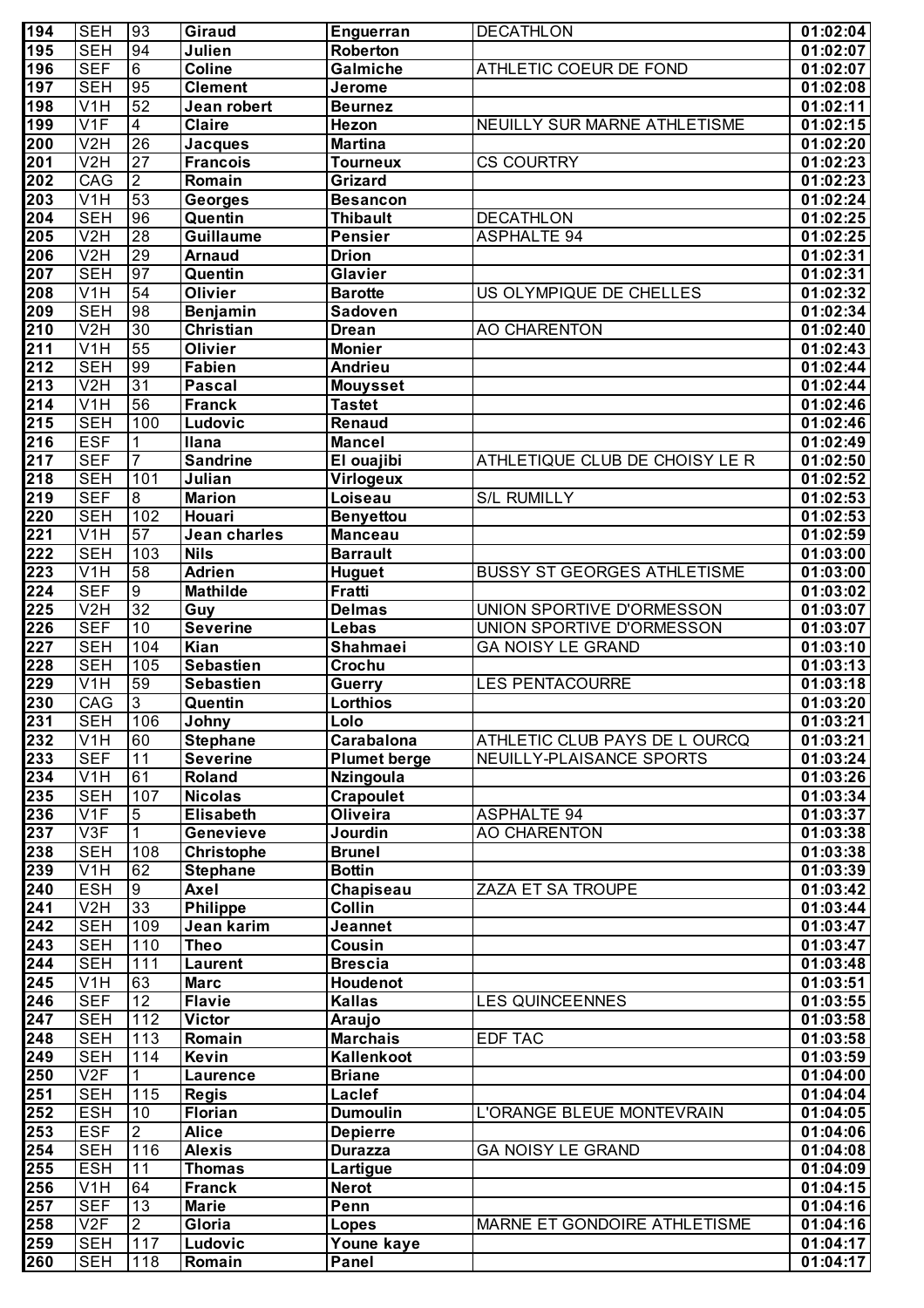| 261              | <b>SEH</b>       | 119              | <b>Matthieu</b>          | Legris                    |                                | 01:04:22 |
|------------------|------------------|------------------|--------------------------|---------------------------|--------------------------------|----------|
| $\overline{262}$ | V1F              | $\overline{6}$   | Odile                    | <b>Brigitte</b>           | ATHLETIC CLUB PAYS DE L'OURCQ  | 01:04:27 |
| 263              | <b>SEH</b>       | 120              | Thomas                   | <b>Lamart</b>             |                                | 01:04:33 |
| $\overline{264}$ | V <sub>3</sub> H | $\overline{6}$   | Rogerio                  | <b>Goncalves</b>          | US OLYMPIQUE DE CHELLES        | 01:04:34 |
| $\overline{265}$ | <b>SEF</b>       | 14               | Amy                      | Maokhampio                |                                | 01:04:35 |
| 266              | V <sub>2</sub> H | $\overline{34}$  | <b>Eric</b>              | <b>Batisse</b>            |                                | 01:04:36 |
| 267              | V <sub>1</sub> H | 65               | Gab                      | <b>Houillon</b>           |                                | 01:04:40 |
| 268              | <b>SEH</b>       | 121              | <b>Francois</b>          | <b>Saunier</b>            |                                | 01:04:42 |
| 269              | V1H              | 66               | Jean yves                | <b>Driano</b>             |                                | 01:04:43 |
| 270              | <b>SEH</b>       | $\overline{122}$ | <b>Pascal</b>            | <b>Martin</b>             |                                | 01:04:47 |
| $\overline{271}$ | <b>SEH</b>       | 123              | <b>Gabriel</b>           | Pereira                   |                                | 01:04:50 |
| $\overline{272}$ | V2H              | $\overline{35}$  | <b>Alain</b>             | Lancia                    |                                | 01:04:53 |
| $\overline{273}$ | <b>SEF</b>       | $\overline{15}$  | <b>Siham</b>             | Rojat                     |                                | 01:04:54 |
| $\overline{274}$ | <b>SEH</b>       | 124              | Jerome                   | Lebasnier                 |                                | 01:04:54 |
| 275              | <b>SEH</b>       | 125              | Joel                     | <b>Santos</b>             |                                | 01:04:58 |
| 276              | V <sub>4</sub> H | 1                | <b>Silverio</b>          | Ferrero garcia            | ATHLETIQUE CLUB DE CHOISY LE R | 01:04:59 |
| $\overline{277}$ | <b>SEH</b>       | 126              | Ludovic                  | <b>Mougeot</b>            |                                | 01:04:59 |
| $\overline{278}$ | <b>SEH</b>       | 127              | Dimitri                  | <b>Pacault</b>            |                                | 01:05:00 |
| 279              | <b>SEH</b>       | 128              | <b>Laurent</b>           | <b>Brunet</b>             |                                | 01:05:00 |
| 280              | V2H              | $\overline{36}$  | <b>Daniel</b>            | <b>Filloux</b>            |                                | 01:05:00 |
| 281              | <b>SEH</b>       | 129              | Jose                     | <b>Sauret</b>             |                                | 01:05:02 |
| 282              | <b>SEF</b>       | 16               | <b>Soizic</b>            | Coquaud                   |                                | 01:05:02 |
| 283              | V <sub>2</sub> H | $\overline{37}$  | <b>Patrick</b>           | <b>Marchais</b>           | S/L ASPTT LA ROCHELLE          | 01:05:02 |
| 284              | V <sub>1</sub> H | 67               | Julien                   | <b>Frisch</b>             |                                | 01:05:04 |
| $\overline{285}$ | <b>SEH</b>       | 130              | Jeremy                   | <b>Denis</b>              | <b>COURIR AVEC ERIC</b>        | 01:05:05 |
| 286              | V2H              | 38               | Jean jacques             | <b>Monjou</b>             |                                | 01:05:06 |
| 287              | V2H              | $ 39\rangle$     | <b>Andre</b>             | <b>Mainge</b>             |                                | 01:05:06 |
| 288              | V <sub>1F</sub>  | $\overline{7}$   | Almerinda                | Sedru                     | ATLETIC CLUB PAYS DE L OURCQ   | 01:05:07 |
| 289              | <b>SEH</b>       | 131              |                          | Gonzalez                  |                                | 01:05:12 |
| 290              | <b>SEH</b>       | $\overline{132}$ | Anthony<br>Gregory       | <b>Bochl</b>              |                                | 01:05:13 |
| $\overline{291}$ | <b>SEH</b>       | $\overline{133}$ | <b>Guillaume</b>         | <b>Caille</b>             |                                |          |
| $\overline{292}$ | <b>SEH</b>       | 134              | <b>Vivien</b>            |                           |                                | 01:05:14 |
| 293              | V2F              | $\overline{3}$   |                          | Josse                     |                                | 01:05:18 |
| 294              |                  | 40               | Frederique               | De clercq<br><b>Cobes</b> | AO CHARENTON                   | 01:05:19 |
|                  | V2H              | 68               | <b>Vincent</b>           |                           | <b>AO CHARENTON</b>            | 01:05:21 |
| 295              | V1H              | 69               | <b>Thierry</b>           | Le bonniec                |                                | 01:05:21 |
| 296<br>297       | V1H<br>V2H       |                  | <b>Bruno</b>             | Le gouic                  |                                | 01:05:23 |
|                  |                  | 41               | <b>Jacques</b><br>Gilles | <b>Place</b>              |                                | 01:05:27 |
| 298              | V2H              | 42               |                          | <b>Theas laban</b>        |                                | 01:05:29 |
| 299              | V2H              | 43               | <b>Marc</b>              | <b>Wartel</b>             | PONTAULT AAC                   | 01:05:30 |
| 300              | <b>SEH</b>       | 135              | <b>Olivier</b>           | <b>Tourman</b>            |                                | 01:05:32 |
| 301              | V2H              | 44               | Jean paul                | <b>Martin</b>             |                                | 01:05:37 |
| 302              | <b>SEH</b>       | 136              | <b>Benh</b>              | Lieu song                 |                                | 01:05:37 |
| 303              | <b>SEH</b>       | 137              | <b>Idriss</b>            | Touahri                   |                                | 01:05:39 |
| 304              | <b>SEH</b>       | 138              | Romain                   | <b>Clisson</b>            |                                | 01:05:40 |
| 305              | <b>SEH</b>       | 139              | Remy                     | Rajapaksha                |                                | 01:05:40 |
| 306              | V2H              | 45               | Jean francois            | <b>Guillaume</b>          | <b>USM GAGNY</b>               | 01:05:41 |
| 307              | <b>SEH</b>       | 140              | <b>Nicolas</b>           | <b>Serane</b>             |                                | 01:05:44 |
| 308              | <b>JUH</b>       | $\overline{4}$   | Pablo                    | Urtado martini            |                                | 01:05:45 |
| 309              | <b>SEH</b>       | 141              | <b>Sebastien</b>         | Laugaro                   |                                | 01:05:50 |
| $\overline{310}$ | V1H              | 70               | Ludovic                  | <b>Engrand</b>            |                                | 01:05:54 |
| $\overline{311}$ | <b>SEH</b>       | $\overline{142}$ | <b>Damien</b>            | <b>Defrance</b>           |                                | 01:05:55 |
| $\overline{312}$ | V1H              | $\overline{71}$  | <b>Dominique</b>         | Porfal                    | S/L SC BRIE-COMTE-ROBERT       | 01:05:57 |
| $\overline{313}$ | V1F              | $\overline{8}$   | <b>Isabelle</b>          | Prieur                    | US TORCY ATHLETISME            | 01:06:00 |
| $\overline{314}$ | V2H              | 46               | <b>Dany</b>              | Prieur                    | AC CHAMPS SUR MARNE            | 01:06:00 |
| $\overline{315}$ | <b>SEH</b>       | 143              | <b>Mario</b>             | <b>Fusaro</b>             |                                | 01:06:06 |
| 316              | <b>SEH</b>       | 144              | <b>Benoit</b>            | <b>Brunet</b>             |                                | 01:06:10 |
| $\overline{317}$ | <b>SEH</b>       | 145              | <b>Benoit</b>            | Gaujac                    |                                | 01:06:11 |
| $\overline{318}$ | V1H              | $\overline{72}$  | <b>Frederic</b>          | <b>Sanchez</b>            |                                | 01:06:12 |
| 319              | <b>SEH</b>       | 146              | Jean                     | Zoller                    | <b>RAILLEU</b>                 | 01:06:15 |
| $\overline{320}$ | <b>SEH</b>       | 147              | <b>Fabien</b>            | Girardello                |                                | 01:06:15 |
| $\overline{321}$ | V1H              | $\overline{73}$  | <b>Marc</b>              | <b>Braudel</b>            |                                | 01:06:15 |
| $\overline{322}$ | <b>SEH</b>       | 148              | Romain                   | Vancomerbeck              |                                | 01:06:17 |
| $\overline{323}$ | <b>SEH</b>       | 149              | Jean baptiste            | <b>Rey</b>                |                                | 01:06:18 |
| $\overline{324}$ | V1F              | စ                | <b>Sylvie</b>            | <b>Metral</b>             |                                | 01:06:19 |
| 325              | V3H              | $\overline{7}$   | <b>Patrick</b>           | Gilbert                   |                                | 01:06:19 |
| 326              | V1H              | 74               | <b>Stephane</b>          | <b>Maxime</b>             | <b>BOREALIS TEAM</b>           | 01:06:20 |
| $\overline{327}$ | V1H              | 75               | <b>Emmanuel</b>          | Lainault                  | ATHLETIQUE CLUB DE CHOISY LE R | 01:06:21 |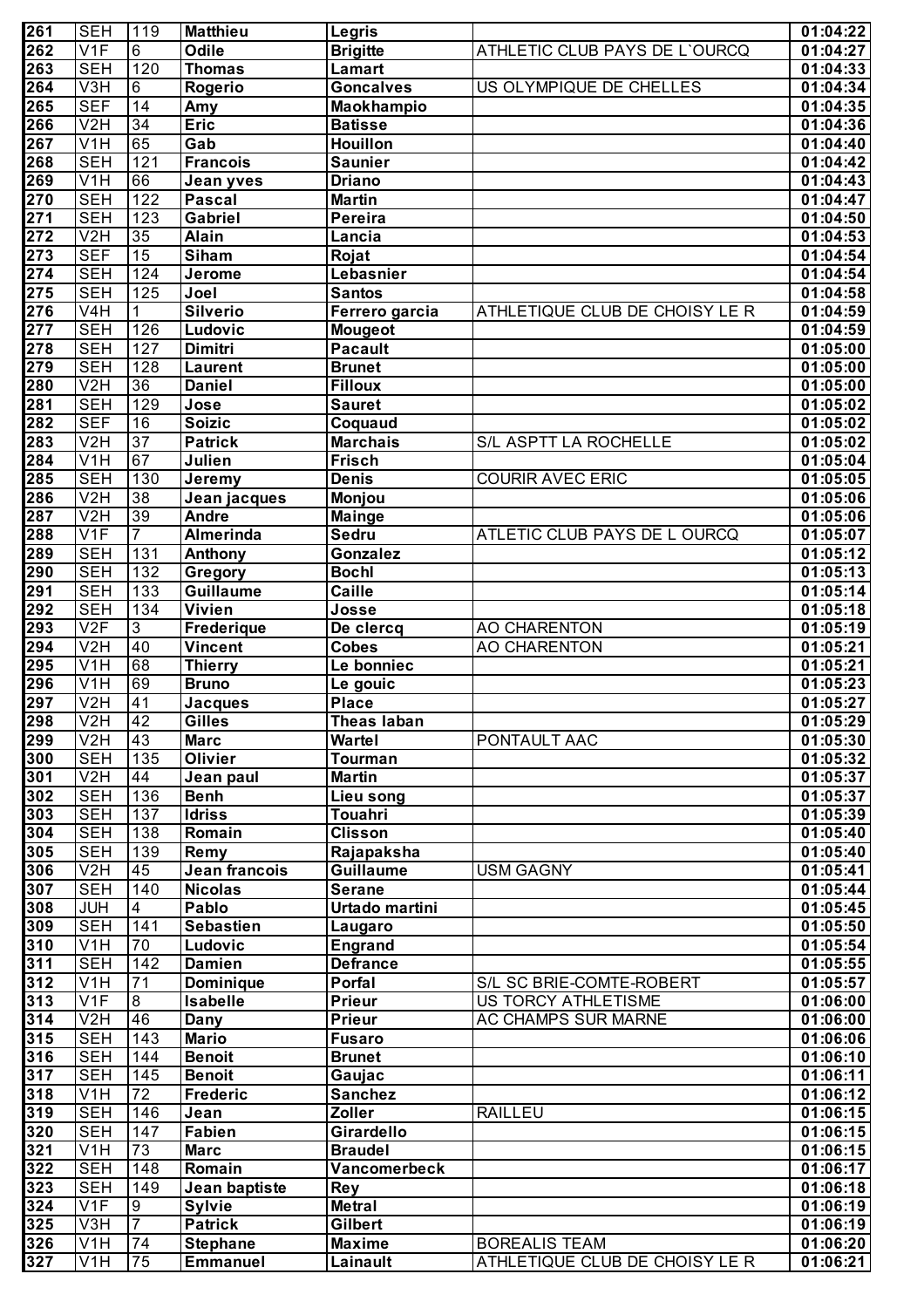| 328                                  | <b>SEH</b>                     | 150                    | <b>David</b>                 | Costa                         |                                  | 01:06:22             |
|--------------------------------------|--------------------------------|------------------------|------------------------------|-------------------------------|----------------------------------|----------------------|
| $\overline{329}$                     | <b>SEH</b>                     | 151                    | Quentin                      | <b>Wilson</b>                 |                                  | 01:06:23             |
| 330                                  | <b>SEF</b>                     | 17                     | <b>Pauline</b>               | <b>Kerfers</b>                | US TORCY ATHLETISME              | 01:06:24             |
| $\overline{331}$                     | <b>SEH</b>                     | 152                    | <b>Alexis</b>                | Lotte                         | POMPIERS LOGNES                  | 01:06:25             |
| 332                                  | V1H                            | 76                     | <b>Cedric</b>                | <b>Dehez</b>                  |                                  | 01:06:26             |
| 333                                  | <b>SEH</b>                     | 153                    | <b>Nicolas</b>               | Wierepant                     | POMPIERS LOGNES                  | 01:06:26             |
| 334                                  | V <sub>1</sub> H               | $\overline{77}$        | <b>Dominique</b>             | <b>Aline</b>                  | <b>ING SPORT</b>                 | 01:06:27             |
| $\overline{335}$                     | <b>SEH</b>                     | 154                    | <b>Nicolas</b>               | <b>Rey</b>                    | RED STAR CLUB CHAMPIGNY          | 01:06:28             |
| 336                                  | <b>SEH</b>                     | 155                    | Yoann                        | <b>Batelliye</b>              |                                  | 01:06:28             |
| $\overline{337}$                     | V2H                            | 47                     | <b>Xavier</b>                | <b>Striebig</b>               | <b>USM GAGNY</b>                 | 01:06:29             |
| 338                                  | V <sub>1</sub> H               | $\overline{78}$        | <b>Patrick</b>               | <b>Delville</b>               | <b>UNION NORD EST 95 A</b>       | 01:06:30             |
| 339                                  | V <sub>1</sub> H               | 79                     | Lionel                       | <b>Alibert peyzaret</b>       | <b>COLLECTIF DES ENGRAINEURS</b> | 01:06:31             |
| $\overline{340}$                     | <b>SEF</b>                     | 18                     | Ludivine                     | De marans                     |                                  | 01:06:31             |
| $\overline{341}$<br>$\overline{342}$ | <b>SEH</b>                     | 156                    | Guillaume                    | Godefroy                      |                                  | 01:06:32             |
| $\overline{343}$                     | <b>ESH</b><br>V <sub>2</sub> H | $\overline{12}$<br>48  | Igor<br>Jean pierre          | <b>Wisniewski</b>             |                                  | 01:06:33             |
| $\overline{344}$                     | <b>SEF</b>                     | $\overline{19}$        | Alexandra                    | Jolly<br><b>Nogues</b>        | <b>ANTONY ATHLETISME 92</b>      | 01:06:33<br>01:06:35 |
| $\overline{345}$                     | V1H                            | 80                     | <b>Stephane</b>              | William                       |                                  | 01:06:35             |
| $\overline{346}$                     | <b>SEH</b>                     | 157                    | <b>Guillaume</b>             | <b>Chatreix</b>               | L'ORANGE BLEUE MONTéVRAIN        | 01:06:37             |
| $\overline{347}$                     | <b>JUH</b>                     | $\overline{5}$         | <b>Malo</b>                  | Dourdou varron                |                                  | 01:06:37             |
| $\overline{348}$                     | <b>SEH</b>                     | 158                    | Alexandre                    | Jourde                        |                                  | 01:06:39             |
| 349                                  | V1F                            | 10                     | <b>Mylene</b>                | <b>Mulquin</b>                | <b>LES BRIARD</b>                | 01:06:39             |
| $\overline{350}$                     | <b>ESH</b>                     | $\overline{13}$        | Yohan                        | <b>Mendes</b>                 |                                  | 01:06:43             |
| $\overline{351}$                     | V1F                            | $\overline{11}$        | <b>Chrystelle</b>            | <b>Aubery</b>                 | VS OZOIR LA FERRIERE             | 01:06:44             |
| 352                                  | V1F                            | 12                     | Chantal                      | <b>Bacq</b>                   | UNION SPORTIVE CHATELET EN BRI   | 01:06:45             |
| $\overline{353}$                     | V2H                            | 49                     | <b>Michel</b>                | Ben azouz                     | US ROISSY EN BRIE                | 01:06:48             |
| 354                                  | $\overline{\mathsf{V1H}}$      | 81                     | <b>Laurent</b>               | Flin                          | <b>TEAM WARRIORS</b>             | 01:06:50             |
| 355                                  | V2H                            | 50                     | <b>Didier</b>                | <b>Bazin</b>                  |                                  | 01:06:50             |
| 356                                  | V1H                            | 82                     | Errol                        | Josephine                     | ATHLETIC BRUNOY CLUB             | 01:06:52             |
| $\overline{357}$                     | <b>SEH</b>                     | 159                    | <b>Silviu</b>                | <b>Maniu</b>                  |                                  | 01:06:55             |
| $\overline{358}$                     | $\overline{\text{V1H}}$        | 83                     | Lorenzo                      | Ragazzon                      |                                  | 01:06:55             |
| 359                                  | <b>SEH</b>                     | 160                    | Cyril                        | <b>Berton</b>                 | <b>LIVRY GARGAN</b>              | 01:06:58             |
| 360                                  | V2H                            | 51                     | <b>Stephane</b>              | <b>Bach</b>                   |                                  | 01:07:00             |
| $\overline{361}$                     | V3H                            | $\overline{8}$         | <b>Bernard</b>               | Godin                         |                                  | 01:07:00             |
| 362                                  | <b>SEH</b>                     | 161                    | <b>Adrien</b>                | <b>Davoust</b>                | <b>WAO CREW</b>                  | 01:07:04             |
| 363                                  | <b>SEH</b>                     | 162                    | <b>Alexandre</b>             | Jouana                        |                                  | 01:07:10             |
| 364                                  | V2H                            | 52                     | Laurent                      | Lepaingard                    |                                  | 01:07:10             |
| 365                                  | <b>SEH</b>                     | 163                    | Philippe                     | <b>Betto</b>                  |                                  | 01:07:11             |
| 366                                  | V1H                            | 84                     | <b>David</b>                 | Lechanoine                    |                                  | 01:07:11             |
| 367                                  | <b>SEH</b>                     | 164                    | Julien                       | Roman                         |                                  | 01:07:12             |
| 368                                  | V2F                            | 4                      | <b>Nathalie</b>              | <b>Goulley</b>                | <b>ATHLETISME CLUB VITRYAT</b>   | 01:07:13             |
| 369                                  | V1F                            | $\overline{13}$        | <b>Nadine</b>                | <b>Bernart</b>                | TRANQUILOU RUNNING TEAM          | 01:07:13             |
| 370                                  | $\overline{\text{V1H}}$        | 85                     | <b>Stephane</b>              | Sirvain                       |                                  | 01:07:13             |
| 371                                  | <b>SEH</b>                     | 165                    | <b>Sylvain</b>               | Teupootahiti                  |                                  | 01:07:14             |
| $\overline{372}$                     | V1H                            | 86                     | <b>Emmanuel</b>              | <b>Zimmer</b>                 | <b>FUNRUN77</b>                  | 01:07:16             |
| $\overline{373}$                     | <b>SEH</b>                     | 166                    | <b>Tristan</b>               | <b>Milot</b>                  |                                  | 01:07:18             |
| $\overline{374}$                     | <b>SEH</b>                     | 167                    | <b>Florent</b>               | <b>Cuvelier</b>               |                                  | 01:07:18             |
| 375                                  | <b>SEH</b>                     | 168                    | <b>Lucas</b>                 | <b>Hermouet</b>               |                                  | 01:07:19             |
| $\overline{376}$                     | V2H                            | 53                     | <b>Thierry</b>               | <b>Moreau</b>                 |                                  | 01:07:23             |
| $\overline{377}$                     | V2H                            | 54                     | <b>Eric</b>                  | <b>Birolini</b>               |                                  | 01:07:26             |
| $\overline{378}$                     | CAG                            | $\overline{4}$         | <b>Maxime</b>                | <b>Nessi</b>                  |                                  | 01:07:26             |
| $\overline{379}$                     | <b>SEH</b>                     | 169                    | <b>Alexandre</b>             | Da silva                      |                                  | 01:07:30             |
| 380                                  | <b>SEH</b>                     | 170                    | <b>Guillaume</b>             | <b>Bouillon</b>               |                                  | 01:07:30             |
| 381                                  | <b>SEH</b>                     | 171<br>$\overline{20}$ | <b>Sebastien</b><br>Laetitia | <b>Marie</b>                  |                                  | 01:07:31             |
| 382<br>383                           | <b>SEF</b><br>V <sub>1</sub> H | 87                     | <b>Vincent</b>               | <b>Desroches</b><br>Sanvoisin |                                  | 01:07:32<br>01:07:34 |
| 384                                  | V <sub>1</sub> H               | 88                     | Jean christophe              | Fontaine                      |                                  | 01:07:35             |
| 385                                  | <b>SEH</b>                     | 172                    | Joseph                       | Effa                          |                                  | 01:07:38             |
| 386                                  | <b>SEH</b>                     | 173                    | Viet hai                     | <b>Nguyen</b>                 | FUNRUN77                         | 01:07:39             |
| 387                                  | <b>SEH</b>                     | 174                    | <b>Miloud</b>                | Zaim                          |                                  | 01:07:40             |
| 388                                  | V <sub>1</sub> H               | 89                     | <b>Franck</b>                | Ferrari                       |                                  | 01:07:43             |
| 389                                  | <b>SEH</b>                     | 175                    | Jeremy                       | <b>Boiron</b>                 |                                  | 01:07:50             |
| 390                                  | <b>SEH</b>                     | 176                    | Fabien                       | <b>Boiron</b>                 |                                  | 01:07:50             |
| 391                                  | <b>SEH</b>                     | 177                    | <b>Frederic</b>              | <b>Fernandes</b>              |                                  | 01:07:51             |
| 392                                  | <b>SEH</b>                     | 178                    | <b>Benoit</b>                | Gaudineau                     | <b>GA NOISY LE GRAND</b>         | 01:07:52             |
| 393                                  | CAG                            | 5                      | <b>Benoit</b>                | <b>Bennetot</b>               |                                  | 01:07:53             |
| 394                                  | <b>SEH</b>                     | 179                    | <b>Gregory</b>               | <b>Picard</b>                 |                                  | 01:07:54             |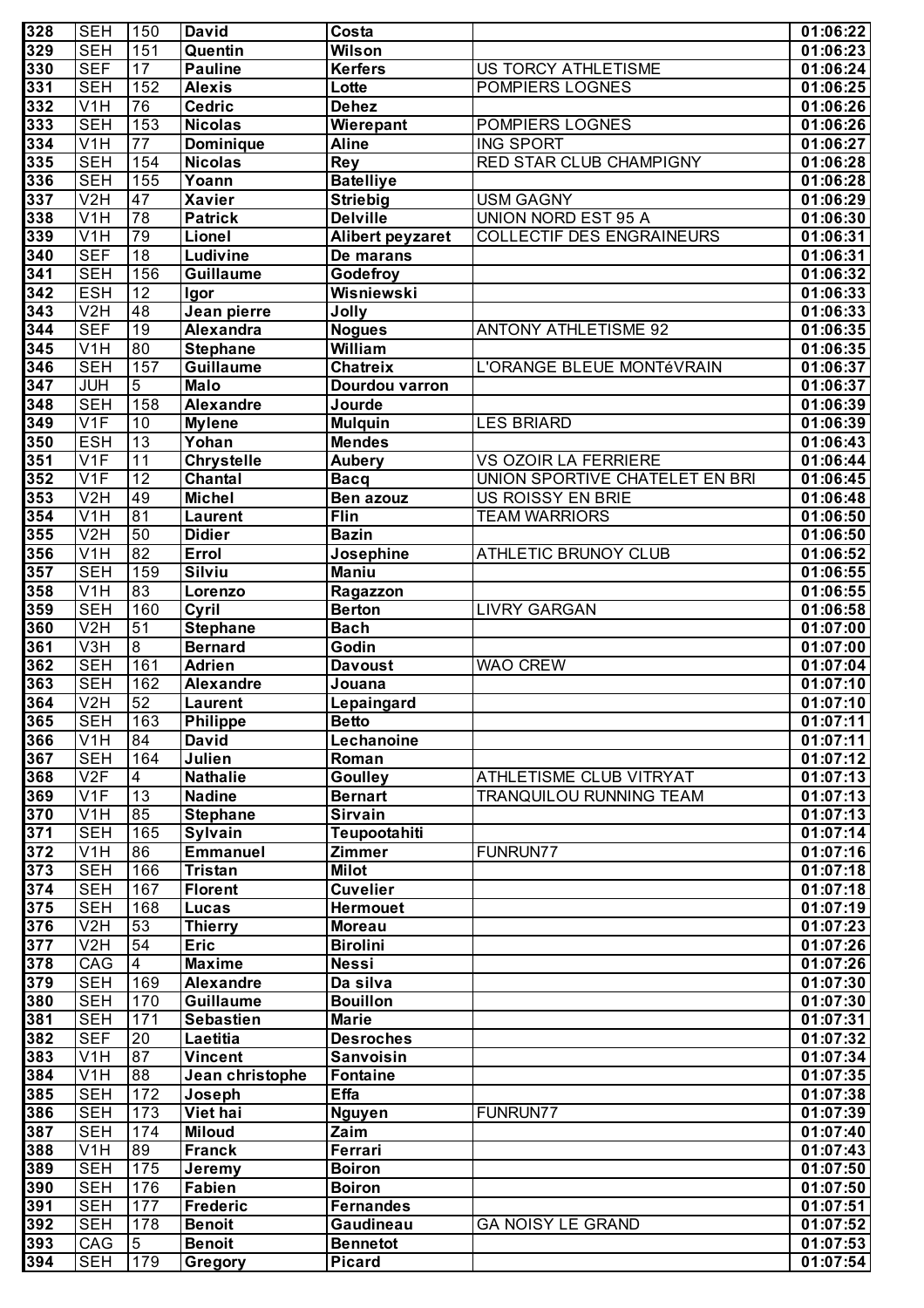| 395              | <b>SEH</b>              | 180                               | Alain                | Lam                           | <b>BRUNNCHERS</b>              | 01:07:54             |
|------------------|-------------------------|-----------------------------------|----------------------|-------------------------------|--------------------------------|----------------------|
| 396              | V <sub>1</sub> H        | 90                                | <b>Cedric</b>        | <b>Mouyeke</b>                |                                | 01:07:55             |
| 397              | V3H                     | $\overline{9}$                    | <b>Philippe</b>      | Louboutin                     |                                | 01:07:57             |
| 398              | <b>SEF</b>              | $\overline{21}$                   | <b>Morgane</b>       | <b>Brites</b>                 |                                | 01:07:57             |
| 399              | <b>SEH</b>              | 181                               | <b>Kleanthis</b>     | <b>Zintros</b>                |                                | 01:07:59             |
| 400              | <b>SEH</b>              | 182                               | Linh                 | <b>Truong</b>                 |                                | 01:08:00             |
| 401              | V2H                     | $\overline{55}$                   | <b>Didier</b>        | <b>Astruc</b>                 |                                | 01:08:01             |
| 402              | V <sub>1F</sub>         | $\overline{14}$                   | <b>Clementine</b>    | <b>Philippe</b>               | <b>AC PARIS-JOINVILLE</b>      | 01:08:04             |
| 403              | V <sub>1</sub> H        | 91                                | <b>Benoit</b>        | Lechenault                    |                                | 01:08:04             |
| 404              | <b>SEH</b>              | 183                               | <b>Benoit</b>        | Wagon                         | <b>AS ORTF</b>                 | 01:08:06             |
| 405              | <b>SEH</b>              | 184                               | <b>David</b>         | Ignam                         |                                | 01:08:07             |
| 406              | V <sub>1</sub> H        | 92                                | Cyril                | Labigne                       |                                | 01:08:08             |
| 407              | CAG                     | 6                                 | Louis                | <b>Duboust</b>                |                                | 01:08:14             |
| 408              | CAG                     | $\overline{7}$                    | <b>Fabien</b>        | Godard                        |                                | 01:08:17             |
| 409              | V2H                     | $\overline{56}$                   | <b>Pascal</b>        | <b>Bocquenet</b>              |                                | 01:08:19             |
| 410              | V <sub>1F</sub>         | $\overline{15}$                   | <b>Nathalie</b>      | <b>Rideau</b>                 | UNION SPORTIVE CHATELET EN BRI | 01:08:19             |
| 411              | V <sub>1F</sub>         | 16                                | Claudia              | <b>Sing</b>                   |                                | 01:08:21             |
| 412              | V <sub>1F</sub>         | 17                                | Laetitia             | Da silva                      |                                | 01:08:22             |
| 413              | <b>SEF</b>              | $\overline{22}$                   | <b>Aurelie</b>       | <b>Brunet</b>                 |                                | 01:08:23             |
| 414              | <b>SEF</b>              | $\overline{23}$                   | Fanny                | Voirol                        |                                | 01:08:23             |
| 415              | <b>SEH</b>              | 185                               | <b>Alexandre</b>     | De brito soares               |                                | 01:08:25             |
| 416              | V3H                     | 10                                | <b>Claude</b>        | Lesourd                       |                                | 01:08:28             |
| 417              | <b>SEH</b>              | 186                               | Ludovic              | <b>Bertrand</b>               |                                | 01:08:29             |
| 418              | V <sub>1F</sub>         | $\overline{18}$                   | <b>Isabelle</b>      | <b>Carpentier</b>             |                                | 01:08:30             |
| 419              | V <sub>2</sub> H        | 57                                | <b>Patrick</b>       | Valot                         | US OLYMPIQUE DE CHELLES        | 01:08:31             |
| 420              | V <sub>1</sub> H        | 93                                | <b>Diego</b>         | <b>Suarez</b>                 |                                | 01:08:34             |
| 421              | V <sub>1F</sub>         | $\overline{19}$                   | <b>Christelle</b>    | <b>Brion trouble</b>          |                                | 01:08:36             |
| 422              | <b>SEH</b>              | 187                               | <b>Cedric</b>        | Lucas                         | <b>COURIR POUR MARIE</b>       | 01:08:37             |
| 423              | V <sub>1</sub> H        | 94                                | <b>Frederic</b>      | <b>Gremont</b>                |                                | 01:08:37             |
| 424              | V <sub>1</sub> H        | 95                                | Rachid               | <b>Sebiane</b>                |                                | 01:08:38             |
| 425              | <b>SEH</b>              | 188                               | <b>Laurent</b>       | Luis                          |                                | 01:08:39             |
| 426              | <b>SEH</b>              | 189                               | Paul                 | <b>Mukuna</b>                 |                                | 01:08:39             |
| 427              | <b>SEF</b><br>V2F       | $\overline{24}$<br>$\overline{5}$ | <b>Caroline</b>      | <b>Boisquillon</b>            |                                | 01:08:43             |
| 428<br>429       | $\overline{\text{V1H}}$ | 96                                | <b>Marie</b><br>Eric | <b>Drion</b><br><b>Maisto</b> | THE LM TEAM                    | 01:08:44<br>01:08:44 |
| 430              | $\overline{\text{V1H}}$ | 97                                | <b>Laurent</b>       | <b>Saurini</b>                | L'ORANGE BLEUE MONTEVRAIN      | 01:08:46             |
| 431              | <b>SEH</b>              | 190                               | Yannick              | <b>Nadal</b>                  |                                | 01:08:46             |
| 432              | <b>SEH</b>              |                                   | Kimveasna            | Pen                           |                                | 01:08:48             |
| 433              | V1H                     | 191<br>$\overline{98}$            | Fabrice              | <b>Berthou</b>                |                                | 01:08:49             |
| 434              | <b>SEH</b>              | 192                               | <b>Cedrick</b>       | Vaccard                       |                                | 01:08:51             |
| 435              | <b>JUH</b>              | 6                                 | Paul                 | <b>Guerin</b>                 |                                | 01:08:53             |
| 436              | <b>SEH</b>              | 193                               | <b>Steve</b>         | Lemoine                       | <b>BRUNNCHERS</b>              | 01:08:53             |
| $\overline{437}$ | <b>SEF</b>              | $\overline{25}$                   | <b>Justine</b>       | Vivien                        | UNION SPORTIVE D'ORMESSON      | 01:08:54             |
| 438              | V2H                     | 58                                | <b>Frederic</b>      | <b>Feramus</b>                | <b>BANQUE DE FRANCE MLV</b>    | 01:08:55             |
| 439              | V2F                     | 6                                 | <b>Pascale</b>       | Coron                         | <b>ASC GAN</b>                 | 01:08:55             |
| 440              | <b>SEH</b>              | 194                               | Julien               | <b>Plancoulaine</b>           |                                | 01:08:56             |
| 441              | $\overline{\text{V1H}}$ | 99                                | <b>Frederic</b>      | Garcia                        | POMPIERS LOGNES                | 01:09:00             |
| 442              | <b>SEH</b>              | 195                               | <b>Sebastien</b>     | <b>Hiriart</b>                |                                | 01:09:00             |
| 443              | $\overline{\text{V1H}}$ | 100                               | Paul                 | <b>Arsenio</b>                |                                | 01:09:03             |
| 444              | <b>SEH</b>              | 196                               | <b>Paul eric</b>     | <b>Richard</b>                | <b>PPA</b>                     | 01:09:03             |
| 445              | V2H                     | 59                                | <b>Francois</b>      | <b>Vasseur</b>                |                                | 01:09:03             |
| 446              | <b>SEH</b>              | 197                               | <b>Virgile</b>       | Watrin                        | LA TEAM PANTOUFLE              | 01:09:03             |
| 447              | V <sub>1</sub> H        | 101                               | <b>Olivier</b>       | <b>Hermelin</b>               |                                | 01:09:05             |
| 448              | <b>SEH</b>              | 198                               | Anthony              | <b>Gomes</b>                  |                                | 01:09:05             |
| 449              | V <sub>1F</sub>         | 20                                | <b>Corinne</b>       | <b>Navar</b>                  | AS NANDY ATHLETISME            | 01:09:09             |
| 450              | V <sub>1F</sub>         | $\overline{21}$                   | <b>Malika</b>        | <b>Marechal</b>               |                                | 01:09:09             |
| 451              | V <sub>1</sub> H        | 102                               | <b>Stephane</b>      | Gougeon                       | NEUILLY SUR MARNE ATHLETISME   | 01:09:09             |
| 452              | V3H                     | 11                                | Andre                | Frecon                        | <b>AO CHARENTON</b>            | 01:09:14             |
| 453              | <b>SEF</b>              | $\overline{26}$                   | Lucile               | <b>Etave</b>                  |                                | 01:09:17             |
| 454              | <b>SEH</b>              | 199                               | Yoann                | Glise                         |                                | 01:09:18             |
| 455              | <b>SEH</b>              | 200                               | Klodjan              | Horjeti                       |                                | 01:09:21             |
| 456              | <b>SEF</b>              | 27                                | <b>Aurelie</b>       | <b>Racoussot</b>              | SANOFOU                        | 01:09:22             |
| 457              | <b>SEH</b>              | 201                               | <b>Mounir</b>        | <b>Bezzaouya</b>              | <b>EDF TAC</b>                 | 01:09:23             |
| 458              | V <sub>2</sub> H        | 60                                | <b>Eric</b>          | <b>Bordier</b>                | <b>USO LOREAL</b>              | 01:09:27             |
| 459              | <b>SEH</b>              | 202                               | <b>Stephane</b>      | Laurent                       | <b>COURIR AVEC ERIC</b>        | 01:09:27             |
| 460              | <b>SEF</b>              | 28                                | Laura                | lannazzo                      |                                | 01:09:29             |
| 461              | V <sub>1</sub> H        | 103                               | <b>Bruno</b>         | Gironde                       |                                | 01:09:30             |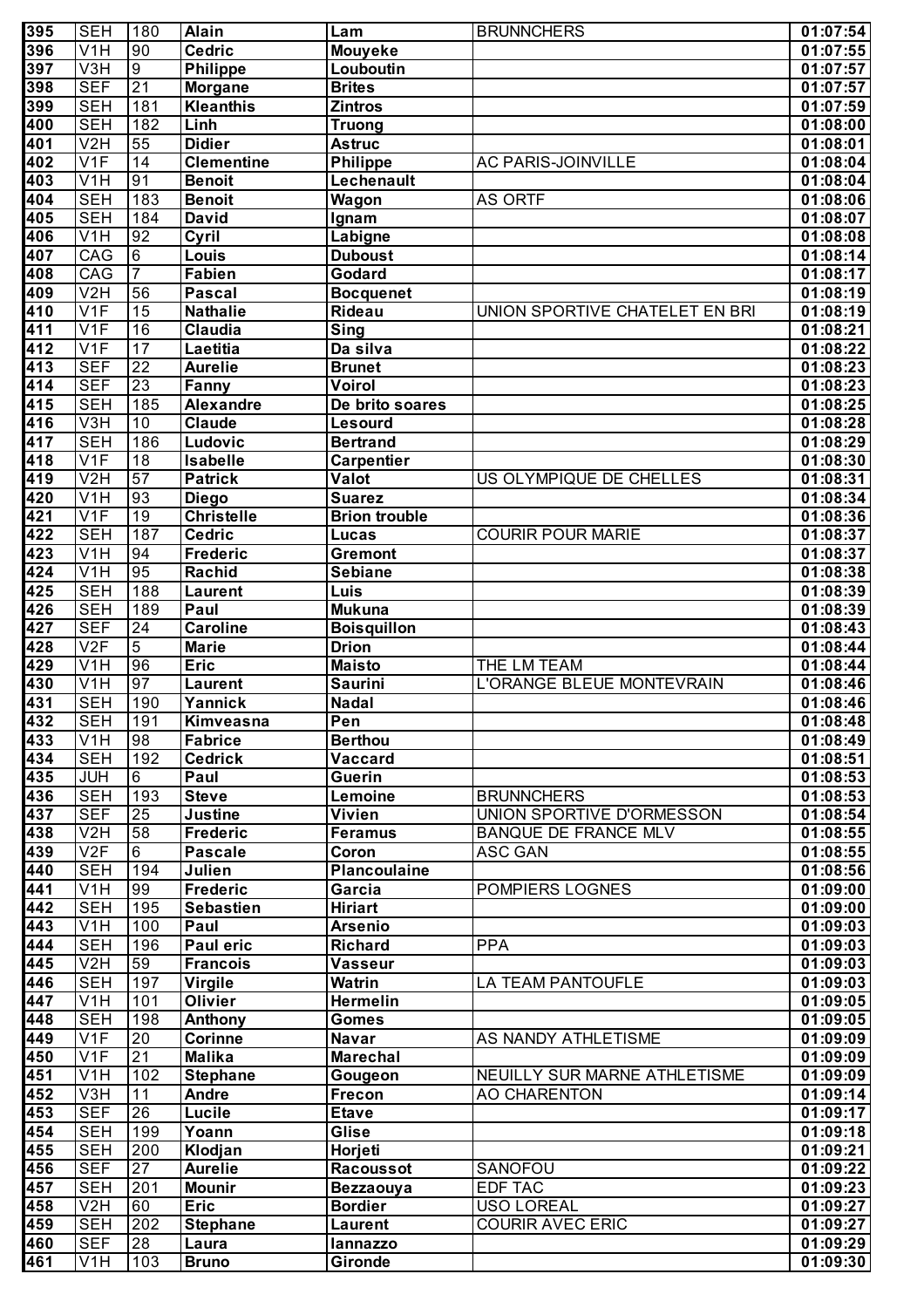| 462              | <b>SEF</b>                | 29                    | <b>Celine</b>                      | <b>Pellarin</b>              |                                | 01:09:31             |
|------------------|---------------------------|-----------------------|------------------------------------|------------------------------|--------------------------------|----------------------|
| 463              | V <sub>1F</sub>           | $\overline{22}$       | Virginie                           | Vidotto                      |                                | 01:09:31             |
| 464              | <b>SEF</b>                | 30                    | Olivia                             | Tindon                       |                                | 01:09:36             |
| 465              | V1H                       | 104                   | Jerome                             | Fery                         |                                | 01:09:38             |
| 466              | $\overline{\mathsf{V1H}}$ | 105                   | <b>Samuel</b>                      | Civil                        |                                | 01:09:40             |
| 467              | <b>SEH</b>                | 203                   | Fabio                              | Zappavigna                   | <b>SOGEA TEAM</b>              | 01:09:41             |
| 468              | V1H                       | 106                   | <b>Regis</b>                       | Lecomte                      | <b>HANDI FUN SPORT</b>         | 01:09:43             |
| 469              | V1H                       | 107                   | Herve                              | <b>Robinet</b>               | <b>HANDI FUN SPORT</b>         | 01:09:43             |
| 470              | V1F                       | 23                    | Yasmina                            | Ghemrani                     |                                | 01:09:43             |
| 471              | V2H                       | 61                    | Luc                                | <b>Carpentier</b>            | ATHLETIQUE CLUB DU PAYS DE MEA | 01:09:44             |
| 472              | V2H                       | 62                    | <b>Bernard patrick</b>             | <b>Fontaine</b>              |                                | 01:09:45             |
| 473<br>474       | V3H<br><b>SEF</b>         | $\overline{12}$<br>31 | <b>Patrick</b><br><b>Samba</b>     | <b>Tortelier</b>             |                                | 01:09:46             |
| 475              | <b>SEF</b>                | 32                    |                                    | Lasa<br><b>Diez</b>          | LES FURETS D EIFFAGE           | 01:09:46<br>01:09:46 |
| 476              | V <sub>1</sub> H          | 108                   | <b>Sophie</b><br><b>Christophe</b> | <b>Pourchet</b>              | <b>USM GAGNY</b>               | 01:09:47             |
| 477              | V1H                       | 109                   | Lionel                             | <b>Rochet</b>                |                                | 01:09:50             |
| 478              | <b>SEH</b>                | 204                   | <b>Alexis</b>                      | Lamy                         | <b>LEANLOG SOLUTIONS</b>       | 01:09:51             |
| 479              | <b>SEH</b>                | 205                   | <b>Sebastien</b>                   | <b>Dubois</b>                |                                | 01:09:53             |
| 480              | V1H                       | 110                   | <b>Dominique</b>                   | <b>Baar</b>                  |                                | 01:09:56             |
| 481              | V1H                       | $\overline{111}$      | Eric                               | Gimenez                      |                                | 01:09:57             |
| 482              | $\overline{\mathsf{V1H}}$ | 112                   | <b>Bernardo</b>                    | <b>Martinez ramirez</b>      |                                | 01:09:58             |
| 483              | <b>SEH</b>                | 206                   | <b>Aurelien</b>                    | <b>Croc</b>                  | <b>OXYMALTE</b>                | 01:10:00             |
| 484              | V1F                       | 24                    | <b>Nathalie</b>                    | Usai                         |                                | 01:10:01             |
| 485              | <b>SEF</b>                | 33                    | <b>Chloe</b>                       | Gomez                        |                                | 01:10:02             |
| 486              | V2H                       | 63                    | <b>Vincent</b>                     | <b>Paradiso</b>              |                                | 01:10:03             |
| 487              | <b>SEF</b>                | 34                    | <b>Helene</b>                      | Edon                         |                                | 01:10:03             |
| 488              | <b>SEH</b>                | 207                   | <b>Damien</b>                      | Imparato                     |                                | 01:10:03             |
| 489              | V1F                       | $\overline{25}$       | Veronique                          | <b>Plantade</b>              | MACADAM GOURNAY                | 01:10:11             |
| 490              | <b>SEF</b>                | 35                    | Angele                             | Caille                       |                                | 01:10:11             |
| 491              | <b>SEH</b>                | 208                   | <b>Benjamin</b>                    | <b>Betting</b>               |                                | 01:10:11             |
| 492              | V2H                       | 64                    | <b>Dominique</b>                   | <b>Betting</b>               |                                | 01:10:11             |
| 493              | <b>SEH</b>                | 209                   | <b>Pierre</b>                      | <b>Corbier</b>               |                                | 01:10:12             |
| 494              | <b>SEH</b>                | 210                   | <b>David</b>                       | De azevedo                   |                                | 01:10:13             |
| 495              | V1H                       | 113                   | <b>Allan</b>                       | Gilles                       | <b>ASFI VILLEJUIF</b>          | 01:10:14             |
| 496              | <b>SEH</b>                | 211                   | <b>David</b>                       | Lerogeron                    |                                | 01:10:16             |
| 497              | $\overline{\text{V3H}}$   | $\overline{13}$       | <b>Andre</b>                       | <b>Bodineau</b>              |                                | 01:10:22             |
| 498              | V3H                       | $\overline{14}$       | Jean jacques                       | <b>Diaz</b>                  | <b>PONTAULT AAC</b>            | 01:10:22             |
| 499<br>500       | <b>SEH</b><br><b>SEH</b>  | 212                   | Guillaume                          | <b>Machu</b>                 |                                | 01:10:22             |
| 501              | V2H                       | 213<br>65             | Epifanio<br><b>Eric</b>            | Raya roja<br><b>Bisconte</b> |                                | 01:10:23<br>01:10:25 |
| 502              | <b>JUF</b>                |                       | <b>Maude</b>                       | <b>Bellugeon</b>             |                                | 01:10:25             |
| 503              | <b>SEF</b>                | $\overline{36}$       | Anne sophie                        | <b>Moret</b>                 |                                | 01:10:26             |
| 504              | $\overline{\text{V1H}}$   | 114                   | <b>Thierry</b>                     | <b>Saulnier</b>              |                                | 01:10:26             |
| 505              | V1F                       | $\overline{26}$       | <b>Nathalie</b>                    | <b>Duterte</b>               | <b>ASPHALTE 94</b>             | 01:10:27             |
| 506              | <b>SEH</b>                | 214                   | <b>Cedric</b>                      | <b>Menereuilt</b>            |                                | 01:10:27             |
| 507              | V1H                       | 115                   | <b>Dominique</b>                   | <b>Bonnin</b>                |                                | 01:10:29             |
| 508              | <b>SEH</b>                | $\overline{215}$      | Jullian                            | Champagne                    |                                | 01:10:30             |
| 509              | <b>SEF</b>                | $\overline{37}$       | Jennifer                           | <b>Nicaise</b>               |                                | 01:10:32             |
| 510              | <b>SEH</b>                | 216                   | Cyril                              | <b>Mira</b>                  |                                | 01:10:33             |
| $\overline{511}$ | V1F                       | 27                    | <b>Claudine</b>                    | <b>Chanteur</b>              | <b>COURIR POUR LE PLAISIR</b>  | 01:10:36             |
| 512              | <b>SEH</b>                | 217                   | <b>Thomas</b>                      | <b>Naour</b>                 |                                | 01:10:37             |
| 513              | <b>SEH</b>                | 218                   | <b>Sebastien</b>                   | Ribeyron                     |                                | 01:10:39             |
| $\overline{514}$ | <b>SEH</b>                | 219                   | <b>Nicolas</b>                     | <b>Brackez</b>               |                                | 01:10:41             |
| 515              | <b>SEF</b>                | 38                    | <b>Marina</b>                      | Nguyen                       |                                | 01:10:42             |
| 516              | V1F                       | $\overline{28}$       | <b>Sandrine</b>                    | <b>Maglieri</b>              | ATHLETIC CLUB PAYS DE L OURCQ  | 01:10:43             |
| $\overline{517}$ | <b>SEH</b>                | 220                   | Gwenhael                           | Fafin                        |                                | 01:10:45             |
| 518              | <b>SEH</b>                | 221                   | <b>Willy</b>                       | <b>Dragin</b>                |                                | 01:10:45             |
| 519              | V <sub>4</sub> H          | $\overline{2}$        | <b>Patrick</b>                     | Fohlen                       |                                | 01:10:46             |
| 520              | <b>SEH</b>                | 222                   | <b>Aurelien</b>                    | Ferrandiz                    |                                | 01:10:48             |
| 521<br>522       | <b>SEH</b><br>V2H         | 223<br>66             | <b>Benjamin</b><br>Luc             | Rajade<br><b>Cavalier</b>    |                                | 01:10:49<br>01:10:50 |
| 523              | <b>SEH</b>                | 224                   | <b>Nicolas</b>                     | Lorthios                     |                                | 01:10:55             |
| 524              | <b>ESH</b>                | 14                    | <b>Pierre</b>                      | Jean-baptiste                | <b>AO CHARENTON</b>            | 01:10:59             |
| 525              | V2H                       | 67                    | <b>Marc</b>                        | Picou                        | <b>CAP GROUPAMA</b>            | 01:11:04             |
| 526              | V1H                       | 116                   | <b>Nicolas</b>                     | <b>Boquet</b>                |                                | 01:11:05             |
| 527              | <b>SEH</b>                | 225                   | Romain                             | Ringuet                      |                                | 01:11:08             |
| 528              | V <sub>1</sub> H          | 117                   | Sylvain                            | <b>Denis</b>                 |                                | 01:11:09             |
|                  |                           |                       |                                    |                              |                                |                      |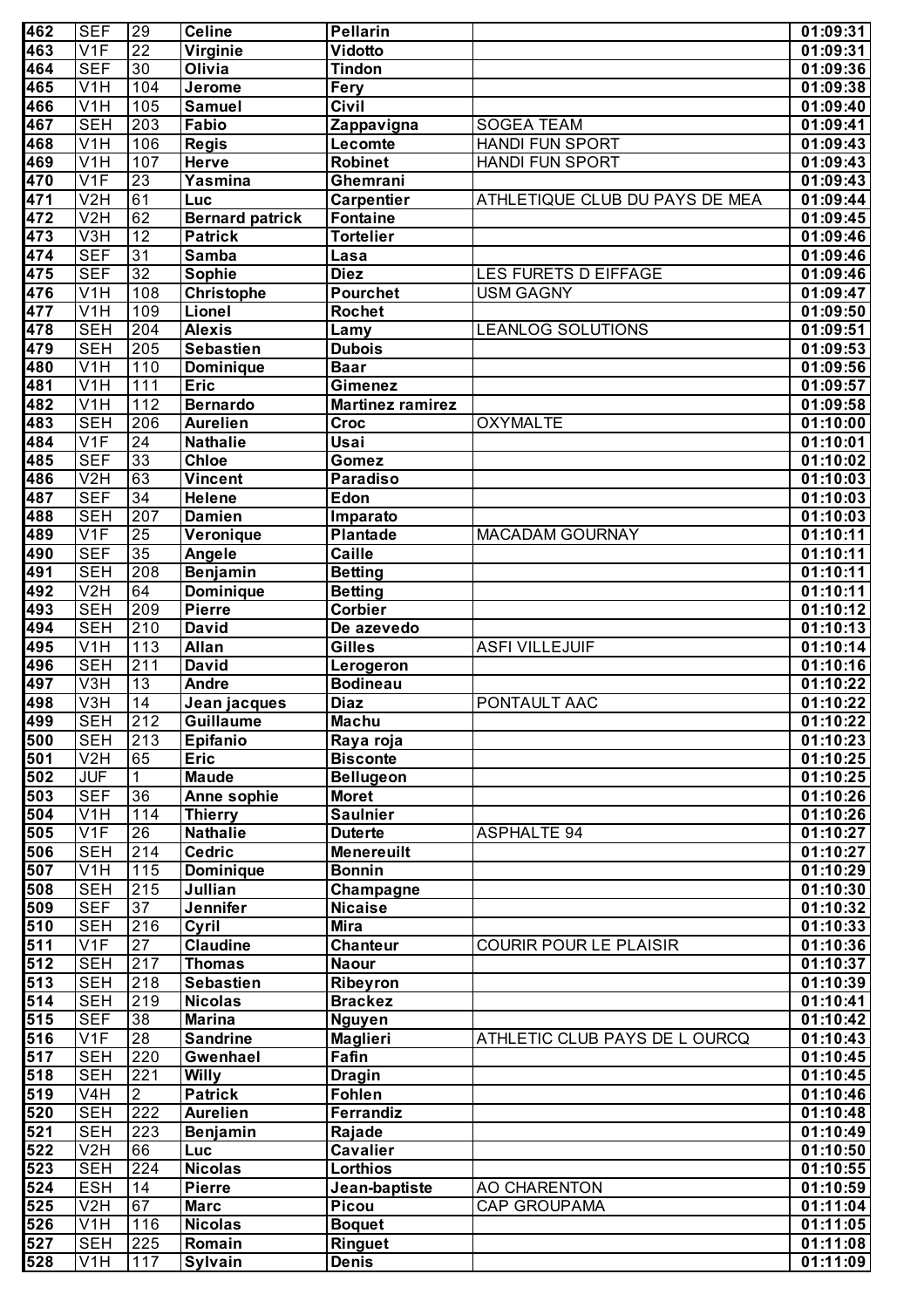| 529              | <b>SEH</b>                     | 226             | Guillaume                  | <b>Bugeja</b>                     | L'ORANGE BLEUE MONTéVRAIN    | 01:11:09             |
|------------------|--------------------------------|-----------------|----------------------------|-----------------------------------|------------------------------|----------------------|
| $\overline{530}$ | <b>SEH</b>                     | 227             | Romain                     | Zamperetti                        |                              | 01:11:10             |
| $\overline{531}$ | V2H                            | 68              | Andre                      | Azema                             | PONTAULT AAC                 | 01:11:11             |
| 532              | <b>SEF</b>                     | 39              | Fanny                      | Courtois                          |                              | 01:11:11             |
| $\overline{533}$ | <b>SEH</b>                     | 228             | <b>Sebastien</b>           | Ludovic                           |                              | 01:11:14             |
| 534              | <b>JUH</b>                     | $\overline{7}$  | <b>Florian</b>             | <b>Mezei</b>                      |                              | 01:11:15             |
| 535              | V2H                            | 69              | Jean michel                | Rochet                            |                              | 01:11:15             |
| 536              | $\overline{V1H}$               | 118             | <b>Olivier</b>             | <b>Trujillo</b>                   |                              | 01:11:16             |
| $\frac{1}{537}$  | V1F                            | 29              | Andrea                     | <b>Montegut</b>                   |                              | 01:11:17             |
| 538              | <b>SEH</b>                     | 229             | Julien                     | $\overline{\mathsf{C}}$ asa       |                              | 01:11:17             |
| 539              | <b>SEH</b>                     | 230             | <b>Brice</b>               | <b>Amadou</b>                     |                              | 01:11:19             |
| 540              | V1H                            | 119             | <b>Vincent</b>             | <b>Beclin</b>                     | <b>TEAM WARRIORS</b>         | 01:11:20             |
| 541              | $\overline{\mathsf{V1H}}$      | 120             | <b>Francis</b>             | <b>Massat</b>                     | <b>CAPVM</b>                 | 01:11:20             |
| 542              | $\overline{\mathsf{V1H}}$      | 121             | <b>Herve</b>               | Leplat                            |                              | 01:11:20             |
| 543              | <b>SEF</b>                     | 40              | <b>Celine</b>              | Girot                             | <b>RUNNIZZI TEAM</b>         | 01:11:22             |
| 544              | <b>SEH</b>                     | 231             | <b>Mathieu</b>             | Hoarau                            |                              | 01:11:22             |
| $\overline{545}$ | <b>ESF</b>                     | $\mathbf{3}$    | <b>Apolline</b>            | Vangioni                          |                              | 01:11:22             |
| $\overline{546}$ | <b>SEF</b>                     | 41              | <b>Nathalie</b>            | Tourman                           |                              | 01:11:24             |
| 547              | <b>SEF</b>                     | 42              | Frederique                 | Schoubrenner                      |                              | 01:11:24             |
| $\overline{548}$ | <b>SEH</b>                     | 232             | Pierre karim               | Tahej                             |                              | 01:11:24             |
| 549              | <b>ESF</b>                     | $\overline{4}$  | Claire                     | Villain                           | <b>VOLLEY CLUB NOGENT</b>    | 01:11:25             |
| 550              | V2H                            | 70              | Jean francois              | <b>Huret</b>                      |                              | 01:11:29             |
| $\overline{551}$ | <b>SEH</b>                     | 233             | <b>Brandon</b>             | <b>Nkumba</b>                     |                              | 01:11:29             |
| $\overline{552}$ | V1F                            | 30              | <b>Marie laure</b>         | <b>Audoli</b>                     |                              | 01:11:30             |
| 553              | V <sub>1</sub> H               | 122             | <b>Ricardo</b>             | Loureiro                          |                              | 01:11:33             |
| $\overline{554}$ | $\overline{\mathsf{V1H}}$      | 123             | Etienne                    | <b>Feltin</b>                     |                              | 01:11:34             |
| 555              | <b>SEH</b>                     | 234             | Anthony                    | <b>Humbert</b>                    |                              | 01:11:40             |
| 556              | CAG                            | $\overline{8}$  | Paul                       | <b>Michaud</b>                    |                              | 01:11:40             |
| 557              | $\overline{\mathsf{V1H}}$      | 124             | <b>Didier</b>              | Adam                              |                              | 01:11:41             |
| 558              | <b>ESF</b>                     | $5\overline{)}$ | Wendy                      | Adam                              |                              | 01:11:41             |
| 559              | V2H                            | $\overline{71}$ | <b>Pascal</b>              | <b>Rouby</b>                      |                              | 01:11:42             |
| 560              | <b>ESF</b>                     | 6               | Joy                        | <b>Adam</b>                       |                              | 01:11:43             |
| $\overline{561}$ | V1F                            | 31              | <b>Celine</b>              | <b>Destrebecq</b>                 |                              | 01:11:46             |
| 562              | <b>SEH</b>                     | 235             | <b>Stephane</b>            | <b>Morata</b>                     | SANOFOU                      | 01:11:47             |
| 563              | <b>SEF</b>                     | 43              | Laurine                    | <b>Simandre</b>                   | <b>VS OZOIR LA FERRIERE</b>  | 01:11:47             |
| 564              | V1F                            | 32              | <b>Christiane</b>          | Noa biloa etoga                   |                              | 01:11:51             |
| 565              | <b>SEH</b>                     | 236             | <b>Matthieu</b>            | <b>Talbot</b>                     |                              | 01:11:52             |
| 566              | V1H                            | $\boxed{125}$   | <b>Marc</b>                | Kolasa                            |                              | 01:11:52             |
| 567              | <b>SEH</b>                     | 237             | <b>Vincent</b>             | <b>Petit</b>                      | <b>COURIR AVEC ERIC</b>      |                      |
| 568              | <b>SEF</b>                     | 44              |                            |                                   |                              | 01:11:54<br>01:11:55 |
| 569              | V1H                            | 126             | Angelique<br><b>Cedric</b> | <b>Begrand</b>                    | <b>CS PROVINS ATHLETISME</b> | 01:11:55             |
| 570              | V1F                            | 33              | <b>Danielle</b>            | Legouge<br><b>Walliser</b>        |                              | 01:11:56             |
| $\overline{571}$ | V1H                            | 127             |                            | <b>Dumazet</b>                    |                              | 01:11:57             |
|                  |                                |                 | Cyril                      |                                   |                              |                      |
| 572<br>573       | V1H<br>V1F                     | 128             | <b>Stephane</b>            | <b>Matteoda</b>                   |                              | 01:11:59             |
|                  |                                | 34              | Lovely                     | Savy                              |                              | 01:12:01             |
| 574              | <b>SEF</b>                     | 45              | Jihane                     | Guilet                            | <b>COURIR POUR MARIE</b>     | 01:12:02             |
| 575              | V1H                            | 129             | <b>Trung phuc</b>          | $\overline{\mathsf{V}}\mathsf{o}$ |                              | 01:12:03             |
| 576              | V2H                            | $\overline{72}$ | <b>Michel</b>              | <b>Boisdon</b>                    | NEUILLY SUR MARNE ATHLETISME | 01:12:04             |
| $\overline{577}$ | V2H                            | 73              | <b>Didier</b>              | Vigoureux                         | <b>ASC GAN</b>               | 01:12:04             |
| 578              | $\overline{\text{V1H}}$        | 130             | <b>Stephane</b>            | <b>Binard</b>                     |                              | 01:12:05             |
| 579              | V2H                            | $\overline{74}$ | <b>Eric</b>                | Franchitti                        | <b>COURIR AVEC ERIC</b>      | 01:12:06             |
| 580              | V1F                            | 35              | <b>Sindy</b>               | <b>Benfriha</b>                   |                              | 01:12:06             |
| 581              | V1F                            | 36              | <b>Beatrice</b>            | <b>Mantoux</b>                    |                              | 01:12:06             |
| 582              | <b>SEH</b>                     | 238             | <b>Matthieu</b>            | Lepoittevin                       | <b>WAO CREW</b>              | 01:12:07             |
| 583              | V <sub>1</sub> H               | 131             | Laurent                    | <b>Talbot</b>                     | <b>TEAM WARRIORS</b>         | 01:12:08             |
| 584              | <b>SEF</b>                     | 46              | <b>Emilie</b>              | Aguechariou                       |                              | 01:12:09             |
| 585              | <b>SEH</b>                     | 239             | Christophe                 | <b>Cronier</b>                    |                              | 01:12:10             |
| 586              | <b>SEF</b>                     | 47              | <b>Emilie</b>              | Larnicol                          |                              | 01:12:12             |
| 587              | V <sub>1</sub> H               | 132             | <b>Francis</b>             | Rolo                              |                              | 01:12:18             |
| 588              | V <sub>2</sub> H               | 75              | <b>Alain</b>               | Asseraf                           |                              | 01:12:19             |
| 589              | <b>SEF</b>                     | 48              | <b>Estelle</b>             | Tang                              |                              | 01:12:22             |
| 590              | V <sub>1</sub> H               | 133             | <b>Fabrice</b>             | <b>Auclert</b>                    | <b>TEAM WARRIORS</b>         | 01:12:25             |
| 591              | V1F                            | 37              | <b>Beatrice</b>            | <b>Ehmann</b>                     | <b>USM GAGNY</b>             | 01:12:27             |
| 592              | <b>SEF</b>                     | 49              | Nolwenn                    | Rault                             |                              | 01:12:29             |
|                  |                                |                 |                            |                                   |                              |                      |
| 593              | V <sub>1</sub> H               | 134             | <b>Albert</b>              | <b>Duarte</b>                     | AS BANQUE DE FRANCE          | 01:12:30             |
| 594<br>595       | V <sub>1</sub> H<br><b>SEH</b> | 135<br>240      | Cyril<br>Romain            | <b>Caillaud</b><br><b>Thomas</b>  |                              | 01:12:30<br>01:12:31 |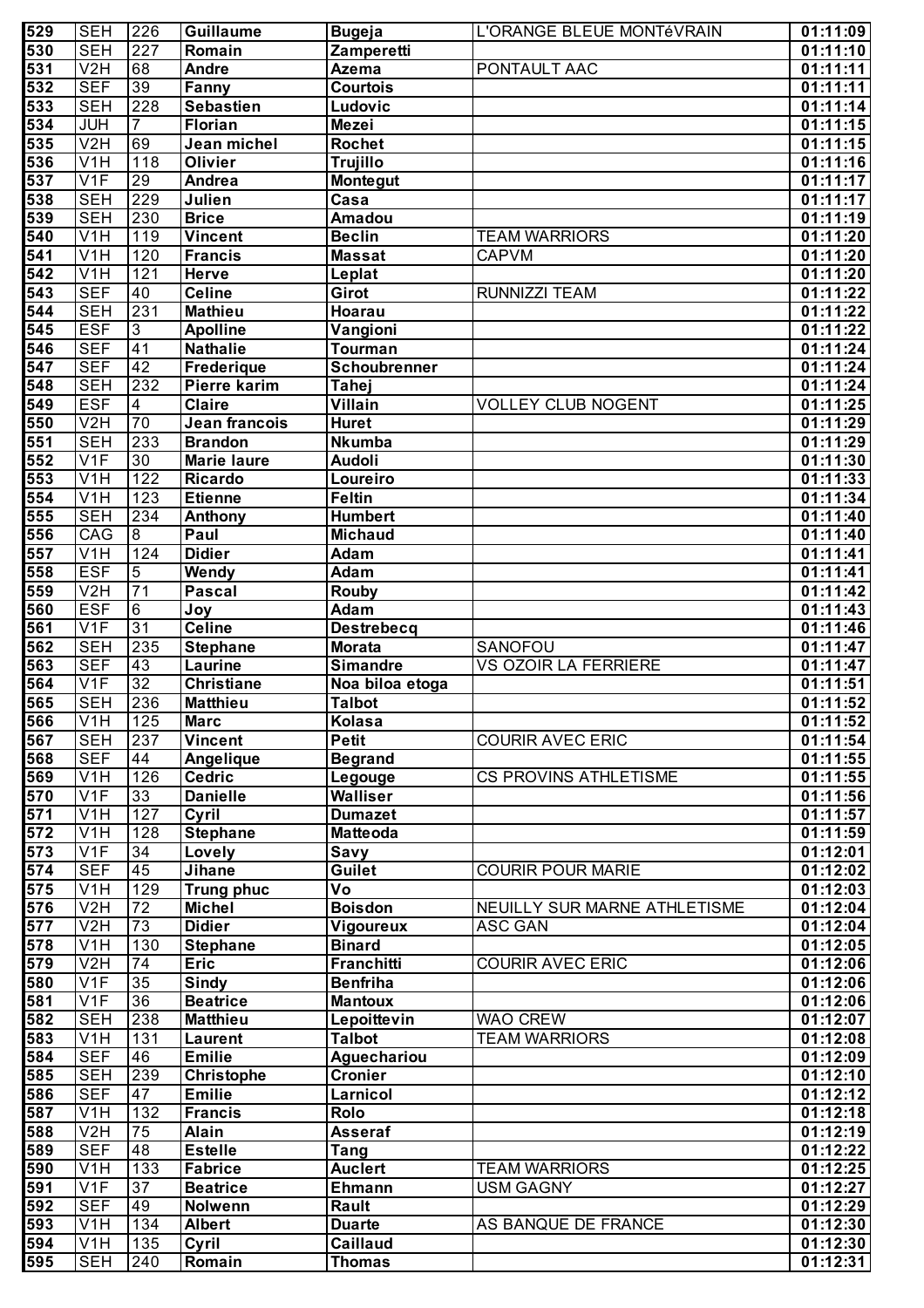| 596              | <b>SEH</b>                | 241              | Joel                   | <b>Touvin</b>      | <b>TEAM RCPF</b>               | 01:12:33 |
|------------------|---------------------------|------------------|------------------------|--------------------|--------------------------------|----------|
| 597              | <b>SEF</b>                | 50               | Lucile                 | <b>Fornairon</b>   | <b>SANOFOU</b>                 | 01:12:34 |
| 598              | V1F                       | 38               | <b>Isabelle</b>        | <b>Maucuit</b>     | TREMBLAY AC ATHLETISME         | 01:12:34 |
| 599              | <b>SEH</b>                | 242              | <b>Mickael</b>         | <b>Mary</b>        | SANOFOU                        | 01:12:35 |
| 600              | <b>SEH</b>                | 243              | <b>Pascal</b>          | <b>Montefiore</b>  |                                | 01:12:35 |
| 601              | <b>SEH</b>                | 244              | Alexandre              | <b>Maudet</b>      |                                | 01:12:35 |
| 602              | <b>SEF</b>                | 51               | <b>Tiphaine</b>        | <b>Monot</b>       |                                | 01:12:36 |
| 603              | V1F                       | 39               | Veronique              | <b>Massone</b>     |                                | 01:12:36 |
| 604              | <b>SEH</b>                | 245              | <b>Thomas</b>          | <b>Saada</b>       | <b>EDF TAC</b>                 | 01:12:37 |
| 605              | <b>SEH</b>                | 246              | <b>Thibaut</b>         | <b>Trenoras</b>    |                                | 01:12:39 |
| 606              | $\overline{\mathsf{V1H}}$ | 136              | Olivier                | Raguin             |                                | 01:12:40 |
| 607              | <b>ESH</b>                | 15               | <b>Blaise</b>          | <b>Martina</b>     |                                | 01:12:41 |
| 608              | <b>SEH</b>                | 247              | <b>Guillaume</b>       | <b>Thiault</b>     |                                | 01:12:42 |
| 609              | $\overline{V1H}$          | 137              | <b>Bruno</b>           | <b>Salaun</b>      |                                | 01:12:44 |
| 610              | V2H                       | 76               | Gilles                 | <b>Baudement</b>   | UNION SPORTIVE D'ORMESSON      | 01:12:46 |
| 611              | <b>SEH</b>                | $\overline{248}$ | Ludovic                | Piedtenu           | <b>AS ORTF</b>                 | 01:12:47 |
| 612              | V1H                       | 138              | <b>Laurent</b>         | Gras               |                                | 01:12:49 |
| 613              | <b>SEH</b>                | 249              | Vincent                | <b>Albarello</b>   | <b>SPORT ACADEMY</b>           | 01:12:50 |
| 614              | $\overline{\text{V1H}}$   | 139              | <b>Guillaume</b>       | <b>Bernard</b>     |                                | 01:12:51 |
| 615              | V2H                       | $\overline{77}$  | <b>Pascal</b>          | Gourdin            |                                | 01:12:52 |
| 616              | <b>SEF</b>                | 52               | <b>Clementine</b>      | <b>Baudouin</b>    |                                | 01:12:53 |
| $\overline{617}$ | <b>SEH</b>                | 250              | <b>David</b>           | <b>Uztopal</b>     |                                | 01:12:53 |
| 618              | $\overline{V3H}$          | $\overline{15}$  | Jean pierre            | Charbonnier        |                                | 01:12:56 |
| 619              | V1F                       | 40               | <b>Catherine</b>       | <b>Brun</b>        |                                | 01:12:57 |
| 620              | <b>SEF</b>                | 53               | <b>Pascale</b>         | <b>Pickering</b>   | <b>GA NOISY LE GRAND</b>       | 01:12:57 |
| $\overline{621}$ | <b>SEH</b>                | 251              | Cedric                 | Joaquim            |                                | 01:12:58 |
| 622              | V1F                       | $\overline{41}$  | <b>Stephanie</b>       | <b>Cabaret</b>     | ATHLETIQUE CLUB DE CHOISY LE R | 01:12:59 |
| 623              | V2H                       | 78               | <b>Michel</b>          | <b>Robert</b>      | ASPHALTE94                     | 01:12:59 |
| 624              | V2F                       | $\overline{7}$   | <b>Lise</b>            | Coquet             |                                | 01:13:00 |
| 625              | <b>SEF</b>                | 54               | Alejandra              | Del real           |                                | 01:13:01 |
| 626              | V2H                       | 79               | <b>Herve</b>           | Peignier           | <b>ASCT TOURNAN EN BRIE</b>    | 01:13:02 |
| 627              | <b>SEF</b>                | 55               | <b>Sandrine</b>        | <b>Delettre</b>    |                                | 01:13:02 |
| 628              | <b>SEH</b>                | 252              | Alexandre              | Schneider          |                                | 01:13:05 |
| 629              | <b>SEH</b>                | 253              | Can                    | <b>Nguyen</b>      |                                | 01:13:05 |
| 630              | V1H                       | 140              | <b>Laurent</b>         | Le solliec         |                                | 01:13:05 |
| 631              | <b>SEF</b>                | 56               | <b>Leslie</b>          | Coutand            |                                | 01:13:12 |
| 632              | V1H                       | 141              | <b>Francois</b>        | Livatthana         |                                | 01:13:16 |
| $\overline{633}$ | V3H                       | 16               | Jean marie             | <b>Thilly</b>      |                                | 01:13:16 |
| 634              | <b>SEF</b>                | 57               | <b>Marie laure</b>     | Lemoine            |                                | 01:13:19 |
| 635              | <b>SEH</b>                | 254              | Quentin                | Lorant             | L'ORANGE BLEUE MONTEVRAIN      | 01:13:19 |
| 636              | $\overline{\text{V3H}}$   | 17               | Gerard                 | <b>Bellebeau</b>   |                                | 01:13:20 |
| 637              | V1F                       | 42               | <b>Corinne</b>         |                    | <b>US ROISSY EN BRIE</b>       | 01:13:20 |
| 638              | V2H                       | $\overline{80}$  | Werner                 | Milesi-gidoin      |                                | 01:13:26 |
|                  |                           |                  |                        | Komora             |                                |          |
| 639              | <b>SEH</b>                | 255              | <b>Christophe</b>      | <b>Feuillet</b>    |                                | 01:13:27 |
| 640              | <b>SEH</b>                | 256              | <b>Aurelien</b>        | <b>Luzurier</b>    |                                | 01:13:28 |
| 641              | V1F                       | 43               | <b>Marie beatrice</b>  | <b>Bigot</b>       | <b>LES TOPS MODELES</b>        | 01:13:30 |
| 642              | V1F                       | 44               | Peggy                  | <b>Linus</b>       | <b>USM GAGNY</b>               | 01:13:30 |
| 643              | V1H                       | 142              | <b>Gilles</b>          | <b>Miragliotta</b> |                                | 01:13:31 |
| 644              | V1H                       | 143              | Valmar                 | <b>Nicaise</b>     |                                | 01:13:34 |
| 645              | V1H                       | 144              | <b>Pascal</b>          | Chadron            |                                | 01:13:35 |
| 646              | <b>SEF</b>                | 58               | <b>Marie charlotte</b> | Laine              |                                | 01:13:35 |
| 647              | <b>SEH</b>                | 257              | <b>Henry</b>           | Khuon              |                                | 01:13:36 |
| 648              | V <sub>1</sub> H          | 145              | <b>Fabrice</b>         | Jager              |                                | 01:13:38 |
| 649              | <b>SEF</b>                | 59               | <b>Cecile</b>          | <b>Chevalier</b>   | ATHLETIQUE CLUB DE CHOISY LE R | 01:13:40 |
| 650              | <b>SEH</b>                | 258              | <b>Thomas</b>          | Hardy              | <b>OXYMALTE</b>                | 01:13:41 |
| 651              | V <sub>2</sub> H          | $\overline{81}$  | Pierre jean            | <b>Michel</b>      |                                | 01:13:41 |
| 652              | <b>SEH</b>                | 259              | Kevin                  | <b>Brunet</b>      |                                | 01:13:42 |
| 653              | V3F                       | $\overline{2}$   | <b>Chantal</b>         | <b>Turin</b>       | UNION FAMILIALE DE QUINCY      | 01:13:49 |
| 654              | <b>SEH</b>                | 260              | <b>Christopher</b>     | Jouas              |                                | 01:13:51 |
| 655              | <b>SEH</b>                | 261              | Julien                 | Spagnoli           |                                | 01:13:52 |
| 656              | <b>SEF</b>                | 60               | <b>Sabrina</b>         | Pereira oliveira   | <b>ANTONY ATHLETISME 92</b>    | 01:13:58 |
| 657              | V2F                       | $\overline{8}$   | <b>Frederique</b>      | <b>Haupas</b>      | <b>SANS NOM!</b>               | 01:14:00 |
| 658              | V <sub>2</sub> H          | 82               | <b>Thierry</b>         | <b>Haupas</b>      | <b>SANS NOM!</b>               | 01:14:00 |
| 659              | V3H                       | $\overline{18}$  | <b>Jacques</b>         | Lebrun             | CLUB SPORTIF CACL              | 01:14:01 |
| 660              | V <sub>1</sub> H          | 146              | <b>Frederic</b>        | <b>Sanchez</b>     | <b>VOLLEY CLUB NOGENT</b>      | 01:14:03 |
| 661              | <b>SEF</b>                | 61               | Sonia                  | Rateau             |                                | 01:14:05 |
| 662              | V2F                       | $\overline{9}$   | Lina                   | <b>Truong</b>      |                                | 01:14:05 |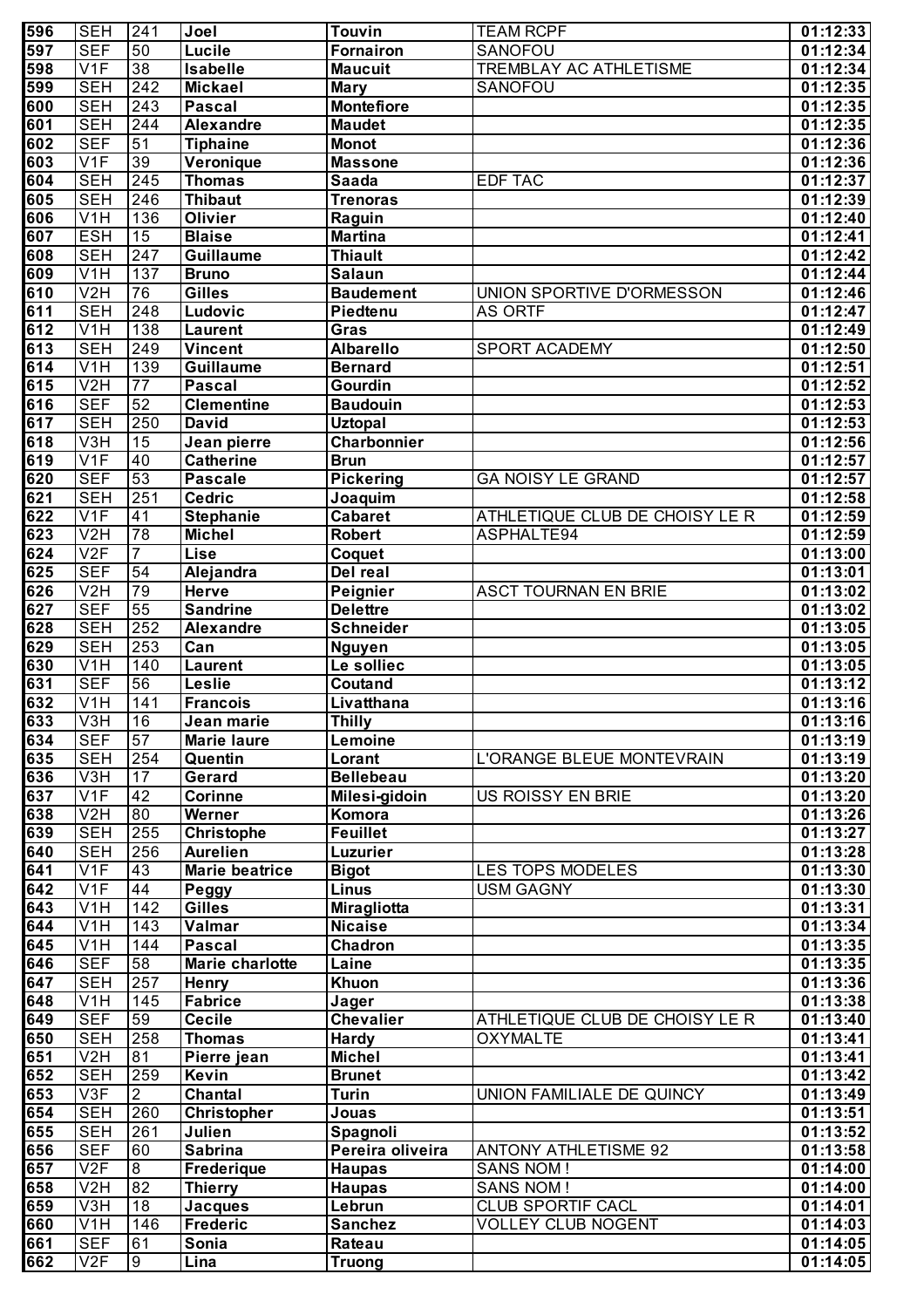| 663              | <b>SEF</b>                | 62               | Julie            | <b>Gobert</b>      |                                | 01:14:07 |
|------------------|---------------------------|------------------|------------------|--------------------|--------------------------------|----------|
| 664              | <b>SEH</b>                | 262              | <b>Myke</b>      | <b>Bolder</b>      |                                | 01:14:09 |
| 665              | <b>SEF</b>                | 63               | Cindy            | <b>Martinvalet</b> |                                | 01:14:09 |
| 666              | V <sub>1F</sub>           | 45               | <b>Celine</b>    | Erremundeguy       |                                | 01:14:09 |
| 667              | V <sub>1</sub> H          | 147              | <b>Olivier</b>   | Ruano              |                                | 01:14:12 |
| 668              | V1H                       | 148              | Jerome           | Keller             | VILLEPINTE MARATHON ATHLETISME | 01:14:15 |
| 669              | <b>SEF</b>                | 64               | <b>Morgane</b>   | Leleu              |                                | 01:14:16 |
| 670              | <b>SEH</b>                | 263              | <b>Cedric</b>    | <b>Kieffer</b>     |                                | 01:14:19 |
| 671              | V <sub>1F</sub>           | 46               | Laetitia         | <b>Treton</b>      |                                | 01:14:23 |
| 672              | <b>SEH</b>                | 264              | Ronan            | <b>Guillier</b>    | AL RUNNING                     | 01:14:24 |
| 673              | <b>SEH</b>                | 265              | <b>Fabrice</b>   | Le corre           | US OLYMPIQUE DE CHELLES        | 01:14:25 |
| 674              | V <sub>2</sub> H          | 83               | <b>Guillaume</b> | Ledoux             |                                | 01:14:26 |
| 675              | <b>ESF</b>                | $\overline{7}$   | <b>Marie</b>     | Loussouarn         |                                | 01:14:28 |
| 676              | <b>SEH</b>                | 266              | <b>Nicolas</b>   | Lecoz              |                                | 01:14:28 |
| 677              | V2F                       | 10               | <b>Chantal</b>   | Vauthier           | <b>USM GAGNY</b>               | 01:14:29 |
| 678              | <b>SEF</b>                | 65               | <b>Lise</b>      | <b>Schaefer</b>    |                                | 01:14:30 |
| 679              | <b>SEF</b>                | 66               | <b>Nadine</b>    | Randhawa           |                                | 01:14:30 |
| 680              | V <sub>1</sub> H          | 149              | Jean philippe    | <b>Paturot</b>     |                                | 01:14:33 |
| 681              | V1H                       | 150              | Cyril            | <b>Charpentier</b> |                                | 01:14:33 |
| 682              | <b>SEH</b>                | 267              | <b>Silvain</b>   | <b>Danton</b>      |                                | 01:14:33 |
| 683              | V <sub>2</sub> H          | 84               | <b>Didier</b>    | Garino             | ATHLETIC BRUNOY CLUB           | 01:14:36 |
| 684              | V <sub>1</sub> H          | 151              | Lionel           | Nadjar             | US OLYMPIQUE DE CHELLES        | 01:14:38 |
| 685              | <b>SEH</b>                | 268              | <b>Teddy</b>     | Congar             |                                | 01:14:39 |
| 686              | V <sub>1F</sub>           | $\overline{47}$  | <b>Sandra</b>    | <b>Pusset</b>      | <b>ATHLETIC BRUNOY CLUB</b>    | 01:14:40 |
| 687              | V <sub>1F</sub>           | 48               | Nadege           | <b>Yates</b>       |                                | 01:14:41 |
| 688              | V <sub>1</sub> H          | 152              | <b>Bruno</b>     | Gourlet            |                                | 01:14:43 |
| 689              | V2H                       | 85               | <b>Didier</b>    | Amiach             | <b>AO CHARENTON</b>            | 01:14:44 |
| 690              | V <sub>2</sub> H          | 86               | <b>Alain</b>     | <b>Montegut</b>    |                                | 01:14:45 |
| 691              | V <sub>2</sub> H          | 87               | <b>Herve</b>     | <b>Mahuas</b>      | <b>AO CHARENTON</b>            | 01:14:45 |
| 692              | V2F                       | $\overline{11}$  | <b>Caroline</b>  | Wasilewski         | <b>ASC GAN</b>                 | 01:14:47 |
| 693              | <b>SEH</b>                | 269              | Yoann            | Lacau              |                                | 01:14:47 |
| 694              | $\overline{\mathsf{SEF}}$ | 67               | <b>Aude</b>      | <b>Tessier</b>     |                                | 01:14:48 |
| 695              | <b>SEH</b>                | 270              | Gaby             | <b>Nairazo</b>     |                                | 01:14:49 |
| 696              | V <sub>2</sub> H          | 88               | <b>Marc</b>      | <b>Bullot</b>      | <b>CS COURTRY</b>              | 01:14:49 |
| 697              | $\overline{\text{V1H}}$   | 153              | <b>Sebastien</b> | Laurent            |                                | 01:14:53 |
| 698              | <b>SEH</b>                | 271              | <b>Mickael</b>   | <b>Marcadet</b>    |                                | 01:14:54 |
| 699              | <b>SEF</b>                | 68               | Carine           | Feniou             |                                | 01:14:54 |
| 700              | V1F                       | 49               | <b>Sandrine</b>  | <b>Mocaer</b>      |                                | 01:14:54 |
| 701              | V <sub>1</sub> H          | 154              | Hippolyte        | <b>Truong</b>      |                                | 01:14:59 |
| 702              | V3H                       | $\overline{19}$  | <b>Bernard</b>   | <b>Perriot</b>     |                                | 01:15:00 |
| 703              | <b>SEH</b>                | $\overline{272}$ | <b>Arnaud</b>    | Tang               |                                | 01:15:01 |
| 704              | V <sub>2</sub> H          | 89               | Remi             | <b>Mauchant</b>    | <b>SANS NOM!</b>               | 01:15:03 |
| 705              | <b>SEF</b>                | 69               | <b>Heng</b>      | <b>Zhao</b>        |                                | 01:15:06 |
| 706              | <b>SEF</b>                | 70               | <b>Aude</b>      | <b>Breton</b>      |                                | 01:15:08 |
| 707              | <b>SEH</b>                | $\overline{273}$ | Quentin          | <b>Campbell</b>    | <b>SOGEA TEAM</b>              | 01:15:08 |
| 708              | <b>SEH</b>                | $\overline{274}$ | <b>Ousmane</b>   | Yattassaye         |                                | 01:15:10 |
| 709              | V1F                       | 50               | <b>Delphine</b>  | <b>Dupont</b>      |                                | 01:15:12 |
| 710              | <b>SEF</b>                | $\overline{71}$  | <b>Marie</b>     | <b>Martin</b>      |                                | 01:15:12 |
| $\overline{711}$ | V <sub>1</sub> H          | 155              | <b>Nicolas</b>   | <b>Martin</b>      |                                | 01:15:12 |
| 712              | <b>SEF</b>                | $\overline{72}$  | <b>Elodie</b>    |                    |                                |          |
|                  | V <sub>2</sub> H          | 90               |                  | <b>Letzgus</b>     |                                | 01:15:13 |
| 713              |                           |                  | <b>Philippe</b>  | <b>Borg</b>        |                                | 01:15:13 |
| 714              | V2F                       | $\overline{12}$  | <b>Patricia</b>  | Hamon              |                                | 01:15:13 |
| 715              | V <sub>1F</sub>           | $\overline{51}$  | <b>Armelle</b>   | <b>Hillion</b>     | UNION SPORTIVE D'ORMESSON      | 01:15:17 |
| 716              | <b>SEF</b>                | $\overline{73}$  | Cynthia          | <b>Alves</b>       | TRANQUILOU RUNNING TEAM        | 01:15:18 |
| 717              | V <sub>1</sub> H          | 156              | Jerome           | Gabrel             |                                | 01:15:18 |
| 718              | <b>SEH</b>                | 275              | <b>Alexandre</b> | Mainguenaud        | <b>ENGIE INEO</b>              | 01:15:19 |
| 719              | <b>SEF</b>                | 74               | <b>Sandrine</b>  | Godefroy           |                                | 01:15:20 |
| 720              | V <sub>1</sub> H          | 157              | <b>Sebastien</b> | <b>Pousset</b>     |                                | 01:15:22 |
| 721              | <b>SEH</b>                | 276              | <b>Sebastien</b> | Hoarau             |                                | 01:15:22 |
| 722              | <b>SEF</b>                | 75               | <b>Agathe</b>    | Kieny              |                                | 01:15:23 |
| 723              | V <sub>1F</sub>           | 52               | <b>Christine</b> | <b>Portillo</b>    | TREMBLAY AC ATHLETISME         | 01:15:25 |
| 724              | <b>SEH</b>                | 277              | <b>Cedric</b>    | Laviron            |                                | 01:15:27 |
| 725              | <b>SEF</b>                | 76               | <b>Sandrine</b>  | De ridder          |                                | 01:15:28 |
| 726              | <b>SEH</b>                | 278              | <b>Nedim</b>     | Mohammedi          |                                | 01:15:28 |
| 727              | V <sub>1</sub> H          | 158              | <b>Emmanuel</b>  | <b>Boisselet</b>   |                                | 01:15:29 |
| 728              | <b>SEH</b>                | 279              | Johann           | <b>Schiltz</b>     |                                | 01:15:30 |
| 729              | V2H                       | 91               | Jean luc         | <b>Tribourdeau</b> |                                | 01:15:31 |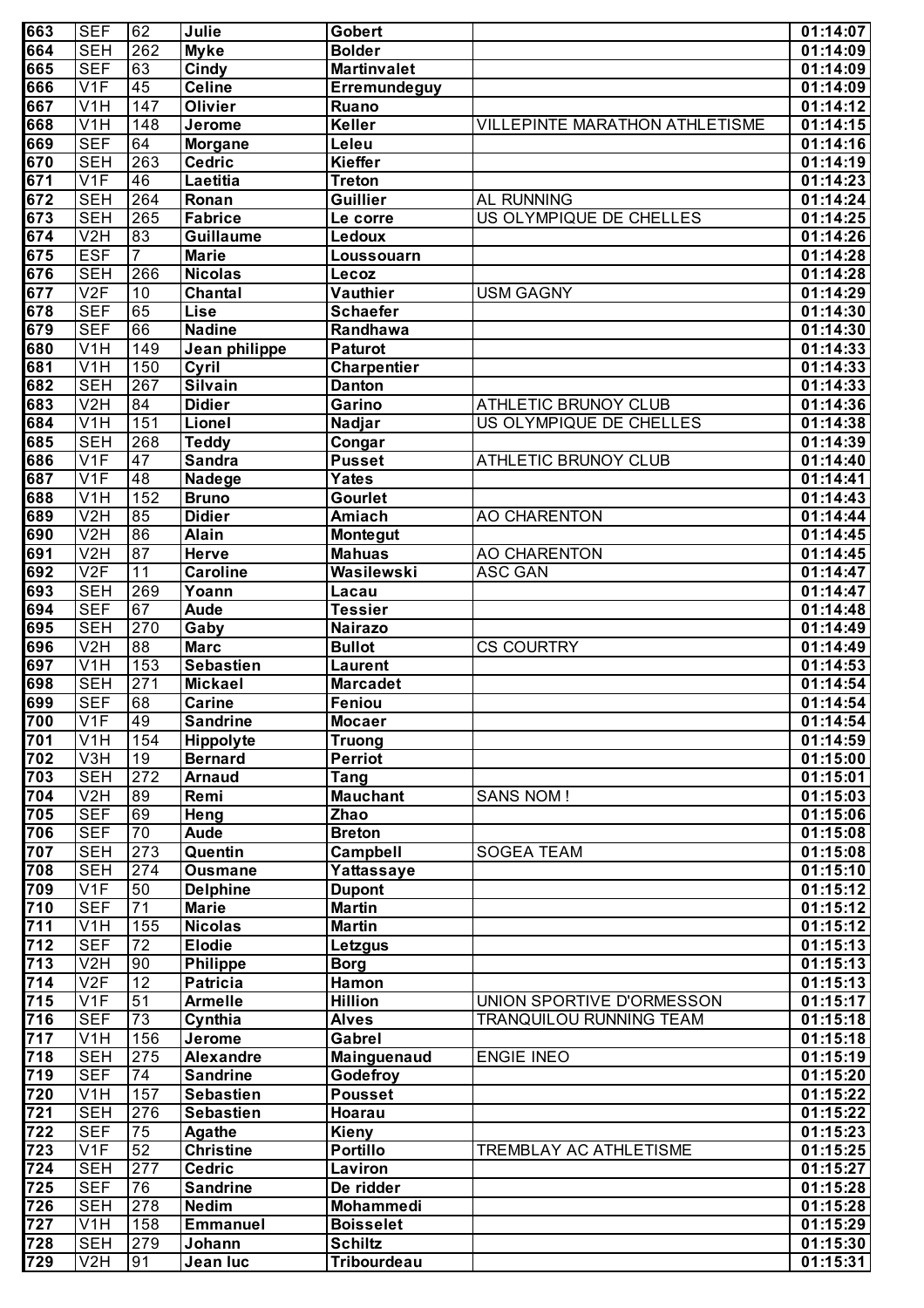| 730              | V <sub>1</sub> H               | 159                   | <b>Sebastien</b>                  | Henin                        |                                            | 01:15:31             |
|------------------|--------------------------------|-----------------------|-----------------------------------|------------------------------|--------------------------------------------|----------------------|
| $\overline{731}$ | V <sub>1F</sub>                | 53                    | <b>Audrey</b>                     | Geschwind                    |                                            | 01:15:33             |
| 732              | V <sub>2</sub> H               | 92                    | <b>Jacques</b>                    | <b>Ivorra</b>                |                                            | 01:15:33             |
| 733              | V2F                            | $\overline{13}$       | <b>Sylvia</b>                     | <b>Neiss</b>                 |                                            | 01:15:33             |
| 734              | <b>SEH</b>                     | 280                   | <b>Thomas</b>                     | <b>Turlotte</b>              |                                            | 01:15:33             |
| 735              | <b>SEH</b>                     | 281                   | <b>Alexandre</b>                  | Dos santos                   |                                            | 01:15:34             |
| 736              | <b>SEH</b>                     | 282                   | <b>Denis</b>                      | Khuon                        |                                            | 01:15:35             |
| 737              | V <sub>1F</sub>                | 54                    | <b>Fabienne</b>                   | Gero                         |                                            | 01:15:37             |
| 738<br>739       | V <sub>1F</sub><br><b>SEH</b>  | 55<br>283             | <b>Severine</b><br><b>Nicolas</b> | <b>Auclert</b><br>Rovelli    | <b>TEAM WARRIORS</b><br>MINES DOUAI ALUMNI | 01:15:37<br>01:15:37 |
| 740              | V1F                            | 56                    | Sophie                            | <b>Echivard</b>              |                                            | 01:15:38             |
| $\overline{741}$ | V <sub>1F</sub>                | 57                    | Marie oceane                      | Verland                      |                                            | 01:15:39             |
| 742              | <b>SEH</b>                     | 284                   | <b>Laurent</b>                    | <b>Taranto</b>               |                                            | 01:15:39             |
| 743              | V3F                            | $\overline{3}$        | Veronique                         | <b>Hautemulle</b>            |                                            | 01:15:40             |
| 744              | <b>SEF</b>                     | $\overline{77}$       | <b>Diane</b>                      | <b>Midler</b>                |                                            | 01:15:40             |
| $\overline{745}$ | V3H                            | $\overline{20}$       | <b>Rocco</b>                      | Corvaglia                    |                                            | 01:15:41             |
| $\overline{746}$ | <b>SEH</b>                     | 285                   | <b>Frederic</b>                   | <b>Ducrot</b>                | <b>RAILLEU</b>                             | 01:15:42             |
| 747              | <b>SEH</b>                     | 286                   | Kevin                             | Giraudot                     |                                            | 01:15:48             |
| 748              | V <sub>1</sub> H               | 160                   | <b>Stephane</b>                   | Postal                       |                                            | 01:15:54             |
| 749              | <b>SEH</b>                     | 287                   | Christophe                        | Neuranter                    |                                            | 01:15:57             |
| 750              | <b>SEH</b>                     | 288                   | <b>Laurent</b>                    | <b>Bariot</b>                |                                            | 01:15:58             |
| 751              | <b>SEH</b>                     | 289                   | <b>Emmanuel</b>                   | <b>Robiquet</b>              |                                            | 01:15:58             |
| 752              | V2F                            | $\overline{14}$       | <b>Dalila</b>                     | Agou                         |                                            | 01:16:00             |
| 753              | V <sub>1F</sub>                | $\overline{58}$       | <b>Viviane</b>                    | <b>Gautier</b>               | FREE RUNNERS LE CLUB                       | 01:16:00             |
| 754<br>755       | V <sub>2</sub> H<br>V2F        | 93<br>$\overline{15}$ | <b>Pierre</b><br><b>Pascale</b>   | <b>Briday</b><br><b>Bach</b> |                                            | 01:16:01<br>01:16:01 |
| 756              | V <sub>1</sub> H               | 161                   | <b>Eric</b>                       | <b>Bonifacie</b>             |                                            | 01:16:01             |
| 757              | V <sub>1F</sub>                | 59                    | Sabah                             | <b>Comet</b>                 |                                            | 01:16:02             |
| 758              | V <sub>1</sub> H               | 162                   | Julien                            | <b>Arne</b>                  |                                            | 01:16:04             |
| 759              | V2H                            | 94                    | <b>Pascal</b>                     | <b>Soulier</b>               |                                            | 01:16:04             |
| 760              | V1F                            | 60                    | Katia                             | Costagliola                  |                                            | 01:16:05             |
| 761              | V <sub>1</sub> H               | 163                   | Julien                            | <b>Mercier</b>               |                                            | 01:16:05             |
| 762              | <b>SEH</b>                     | 290                   | Gregory                           | Vermeulen                    |                                            | 01:16:05             |
| 763              | V <sub>1</sub> H               | 164                   | Aydin                             | Suna                         |                                            | 01:16:06             |
| 764              | $\overline{\text{V3H}}$        | 21                    | <b>Christian</b>                  | Napierala                    |                                            | 01:16:06             |
| 765              | $\overline{\text{V1H}}$        | 165                   | <b>Olivier</b>                    | <b>Besancon</b>              | US OLYMPIQUE DE CHELLES                    | 01:16:08             |
| 766              | $\overline{\text{V1H}}$        | 166                   | Jean                              | Jourdain                     |                                            | 01:16:08             |
| 767              | V2H                            | 95                    | <b>Patrick</b>                    | <b>Ferard</b>                |                                            | 01:16:08             |
| 768              | <b>SEF</b>                     | 78                    | Edwige                            | Gaillard                     |                                            | 01:16:09             |
| 769<br>770       | V1F<br><b>ESH</b>              | 61<br>16              | <b>Sophie</b><br>Quentin          | <b>Prachith</b><br>Coelho    | <b>LES RUNéMARNAIS</b>                     | 01:16:09<br>01:16:10 |
| 771              | V1F                            | 62                    | Virginie                          | <b>Mercier</b>               |                                            | 01:16:10             |
| 772              | <b>SEF</b>                     | 79                    | <b>Camille</b>                    | Sin blima barru              |                                            | 01:16:11             |
| 773              | <b>SEF</b>                     | 80                    | Sophie                            | <b>Nguyen</b>                |                                            | 01:16:11             |
| 774              | <b>SEH</b>                     | 291                   | Romain                            | <b>Senechal</b>              |                                            | 01:16:11             |
| 775              | V <sub>1</sub> H               | 167                   | Frederic                          | Lalau                        | <b>ENGIE INEO</b>                          | 01:16:11             |
| 776              | <b>CAF</b>                     | 1                     | Lea                               | <b>Dubois</b>                |                                            | 01:16:12             |
| 777              | <b>SEF</b>                     | 81                    | <b>Elodie</b>                     | <b>Dubois</b>                |                                            | 01:16:13             |
| 778              | <b>SEF</b>                     | 82                    | <b>Sabine</b>                     | Mir                          |                                            | 01:16:16             |
| 779              | V <sub>1</sub> H               | 168                   | <b>Olivier</b>                    | <b>Bretaudeau</b>            |                                            | 01:16:16             |
| 780              | <b>SEF</b>                     | 83                    | <b>Marie laure</b>                | <b>Herve</b>                 |                                            | 01:16:17             |
| 781              | V <sub>1</sub> H               | 169                   | Ahamad                            | <b>Seck</b>                  |                                            | 01:16:17             |
| 782              | V <sub>1F</sub>                | 63                    | <b>Mathilde</b>                   | <b>Carpentier</b>            |                                            | 01:16:20             |
| 783              | V <sub>1</sub> H               | 170                   | <b>Manuel</b>                     | Roussel                      |                                            | 01:16:20             |
| 784              | <b>SEF</b>                     | 84                    | <b>Caroline</b>                   | Jan                          |                                            | 01:16:25             |
| 785<br>786       | <b>ESH</b><br>V <sub>1</sub> H | 17<br>171             | <b>Guilane</b><br><b>Marino</b>   | Le quinio<br>Lourenco        |                                            | 01:16:25<br>01:16:25 |
| 787              | <b>SEH</b>                     | 292                   | Sylvain                           | <b>Durand gasselin</b>       |                                            | 01:16:25             |
| 788              | V <sub>1</sub> H               | 172                   | William                           | <b>Toko ngnemneng</b>        | UNION SPORTIVE D'ORMESSON                  | 01:16:26             |
| 789              | <b>SEH</b>                     | 293                   | <b>Tony</b>                       | <b>Bonneau</b>               |                                            | 01:16:28             |
| 790              | <b>SEF</b>                     | 85                    | <b>Natalia</b>                    | <b>Patino</b>                |                                            | 01:16:28             |
| 791              | V3H                            | 22                    | <b>Pierre</b>                     | Vangioni                     |                                            | 01:16:28             |
| 792              | V <sub>2</sub> H               | 96                    | Christian                         | Gaujac                       |                                            | 01:16:29             |
| 793              | V <sub>2</sub> H               | 97                    | <b>Pascal</b>                     | Chambon                      |                                            | 01:16:29             |
| 794              | V2F                            | 16                    | <b>Martine</b>                    | <b>Entraigues</b>            |                                            | 01:16:29             |
| 795              | V2F                            | 17                    | Annie                             | <b>Bouvier</b>               |                                            | 01:16:30             |
| 796              | <b>SEF</b>                     | 86                    | <b>Marion</b>                     | Leboucher                    | <b>XVE ATHLETIC CLUB</b>                   | 01:16:30             |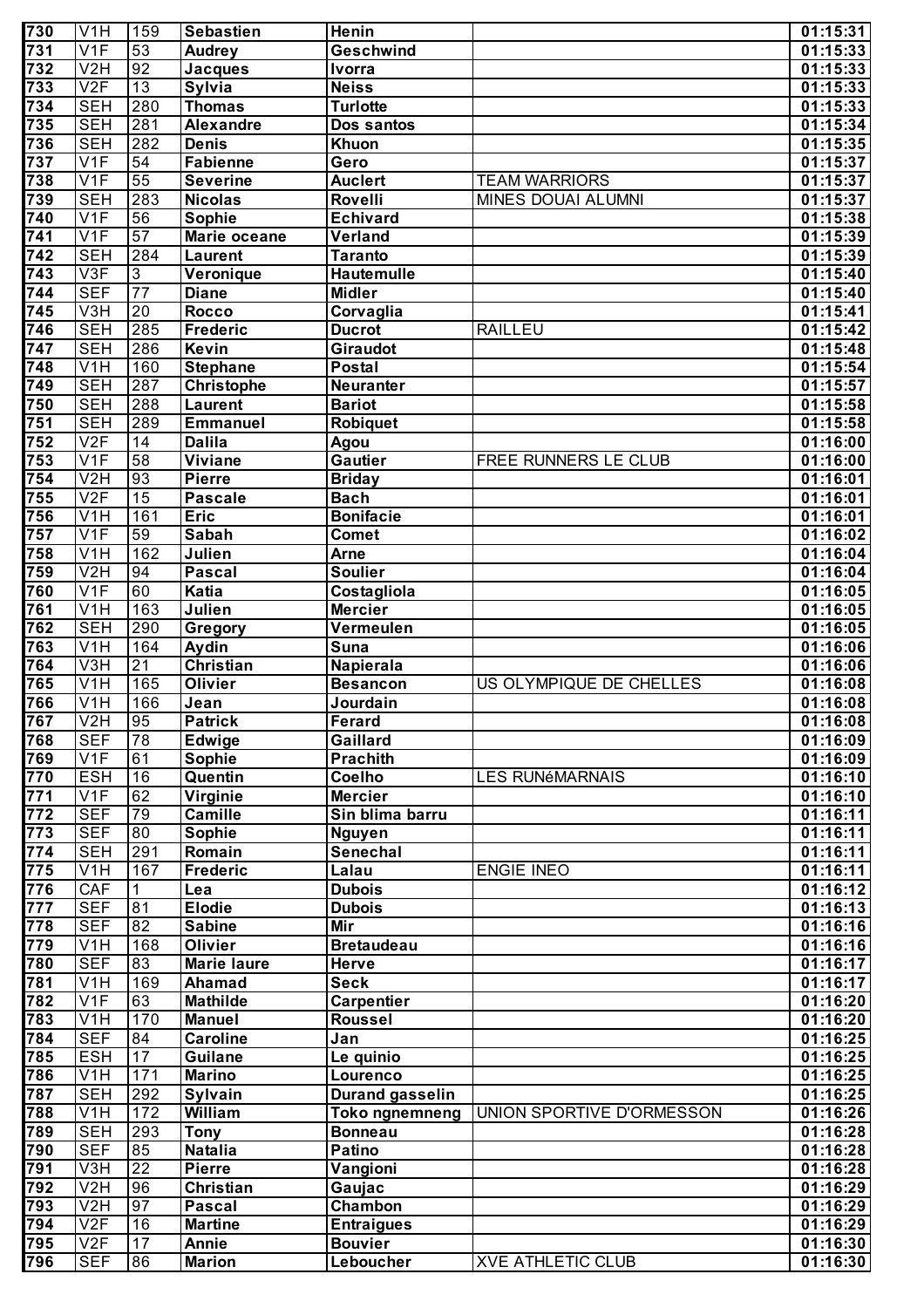| 797              | V1F                       | 64               | Alexandra         | <b>Travers</b>        | UNION SPORTIVE D'ORMESSON        | 01:16:30 |
|------------------|---------------------------|------------------|-------------------|-----------------------|----------------------------------|----------|
| 798              | <b>SEF</b>                | 87               | Julie             | Leroux                |                                  | 01:16:31 |
| 799              | <b>SEH</b>                | 294              | <b>Anthony</b>    | <b>Urbinati</b>       |                                  | 01:16:31 |
| 800              | <b>SEH</b>                | 295              | <b>Olivier</b>    | <b>Hibon</b>          |                                  | 01:16:32 |
| 801              | <b>SEH</b>                | 296              | <b>Mickael</b>    | <b>Burgos</b>         |                                  | 01:16:32 |
| 802              | <b>SEH</b>                | 297              | <b>Emmanuel</b>   | <b>Bourcet</b>        |                                  | 01:16:32 |
| 803              | <b>SEH</b>                | 298              | <b>Philippe</b>   | Quach                 |                                  | 01:16:33 |
| 804              | V <sub>1</sub> H          | 173              | <b>Vincent</b>    | <b>Bargas</b>         |                                  | 01:16:34 |
| 805              | <b>SEF</b>                | 88               | <b>Emmanuelle</b> | <b>Brocheriou</b>     |                                  | 01:16:34 |
| 806              | V2F                       | 18               | Anne marie        | Oger                  | UNION SPORTIVE CHATELET EN BRI   | 01:16:34 |
| 807              | V2H                       | 98               | Henri             | Ferrao                | <b>UNION SPORTIVE GAZELEC IF</b> | 01:16:34 |
| 808              | V <sub>1</sub> H          | 174              | <b>Vincent</b>    | Cognard               |                                  | 01:16:34 |
| 809              | <b>SEF</b>                | 89               | <b>Delphine</b>   | Yahia                 |                                  | 01:16:35 |
| 810              | $\overline{\vee 3F}$      | $\overline{4}$   | <b>Brigitte</b>   | Yahia                 |                                  | 01:16:35 |
| 811              | <b>SEH</b>                | 299              | <b>Pierre</b>     | Lavacry               | <b>SOGEA TEAM</b>                | 01:16:36 |
| 812              | V2H                       | 99               | <b>Eric</b>       | Amozigh               |                                  | 01:16:36 |
| 813              | <b>SEH</b>                | 300              | <b>Nicolas</b>    | Cornuault             |                                  | 01:16:37 |
| 814              | V1F                       | 65               | Gaelle            | Julien                |                                  | 01:16:38 |
| 815              | $\overline{V1H}$          | 175              | <b>Christophe</b> | Vecchio               | <b>EDF TAC</b>                   | 01:16:38 |
| 816              | V1F                       | 66               | Fouzia            | <b>Mellouk</b>        |                                  | 01:16:39 |
| 817              | V1F                       | 67               | Gnima             | Panpoul               | <b>TEAM RCPF</b>                 | 01:16:39 |
| 818              | V <sub>1</sub> H          | 176              | <b>Didier</b>     | <b>Baudeux</b>        |                                  | 01:16:42 |
| 819              | V <sub>1</sub> H          | $\overline{177}$ | <b>David</b>      | Anyamah               |                                  | 01:16:42 |
| 820              | $\overline{\mathsf{V1H}}$ | 178              | <b>Frederic</b>   | <b>Debaye</b>         |                                  | 01:16:42 |
| 821              | $\overline{V1H}$          | 179              | <b>Yves</b>       | Le breton             |                                  | 01:16:43 |
| $\overline{822}$ | <b>SEH</b>                | 301              | Jonathan          |                       |                                  |          |
| 823              | <b>SEF</b>                | 90               |                   | Cantagrel             |                                  | 01:16:43 |
|                  |                           |                  | <b>Florine</b>    | <b>Parsis</b>         |                                  | 01:16:43 |
| 824              | V2H                       | 100              | <b>Franck</b>     | <b>Steiner</b>        |                                  | 01:16:44 |
| 825              | <b>SEH</b>                | 302              | <b>Nicolas</b>    | <b>Flajolet</b>       |                                  | 01:16:45 |
| 826              | V1F                       | 68               | Isabelle          | Guidez                | <b>AC PARIS-JOINVILLE</b>        | 01:16:46 |
| $\overline{827}$ | <b>SEF</b>                | 91               | <b>Rocel</b>      | Rosa                  |                                  | 01:16:49 |
| 828              | V1F                       | 69               | Virginie          | <b>Bechefer</b>       |                                  | 01:16:49 |
| 829              | V1F                       | 70               | Angeline          | Camut                 | <b>AO CHARENTON</b>              | 01:16:49 |
| 830              | V1F                       | $\overline{71}$  | <b>Elisa</b>      | Gougeon               | NEUILLY SUR MARNE ATHLETISME     | 01:16:50 |
| 831              | CAG                       | $\overline{9}$   | <b>Tom</b>        | <b>Moreira</b>        |                                  | 01:16:53 |
| 832              | $\overline{V1H}$          | 180              | <b>Laurent</b>    | Varnier               |                                  | 01:16:56 |
| 833              | $\overline{V1H}$          | 181              | Christophe        | <b>Picard</b>         |                                  | 01:16:57 |
| 834              | V1H                       | 182              | Francois          | <b>Moreau</b>         | <b>SOGEA TEAM</b>                | 01:16:57 |
| 835              | $\overline{\mathsf{V1F}}$ | $\overline{72}$  | Christel          | Renault               |                                  | 01:16:57 |
| 836              | <b>SEF</b>                | 92               | <b>Maud</b>       | Van de woestyne       |                                  | 01:16:58 |
| 837              | V2H                       | 101              | Remi              | Lelargue              |                                  | 01:16:59 |
| 838              | $\overline{V2F}$          | $\overline{19}$  | <b>Michele</b>    | <b>Daniel baurens</b> |                                  | 01:16:59 |
| 839              | <b>SEF</b>                | 93               | <b>Florence</b>   | <b>Lluch brunel</b>   |                                  | 01:16:59 |
| 840              | <b>SEF</b>                | 94               | Adele             | Podesta               |                                  | 01:17:02 |
| 841              | <b>SEH</b>                | 303              | Julien            | <b>Reze</b>           | MINES DOUAI ALUMNI               | 01:17:02 |
| 842              | <b>SEF</b>                | 95               | <b>Celine</b>     | <b>Olivier</b>        |                                  | 01:17:02 |
| 843              | <b>SEF</b>                | 96               | <b>Magalie</b>    | Lefevre               |                                  | 01:17:03 |
| 844              | V1H                       | 183              | <b>Thierry</b>    | <b>James</b>          |                                  | 01:17:03 |
| 845              | <b>SEF</b>                | 97               | Laetitia          | Pozzo                 |                                  | 01:17:04 |
| 846              | V2F                       | 20               | <b>Marie aude</b> | Jacob obst            |                                  | 01:17:06 |
| 847              | V1F                       | 73               | <b>Sylvie</b>     | Renault               |                                  | 01:17:07 |
| 848              | <b>SEF</b>                | 98               | Garance           | <b>Santos</b>         |                                  | 01:17:07 |
| 849              | <b>SEH</b>                | 304              | Romain            | <b>Gicquelais</b>     |                                  | 01:17:08 |
| 850              | V2F                       | $\overline{21}$  | <b>Elisabeth</b>  | <b>Dubospertus</b>    | <b>USM GAGNY</b>                 |          |
| 851              | V2F                       | $\overline{22}$  |                   | <b>Budoc</b>          | <b>AO CHARENTON</b>              | 01:17:08 |
| 852              | <b>JUH</b>                | $\infty$         | <b>Sylviane</b>   |                       |                                  | 01:17:09 |
|                  | V2F                       | 23               | <b>Tommy</b>      | Guyonnet              |                                  | 01:17:09 |
| 853              |                           |                  | <b>Martine</b>    | <b>Delaby leca</b>    |                                  | 01:17:10 |
| 854              | V2F                       | 24               | Veronique         | <b>Duquay</b>         |                                  | 01:17:10 |
| 855              | V2H                       | $\overline{102}$ | <b>Thierry</b>    | <b>Blanvillain</b>    | US OLYMPIQUE DE CHELLES          | 01:17:14 |
| 856              | V <sub>2</sub> H          | 103              | Avery             | Kesselman             |                                  | 01:17:15 |
| 857              | V <sub>1</sub> H          | 184              | <b>Sebastien</b>  | Ouf                   |                                  | 01:17:16 |
| 858              | <b>SEH</b>                | 305              | Kimrithy          | Pen                   |                                  | 01:17:20 |
| 859              | V <sub>1</sub> H          | 185              | Huan              | <b>Tran hong</b>      |                                  | 01:17:21 |
| 860              | V2F                       | 25               | <b>Valerie</b>    | <b>Paulmier</b>       |                                  | 01:17:22 |
| 861              | <b>SEF</b>                | 99               | <b>Melanie</b>    | Zurano                | ATHLETIC CLUB PAYS DE L OURCQ    | 01:17:25 |
| 862              | <b>SEH</b>                | 306              | Romain            | L hermitte            |                                  | 01:17:26 |
| 863              | <b>SEH</b>                | 307              | Benjamin          | <b>Berizzi</b>        |                                  | 01:17:26 |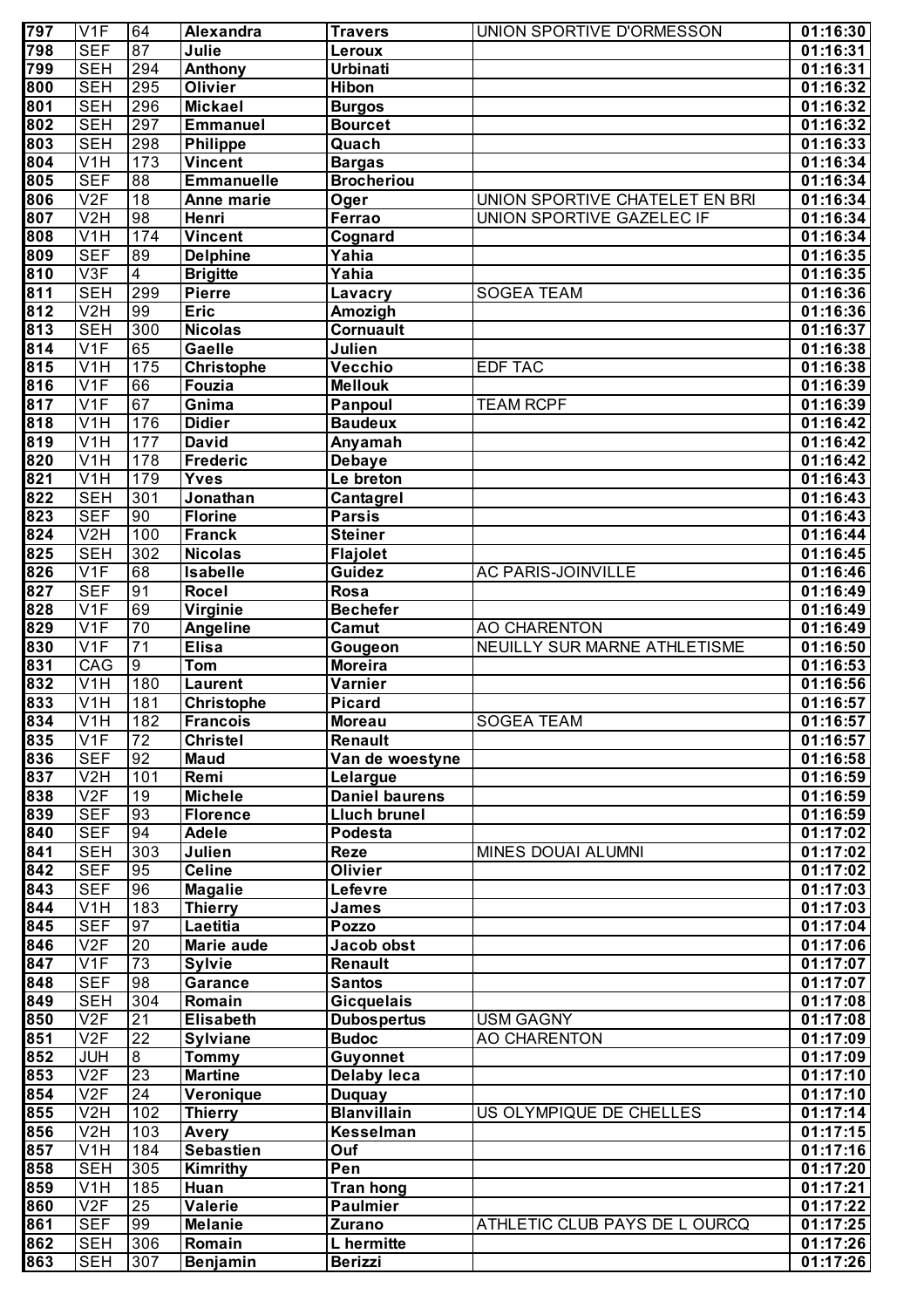| 864                                  | V <sub>1</sub> H                    | 186                    | Sourith                          | Sisavath                       |                                    | 01:17:27              |
|--------------------------------------|-------------------------------------|------------------------|----------------------------------|--------------------------------|------------------------------------|-----------------------|
| 865                                  | V <sub>2</sub> H                    | 104                    | Julien                           | Ramirez                        | <b>EDF TAC</b>                     | 01:17:28              |
| 866                                  | V <sub>1</sub> H                    | 187                    | Morgan                           | Raguenel                       | ZAZA ET SA TROUPE                  | 01:17:29              |
| 867                                  | V <sub>1F</sub>                     | $\overline{74}$        | <b>Angeline</b>                  | Vandale                        |                                    | 01:17:29              |
| 868                                  | V <sub>1F</sub>                     | $\overline{75}$        | <b>Severine</b>                  | Paul                           |                                    | 01:17:30              |
| 869                                  | V <sub>1F</sub>                     | $\overline{76}$        | Florence                         | Ferrebeuf                      | US OLYMPIQUE DE CHELLES            | 01:17:30              |
| 870                                  | V <sub>1F</sub>                     | $\overline{77}$        | Sophie                           | <b>Tantost</b>                 |                                    | 01:17:31              |
| 871                                  | <b>SEH</b>                          | 308                    | <b>Corentin</b>                  | Guilloteau                     |                                    | 01:17:31              |
| 872                                  | <b>SEF</b>                          | 100                    | <b>Mathilde</b>                  | Texier                         |                                    | 01:17:31              |
| 873                                  | V <sub>1</sub> H                    | 188                    | Eric                             | <b>Bias</b>                    |                                    | 01:17:34              |
| 874                                  | V <sub>1F</sub>                     | $\overline{78}$        | <b>Marie agnes</b>               | <b>Barrier</b>                 |                                    | 01:17:34              |
| 875<br>876                           | V2F<br>V <sub>2</sub> H             | $\overline{26}$<br>105 | <b>Martine</b><br>Eric           | <b>Mahieu</b><br>Villard       | <b>AO CHARENTON</b>                | 01:17:37              |
| 877                                  | <b>SEH</b>                          | 309                    | <b>Brice</b>                     | Lesaunier                      |                                    | 01:17:37<br>01:17:37  |
| 878                                  | <b>SEH</b>                          | 310                    | <b>Mickael</b>                   | Gabourg                        |                                    | 01:17:37              |
| 879                                  | V <sub>2</sub> H                    | 106                    | <b>Patrick</b>                   | <b>Dugue</b>                   |                                    | 01:17:38              |
| 880                                  | $\overline{\text{V3H}}$             | 23                     | <b>Martial</b>                   | Rameaux                        | ZAZA ET SA TROUPE                  | 01:17:39              |
| 881                                  | V <sub>1</sub> H                    | 189                    | <b>Frederic</b>                  | Cattelain                      |                                    | 01:17:39              |
| 882                                  | V2F                                 | $\overline{27}$        | <b>Brigitte</b>                  | <b>Badiane</b>                 | <b>CAPVM</b>                       | 01:17:40              |
| 883                                  | <b>SEF</b>                          | 101                    | Astride                          | Romain                         |                                    | 01:17:41              |
| 884                                  | V2H                                 | 107                    | Remi                             | <b>Rudant</b>                  | <b>COURIR AVEC ERIC</b>            | 01:17:41              |
| 885                                  | <b>SEH</b>                          | 311                    | <b>Guillaume</b>                 | Avenel                         |                                    | 01:17:45              |
| 886                                  | V <sub>1</sub> H                    | 190                    | <b>Christophe</b>                | Piron                          | <b>LES COEURS FRAIS</b>            | 01:17:46              |
| 887                                  | <b>SEH</b>                          | 312                    | <b>Francois</b>                  | <b>Tinard</b>                  | <b>COURIR AVEC ERIC</b>            | 01:17:49              |
| 888                                  | V <sub>1</sub> H                    | 191                    | <b>Stephane</b>                  | Lebrere                        |                                    | 01:17:50              |
| 889                                  | <b>SEF</b>                          | 102                    | Laura                            | Guen                           |                                    | 01:17:50              |
| 890                                  | <b>SEH</b>                          | 313                    | Paul                             | Marie anne                     |                                    | 01:17:50              |
| 891                                  | V <sub>1F</sub>                     | 79                     | <b>Marylene</b>                  | Voliot                         |                                    | 01:17:51              |
| 892                                  | V <sub>1</sub> H                    | 192                    | Jerome                           | Jarde                          |                                    | 01:17:52              |
| 893                                  | V2F                                 | $\overline{28}$        | <b>Catherine</b>                 | <b>Tardy</b>                   |                                    | $\overline{0}1:17:53$ |
| 894                                  | V <sub>1</sub> H                    | 193                    | <b>Pascal</b>                    | <b>Bonnin</b>                  |                                    | 01:17:55              |
| 895                                  | <b>SEF</b>                          | 103                    | <b>Dina</b>                      | Kulikova                       |                                    | 01:17:55              |
| 896<br>897                           | V <sub>2</sub> H<br>V <sub>1F</sub> | 108<br>80              | <b>Alexandre</b><br><b>Agnes</b> | Lime<br><b>Eberle</b>          | <b>BUSSY ST GEORGES ATHLETISME</b> | 01:17:56<br>01:17:56  |
| 898                                  | V1F                                 | 81                     | Laurence                         | Lime                           |                                    | 01:17:57              |
| 899                                  | <b>SEF</b>                          | 104                    | Varouny                          | Inthavong                      |                                    | 01:17:57              |
| 900                                  | $\overline{\text{V1F}}$             | 82                     | <b>Roseline</b>                  | <b>Mouillefarine</b>           |                                    | 01:17:57              |
| 901                                  | V1H                                 | 194                    | <b>David</b>                     | Lanzarotti                     |                                    | 01:17:58              |
| 902                                  | <b>SEF</b>                          | 105                    | <b>Elodie</b>                    | Raynaud                        |                                    | 01:17:58              |
| $\overline{903}$                     | V2H                                 | 109                    | <b>Xavier</b>                    | <b>Hocheux</b>                 |                                    | 01:18:00              |
| 904                                  | <b>SEF</b>                          | 106                    | Laura                            | <b>Noailles</b>                |                                    | 01:18:02              |
| 905                                  | $\overline{\text{V1H}}$             | 195                    | <b>Thibaut</b>                   | <b>Saillant</b>                |                                    | 01:18:02              |
| 906                                  | <b>SEH</b>                          | 314                    | Jonathan                         | <b>Gossec</b>                  |                                    | 01:18:04              |
| 907                                  | $\overline{\text{V1H}}$             | 196                    | <b>Franck</b>                    | <b>Buissonnier</b>             |                                    | 01:18:04              |
| 908                                  | $\overline{\text{V1H}}$             | 197                    | Olivier                          | <b>Delhomme</b>                |                                    | 01:18:04              |
| 909                                  | <b>SEH</b>                          | 315                    | Karim                            | <b>Grand homme</b>             |                                    | 01:18:05              |
| $\overline{910}$                     | <b>SEF</b>                          | 107                    | Laura                            | <b>Druhet pelardy</b>          | ATHLETIQUE CLUB DE CHOISY LE R     | 01:18:08              |
| $\overline{911}$                     | <b>SEH</b>                          | 316                    | <b>Patrice</b>                   | Phongsavan                     |                                    | 01:18:09              |
| $\overline{912}$                     | <b>SEF</b><br><b>SEF</b>            | 108                    | <b>Aurelie</b>                   | <b>Nguyen</b><br><b>Bodeau</b> |                                    | 01:18:11              |
| $\overline{913}$<br>$\overline{914}$ | <b>SEH</b>                          | 109<br>317             | <b>Melanie</b><br>Sacha          | Ljubanovic                     |                                    | 01:18:13<br>01:18:13  |
| 915                                  | <b>SEH</b>                          | 318                    | <b>Maxime</b>                    | <b>Bellessort</b>              |                                    | 01:18:13              |
| 916                                  | <b>SEF</b>                          | 110                    | <b>Caroline</b>                  | Inge                           | <b>LES PENTACOURRE</b>             | 01:18:17              |
| 917                                  | <b>SEF</b>                          | 111                    | Julie                            | Acosta                         |                                    | 01:18:18              |
| 918                                  | V1F                                 | 83                     | <b>Christelle</b>                | Krawezyk                       |                                    | 01:18:19              |
| 919                                  | <b>SEH</b>                          | 319                    | <b>Hadrien</b>                   | Fornara                        | NOGENT SOLIDARITE TRIATHLON        | 01:18:19              |
| 920                                  | V2F                                 | 29                     | <b>Viviane</b>                   | Fimeyer                        |                                    | 01:18:20              |
| 921                                  | <b>SEF</b>                          | 112                    | Helene                           | <b>Amant</b>                   |                                    | 01:18:21              |
| 922                                  | <b>SEH</b>                          | 320                    | <b>Basile</b>                    | <b>Groult</b>                  |                                    | 01:18:23              |
| 923                                  | V2F                                 | 30                     | Marie jose                       | Vallot                         |                                    | 01:18:23              |
| 924                                  | <b>SEH</b>                          | 321                    | Yoann                            | <b>Rifflet</b>                 |                                    | 01:18:24              |
| 925                                  | V2F                                 | 31                     | <b>Catherine</b>                 | <b>Clarens</b>                 |                                    | 01:18:24              |
| 926                                  | V1F                                 | 84                     | <b>Christine</b>                 | <b>Friant</b>                  |                                    | 01:18:25              |
| 927                                  | V1F                                 | 85                     | Laurence                         | <b>Voldoire</b>                | ATHLETIC BRUNOY CLUB               | 01:18:26              |
| 928                                  | V2F                                 | $\overline{32}$        | Veronique                        | <b>Terrien</b>                 | ATHLETIC BRUNOY CLUB               | 01:18:26              |
| 929                                  | <b>SEF</b>                          | 113                    | <b>Aurelie</b>                   | <b>Rosa</b>                    |                                    | 01:18:26              |
| 930                                  | V2H                                 | 110                    | Romuald                          | Leman                          | SAINT DENIS EMOTION                | 01:18:27              |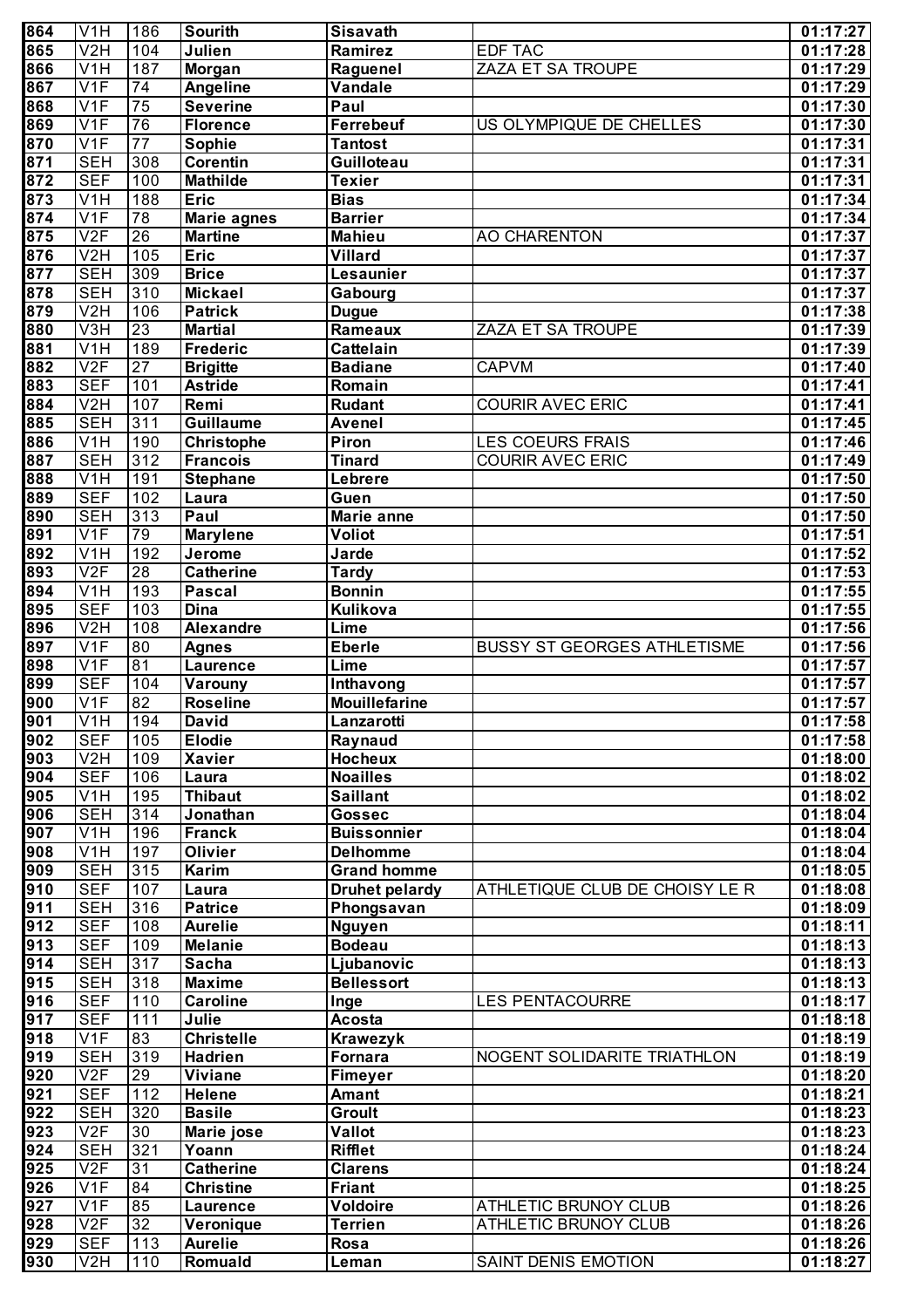| 931              | <b>SEF</b>                | 114              | Veronique         |                    | Benkaroun lethimoUS IBERIQUE PLESSIS TREVISE | 01:18:27 |
|------------------|---------------------------|------------------|-------------------|--------------------|----------------------------------------------|----------|
| 932              | V1H                       | 198              | <b>David</b>      | Lefevre            |                                              | 01:18:28 |
| 933              | V1H                       | 199              | <b>Benoit</b>     | Grisson            |                                              | 01:18:30 |
| 934              | V2H                       | 111              | Jean benoit       | <b>Buisson</b>     |                                              | 01:18:31 |
| $\overline{935}$ | <b>ESF</b>                | $\infty$         | Ludivine          | <b>Vicente</b>     | US TORCY ATHLETISME                          | 01:18:31 |
| $\overline{936}$ | V1H                       | 200              | <b>David</b>      | <b>Noffray</b>     |                                              | 01:18:31 |
| $\overline{937}$ | V1F                       | 86               | <b>Christelle</b> | Aniambossou        |                                              | 01:18:32 |
| $\overline{938}$ | V1F                       | 87               | <b>Delphine</b>   | <b>Mazaleyrat</b>  |                                              | 01:18:32 |
| 939              | V1F                       | 88               | Carole            | <b>Mabrouk</b>     |                                              | 01:18:32 |
| $\overline{940}$ | V1F                       | 89               | <b>Elsa</b>       | <b>Monteiro</b>    |                                              | 01:18:32 |
| 941              | V <sub>1</sub> H          | 201              | <b>Manuel</b>     | <b>Monteiro</b>    |                                              | 01:18:32 |
| $\overline{942}$ | V2H                       | 112              | Faycal            | <b>Mabrouk</b>     |                                              | 01:18:33 |
| 943              | V2H                       | $\overline{113}$ | <b>Eric</b>       | Savy               |                                              | 01:18:33 |
| 944              | $\overline{\text{V3H}}$   | 24               | <b>Christian</b>  | Perrier            | US ROISSY EN BRIE                            | 01:18:33 |
| $\overline{945}$ | <b>SEF</b>                | 115              | <b>Pauline</b>    | <b>Desse</b>       |                                              | 01:18:34 |
| $\overline{946}$ | V2H                       | 114              | <b>Daniel</b>     | <b>Felix</b>       |                                              | 01:18:34 |
| $\overline{947}$ | V2F                       | 33               | <b>Sophie</b>     | <b>Martin</b>      | <b>CATCATPOULETTE</b>                        | 01:18:34 |
| $\overline{948}$ | V2F                       | 34               | <b>Isabelle</b>   | <b>Haouzi</b>      | <b>COURIR POUR MARIE</b>                     | 01:18:34 |
| 949              | <b>SEF</b>                | 116              | <b>Audrey</b>     | <b>Bourgeois</b>   | <b>USM GAGNY</b>                             | 01:18:35 |
| $\overline{950}$ | <b>SEF</b>                | 117              | <b>Elsa</b>       | <b>Pautot</b>      | <b>USM GAGNY</b>                             | 01:18:35 |
| $\overline{951}$ | V2F                       | $\overline{35}$  | <b>Marie</b>      | <b>Ablancourt</b>  |                                              | 01:18:35 |
| 952              | V2H                       | 115              | <b>Christian</b>  | <b>Proust</b>      |                                              | 01:18:36 |
| $\overline{953}$ | <b>SEF</b>                | 118              | <b>Delphine</b>   | <b>Masset</b>      |                                              | 01:18:36 |
| 954              | <b>SEH</b>                | 322              | Jerome            | Penanhoat          |                                              | 01:18:37 |
| 955              | V1F                       | 90               | Carole            | Le gueut           |                                              | 01:18:37 |
| 956              | V1F                       | 91               | Marie agnes       | Patay              |                                              | 01:18:37 |
| 957              | $\overline{\mathsf{V1H}}$ | 202              | Eric              | Houdot             | <b>LEANLOG SOLUTIONS</b>                     | 01:18:41 |
| $\overline{958}$ | <b>SEF</b>                | 119              | <b>Clemence</b>   | Croizean           | <b>LEANLOG SOLUTIONS</b>                     | 01:18:42 |
| 959              | <b>SEF</b>                | 120              | Alexandra         | <b>Nicolas</b>     | UNION SPORTIVE D'ORMESSON                    | 01:18:43 |
| 960              | V2H                       | 116              | <b>Eric</b>       | Vandenberghe       | UNION SPORTIVE D'ORMESSON                    | 01:18:43 |
| $\overline{961}$ | $\overline{V1H}$          | $\overline{203}$ | Josue             | Julie              |                                              | 01:18:43 |
| 962              | V1F                       | 92               | <b>Laurence</b>   | <b>Deschamps</b>   |                                              | 01:18:44 |
| 963              | <b>JUH</b>                | $\overline{9}$   | Lucas             | <b>Barru</b>       |                                              | 01:18:47 |
| 964              | <b>SEF</b>                | 121              | Fannie            | Carpouram          |                                              | 01:18:48 |
| 965              | V1F                       | 93               | Raphaelle         | <b>Oudart</b>      | <b>OXYMALTE</b>                              | 01:18:49 |
| 966              | <b>SEH</b>                | 323              | Gregory           | <b>Massot</b>      |                                              | 01:18:50 |
| 967              | V2F                       | $\overline{36}$  | Fran              | Carter             | <b>AC TALANT</b>                             | 01:18:55 |
| 968              | V1H                       | 204              | Fabrice           | <b>Berizzi</b>     |                                              | 01:18:55 |
| 969              | V2F                       | 37               | Lorena            | <b>Martini</b>     | <b>VILLEMOMBLE SPORTS</b>                    | 01:18:56 |
| $\overline{970}$ | <b>SEF</b>                | 122              | <b>Ikram</b>      | <b>Ben rais</b>    | <b>VILLEPINTE MARATHON ATHLETISME</b>        | 01:18:57 |
| $\overline{971}$ | V1F                       | 94               | <b>Christine</b>  | Caquelin           |                                              | 01:18:58 |
| $\overline{972}$ | V2H                       | 117              | Gerard            | Kilidjian          |                                              | 01:18:59 |
| 973              | V1F                       | 95               | <b>Helene</b>     | <b>Pinheiro</b>    |                                              | 01:19:00 |
| 974              | <b>SEF</b>                | 123              | <b>Aude</b>       | Leday jacquet      |                                              | 01:19:02 |
| $\overline{975}$ | <b>SEF</b>                | 124              | <b>Perrine</b>    | Le bannier         |                                              | 01:19:02 |
| $\overline{976}$ | V1F                       | 96               | <b>Sophie</b>     | <b>Dupuis</b>      |                                              | 01:19:02 |
| $\overline{977}$ | V1F                       | 97               | <b>Arlinda</b>    | <b>Dorezi</b>      |                                              | 01:19:02 |
| $\overline{978}$ | $\overline{\text{V1H}}$   | 205              | <b>Cedric</b>     | <b>Aucher</b>      | <b>CHESSY TRIATHLON</b>                      | 01:19:02 |
| $\overline{979}$ | <b>SEH</b>                | 324              | <b>Eric</b>       | <b>Beaumont</b>    |                                              | 01:19:02 |
| 980              | <b>SEH</b>                | 325              | Yannick           | Zevounou           |                                              | 01:19:03 |
| 981              | V1F                       | 98               | <b>Sophie</b>     | <b>Fernandes</b>   | <b>MAIRIE DE NOISIEL</b>                     | 01:19:03 |
| 982              | V <sub>1</sub> H          | 206              | <b>Pascal</b>     | Kavcic             |                                              | 01:19:04 |
| 983              | V <sub>2</sub> H          | 118              | Aleksandar        | Gillette           | ASC DU GAN                                   | 01:19:04 |
| 984              | V1F                       | 99               | <b>Christelle</b> | Prudhomme          | <b>COR DAMMARTIN</b>                         | 01:19:05 |
| 985              | <b>SEH</b>                | 326              | Ibrahim           | <b>Djabiri</b>     |                                              | 01:19:05 |
| 986              | V <sub>1</sub> H          | 207              | <b>Alex</b>       | Cahon              | US TORCY ATHLETISME                          | 01:19:05 |
| 987              | <b>SEF</b>                | 125              | <b>Fabienne</b>   | Coude              |                                              | 01:19:06 |
| 988              | <b>SEH</b>                | 327              | <b>Pierre</b>     | <b>Pinard</b>      |                                              | 01:19:09 |
| 989              | V <sub>1</sub> H          | 208              | <b>Franck</b>     | <b>Brou</b>        |                                              | 01:19:14 |
| 990              | V2F                       | 38               | <b>Catherine</b>  | Prigent            | UNION SPORTIVE D'ORMESSON                    | 01:19:15 |
| 991              | V <sub>2</sub> H          | 119              | <b>Laurent</b>    | <b>Mazaleyrat</b>  |                                              | 01:19:17 |
| 992              | V <sub>1F</sub>           | 100              | Judith            | Ait youssef        |                                              | 01:19:18 |
| 993              | V1F                       | 101              | <b>Sandrine</b>   | <b>Aglaor</b>      | AO CHARENTON                                 | 01:19:19 |
| 994              | <b>SEF</b>                | 126              | Lydia             | $\overline{T}$ ang | <b>LOGNES BADMINTON</b>                      | 01:19:23 |
| 995              | V3H                       | $\overline{25}$  | <b>Philippe</b>   | <b>Thorin</b>      |                                              | 01:19:24 |
| 996              | <b>SEF</b>                | 127              | Lidia             | <b>Ramos</b>       |                                              | 01:19:26 |
| 997              | <b>SEF</b>                | 128              | <b>Melanie</b>    | <b>Ancien</b>      |                                              | 01:19:26 |
|                  |                           |                  |                   |                    |                                              |          |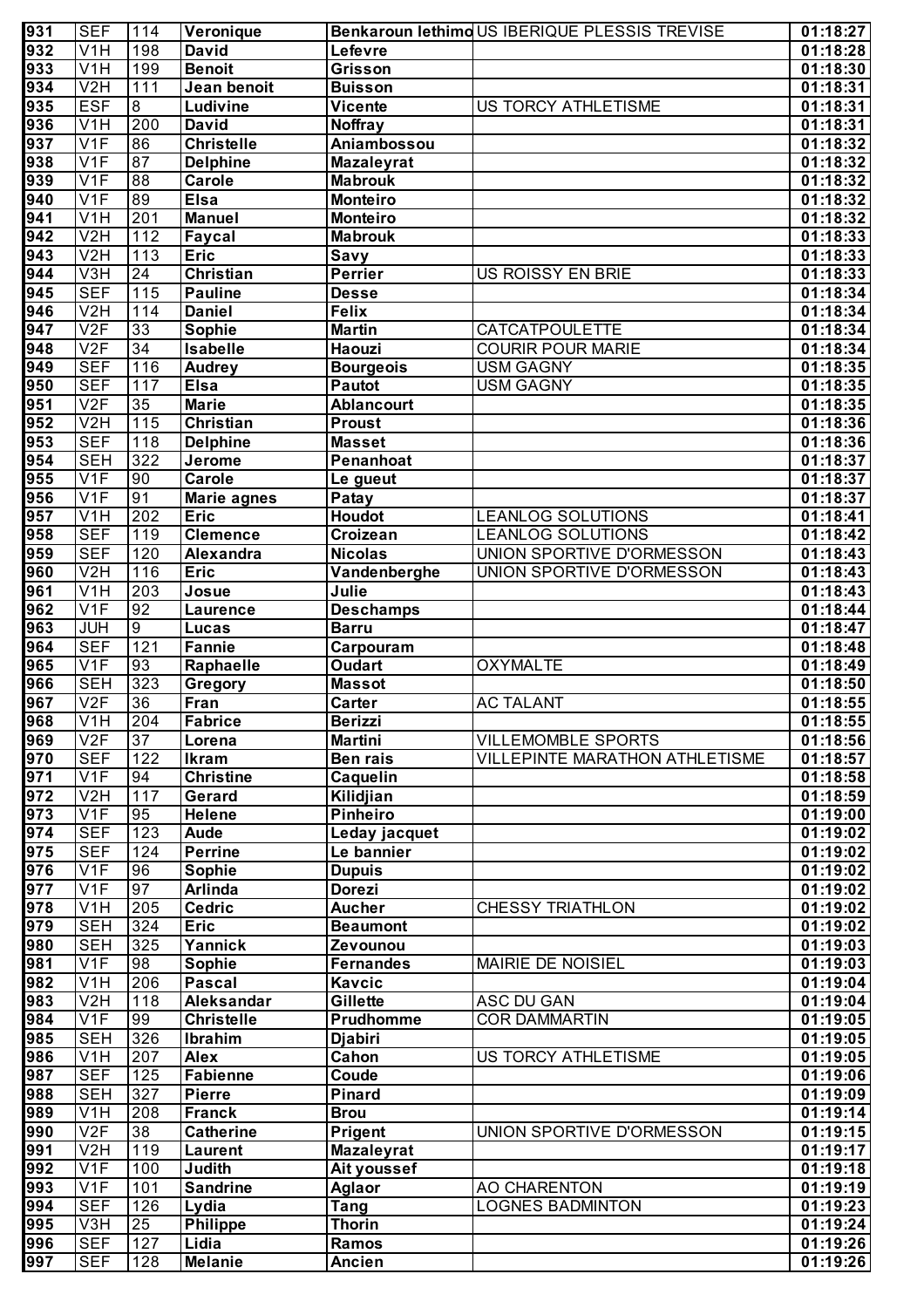| 998               | V <sub>1</sub> H          | 209              | <b>Christophe</b>       | Wegmann            |                                | 01:19:29 |
|-------------------|---------------------------|------------------|-------------------------|--------------------|--------------------------------|----------|
| 999               | V <sub>1</sub> H          | 210              | Hungaddi                | Sokha              |                                | 01:19:29 |
| 1000              | V <sub>1</sub> H          | $\overline{211}$ | Jean marc               | <b>Suedile</b>     |                                | 01:19:30 |
| 1001              | <b>SEF</b>                | 129              | Lea                     | Chauvet            |                                | 01:19:30 |
| 1002              | V1F                       | 102              | <b>Patricia</b>         | <b>Marie</b>       | ASC DU GAN                     | 01:19:32 |
| 1003              | <b>SEH</b>                | 328              | Cyril                   | <b>Clopier</b>     |                                | 01:19:35 |
| 1004              | V1F                       | 103              | <b>Sandra</b>           | <b>Naud</b>        |                                | 01:19:37 |
| 1005              | <b>SEH</b>                | 329              | Idir                    | <b>Grand homme</b> |                                | 01:19:37 |
| 1006              | <b>SEF</b>                | 130              | Olivia                  | <b>Massa</b>       | <b>DOMONT ATHLETISME</b>       | 01:19:41 |
| 1007              | V2F                       | 39               | Lynda                   | Sebki              |                                | 01:19:41 |
| 1008              | <b>SEF</b>                | $\overline{131}$ | <b>Emilie</b>           | <b>Daniel</b>      |                                | 01:19:42 |
| 1009              | <b>SEF</b>                | 132              | Katia                   | Cosson darnajou    |                                | 01:19:44 |
| $10\overline{10}$ | V2F                       | 40               | <b>Annick</b>           | Le follic          |                                | 01:19:44 |
| 1011              | <b>SEH</b>                | 330              | <b>Patrice</b>          | Ly                 |                                | 01:19:47 |
| 1012              | <b>SEF</b>                | $\overline{133}$ | <b>Stephanie</b>        | <b>Medaro</b>      |                                | 01:19:47 |
| 1013              | <b>SEF</b>                | 134              | Joy                     | <b>Dypre</b>       |                                | 01:19:48 |
| $10\overline{14}$ | <b>SEH</b>                | 331              | <b>Guillaume</b>        | <b>Bestoso</b>     |                                | 01:19:48 |
| 1015              | V1F                       | 104              | <b>Elisabeth</b>        | Pinto              | UNION SPORTIVE D'ORMESSON      | 01:19:50 |
| 1016              | <b>SEH</b>                | 332              | <b>Guillaume</b>        | Logrado            |                                | 01:19:50 |
| 1017              | <b>SEF</b>                | $\overline{135}$ | <b>Audrey</b>           | <b>Epaulard</b>    |                                | 01:19:50 |
| 1018              | V <sub>2</sub> H          | 120              | <b>Franck</b>           | <b>Devestel</b>    |                                | 01:19:51 |
| 1019              | <b>SEF</b>                | 136              | <b>Aurelia</b>          | <b>Epaulard</b>    |                                | 01:19:51 |
| 1020              | V2F                       | 41               | Josita                  | <b>Moussa</b>      |                                | 01:19:52 |
| 1021              | <b>SEF</b>                | 137              | <b>Claire</b>           | <b>Malherbe</b>    |                                | 01:20:00 |
| 1022              | V2F                       | 42               | Veronique               | Poupet             |                                | 01:20:03 |
| 1023              | <b>SEF</b>                | 138              | <b>Marjory</b>          | Gaillot            | COCEP & CO                     | 01:20:04 |
| 1024              | V2F                       | 43               | <b>Annie</b>            | Lam                |                                | 01:20:04 |
| 1025              | V <sub>1</sub> H          | 212              | <b>Christian</b>        | <b>Bachir bey</b>  |                                | 01:20:05 |
| 1026              | V2F                       | 44               | <b>Corinne</b>          | <b>Douziech</b>    |                                | 01:20:07 |
| 1027              | <b>SEF</b>                | 139              | <b>Vanessa</b>          | Lemoine            |                                | 01:20:12 |
| 1028              | $\overline{\mathsf{SEF}}$ | 140              | <b>Aline</b>            | <b>Florensac</b>   |                                | 01:20:12 |
| 1029              | V <sub>1F</sub>           | 105              | Rosa                    | <b>Jacquens</b>    | TREMBLAY AC ATHLETISME         | 01:20:12 |
| 1030              | V <sub>1F</sub>           | 106              | Isabelle                | <b>Antoine</b>     |                                | 01:20:14 |
| 1031              | V <sub>1</sub> F          | 107              | <b>Nathalie</b>         | <b>Nassif</b>      |                                | 01:20:14 |
| 1032              | $\overline{\text{V1H}}$   | 213              | <b>Victor</b>           | <b>Mendes</b>      |                                | 01:20:17 |
| 1033              | $\overline{\text{V1H}}$   | $\overline{214}$ | <b>Olivier</b>          | <b>Huck</b>        |                                | 01:20:17 |
| 1034              | <b>SEF</b>                | 141              | Raillard                | <b>Pauline</b>     |                                | 01:20:19 |
| 1035              | V1H                       | 215              | <b>Serge</b>            | Bossogueno         |                                | 01:20:22 |
| 1036              | <b>SEF</b>                | 142              | Helene                  | Gay                |                                | 01:20:23 |
| 1037              | V <sub>1</sub> H          | 216              | <b>David</b>            | Di paolo           |                                | 01:20:24 |
| 1038              | <b>SEH</b>                | 333              | Jean philippe           | Gaunon             |                                | 01:20:26 |
| 1039              | <b>SEH</b>                | 334              | <b>Nicolas</b>          | Holl               | <b>GAGNER A SENART</b>         | 01:20:26 |
| 1040              | <b>JUH</b>                | 10               | Quentin                 | <b>Dumoulin</b>    | L'ORANGE BLEUE MONTéVRAIN      | 01:20:28 |
| 1041              | <b>SEF</b>                | $\overline{143}$ | Laury                   | Carton             |                                | 01:20:29 |
| 1042              | <b>SEH</b>                | 335              | <b>Guillaume</b>        | Gardette           |                                | 01:20:29 |
| 1043              | V2F                       | 45               | <b>Patricia</b>         | <b>Clevy</b>       | SPORTING CLUB ATHLETIC DE BRY- | 01:20:32 |
| 1044              | V <sub>3</sub> H          | $\overline{26}$  | Trong tan               | <b>Truong</b>      |                                | 01:20:35 |
| 1045              | V2F                       | 46               | <b>Pascale</b>          | Prugnot            | <b>CATCATPOULETTE</b>          | 01:20:36 |
| 1046              | <b>SEF</b>                | 144              | Audrey                  | Ait idir           | <b>RUNNING NANTEUIL</b>        | 01:20:37 |
| 1047              | <b>SEF</b>                | 145              | Nadege                  | <b>Bonnet</b>      | RUNNING NANTEUIL               | 01:20:37 |
| 1048              | <b>SEF</b>                | 146              | Veronique               | Langlois           | <b>COURSTOUJOURS</b>           | 01:20:38 |
| 1049              | <b>SEF</b>                | 147              |                         | <b>Abariou</b>     |                                | 01:20:38 |
| 1050              | <b>SEH</b>                | 336              | Laura<br><b>Nicolas</b> | <b>Fily</b>        |                                | 01:20:41 |
|                   | <b>SEF</b>                |                  |                         | <b>Mondou</b>      |                                |          |
| 1051              |                           | 148              | Gaelle                  |                    |                                | 01:20:42 |
| 1052              | V <sub>1</sub> H          | 217              | <b>Sebastien</b>        | <b>Boucher</b>     | <b>VOLLEY CLUB NOGENT</b>      | 01:20:43 |
| 1053              | <b>SEH</b>                | 337              | <b>Nicolas</b>          | <b>Jolys</b>       | <b>VOLLEY CLUB NOGENT</b>      | 01:20:43 |
| 1054              | SEF                       | 149              | <b>Stephanie</b>        | <b>Eusebe</b>      |                                | 01:20:44 |
| 1055              | <b>SEF</b>                | 150              | <b>Audrey</b>           | Louboutin          |                                | 01:20:44 |
| 1056              | V <sub>1F</sub>           | 108              | <b>Aurelie</b>          | <b>Bodin</b>       |                                | 01:20:44 |
| 1057              | <b>SEH</b>                | 338              | <b>Eliott</b>           | <b>Menez</b>       |                                | 01:20:47 |
| 1058              | <b>SEH</b>                | 339              | <b>Benjamin</b>         | Laroche            |                                | 01:20:48 |
| 1059              | <b>SEH</b>                | 340              | <b>Francois</b>         | <b>Mey</b>         |                                | 01:20:48 |
| 1060              | V <sub>1F</sub>           | 109              | Angeline                | <b>Dumazet</b>     |                                | 01:20:50 |
| 1061              | <b>SEF</b>                | 151              | Jocelyne                | Rocha              |                                | 01:20:50 |
| 1062              | <b>SEH</b>                | 341              | Julien                  | <b>Crespin</b>     |                                | 01:20:51 |
| 1063              | V <sub>1</sub> H          | 218              | <b>Frederic</b>         | <b>Malchiodi</b>   |                                | 01:20:53 |
| 1064              | <b>SEH</b>                | 342              | <b>Nicolas</b>          | Hardoin            | L'ORANGE BLEUE MONTEVRAIN      | 01:20:53 |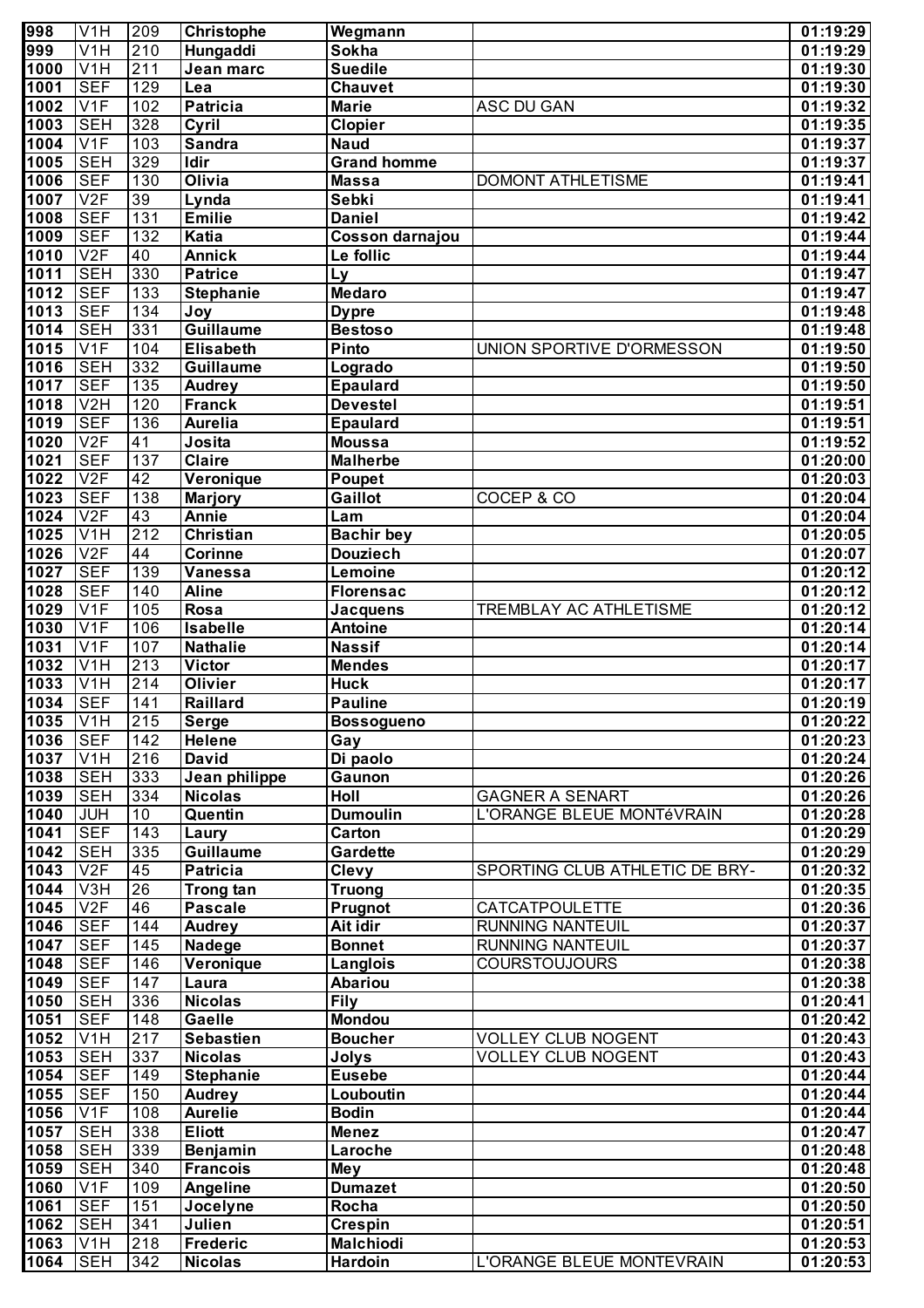| 47<br>V2F<br><b>Catherine</b><br>1066<br><b>Astruc</b><br>110<br>1067<br>V <sub>1F</sub><br><b>Sophie</b><br>Hoarau privat<br>S/L CA COMBS-LA-VILLE<br>1068<br>V <sub>1F</sub><br>111<br>Soumia<br><b>Mouhib</b><br>153<br>1069<br><b>SEF</b><br><b>Audrey</b><br><b>Dradem</b><br><b>SEF</b><br>154<br>1070<br><b>Emilie</b><br><b>Ferdinand</b><br>343<br>1071<br><b>SEH</b><br><b>Etienne</b><br><b>Nedelec</b><br>219<br>1072<br>V <sub>1</sub> H<br><b>Mike</b><br><b>Addison</b><br>155<br>1073<br><b>SEF</b><br>Prevot<br><b>Morgane</b><br>220<br>1074<br>V <sub>1</sub> H<br><b>Mercier</b><br><b>Laurent</b><br>V2F<br>48<br>1075<br>Colette<br><b>Desire</b><br>UNION SPORTIVE CHATELET EN BRI<br>156<br>$10\overline{76}$<br><b>SEF</b><br>Vie<br>Laetitia<br>1077<br>V1F<br>112<br><b>Christine</b><br><b>Kergreis</b><br>$\overline{27}$<br>V3H<br>1078<br><b>Maxime</b><br><b>Marem</b><br>344<br>1079<br><b>SEH</b><br><b>Guillaume</b><br><b>Duru</b><br><b>SEF</b><br>157<br>1080<br>Gavaudan<br><b>Marie Iolita</b><br>221<br>1081<br>V <sub>1</sub> H<br>Jean michel<br><b>Matthey</b><br><b>SEH</b><br>345<br>1082<br>Kalina<br><b>Sebastien</b><br><b>SEF</b><br>158<br>1083<br>Moog<br>Sophie<br>159<br>1084<br><b>SEF</b><br>Sonia<br>Do rosario miranda<br>113<br>1085<br>V1F<br><b>Benedicte</b><br><b>Batisse</b><br>121<br>1086<br>V <sub>2</sub> H<br><b>Daniel</b><br>Vigneron<br>US ROISSY EN BRIE<br>01:21:33<br><b>SEH</b><br>346<br>1087<br><b>Dmitry</b><br><b>Belovintsev</b><br>5<br>1088<br>V3F<br>Joelle<br><b>Saintenoy</b><br>01:21:36<br>347<br>1089<br><b>SEH</b><br>Cyril<br>Dinh vu<br>01:21:36<br>$\overline{28}$<br>1090<br>V3H<br><b>Christian</b><br><b>Sillaire</b><br>01:21:38<br><b>SEF</b><br>160<br>1091<br><b>Karine</b><br><b>Bothorel</b><br>01:21:38<br>1092<br>V1F<br>114<br><b>Catherine</b><br>Roubanoff<br>01:21:39<br>161<br>1093<br><b>SEF</b><br>Sophie<br>Koch<br>01:21:40<br>162<br>1094<br><b>SEF</b><br><b>Blandine</b><br><b>Frazier</b><br>01:21:40<br>348<br>1095<br><b>SEH</b><br>Jerome<br><b>Monot</b><br>01:21:41<br>163<br>1096<br><b>SEF</b><br><b>Camille</b><br>Roumieu<br>SO ROSNY-SOUS-BOIS<br>01:21:42<br>349<br>1097<br><b>SEH</b><br>Julien<br><b>Mazars</b><br>01:21:42<br>1098<br><b>SEF</b><br>164<br><b>Marthe</b><br>Weinandt<br>01:21:43<br>350<br><b>SEH</b><br>1099<br>L'ORANGE BLEUE MONTéVRAIN<br>01:21:44<br><b>Clement</b><br><b>Cavoret</b><br>222<br>1100<br>$\overline{\text{V1H}}$<br>UNION SPORTIVE D'ORMESSON<br><b>Cedric</b><br>01:21:44<br>Le minter<br>V1H<br>223<br>1101<br>L'ORANGE BLEUE MONTEVRAIN<br><b>Bernard</b><br><b>Dumoulin</b><br>01:21:44<br><b>SEF</b><br>165<br>1102<br>01:21:47<br><b>Marlene</b><br>Franck<br>1103<br>V <sub>1F</sub><br>115<br>Pillon<br><b>Carole</b><br>01:21:48<br>1104<br>V2F<br>49<br>Corinne<br>Gouchon<br>01:21:52<br>FONTENAY TRESIGNY<br>1105<br>116<br>V <sub>1F</sub><br><b>Celine</b><br>Colombo<br>01:21:52<br>1106<br>$\overline{224}$<br>V <sub>1</sub> H<br><b>Olivier</b><br><b>Rodrigues</b><br>01:21:53<br><b>SEH</b><br>351<br><b>Flajolet</b><br>1107<br>Fabien<br>01:21:53<br>1108<br>V2H<br>122<br><b>Philippe</b><br><b>Escloppe</b><br>ZAZA ET SA TROUPE<br>01:21:54<br>1109<br>V2F<br>50<br><b>Catherine</b><br>01:21:56<br>Le lay<br>ASC DU GAN<br>1110<br><b>SEF</b><br><b>Cottin</b><br>166<br>01:21:57<br>Soraya<br><b>SEF</b><br>1111<br>167<br>Lydie<br>Phy<br>01:21:57<br><b>BRUNNCHERS</b><br><b>SEF</b><br><b>Isabelle</b><br>Lafontaine<br>1112<br>168<br>01:22:00<br>1113<br>123<br>V <sub>2</sub> H<br><b>Pascal</b><br>01:22:05<br><b>Ducrey</b><br>US ROISSY EN BRIE<br>$\overline{2}$<br><b>CAF</b><br>1114<br>Solange<br><b>Moreira</b><br>01:22:05<br><b>SEF</b><br><b>Carole</b><br>1115<br>169<br>Hounkonnou<br>01:22:06<br><b>SEH</b><br>352<br><b>Renaud</b><br>1116<br><b>Richert</b><br>01:22:07<br>1117<br><b>SEF</b><br>170<br>Raphaelle<br>01:22:07<br>Le corre<br>1118<br><b>SEF</b><br>Katharina<br>Girrleit<br>171<br>01:22:09<br>51<br>1119<br>V2F<br><b>Patricia</b><br>S/L NOISIEL LOGNES ATHLETISME<br>01:22:09<br>Lauer<br>1120<br>V <sub>1F</sub><br>117<br>Yahia<br>Hennouche<br>01:22:10<br>1121<br><b>SEF</b><br>172<br><b>Cecile</b><br>ATHLETIC BRUNOY CLUB<br>01:22:13<br>Ladoe<br>1122<br>225<br>Ghyslain<br>V <sub>1</sub> H<br><b>Barre</b><br>01:22:13<br><b>SEF</b><br><b>Claire lise</b><br><b>Blin</b><br>1123<br>173<br>01:22:16<br><b>BRUNNCHERS</b><br><b>SEF</b><br>1124<br>174<br>Sophie<br>01:22:19<br><b>Douarre</b><br><b>LEANLOG SOLUTIONS</b><br>118<br>Valerie<br>1125<br>V <sub>1</sub> F<br>01:22:23<br><b>Delaplace</b><br>1126<br><b>SEF</b><br>175<br>Chathurika<br>Rajapaksha<br><b>SEH</b><br>353<br>1127<br><b>Philippe</b><br><b>Desgranges</b><br><b>COURSTOUJOURS</b><br><b>SEH</b><br>354<br>1128<br>Julien<br>Leynaud<br><b>COURSTOUJOURS</b><br><b>Pericaud</b><br>1129<br>V <sub>1</sub> F<br>119<br><b>Nathalie</b><br>120<br>1130<br>V1F<br><b>Salaun</b><br>Magali | 1065 | <b>SEF</b>       | 152 | <b>Agathe</b> | Prevost     | 01:20:56 |
|-------------------------------------------------------------------------------------------------------------------------------------------------------------------------------------------------------------------------------------------------------------------------------------------------------------------------------------------------------------------------------------------------------------------------------------------------------------------------------------------------------------------------------------------------------------------------------------------------------------------------------------------------------------------------------------------------------------------------------------------------------------------------------------------------------------------------------------------------------------------------------------------------------------------------------------------------------------------------------------------------------------------------------------------------------------------------------------------------------------------------------------------------------------------------------------------------------------------------------------------------------------------------------------------------------------------------------------------------------------------------------------------------------------------------------------------------------------------------------------------------------------------------------------------------------------------------------------------------------------------------------------------------------------------------------------------------------------------------------------------------------------------------------------------------------------------------------------------------------------------------------------------------------------------------------------------------------------------------------------------------------------------------------------------------------------------------------------------------------------------------------------------------------------------------------------------------------------------------------------------------------------------------------------------------------------------------------------------------------------------------------------------------------------------------------------------------------------------------------------------------------------------------------------------------------------------------------------------------------------------------------------------------------------------------------------------------------------------------------------------------------------------------------------------------------------------------------------------------------------------------------------------------------------------------------------------------------------------------------------------------------------------------------------------------------------------------------------------------------------------------------------------------------------------------------------------------------------------------------------------------------------------------------------------------------------------------------------------------------------------------------------------------------------------------------------------------------------------------------------------------------------------------------------------------------------------------------------------------------------------------------------------------------------------------------------------------------------------------------------------------------------------------------------------------------------------------------------------------------------------------------------------------------------------------------------------------------------------------------------------------------------------------------------------------------------------------------------------------------------------------------------------------------------------------------------------------------------------------------------------------------------------------------------------------------------------------------------------------------------------------------------------------------------------------------------------------------------------------------------------------------------------------------------------------------------------------------------------------------------------------------------------------------------------------------------------------------------------------------------------------------------------------------------------------------------------------------------------------------------------------------------------------------------------------------------------------------------------------------------------------------------------------|------|------------------|-----|---------------|-------------|----------|
|                                                                                                                                                                                                                                                                                                                                                                                                                                                                                                                                                                                                                                                                                                                                                                                                                                                                                                                                                                                                                                                                                                                                                                                                                                                                                                                                                                                                                                                                                                                                                                                                                                                                                                                                                                                                                                                                                                                                                                                                                                                                                                                                                                                                                                                                                                                                                                                                                                                                                                                                                                                                                                                                                                                                                                                                                                                                                                                                                                                                                                                                                                                                                                                                                                                                                                                                                                                                                                                                                                                                                                                                                                                                                                                                                                                                                                                                                                                                                                                                                                                                                                                                                                                                                                                                                                                                                                                                                                                                                                                                                                                                                                                                                                                                                                                                                                                                                                                                                                                                                         |      |                  |     |               |             | 01:20:59 |
|                                                                                                                                                                                                                                                                                                                                                                                                                                                                                                                                                                                                                                                                                                                                                                                                                                                                                                                                                                                                                                                                                                                                                                                                                                                                                                                                                                                                                                                                                                                                                                                                                                                                                                                                                                                                                                                                                                                                                                                                                                                                                                                                                                                                                                                                                                                                                                                                                                                                                                                                                                                                                                                                                                                                                                                                                                                                                                                                                                                                                                                                                                                                                                                                                                                                                                                                                                                                                                                                                                                                                                                                                                                                                                                                                                                                                                                                                                                                                                                                                                                                                                                                                                                                                                                                                                                                                                                                                                                                                                                                                                                                                                                                                                                                                                                                                                                                                                                                                                                                                         |      |                  |     |               |             | 01:21:01 |
|                                                                                                                                                                                                                                                                                                                                                                                                                                                                                                                                                                                                                                                                                                                                                                                                                                                                                                                                                                                                                                                                                                                                                                                                                                                                                                                                                                                                                                                                                                                                                                                                                                                                                                                                                                                                                                                                                                                                                                                                                                                                                                                                                                                                                                                                                                                                                                                                                                                                                                                                                                                                                                                                                                                                                                                                                                                                                                                                                                                                                                                                                                                                                                                                                                                                                                                                                                                                                                                                                                                                                                                                                                                                                                                                                                                                                                                                                                                                                                                                                                                                                                                                                                                                                                                                                                                                                                                                                                                                                                                                                                                                                                                                                                                                                                                                                                                                                                                                                                                                                         |      |                  |     |               |             | 01:21:01 |
|                                                                                                                                                                                                                                                                                                                                                                                                                                                                                                                                                                                                                                                                                                                                                                                                                                                                                                                                                                                                                                                                                                                                                                                                                                                                                                                                                                                                                                                                                                                                                                                                                                                                                                                                                                                                                                                                                                                                                                                                                                                                                                                                                                                                                                                                                                                                                                                                                                                                                                                                                                                                                                                                                                                                                                                                                                                                                                                                                                                                                                                                                                                                                                                                                                                                                                                                                                                                                                                                                                                                                                                                                                                                                                                                                                                                                                                                                                                                                                                                                                                                                                                                                                                                                                                                                                                                                                                                                                                                                                                                                                                                                                                                                                                                                                                                                                                                                                                                                                                                                         |      |                  |     |               |             | 01:21:07 |
|                                                                                                                                                                                                                                                                                                                                                                                                                                                                                                                                                                                                                                                                                                                                                                                                                                                                                                                                                                                                                                                                                                                                                                                                                                                                                                                                                                                                                                                                                                                                                                                                                                                                                                                                                                                                                                                                                                                                                                                                                                                                                                                                                                                                                                                                                                                                                                                                                                                                                                                                                                                                                                                                                                                                                                                                                                                                                                                                                                                                                                                                                                                                                                                                                                                                                                                                                                                                                                                                                                                                                                                                                                                                                                                                                                                                                                                                                                                                                                                                                                                                                                                                                                                                                                                                                                                                                                                                                                                                                                                                                                                                                                                                                                                                                                                                                                                                                                                                                                                                                         |      |                  |     |               |             | 01:21:07 |
|                                                                                                                                                                                                                                                                                                                                                                                                                                                                                                                                                                                                                                                                                                                                                                                                                                                                                                                                                                                                                                                                                                                                                                                                                                                                                                                                                                                                                                                                                                                                                                                                                                                                                                                                                                                                                                                                                                                                                                                                                                                                                                                                                                                                                                                                                                                                                                                                                                                                                                                                                                                                                                                                                                                                                                                                                                                                                                                                                                                                                                                                                                                                                                                                                                                                                                                                                                                                                                                                                                                                                                                                                                                                                                                                                                                                                                                                                                                                                                                                                                                                                                                                                                                                                                                                                                                                                                                                                                                                                                                                                                                                                                                                                                                                                                                                                                                                                                                                                                                                                         |      |                  |     |               |             | 01:21:09 |
|                                                                                                                                                                                                                                                                                                                                                                                                                                                                                                                                                                                                                                                                                                                                                                                                                                                                                                                                                                                                                                                                                                                                                                                                                                                                                                                                                                                                                                                                                                                                                                                                                                                                                                                                                                                                                                                                                                                                                                                                                                                                                                                                                                                                                                                                                                                                                                                                                                                                                                                                                                                                                                                                                                                                                                                                                                                                                                                                                                                                                                                                                                                                                                                                                                                                                                                                                                                                                                                                                                                                                                                                                                                                                                                                                                                                                                                                                                                                                                                                                                                                                                                                                                                                                                                                                                                                                                                                                                                                                                                                                                                                                                                                                                                                                                                                                                                                                                                                                                                                                         |      |                  |     |               |             | 01:21:12 |
|                                                                                                                                                                                                                                                                                                                                                                                                                                                                                                                                                                                                                                                                                                                                                                                                                                                                                                                                                                                                                                                                                                                                                                                                                                                                                                                                                                                                                                                                                                                                                                                                                                                                                                                                                                                                                                                                                                                                                                                                                                                                                                                                                                                                                                                                                                                                                                                                                                                                                                                                                                                                                                                                                                                                                                                                                                                                                                                                                                                                                                                                                                                                                                                                                                                                                                                                                                                                                                                                                                                                                                                                                                                                                                                                                                                                                                                                                                                                                                                                                                                                                                                                                                                                                                                                                                                                                                                                                                                                                                                                                                                                                                                                                                                                                                                                                                                                                                                                                                                                                         |      |                  |     |               |             | 01:21:14 |
|                                                                                                                                                                                                                                                                                                                                                                                                                                                                                                                                                                                                                                                                                                                                                                                                                                                                                                                                                                                                                                                                                                                                                                                                                                                                                                                                                                                                                                                                                                                                                                                                                                                                                                                                                                                                                                                                                                                                                                                                                                                                                                                                                                                                                                                                                                                                                                                                                                                                                                                                                                                                                                                                                                                                                                                                                                                                                                                                                                                                                                                                                                                                                                                                                                                                                                                                                                                                                                                                                                                                                                                                                                                                                                                                                                                                                                                                                                                                                                                                                                                                                                                                                                                                                                                                                                                                                                                                                                                                                                                                                                                                                                                                                                                                                                                                                                                                                                                                                                                                                         |      |                  |     |               |             | 01:21:14 |
|                                                                                                                                                                                                                                                                                                                                                                                                                                                                                                                                                                                                                                                                                                                                                                                                                                                                                                                                                                                                                                                                                                                                                                                                                                                                                                                                                                                                                                                                                                                                                                                                                                                                                                                                                                                                                                                                                                                                                                                                                                                                                                                                                                                                                                                                                                                                                                                                                                                                                                                                                                                                                                                                                                                                                                                                                                                                                                                                                                                                                                                                                                                                                                                                                                                                                                                                                                                                                                                                                                                                                                                                                                                                                                                                                                                                                                                                                                                                                                                                                                                                                                                                                                                                                                                                                                                                                                                                                                                                                                                                                                                                                                                                                                                                                                                                                                                                                                                                                                                                                         |      |                  |     |               |             | 01:21:16 |
|                                                                                                                                                                                                                                                                                                                                                                                                                                                                                                                                                                                                                                                                                                                                                                                                                                                                                                                                                                                                                                                                                                                                                                                                                                                                                                                                                                                                                                                                                                                                                                                                                                                                                                                                                                                                                                                                                                                                                                                                                                                                                                                                                                                                                                                                                                                                                                                                                                                                                                                                                                                                                                                                                                                                                                                                                                                                                                                                                                                                                                                                                                                                                                                                                                                                                                                                                                                                                                                                                                                                                                                                                                                                                                                                                                                                                                                                                                                                                                                                                                                                                                                                                                                                                                                                                                                                                                                                                                                                                                                                                                                                                                                                                                                                                                                                                                                                                                                                                                                                                         |      |                  |     |               |             | 01:21:19 |
|                                                                                                                                                                                                                                                                                                                                                                                                                                                                                                                                                                                                                                                                                                                                                                                                                                                                                                                                                                                                                                                                                                                                                                                                                                                                                                                                                                                                                                                                                                                                                                                                                                                                                                                                                                                                                                                                                                                                                                                                                                                                                                                                                                                                                                                                                                                                                                                                                                                                                                                                                                                                                                                                                                                                                                                                                                                                                                                                                                                                                                                                                                                                                                                                                                                                                                                                                                                                                                                                                                                                                                                                                                                                                                                                                                                                                                                                                                                                                                                                                                                                                                                                                                                                                                                                                                                                                                                                                                                                                                                                                                                                                                                                                                                                                                                                                                                                                                                                                                                                                         |      |                  |     |               |             | 01:21:20 |
|                                                                                                                                                                                                                                                                                                                                                                                                                                                                                                                                                                                                                                                                                                                                                                                                                                                                                                                                                                                                                                                                                                                                                                                                                                                                                                                                                                                                                                                                                                                                                                                                                                                                                                                                                                                                                                                                                                                                                                                                                                                                                                                                                                                                                                                                                                                                                                                                                                                                                                                                                                                                                                                                                                                                                                                                                                                                                                                                                                                                                                                                                                                                                                                                                                                                                                                                                                                                                                                                                                                                                                                                                                                                                                                                                                                                                                                                                                                                                                                                                                                                                                                                                                                                                                                                                                                                                                                                                                                                                                                                                                                                                                                                                                                                                                                                                                                                                                                                                                                                                         |      |                  |     |               |             | 01:21:20 |
|                                                                                                                                                                                                                                                                                                                                                                                                                                                                                                                                                                                                                                                                                                                                                                                                                                                                                                                                                                                                                                                                                                                                                                                                                                                                                                                                                                                                                                                                                                                                                                                                                                                                                                                                                                                                                                                                                                                                                                                                                                                                                                                                                                                                                                                                                                                                                                                                                                                                                                                                                                                                                                                                                                                                                                                                                                                                                                                                                                                                                                                                                                                                                                                                                                                                                                                                                                                                                                                                                                                                                                                                                                                                                                                                                                                                                                                                                                                                                                                                                                                                                                                                                                                                                                                                                                                                                                                                                                                                                                                                                                                                                                                                                                                                                                                                                                                                                                                                                                                                                         |      |                  |     |               |             | 01:21:20 |
|                                                                                                                                                                                                                                                                                                                                                                                                                                                                                                                                                                                                                                                                                                                                                                                                                                                                                                                                                                                                                                                                                                                                                                                                                                                                                                                                                                                                                                                                                                                                                                                                                                                                                                                                                                                                                                                                                                                                                                                                                                                                                                                                                                                                                                                                                                                                                                                                                                                                                                                                                                                                                                                                                                                                                                                                                                                                                                                                                                                                                                                                                                                                                                                                                                                                                                                                                                                                                                                                                                                                                                                                                                                                                                                                                                                                                                                                                                                                                                                                                                                                                                                                                                                                                                                                                                                                                                                                                                                                                                                                                                                                                                                                                                                                                                                                                                                                                                                                                                                                                         |      |                  |     |               |             | 01:21:21 |
|                                                                                                                                                                                                                                                                                                                                                                                                                                                                                                                                                                                                                                                                                                                                                                                                                                                                                                                                                                                                                                                                                                                                                                                                                                                                                                                                                                                                                                                                                                                                                                                                                                                                                                                                                                                                                                                                                                                                                                                                                                                                                                                                                                                                                                                                                                                                                                                                                                                                                                                                                                                                                                                                                                                                                                                                                                                                                                                                                                                                                                                                                                                                                                                                                                                                                                                                                                                                                                                                                                                                                                                                                                                                                                                                                                                                                                                                                                                                                                                                                                                                                                                                                                                                                                                                                                                                                                                                                                                                                                                                                                                                                                                                                                                                                                                                                                                                                                                                                                                                                         |      |                  |     |               |             | 01:21:23 |
|                                                                                                                                                                                                                                                                                                                                                                                                                                                                                                                                                                                                                                                                                                                                                                                                                                                                                                                                                                                                                                                                                                                                                                                                                                                                                                                                                                                                                                                                                                                                                                                                                                                                                                                                                                                                                                                                                                                                                                                                                                                                                                                                                                                                                                                                                                                                                                                                                                                                                                                                                                                                                                                                                                                                                                                                                                                                                                                                                                                                                                                                                                                                                                                                                                                                                                                                                                                                                                                                                                                                                                                                                                                                                                                                                                                                                                                                                                                                                                                                                                                                                                                                                                                                                                                                                                                                                                                                                                                                                                                                                                                                                                                                                                                                                                                                                                                                                                                                                                                                                         |      |                  |     |               |             | 01:21:26 |
|                                                                                                                                                                                                                                                                                                                                                                                                                                                                                                                                                                                                                                                                                                                                                                                                                                                                                                                                                                                                                                                                                                                                                                                                                                                                                                                                                                                                                                                                                                                                                                                                                                                                                                                                                                                                                                                                                                                                                                                                                                                                                                                                                                                                                                                                                                                                                                                                                                                                                                                                                                                                                                                                                                                                                                                                                                                                                                                                                                                                                                                                                                                                                                                                                                                                                                                                                                                                                                                                                                                                                                                                                                                                                                                                                                                                                                                                                                                                                                                                                                                                                                                                                                                                                                                                                                                                                                                                                                                                                                                                                                                                                                                                                                                                                                                                                                                                                                                                                                                                                         |      |                  |     |               |             | 01:21:30 |
|                                                                                                                                                                                                                                                                                                                                                                                                                                                                                                                                                                                                                                                                                                                                                                                                                                                                                                                                                                                                                                                                                                                                                                                                                                                                                                                                                                                                                                                                                                                                                                                                                                                                                                                                                                                                                                                                                                                                                                                                                                                                                                                                                                                                                                                                                                                                                                                                                                                                                                                                                                                                                                                                                                                                                                                                                                                                                                                                                                                                                                                                                                                                                                                                                                                                                                                                                                                                                                                                                                                                                                                                                                                                                                                                                                                                                                                                                                                                                                                                                                                                                                                                                                                                                                                                                                                                                                                                                                                                                                                                                                                                                                                                                                                                                                                                                                                                                                                                                                                                                         |      |                  |     |               |             | 01:21:31 |
|                                                                                                                                                                                                                                                                                                                                                                                                                                                                                                                                                                                                                                                                                                                                                                                                                                                                                                                                                                                                                                                                                                                                                                                                                                                                                                                                                                                                                                                                                                                                                                                                                                                                                                                                                                                                                                                                                                                                                                                                                                                                                                                                                                                                                                                                                                                                                                                                                                                                                                                                                                                                                                                                                                                                                                                                                                                                                                                                                                                                                                                                                                                                                                                                                                                                                                                                                                                                                                                                                                                                                                                                                                                                                                                                                                                                                                                                                                                                                                                                                                                                                                                                                                                                                                                                                                                                                                                                                                                                                                                                                                                                                                                                                                                                                                                                                                                                                                                                                                                                                         |      |                  |     |               |             | 01:21:33 |
|                                                                                                                                                                                                                                                                                                                                                                                                                                                                                                                                                                                                                                                                                                                                                                                                                                                                                                                                                                                                                                                                                                                                                                                                                                                                                                                                                                                                                                                                                                                                                                                                                                                                                                                                                                                                                                                                                                                                                                                                                                                                                                                                                                                                                                                                                                                                                                                                                                                                                                                                                                                                                                                                                                                                                                                                                                                                                                                                                                                                                                                                                                                                                                                                                                                                                                                                                                                                                                                                                                                                                                                                                                                                                                                                                                                                                                                                                                                                                                                                                                                                                                                                                                                                                                                                                                                                                                                                                                                                                                                                                                                                                                                                                                                                                                                                                                                                                                                                                                                                                         |      |                  |     |               |             |          |
|                                                                                                                                                                                                                                                                                                                                                                                                                                                                                                                                                                                                                                                                                                                                                                                                                                                                                                                                                                                                                                                                                                                                                                                                                                                                                                                                                                                                                                                                                                                                                                                                                                                                                                                                                                                                                                                                                                                                                                                                                                                                                                                                                                                                                                                                                                                                                                                                                                                                                                                                                                                                                                                                                                                                                                                                                                                                                                                                                                                                                                                                                                                                                                                                                                                                                                                                                                                                                                                                                                                                                                                                                                                                                                                                                                                                                                                                                                                                                                                                                                                                                                                                                                                                                                                                                                                                                                                                                                                                                                                                                                                                                                                                                                                                                                                                                                                                                                                                                                                                                         |      |                  |     |               |             | 01:21:35 |
|                                                                                                                                                                                                                                                                                                                                                                                                                                                                                                                                                                                                                                                                                                                                                                                                                                                                                                                                                                                                                                                                                                                                                                                                                                                                                                                                                                                                                                                                                                                                                                                                                                                                                                                                                                                                                                                                                                                                                                                                                                                                                                                                                                                                                                                                                                                                                                                                                                                                                                                                                                                                                                                                                                                                                                                                                                                                                                                                                                                                                                                                                                                                                                                                                                                                                                                                                                                                                                                                                                                                                                                                                                                                                                                                                                                                                                                                                                                                                                                                                                                                                                                                                                                                                                                                                                                                                                                                                                                                                                                                                                                                                                                                                                                                                                                                                                                                                                                                                                                                                         |      |                  |     |               |             |          |
|                                                                                                                                                                                                                                                                                                                                                                                                                                                                                                                                                                                                                                                                                                                                                                                                                                                                                                                                                                                                                                                                                                                                                                                                                                                                                                                                                                                                                                                                                                                                                                                                                                                                                                                                                                                                                                                                                                                                                                                                                                                                                                                                                                                                                                                                                                                                                                                                                                                                                                                                                                                                                                                                                                                                                                                                                                                                                                                                                                                                                                                                                                                                                                                                                                                                                                                                                                                                                                                                                                                                                                                                                                                                                                                                                                                                                                                                                                                                                                                                                                                                                                                                                                                                                                                                                                                                                                                                                                                                                                                                                                                                                                                                                                                                                                                                                                                                                                                                                                                                                         |      |                  |     |               |             |          |
|                                                                                                                                                                                                                                                                                                                                                                                                                                                                                                                                                                                                                                                                                                                                                                                                                                                                                                                                                                                                                                                                                                                                                                                                                                                                                                                                                                                                                                                                                                                                                                                                                                                                                                                                                                                                                                                                                                                                                                                                                                                                                                                                                                                                                                                                                                                                                                                                                                                                                                                                                                                                                                                                                                                                                                                                                                                                                                                                                                                                                                                                                                                                                                                                                                                                                                                                                                                                                                                                                                                                                                                                                                                                                                                                                                                                                                                                                                                                                                                                                                                                                                                                                                                                                                                                                                                                                                                                                                                                                                                                                                                                                                                                                                                                                                                                                                                                                                                                                                                                                         |      |                  |     |               |             |          |
|                                                                                                                                                                                                                                                                                                                                                                                                                                                                                                                                                                                                                                                                                                                                                                                                                                                                                                                                                                                                                                                                                                                                                                                                                                                                                                                                                                                                                                                                                                                                                                                                                                                                                                                                                                                                                                                                                                                                                                                                                                                                                                                                                                                                                                                                                                                                                                                                                                                                                                                                                                                                                                                                                                                                                                                                                                                                                                                                                                                                                                                                                                                                                                                                                                                                                                                                                                                                                                                                                                                                                                                                                                                                                                                                                                                                                                                                                                                                                                                                                                                                                                                                                                                                                                                                                                                                                                                                                                                                                                                                                                                                                                                                                                                                                                                                                                                                                                                                                                                                                         |      |                  |     |               |             |          |
|                                                                                                                                                                                                                                                                                                                                                                                                                                                                                                                                                                                                                                                                                                                                                                                                                                                                                                                                                                                                                                                                                                                                                                                                                                                                                                                                                                                                                                                                                                                                                                                                                                                                                                                                                                                                                                                                                                                                                                                                                                                                                                                                                                                                                                                                                                                                                                                                                                                                                                                                                                                                                                                                                                                                                                                                                                                                                                                                                                                                                                                                                                                                                                                                                                                                                                                                                                                                                                                                                                                                                                                                                                                                                                                                                                                                                                                                                                                                                                                                                                                                                                                                                                                                                                                                                                                                                                                                                                                                                                                                                                                                                                                                                                                                                                                                                                                                                                                                                                                                                         |      |                  |     |               |             |          |
|                                                                                                                                                                                                                                                                                                                                                                                                                                                                                                                                                                                                                                                                                                                                                                                                                                                                                                                                                                                                                                                                                                                                                                                                                                                                                                                                                                                                                                                                                                                                                                                                                                                                                                                                                                                                                                                                                                                                                                                                                                                                                                                                                                                                                                                                                                                                                                                                                                                                                                                                                                                                                                                                                                                                                                                                                                                                                                                                                                                                                                                                                                                                                                                                                                                                                                                                                                                                                                                                                                                                                                                                                                                                                                                                                                                                                                                                                                                                                                                                                                                                                                                                                                                                                                                                                                                                                                                                                                                                                                                                                                                                                                                                                                                                                                                                                                                                                                                                                                                                                         |      |                  |     |               |             |          |
|                                                                                                                                                                                                                                                                                                                                                                                                                                                                                                                                                                                                                                                                                                                                                                                                                                                                                                                                                                                                                                                                                                                                                                                                                                                                                                                                                                                                                                                                                                                                                                                                                                                                                                                                                                                                                                                                                                                                                                                                                                                                                                                                                                                                                                                                                                                                                                                                                                                                                                                                                                                                                                                                                                                                                                                                                                                                                                                                                                                                                                                                                                                                                                                                                                                                                                                                                                                                                                                                                                                                                                                                                                                                                                                                                                                                                                                                                                                                                                                                                                                                                                                                                                                                                                                                                                                                                                                                                                                                                                                                                                                                                                                                                                                                                                                                                                                                                                                                                                                                                         |      |                  |     |               |             |          |
|                                                                                                                                                                                                                                                                                                                                                                                                                                                                                                                                                                                                                                                                                                                                                                                                                                                                                                                                                                                                                                                                                                                                                                                                                                                                                                                                                                                                                                                                                                                                                                                                                                                                                                                                                                                                                                                                                                                                                                                                                                                                                                                                                                                                                                                                                                                                                                                                                                                                                                                                                                                                                                                                                                                                                                                                                                                                                                                                                                                                                                                                                                                                                                                                                                                                                                                                                                                                                                                                                                                                                                                                                                                                                                                                                                                                                                                                                                                                                                                                                                                                                                                                                                                                                                                                                                                                                                                                                                                                                                                                                                                                                                                                                                                                                                                                                                                                                                                                                                                                                         |      |                  |     |               |             |          |
|                                                                                                                                                                                                                                                                                                                                                                                                                                                                                                                                                                                                                                                                                                                                                                                                                                                                                                                                                                                                                                                                                                                                                                                                                                                                                                                                                                                                                                                                                                                                                                                                                                                                                                                                                                                                                                                                                                                                                                                                                                                                                                                                                                                                                                                                                                                                                                                                                                                                                                                                                                                                                                                                                                                                                                                                                                                                                                                                                                                                                                                                                                                                                                                                                                                                                                                                                                                                                                                                                                                                                                                                                                                                                                                                                                                                                                                                                                                                                                                                                                                                                                                                                                                                                                                                                                                                                                                                                                                                                                                                                                                                                                                                                                                                                                                                                                                                                                                                                                                                                         |      |                  |     |               |             |          |
|                                                                                                                                                                                                                                                                                                                                                                                                                                                                                                                                                                                                                                                                                                                                                                                                                                                                                                                                                                                                                                                                                                                                                                                                                                                                                                                                                                                                                                                                                                                                                                                                                                                                                                                                                                                                                                                                                                                                                                                                                                                                                                                                                                                                                                                                                                                                                                                                                                                                                                                                                                                                                                                                                                                                                                                                                                                                                                                                                                                                                                                                                                                                                                                                                                                                                                                                                                                                                                                                                                                                                                                                                                                                                                                                                                                                                                                                                                                                                                                                                                                                                                                                                                                                                                                                                                                                                                                                                                                                                                                                                                                                                                                                                                                                                                                                                                                                                                                                                                                                                         |      |                  |     |               |             |          |
|                                                                                                                                                                                                                                                                                                                                                                                                                                                                                                                                                                                                                                                                                                                                                                                                                                                                                                                                                                                                                                                                                                                                                                                                                                                                                                                                                                                                                                                                                                                                                                                                                                                                                                                                                                                                                                                                                                                                                                                                                                                                                                                                                                                                                                                                                                                                                                                                                                                                                                                                                                                                                                                                                                                                                                                                                                                                                                                                                                                                                                                                                                                                                                                                                                                                                                                                                                                                                                                                                                                                                                                                                                                                                                                                                                                                                                                                                                                                                                                                                                                                                                                                                                                                                                                                                                                                                                                                                                                                                                                                                                                                                                                                                                                                                                                                                                                                                                                                                                                                                         |      |                  |     |               |             |          |
|                                                                                                                                                                                                                                                                                                                                                                                                                                                                                                                                                                                                                                                                                                                                                                                                                                                                                                                                                                                                                                                                                                                                                                                                                                                                                                                                                                                                                                                                                                                                                                                                                                                                                                                                                                                                                                                                                                                                                                                                                                                                                                                                                                                                                                                                                                                                                                                                                                                                                                                                                                                                                                                                                                                                                                                                                                                                                                                                                                                                                                                                                                                                                                                                                                                                                                                                                                                                                                                                                                                                                                                                                                                                                                                                                                                                                                                                                                                                                                                                                                                                                                                                                                                                                                                                                                                                                                                                                                                                                                                                                                                                                                                                                                                                                                                                                                                                                                                                                                                                                         |      |                  |     |               |             |          |
|                                                                                                                                                                                                                                                                                                                                                                                                                                                                                                                                                                                                                                                                                                                                                                                                                                                                                                                                                                                                                                                                                                                                                                                                                                                                                                                                                                                                                                                                                                                                                                                                                                                                                                                                                                                                                                                                                                                                                                                                                                                                                                                                                                                                                                                                                                                                                                                                                                                                                                                                                                                                                                                                                                                                                                                                                                                                                                                                                                                                                                                                                                                                                                                                                                                                                                                                                                                                                                                                                                                                                                                                                                                                                                                                                                                                                                                                                                                                                                                                                                                                                                                                                                                                                                                                                                                                                                                                                                                                                                                                                                                                                                                                                                                                                                                                                                                                                                                                                                                                                         |      |                  |     |               |             |          |
|                                                                                                                                                                                                                                                                                                                                                                                                                                                                                                                                                                                                                                                                                                                                                                                                                                                                                                                                                                                                                                                                                                                                                                                                                                                                                                                                                                                                                                                                                                                                                                                                                                                                                                                                                                                                                                                                                                                                                                                                                                                                                                                                                                                                                                                                                                                                                                                                                                                                                                                                                                                                                                                                                                                                                                                                                                                                                                                                                                                                                                                                                                                                                                                                                                                                                                                                                                                                                                                                                                                                                                                                                                                                                                                                                                                                                                                                                                                                                                                                                                                                                                                                                                                                                                                                                                                                                                                                                                                                                                                                                                                                                                                                                                                                                                                                                                                                                                                                                                                                                         |      |                  |     |               |             |          |
|                                                                                                                                                                                                                                                                                                                                                                                                                                                                                                                                                                                                                                                                                                                                                                                                                                                                                                                                                                                                                                                                                                                                                                                                                                                                                                                                                                                                                                                                                                                                                                                                                                                                                                                                                                                                                                                                                                                                                                                                                                                                                                                                                                                                                                                                                                                                                                                                                                                                                                                                                                                                                                                                                                                                                                                                                                                                                                                                                                                                                                                                                                                                                                                                                                                                                                                                                                                                                                                                                                                                                                                                                                                                                                                                                                                                                                                                                                                                                                                                                                                                                                                                                                                                                                                                                                                                                                                                                                                                                                                                                                                                                                                                                                                                                                                                                                                                                                                                                                                                                         |      |                  |     |               |             |          |
|                                                                                                                                                                                                                                                                                                                                                                                                                                                                                                                                                                                                                                                                                                                                                                                                                                                                                                                                                                                                                                                                                                                                                                                                                                                                                                                                                                                                                                                                                                                                                                                                                                                                                                                                                                                                                                                                                                                                                                                                                                                                                                                                                                                                                                                                                                                                                                                                                                                                                                                                                                                                                                                                                                                                                                                                                                                                                                                                                                                                                                                                                                                                                                                                                                                                                                                                                                                                                                                                                                                                                                                                                                                                                                                                                                                                                                                                                                                                                                                                                                                                                                                                                                                                                                                                                                                                                                                                                                                                                                                                                                                                                                                                                                                                                                                                                                                                                                                                                                                                                         |      |                  |     |               |             |          |
|                                                                                                                                                                                                                                                                                                                                                                                                                                                                                                                                                                                                                                                                                                                                                                                                                                                                                                                                                                                                                                                                                                                                                                                                                                                                                                                                                                                                                                                                                                                                                                                                                                                                                                                                                                                                                                                                                                                                                                                                                                                                                                                                                                                                                                                                                                                                                                                                                                                                                                                                                                                                                                                                                                                                                                                                                                                                                                                                                                                                                                                                                                                                                                                                                                                                                                                                                                                                                                                                                                                                                                                                                                                                                                                                                                                                                                                                                                                                                                                                                                                                                                                                                                                                                                                                                                                                                                                                                                                                                                                                                                                                                                                                                                                                                                                                                                                                                                                                                                                                                         |      |                  |     |               |             |          |
|                                                                                                                                                                                                                                                                                                                                                                                                                                                                                                                                                                                                                                                                                                                                                                                                                                                                                                                                                                                                                                                                                                                                                                                                                                                                                                                                                                                                                                                                                                                                                                                                                                                                                                                                                                                                                                                                                                                                                                                                                                                                                                                                                                                                                                                                                                                                                                                                                                                                                                                                                                                                                                                                                                                                                                                                                                                                                                                                                                                                                                                                                                                                                                                                                                                                                                                                                                                                                                                                                                                                                                                                                                                                                                                                                                                                                                                                                                                                                                                                                                                                                                                                                                                                                                                                                                                                                                                                                                                                                                                                                                                                                                                                                                                                                                                                                                                                                                                                                                                                                         |      |                  |     |               |             |          |
|                                                                                                                                                                                                                                                                                                                                                                                                                                                                                                                                                                                                                                                                                                                                                                                                                                                                                                                                                                                                                                                                                                                                                                                                                                                                                                                                                                                                                                                                                                                                                                                                                                                                                                                                                                                                                                                                                                                                                                                                                                                                                                                                                                                                                                                                                                                                                                                                                                                                                                                                                                                                                                                                                                                                                                                                                                                                                                                                                                                                                                                                                                                                                                                                                                                                                                                                                                                                                                                                                                                                                                                                                                                                                                                                                                                                                                                                                                                                                                                                                                                                                                                                                                                                                                                                                                                                                                                                                                                                                                                                                                                                                                                                                                                                                                                                                                                                                                                                                                                                                         |      |                  |     |               |             |          |
|                                                                                                                                                                                                                                                                                                                                                                                                                                                                                                                                                                                                                                                                                                                                                                                                                                                                                                                                                                                                                                                                                                                                                                                                                                                                                                                                                                                                                                                                                                                                                                                                                                                                                                                                                                                                                                                                                                                                                                                                                                                                                                                                                                                                                                                                                                                                                                                                                                                                                                                                                                                                                                                                                                                                                                                                                                                                                                                                                                                                                                                                                                                                                                                                                                                                                                                                                                                                                                                                                                                                                                                                                                                                                                                                                                                                                                                                                                                                                                                                                                                                                                                                                                                                                                                                                                                                                                                                                                                                                                                                                                                                                                                                                                                                                                                                                                                                                                                                                                                                                         |      |                  |     |               |             |          |
|                                                                                                                                                                                                                                                                                                                                                                                                                                                                                                                                                                                                                                                                                                                                                                                                                                                                                                                                                                                                                                                                                                                                                                                                                                                                                                                                                                                                                                                                                                                                                                                                                                                                                                                                                                                                                                                                                                                                                                                                                                                                                                                                                                                                                                                                                                                                                                                                                                                                                                                                                                                                                                                                                                                                                                                                                                                                                                                                                                                                                                                                                                                                                                                                                                                                                                                                                                                                                                                                                                                                                                                                                                                                                                                                                                                                                                                                                                                                                                                                                                                                                                                                                                                                                                                                                                                                                                                                                                                                                                                                                                                                                                                                                                                                                                                                                                                                                                                                                                                                                         |      |                  |     |               |             |          |
|                                                                                                                                                                                                                                                                                                                                                                                                                                                                                                                                                                                                                                                                                                                                                                                                                                                                                                                                                                                                                                                                                                                                                                                                                                                                                                                                                                                                                                                                                                                                                                                                                                                                                                                                                                                                                                                                                                                                                                                                                                                                                                                                                                                                                                                                                                                                                                                                                                                                                                                                                                                                                                                                                                                                                                                                                                                                                                                                                                                                                                                                                                                                                                                                                                                                                                                                                                                                                                                                                                                                                                                                                                                                                                                                                                                                                                                                                                                                                                                                                                                                                                                                                                                                                                                                                                                                                                                                                                                                                                                                                                                                                                                                                                                                                                                                                                                                                                                                                                                                                         |      |                  |     |               |             |          |
|                                                                                                                                                                                                                                                                                                                                                                                                                                                                                                                                                                                                                                                                                                                                                                                                                                                                                                                                                                                                                                                                                                                                                                                                                                                                                                                                                                                                                                                                                                                                                                                                                                                                                                                                                                                                                                                                                                                                                                                                                                                                                                                                                                                                                                                                                                                                                                                                                                                                                                                                                                                                                                                                                                                                                                                                                                                                                                                                                                                                                                                                                                                                                                                                                                                                                                                                                                                                                                                                                                                                                                                                                                                                                                                                                                                                                                                                                                                                                                                                                                                                                                                                                                                                                                                                                                                                                                                                                                                                                                                                                                                                                                                                                                                                                                                                                                                                                                                                                                                                                         |      |                  |     |               |             |          |
|                                                                                                                                                                                                                                                                                                                                                                                                                                                                                                                                                                                                                                                                                                                                                                                                                                                                                                                                                                                                                                                                                                                                                                                                                                                                                                                                                                                                                                                                                                                                                                                                                                                                                                                                                                                                                                                                                                                                                                                                                                                                                                                                                                                                                                                                                                                                                                                                                                                                                                                                                                                                                                                                                                                                                                                                                                                                                                                                                                                                                                                                                                                                                                                                                                                                                                                                                                                                                                                                                                                                                                                                                                                                                                                                                                                                                                                                                                                                                                                                                                                                                                                                                                                                                                                                                                                                                                                                                                                                                                                                                                                                                                                                                                                                                                                                                                                                                                                                                                                                                         |      |                  |     |               |             |          |
|                                                                                                                                                                                                                                                                                                                                                                                                                                                                                                                                                                                                                                                                                                                                                                                                                                                                                                                                                                                                                                                                                                                                                                                                                                                                                                                                                                                                                                                                                                                                                                                                                                                                                                                                                                                                                                                                                                                                                                                                                                                                                                                                                                                                                                                                                                                                                                                                                                                                                                                                                                                                                                                                                                                                                                                                                                                                                                                                                                                                                                                                                                                                                                                                                                                                                                                                                                                                                                                                                                                                                                                                                                                                                                                                                                                                                                                                                                                                                                                                                                                                                                                                                                                                                                                                                                                                                                                                                                                                                                                                                                                                                                                                                                                                                                                                                                                                                                                                                                                                                         |      |                  |     |               |             |          |
|                                                                                                                                                                                                                                                                                                                                                                                                                                                                                                                                                                                                                                                                                                                                                                                                                                                                                                                                                                                                                                                                                                                                                                                                                                                                                                                                                                                                                                                                                                                                                                                                                                                                                                                                                                                                                                                                                                                                                                                                                                                                                                                                                                                                                                                                                                                                                                                                                                                                                                                                                                                                                                                                                                                                                                                                                                                                                                                                                                                                                                                                                                                                                                                                                                                                                                                                                                                                                                                                                                                                                                                                                                                                                                                                                                                                                                                                                                                                                                                                                                                                                                                                                                                                                                                                                                                                                                                                                                                                                                                                                                                                                                                                                                                                                                                                                                                                                                                                                                                                                         |      |                  |     |               |             |          |
|                                                                                                                                                                                                                                                                                                                                                                                                                                                                                                                                                                                                                                                                                                                                                                                                                                                                                                                                                                                                                                                                                                                                                                                                                                                                                                                                                                                                                                                                                                                                                                                                                                                                                                                                                                                                                                                                                                                                                                                                                                                                                                                                                                                                                                                                                                                                                                                                                                                                                                                                                                                                                                                                                                                                                                                                                                                                                                                                                                                                                                                                                                                                                                                                                                                                                                                                                                                                                                                                                                                                                                                                                                                                                                                                                                                                                                                                                                                                                                                                                                                                                                                                                                                                                                                                                                                                                                                                                                                                                                                                                                                                                                                                                                                                                                                                                                                                                                                                                                                                                         |      |                  |     |               |             |          |
|                                                                                                                                                                                                                                                                                                                                                                                                                                                                                                                                                                                                                                                                                                                                                                                                                                                                                                                                                                                                                                                                                                                                                                                                                                                                                                                                                                                                                                                                                                                                                                                                                                                                                                                                                                                                                                                                                                                                                                                                                                                                                                                                                                                                                                                                                                                                                                                                                                                                                                                                                                                                                                                                                                                                                                                                                                                                                                                                                                                                                                                                                                                                                                                                                                                                                                                                                                                                                                                                                                                                                                                                                                                                                                                                                                                                                                                                                                                                                                                                                                                                                                                                                                                                                                                                                                                                                                                                                                                                                                                                                                                                                                                                                                                                                                                                                                                                                                                                                                                                                         |      |                  |     |               |             |          |
|                                                                                                                                                                                                                                                                                                                                                                                                                                                                                                                                                                                                                                                                                                                                                                                                                                                                                                                                                                                                                                                                                                                                                                                                                                                                                                                                                                                                                                                                                                                                                                                                                                                                                                                                                                                                                                                                                                                                                                                                                                                                                                                                                                                                                                                                                                                                                                                                                                                                                                                                                                                                                                                                                                                                                                                                                                                                                                                                                                                                                                                                                                                                                                                                                                                                                                                                                                                                                                                                                                                                                                                                                                                                                                                                                                                                                                                                                                                                                                                                                                                                                                                                                                                                                                                                                                                                                                                                                                                                                                                                                                                                                                                                                                                                                                                                                                                                                                                                                                                                                         |      |                  |     |               |             |          |
|                                                                                                                                                                                                                                                                                                                                                                                                                                                                                                                                                                                                                                                                                                                                                                                                                                                                                                                                                                                                                                                                                                                                                                                                                                                                                                                                                                                                                                                                                                                                                                                                                                                                                                                                                                                                                                                                                                                                                                                                                                                                                                                                                                                                                                                                                                                                                                                                                                                                                                                                                                                                                                                                                                                                                                                                                                                                                                                                                                                                                                                                                                                                                                                                                                                                                                                                                                                                                                                                                                                                                                                                                                                                                                                                                                                                                                                                                                                                                                                                                                                                                                                                                                                                                                                                                                                                                                                                                                                                                                                                                                                                                                                                                                                                                                                                                                                                                                                                                                                                                         |      |                  |     |               |             |          |
|                                                                                                                                                                                                                                                                                                                                                                                                                                                                                                                                                                                                                                                                                                                                                                                                                                                                                                                                                                                                                                                                                                                                                                                                                                                                                                                                                                                                                                                                                                                                                                                                                                                                                                                                                                                                                                                                                                                                                                                                                                                                                                                                                                                                                                                                                                                                                                                                                                                                                                                                                                                                                                                                                                                                                                                                                                                                                                                                                                                                                                                                                                                                                                                                                                                                                                                                                                                                                                                                                                                                                                                                                                                                                                                                                                                                                                                                                                                                                                                                                                                                                                                                                                                                                                                                                                                                                                                                                                                                                                                                                                                                                                                                                                                                                                                                                                                                                                                                                                                                                         |      |                  |     |               |             |          |
|                                                                                                                                                                                                                                                                                                                                                                                                                                                                                                                                                                                                                                                                                                                                                                                                                                                                                                                                                                                                                                                                                                                                                                                                                                                                                                                                                                                                                                                                                                                                                                                                                                                                                                                                                                                                                                                                                                                                                                                                                                                                                                                                                                                                                                                                                                                                                                                                                                                                                                                                                                                                                                                                                                                                                                                                                                                                                                                                                                                                                                                                                                                                                                                                                                                                                                                                                                                                                                                                                                                                                                                                                                                                                                                                                                                                                                                                                                                                                                                                                                                                                                                                                                                                                                                                                                                                                                                                                                                                                                                                                                                                                                                                                                                                                                                                                                                                                                                                                                                                                         |      |                  |     |               |             |          |
|                                                                                                                                                                                                                                                                                                                                                                                                                                                                                                                                                                                                                                                                                                                                                                                                                                                                                                                                                                                                                                                                                                                                                                                                                                                                                                                                                                                                                                                                                                                                                                                                                                                                                                                                                                                                                                                                                                                                                                                                                                                                                                                                                                                                                                                                                                                                                                                                                                                                                                                                                                                                                                                                                                                                                                                                                                                                                                                                                                                                                                                                                                                                                                                                                                                                                                                                                                                                                                                                                                                                                                                                                                                                                                                                                                                                                                                                                                                                                                                                                                                                                                                                                                                                                                                                                                                                                                                                                                                                                                                                                                                                                                                                                                                                                                                                                                                                                                                                                                                                                         |      |                  |     |               |             |          |
|                                                                                                                                                                                                                                                                                                                                                                                                                                                                                                                                                                                                                                                                                                                                                                                                                                                                                                                                                                                                                                                                                                                                                                                                                                                                                                                                                                                                                                                                                                                                                                                                                                                                                                                                                                                                                                                                                                                                                                                                                                                                                                                                                                                                                                                                                                                                                                                                                                                                                                                                                                                                                                                                                                                                                                                                                                                                                                                                                                                                                                                                                                                                                                                                                                                                                                                                                                                                                                                                                                                                                                                                                                                                                                                                                                                                                                                                                                                                                                                                                                                                                                                                                                                                                                                                                                                                                                                                                                                                                                                                                                                                                                                                                                                                                                                                                                                                                                                                                                                                                         |      |                  |     |               |             |          |
|                                                                                                                                                                                                                                                                                                                                                                                                                                                                                                                                                                                                                                                                                                                                                                                                                                                                                                                                                                                                                                                                                                                                                                                                                                                                                                                                                                                                                                                                                                                                                                                                                                                                                                                                                                                                                                                                                                                                                                                                                                                                                                                                                                                                                                                                                                                                                                                                                                                                                                                                                                                                                                                                                                                                                                                                                                                                                                                                                                                                                                                                                                                                                                                                                                                                                                                                                                                                                                                                                                                                                                                                                                                                                                                                                                                                                                                                                                                                                                                                                                                                                                                                                                                                                                                                                                                                                                                                                                                                                                                                                                                                                                                                                                                                                                                                                                                                                                                                                                                                                         |      |                  |     |               |             |          |
|                                                                                                                                                                                                                                                                                                                                                                                                                                                                                                                                                                                                                                                                                                                                                                                                                                                                                                                                                                                                                                                                                                                                                                                                                                                                                                                                                                                                                                                                                                                                                                                                                                                                                                                                                                                                                                                                                                                                                                                                                                                                                                                                                                                                                                                                                                                                                                                                                                                                                                                                                                                                                                                                                                                                                                                                                                                                                                                                                                                                                                                                                                                                                                                                                                                                                                                                                                                                                                                                                                                                                                                                                                                                                                                                                                                                                                                                                                                                                                                                                                                                                                                                                                                                                                                                                                                                                                                                                                                                                                                                                                                                                                                                                                                                                                                                                                                                                                                                                                                                                         |      |                  |     |               |             |          |
|                                                                                                                                                                                                                                                                                                                                                                                                                                                                                                                                                                                                                                                                                                                                                                                                                                                                                                                                                                                                                                                                                                                                                                                                                                                                                                                                                                                                                                                                                                                                                                                                                                                                                                                                                                                                                                                                                                                                                                                                                                                                                                                                                                                                                                                                                                                                                                                                                                                                                                                                                                                                                                                                                                                                                                                                                                                                                                                                                                                                                                                                                                                                                                                                                                                                                                                                                                                                                                                                                                                                                                                                                                                                                                                                                                                                                                                                                                                                                                                                                                                                                                                                                                                                                                                                                                                                                                                                                                                                                                                                                                                                                                                                                                                                                                                                                                                                                                                                                                                                                         |      |                  |     |               |             |          |
|                                                                                                                                                                                                                                                                                                                                                                                                                                                                                                                                                                                                                                                                                                                                                                                                                                                                                                                                                                                                                                                                                                                                                                                                                                                                                                                                                                                                                                                                                                                                                                                                                                                                                                                                                                                                                                                                                                                                                                                                                                                                                                                                                                                                                                                                                                                                                                                                                                                                                                                                                                                                                                                                                                                                                                                                                                                                                                                                                                                                                                                                                                                                                                                                                                                                                                                                                                                                                                                                                                                                                                                                                                                                                                                                                                                                                                                                                                                                                                                                                                                                                                                                                                                                                                                                                                                                                                                                                                                                                                                                                                                                                                                                                                                                                                                                                                                                                                                                                                                                                         |      |                  |     |               |             | 01:22:27 |
|                                                                                                                                                                                                                                                                                                                                                                                                                                                                                                                                                                                                                                                                                                                                                                                                                                                                                                                                                                                                                                                                                                                                                                                                                                                                                                                                                                                                                                                                                                                                                                                                                                                                                                                                                                                                                                                                                                                                                                                                                                                                                                                                                                                                                                                                                                                                                                                                                                                                                                                                                                                                                                                                                                                                                                                                                                                                                                                                                                                                                                                                                                                                                                                                                                                                                                                                                                                                                                                                                                                                                                                                                                                                                                                                                                                                                                                                                                                                                                                                                                                                                                                                                                                                                                                                                                                                                                                                                                                                                                                                                                                                                                                                                                                                                                                                                                                                                                                                                                                                                         |      |                  |     |               |             | 01:22:27 |
|                                                                                                                                                                                                                                                                                                                                                                                                                                                                                                                                                                                                                                                                                                                                                                                                                                                                                                                                                                                                                                                                                                                                                                                                                                                                                                                                                                                                                                                                                                                                                                                                                                                                                                                                                                                                                                                                                                                                                                                                                                                                                                                                                                                                                                                                                                                                                                                                                                                                                                                                                                                                                                                                                                                                                                                                                                                                                                                                                                                                                                                                                                                                                                                                                                                                                                                                                                                                                                                                                                                                                                                                                                                                                                                                                                                                                                                                                                                                                                                                                                                                                                                                                                                                                                                                                                                                                                                                                                                                                                                                                                                                                                                                                                                                                                                                                                                                                                                                                                                                                         |      |                  |     |               |             | 01:22:27 |
|                                                                                                                                                                                                                                                                                                                                                                                                                                                                                                                                                                                                                                                                                                                                                                                                                                                                                                                                                                                                                                                                                                                                                                                                                                                                                                                                                                                                                                                                                                                                                                                                                                                                                                                                                                                                                                                                                                                                                                                                                                                                                                                                                                                                                                                                                                                                                                                                                                                                                                                                                                                                                                                                                                                                                                                                                                                                                                                                                                                                                                                                                                                                                                                                                                                                                                                                                                                                                                                                                                                                                                                                                                                                                                                                                                                                                                                                                                                                                                                                                                                                                                                                                                                                                                                                                                                                                                                                                                                                                                                                                                                                                                                                                                                                                                                                                                                                                                                                                                                                                         |      |                  |     |               |             | 01:22:28 |
|                                                                                                                                                                                                                                                                                                                                                                                                                                                                                                                                                                                                                                                                                                                                                                                                                                                                                                                                                                                                                                                                                                                                                                                                                                                                                                                                                                                                                                                                                                                                                                                                                                                                                                                                                                                                                                                                                                                                                                                                                                                                                                                                                                                                                                                                                                                                                                                                                                                                                                                                                                                                                                                                                                                                                                                                                                                                                                                                                                                                                                                                                                                                                                                                                                                                                                                                                                                                                                                                                                                                                                                                                                                                                                                                                                                                                                                                                                                                                                                                                                                                                                                                                                                                                                                                                                                                                                                                                                                                                                                                                                                                                                                                                                                                                                                                                                                                                                                                                                                                                         |      |                  |     |               |             | 01:22:28 |
|                                                                                                                                                                                                                                                                                                                                                                                                                                                                                                                                                                                                                                                                                                                                                                                                                                                                                                                                                                                                                                                                                                                                                                                                                                                                                                                                                                                                                                                                                                                                                                                                                                                                                                                                                                                                                                                                                                                                                                                                                                                                                                                                                                                                                                                                                                                                                                                                                                                                                                                                                                                                                                                                                                                                                                                                                                                                                                                                                                                                                                                                                                                                                                                                                                                                                                                                                                                                                                                                                                                                                                                                                                                                                                                                                                                                                                                                                                                                                                                                                                                                                                                                                                                                                                                                                                                                                                                                                                                                                                                                                                                                                                                                                                                                                                                                                                                                                                                                                                                                                         | 1131 | V <sub>2</sub> H | 124 | <b>Didier</b> | <b>Mace</b> | 01:22:30 |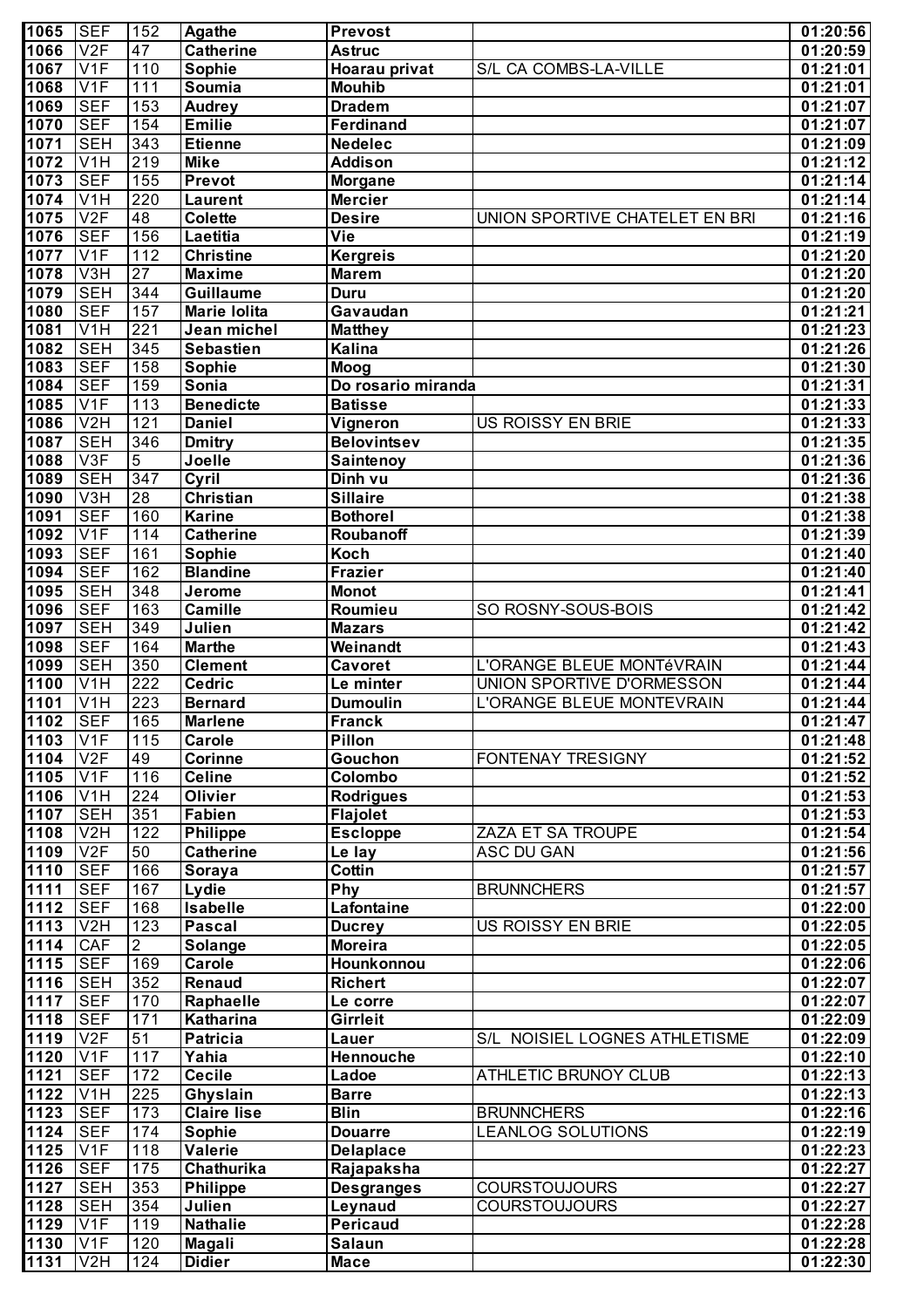| 1132         | <b>SEF</b>                           | 176             | <b>Edwige</b>                     | <b>Tang</b>                  |                                    | 01:22:34              |
|--------------|--------------------------------------|-----------------|-----------------------------------|------------------------------|------------------------------------|-----------------------|
| 1133         | <b>SEH</b>                           | 355             | <b>Vincent</b>                    | <b>Colas</b>                 |                                    | 01:22:37              |
| 1134         | V1F                                  | 121             | <b>Doris</b>                      | Quinones                     |                                    | 01:22:38              |
| 1135         | <b>ESH</b>                           | $\overline{18}$ | Jeremy                            | Zabel                        |                                    | 01:22:39              |
| 1136         | V2H                                  | 125             | <b>Fabrice</b>                    | Zabel                        | LES FURETS D EIFFAGE               | 01:22:39              |
| 1137         | V1F                                  | 122             | <b>Laurence</b>                   | Ozouf                        | <b>PAULAT TEAM</b>                 | 01:22:41              |
| 1138         | <b>SEF</b>                           | 177             | <b>Aurelie</b>                    | Le brun                      |                                    | 01:22:42              |
| 1139         | <b>SEF</b>                           | 178             | <b>Maelle</b>                     | <b>Kapfer</b>                |                                    | 01:22:45              |
| 1140         | V1F                                  | 123             | Virginia                          | <b>Fuchs</b>                 |                                    | 01:22:46              |
| 1141         | V2H                                  | 126             | <b>Olivier</b>                    | <b>Auzeral</b>               |                                    | 01:22:48              |
| 1142         | <b>SEH</b>                           | 356             | Gregory                           | <b>Gautheret</b>             |                                    | 01:22:48              |
| 1143         | V1H                                  | 226             | <b>Regis</b>                      | Ollagnier                    |                                    | 01:22:48              |
| 1144         | <b>SEF</b>                           | 179             | Magdalena                         | <b>Mucha</b>                 |                                    | 01:22:48              |
| 1145         | V1F                                  | 124             | <b>Nathalie</b>                   | <b>Auzeral</b>               |                                    | 01:22:49              |
| 1146         | <b>SEF</b>                           | 180             | <b>Cyrielle</b>                   | <b>Diot</b>                  |                                    | 01:22:49              |
| 1147         | <b>SEF</b>                           | 181             | <b>Manuelle</b>                   | <b>Ferrand</b>               |                                    | 01:22:49              |
| 1148         | V1F                                  | 125             | Ingrid                            | <b>Mayoux</b>                |                                    | 01:22:49              |
| 1149         | <b>SEH</b>                           | 357             | Yann                              | Louboutin                    |                                    | 01:22:50              |
| 1150         | <b>SEF</b>                           | 182             | <b>Elise</b>                      | Louboutin                    |                                    | 01:22:50              |
| 1151         | <b>SEF</b>                           | 183             | <b>Helene</b>                     | Fafin                        |                                    | 01:22:51              |
| 1152         | V1H                                  | 227             | <b>Arnaud</b>                     | <b>Sallier</b>               |                                    | 01:22:51              |
| 1153         | <b>SEH</b>                           | 358             | <b>Mathieu</b>                    | <b>Chestier</b>              |                                    | 01:22:54              |
| 1154         | V1F                                  | 126             | Xiuchai                           | Sun                          |                                    | 01:22:54              |
| 1155         | V1H                                  | 228             | <b>David</b>                      | <b>Sandrin</b>               |                                    | 01:22:54              |
| 1156         | V1F                                  | 127             | <b>Sylvie</b>                     | <b>Storai</b>                | ZAZA ET SA TROUPE                  | 01:22:57              |
| 1157         | <b>SEH</b>                           | 359             | <b>Sebastien</b>                  | <b>Becquet</b>               |                                    | 01:22:58              |
| 1158         | <b>SEH</b>                           | 360             | <b>Florent</b>                    | Hu                           |                                    | 01:22:58              |
| 1159         | V3H                                  | 29              | Jean                              | <b>Tellaa</b>                | UNION SPORTIVE GAZELEC IF          | 01:23:00              |
| 1160         | V1H                                  | 229             | <b>Frederic</b>                   | <b>Bruni</b>                 |                                    | 01:23:01              |
| 1161         | V1F                                  | 128             | <b>Isabelle</b>                   | Girard                       |                                    | 01:23:01              |
| 1162         | V1H                                  | 230             | <b>Thierry</b>                    | <b>Borne</b>                 |                                    | 01:23:01              |
| 1163         | <b>SEF</b>                           | 184             | <b>Aurelie</b>                    | <b>Otalora</b>               |                                    | 01:23:02              |
| 1164         | <b>SEF</b>                           | 185             | <b>Dany</b>                       | <b>Woodrow</b>               |                                    | 01:23:04              |
| 1165         | V2F                                  | 52              | <b>Catherine</b>                  | <b>Teyssandier</b>           | <b>CATCATPOULETTE</b>              | 01:23:05              |
| 1166         | V1H                                  | 231             | <b>Sebastien</b>                  | <b>Delestre</b>              |                                    | 01:23:05              |
| 1167         | <b>SEF</b>                           | 186             | <b>Saly</b>                       | Gieng                        |                                    | 01:23:07              |
| 1168         | <b>SEF</b>                           | 187             | <b>Clemence</b>                   | Gugliermina                  |                                    | 01:23:09              |
| 1169         | <b>I</b> SEF                         | 188             | <b>Valerie</b>                    | <b>Noel</b>                  | LES OXY'GIRLS                      | 01:23:10              |
| 1170         | <b>SEF</b>                           | 189             | Kathy                             | <b>Northee</b>               | <b>BOREALIS TEAM</b>               | 01:23:14              |
| 1171         | V <sub>1</sub> H                     | 232             | Paulo                             | <b>Alves</b>                 |                                    | 01:23:23              |
| 1172         | V1F                                  | 129             | <b>Fabienne</b>                   | <b>Gusto</b>                 |                                    | 01:23:23              |
| 1173         | V3F                                  | 6               | <b>Sylvie</b>                     | <b>Tellaa</b>                | UNION SPORTIVE GAZELEC IF          | 01:23:24              |
| 1174         | <b>ESF</b>                           | $\overline{9}$  | <b>Justine</b>                    | Vaudoux                      | <b>LES RUNéMARNAIS</b>             | 01:23:25              |
| 1175         | <b>ESF</b>                           | 10              | <b>Manon</b>                      | <b>Pervier</b>               | <b>LES RUNéMARNAIS</b>             | 01:23:25              |
| 1176         | V1F                                  | 130             | Laetitia                          | Hinojosa                     | <b>LES COEURS FRAIS</b>            | 01:23:26              |
| 1177         | <b>SEH</b><br><b>SEF</b>             | 361             | Jeremy                            | <b>Borges</b>                |                                    | 01:23:26              |
| 1178         |                                      | 190             | <b>Elodie</b><br><b>Pauckner</b>  | Chari                        |                                    | 01:23:27              |
| 1179         | <b>SEF</b><br><b>SEF</b>             | 191             |                                   | Katja                        |                                    | 01:23:28              |
| 1180         |                                      | 192             | <b>Helene</b>                     | Lamazou                      |                                    | 01:23:29              |
| 1181         | <b>SEH</b><br>V2F                    | 362             | <b>Steve</b><br><b>Nadia</b>      | Hanot                        |                                    | 01:23:30              |
| 1182         |                                      | 53<br>54        |                                   | Korotkevitch<br><b>Molka</b> | <b>BUSSY ST GEORGES ATHLETISME</b> | 01:23:31              |
| 1183         | V2F                                  | 233             | <b>Florence</b><br><b>Franck</b>  | Prieur de la comble          |                                    | 01:23:32<br>01:23:32  |
| 1184         | V <sub>1</sub> H                     |                 |                                   |                              |                                    | 01:23:34              |
| 1185         | V <sub>1</sub> H                     | 234<br>235      | <b>Dominique</b><br><b>Fabien</b> | Allyjan<br><b>Gosteaux</b>   |                                    |                       |
| 1186<br>1187 | V <sub>1</sub> H<br>V <sub>1</sub> F | 131             | <b>Sandrine</b>                   | Vigoureux                    | <b>ASC GAN</b>                     | 01:23:35<br>01:23:38  |
| 1188         | <b>SEH</b>                           | 363             | Abdeldjellil                      | <b>Bendimered</b>            |                                    | 01:23:38              |
| 1189         | <b>SEF</b>                           | 193             | <b>Stephanie</b>                  | Chari                        |                                    | 01:23:39              |
| 1190         | V <sub>1F</sub>                      | 132             | Joelle                            | Rocaboy                      | <b>ASC DU GAN</b>                  | 01:23:39              |
| 1191         | <b>SEF</b>                           | 194             | <b>Celine</b>                     | <b>Bruneau</b>               |                                    | 01:23:39              |
| 1192         | <b>SEF</b>                           | 195             | <b>Coralie</b>                    | Luchini                      |                                    | $\overline{01:23:42}$ |
| 1193         | <b>SEH</b>                           | 364             | Quentin                           | <b>Bernabe</b>               |                                    | 01:23:42              |
| 1194         | V <sub>1</sub> H                     | 236             | Jean jacques                      | <b>Moulin</b>                |                                    | 01:23:47              |
| 1195         | <b>SEH</b>                           | 365             | <b>Emmanuel</b>                   | Auge                         | <b>COURIR POUR MARIE</b>           | 01:23:47              |
| 1196         | V <sub>2</sub> H                     | 127             | <b>Alain</b>                      | Yhuel                        |                                    | 01:23:49              |
| 1197         | V1F                                  | 133             | Laurinda                          | Dos santos                   |                                    | 01:23:49              |
| 1198         | V <sub>1</sub> H                     | 237             | <b>David</b>                      | <b>Maccagno</b>              |                                    | 01:23:51              |
|              |                                      |                 |                                   |                              |                                    |                       |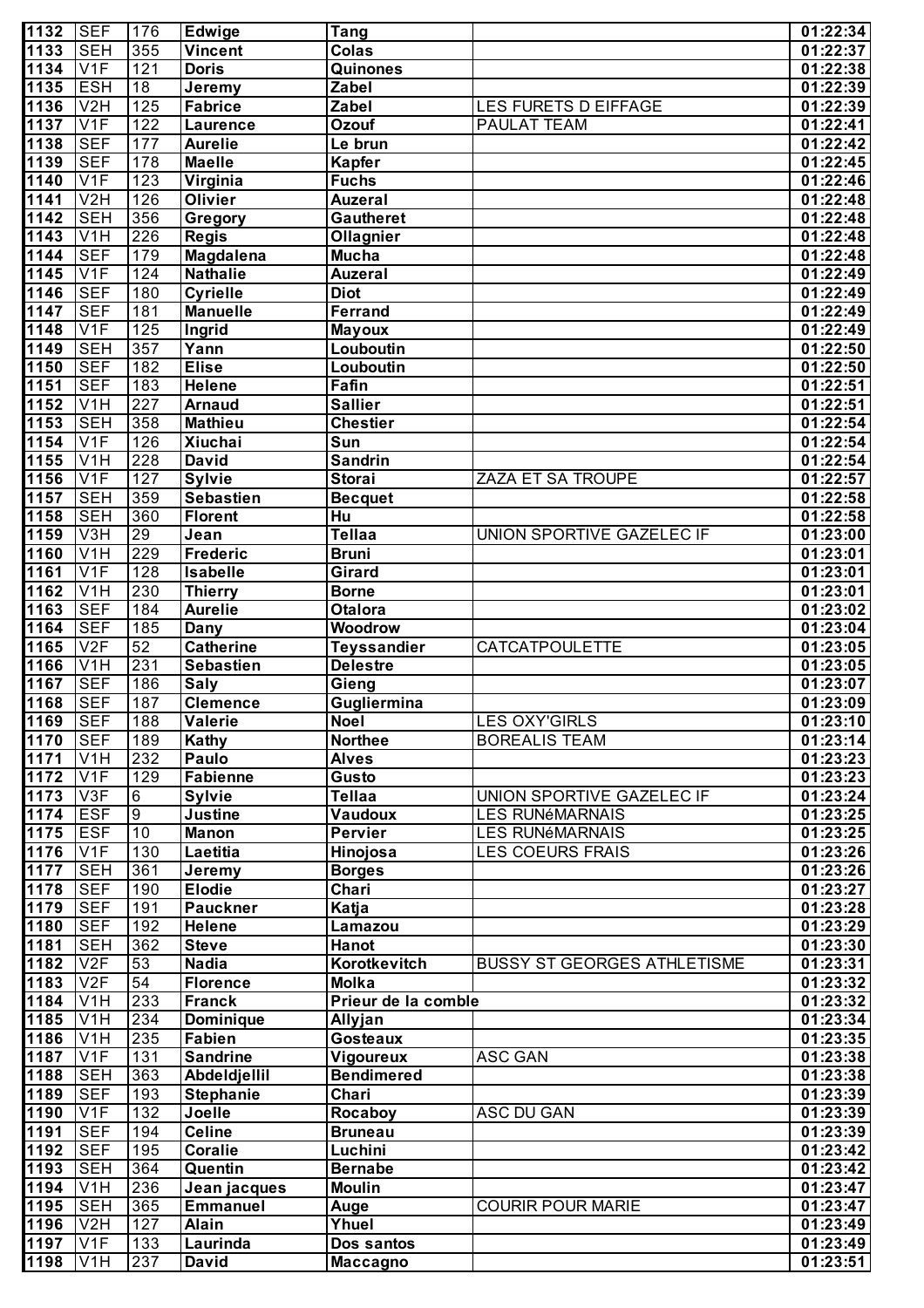| 1199              | V <sub>2</sub> H         | 128              | Olivier                             | <b>Simonnet</b>      | <b>USM GAGNY</b>              | 01:23:54              |
|-------------------|--------------------------|------------------|-------------------------------------|----------------------|-------------------------------|-----------------------|
| 1200              | <b>SEF</b>               | 196              | <b>Marie</b>                        | <b>Pluchet</b>       |                               | 01:23:57              |
| 1201              | V1F                      | $\overline{134}$ | <b>Soizic</b>                       | Robin                | THE LM TEAM                   | 01:23:59              |
| 1202              | <b>SEH</b>               | 366              | <b>Christophe</b>                   | Fagnou               |                               | 01:24:00              |
| 1203              | <b>SEF</b>               | 197              | <b>Amelie</b>                       | <b>Steelandt</b>     |                               | 01:24:01              |
| 1204              | <b>SEF</b>               | 198              | <b>Elodie</b>                       | <b>Marques</b>       |                               | 01:24:02              |
| 1205              | <b>SEF</b>               | 199              | <b>Camille</b>                      | Gautreau             |                               | 01:24:03              |
| $\overline{1206}$ | <b>SEH</b>               | 367              | Julio                               | Vega                 |                               | 01:24:05              |
| 1207              | V2F                      | 55               | Laurie                              | <b>Rialland</b>      |                               | 01:24:06              |
| 1208              | <b>ESF</b>               | $\overline{11}$  | <b>Eline</b>                        | <b>Coelho</b>        | <b>LES RUNéMARNAIS</b>        | 01:24:07              |
| 1209              | <b>SEF</b>               | 200              | <b>Audrey</b>                       | <b>Beauvois</b>      |                               | 01:24:07              |
| 1210              | V1F                      | $\overline{135}$ | <b>Valerie</b>                      | Coolen               |                               | 01:24:09              |
| 1211              | <b>SEF</b>               | 201              | <b>Charlene</b>                     | <b>Bertein</b>       |                               | 01:24:09              |
| 1212              | V1F                      | 136              | <b>Sandrine</b>                     | <b>Chevalme</b>      |                               | 01:24:10              |
| 1213              | V1H                      | 238              | <b>Francois</b>                     | Legron               | LE MEE SP. ATHLETISME         | 01:24:10              |
| 1214              | V1F                      | $\overline{137}$ | <b>Delphine</b>                     | Legron               |                               | 01:24:10              |
| 1215              | <b>SEF</b>               | 202              | <b>Francoise</b>                    | Ip                   |                               | 01:24:10              |
| 1216              | <b>SEH</b>               | 368              | <b>Kilian</b>                       | Aymonier             |                               | 01:24:11              |
| 1217              | <b>SEF</b>               | 203              | Vanessa                             | <b>Boutin</b>        |                               | 01:24:13              |
| 1218              | <b>JUH</b>               | 11               | <b>Alexandre</b>                    | <b>Thiault</b>       |                               | 01:24:14              |
| 1219              | <b>SEF</b>               | 204              | <b>Aurelie</b>                      | Leconte              | ATHLETIC CLUB PAYS DE L OURCQ | 01:24:17              |
| $\overline{1220}$ | <b>SEF</b>               | 205              | <b>Nadia</b>                        | <b>Delmoitie</b>     |                               | 01:24:18              |
| $\overline{122}1$ | <b>SEF</b>               | 206              | <b>Stephanie</b>                    | Gautheron            | MARNE ET GONDOIRE ATHLETISME  | 01:24:19              |
| 1222              | <b>SEF</b>               | 207              | <b>Blanche</b>                      | De labarthe          | <b>OXYMALTE</b>               | 01:24:21              |
| 1223              | <b>SEH</b>               | 369              | <b>Sebastien</b>                    | Lam                  | <b>BRUNNCHERS</b>             | 01:24:22              |
| 1224              | <b>SEF</b>               | 208              | <b>Martine</b>                      | Lam                  | <b>BRUNNCHERS</b>             | 01:24:22              |
| 1225              | <b>SEF</b>               | 209              | <b>Sichou</b>                       | Sajeba               | US OLYMPIQUE DE CHELLES       | 01:24:25              |
| $\frac{1}{1226}$  | <b>SEF</b>               | 210              | Soraya                              | <b>Richard</b>       |                               | 01:24:28              |
| 1227              | <b>SEH</b>               | 370              | Fred                                | <b>Bouly</b>         |                               | 01:24:28              |
| 1228              | <b>SEF</b>               | 211              | <b>Bettina</b>                      | <b>Scherschel</b>    |                               | 01:24:28              |
| 1229              | V2F                      | 56               | Filomena                            | Cognard              | <b>LES VALKYRIES</b>          | 01:24:31              |
| $\overline{1230}$ | <b>SEF</b>               | 212              | <b>Marianne</b>                     | <b>Salles</b>        | LES VALKYRIES                 | 01:24:31              |
| 1231              | V1H                      | 239              | Jacky                               | Da silva             |                               | 01:24:31              |
| 1232              | V2H                      | 129              | <b>Phlippe</b>                      | <b>Berson</b>        |                               | 01:24:31              |
| 1233              | V2H                      | 130              | <b>Pierre</b>                       | <b>Tanguy</b>        | <b>ASPHALTE 94</b>            | 01:24:34              |
| 1234              | V1H                      | 240              | <b>Elie</b>                         | <b>Fouquet</b>       |                               | 01:24:35              |
| 1235              | <b>SEF</b>               | 213              | <b>Sandrine</b>                     | <b>Michaud</b>       |                               | 01:24:35              |
| 1236 SEF          |                          | 214              | <b>Stephanie</b>                    | <b>Duchene</b>       | <b>PAULAT TEAM</b>            | 01:24:36              |
| 1237              | V1F                      | 138              | Alexandra                           | Agosto               | <b>ENGIE INEO</b>             | 01:24:38              |
| 1238              | <b>SEH</b>               | 371              | Tsiferana zo                        | Rakotozafy           |                               | 01:24:41              |
| 1239              | V <sub>1</sub> H         | 241              | <b>Gilles</b>                       | Vion                 |                               | $01:\overline{24:43}$ |
| 1240              | V1F                      | 139              | <b>Stephanie</b>                    | <b>Moreira</b>       |                               | 01:24:45              |
| 1241              | V <sub>1</sub> H         | $\overline{242}$ | <b>Michel</b>                       | <b>Moreira</b>       |                               | 01:24:46              |
| 1242              | <b>SEF</b>               | 215              | <b>Emmanuelle</b>                   | Lagier               |                               | 01:24:47              |
| 1243              | <b>ESF</b>               | 12               | Lydia                               | Hamadache            | <b>LES RUNéMARNAIS</b>        | 01:24:49              |
| 1244              | <b>SEF</b>               | 216              | <b>Melody</b>                       | Gehin                | <b>MINES DOUAI ALUMNI</b>     | 01:24:50              |
| 1245<br>1246      | V1F                      | 140              | <b>Fabienne</b>                     | <b>Olivera</b>       |                               | 01:24:52              |
|                   | <b>SEF</b>               | $\overline{217}$ | <b>Corinne</b>                      | <b>Pasiciel</b>      |                               | 01:24:54              |
| 1247<br>1248      | V1F<br>V2F               | 141<br>57        | <b>Nathalie</b><br>Liliane          | <b>Deasington</b>    |                               | 01:24:54              |
| 1249              | <b>SEH</b>               | 372              |                                     | <b>Mancel</b><br>Lim | COCEP & CO                    | 01:24:55<br>01:24:58  |
| 1250              | <b>SEF</b>               | 218              | <b>Stephane</b><br><b>Benedicte</b> | <b>Coiffier</b>      |                               |                       |
|                   | <b>SEF</b>               | 219              | <b>Morgane</b>                      |                      |                               | 01:25:02              |
| 1251              | V2F                      |                  |                                     | Cognee<br>Paul       | MINES DOUAI ALUMNI            | 01:25:02              |
| 1252              |                          | 58               | Jocelyne<br><b>Sarah</b>            | Frerot               |                               | 01:25:06              |
| 1253              | <b>SEF</b><br><b>SEH</b> | 220              |                                     | <b>Gautier</b>       |                               | 01:25:07              |
| 1254<br>1255      | V <sub>2</sub> H         | 373<br>131       | Gregory<br>Laurent                  | Huprel               |                               | 01:25:08<br>01:25:08  |
| 1256              | V <sub>1</sub> H         | 243              | Laurent                             | Loupy                |                               | 01:25:08              |
| 1257              | V <sub>3</sub> H         | 30               | <b>Daniel</b>                       | <b>Melczer</b>       |                               | 01:25:11              |
| 1258              | <b>SEH</b>               | 374              | <b>Frederic</b>                     | <b>Wilhew</b>        |                               | 01:25:11              |
| 1259              | V2F                      | 59               | <b>Elisabeth</b>                    | <b>Delettre</b>      | <b>COURIR POUR MARIE</b>      | 01:25:11              |
| 1260              | <b>SEF</b>               | 221              | <b>Murielle</b>                     | Lechene              |                               | 01:25:12              |
| 1261              | $\overline{V}$ 1H        | 244              | Laurent                             | Viala                |                               | 01:25:14              |
| 1262              | <b>SEF</b>               | 222              | <b>Dorothee</b>                     | <b>Salles</b>        | <b>LES VALKYRIES</b>          | 01:25:14              |
| 1263              | V1F                      | 142              | Ann sophie                          | Hocq                 | <b>UA SOCIETE GENERALE</b>    | 01:25:14              |
| 1264              | <b>SEF</b>               | 223              | <b>Elodie</b>                       | <b>Feurte</b>        | <b>LES VALKYRIES</b>          | 01:25:15              |
| 1265              | V <sub>1</sub> H         | 245              | <b>Sebastien</b>                    |                      |                               | 01:25:16              |
|                   |                          |                  |                                     | <b>Guignery</b>      |                               |                       |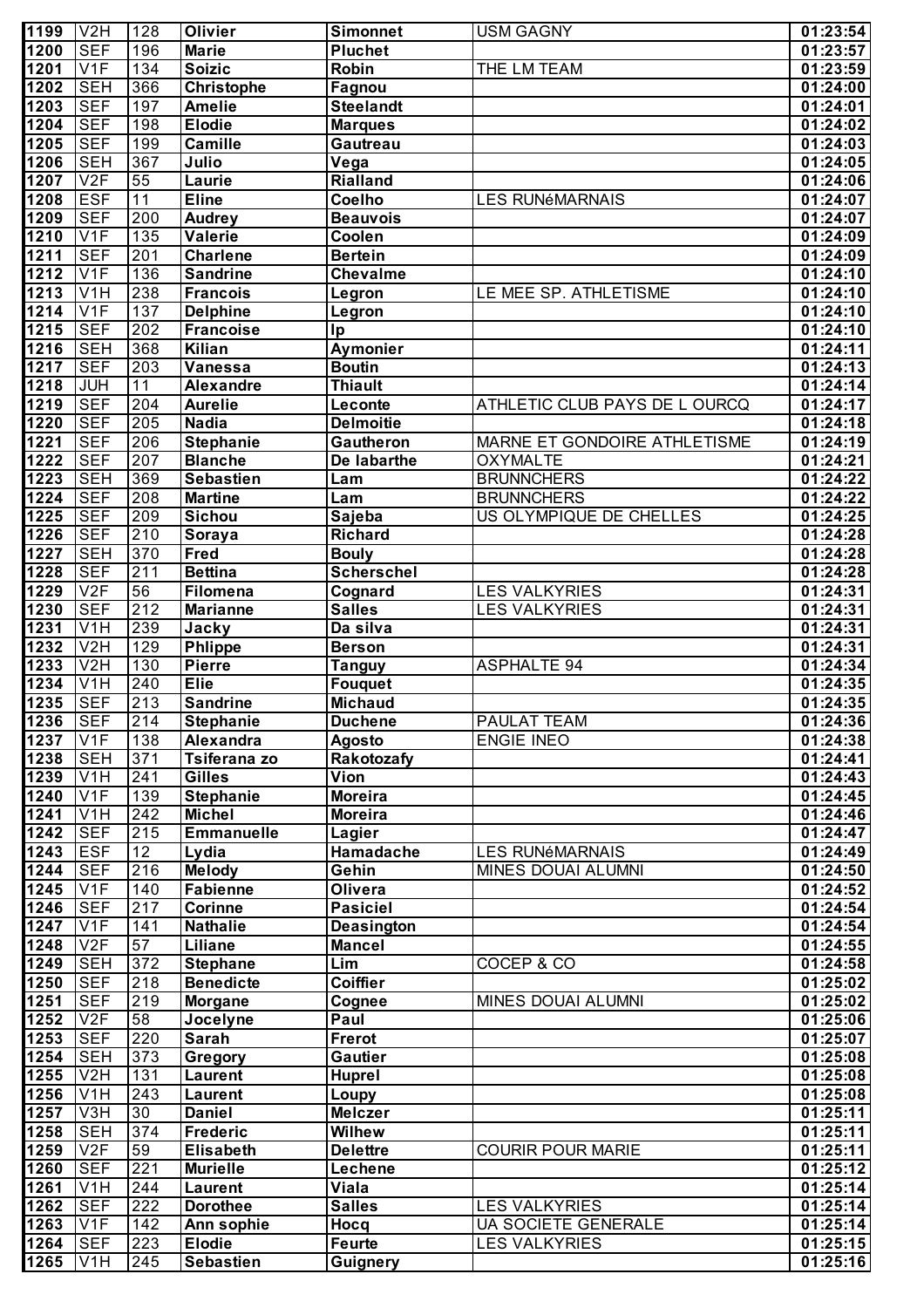| 1266         | V <sub>2</sub> H              | 132              | <b>Patrick</b>                    | Vilain                       |                               | 01:25:19             |
|--------------|-------------------------------|------------------|-----------------------------------|------------------------------|-------------------------------|----------------------|
| 1267         | V1F                           | 143              | Carla                             | Ribeiro                      | ATHLETIC CLUB PAYS DE L OURCQ | 01:25:19             |
| 1268         | V <sub>2</sub> H              | 133              | Gerard                            | <b>Belleterre</b>            | ATHLETIC CLUB PAYS DE L OURCQ | 01:25:19             |
| 1269         | <b>SEH</b>                    | 375              | <b>Sebastien</b>                  | <b>Flament</b>               |                               | 01:25:20             |
| 1270         | V1F                           | 144              | <b>Marie claire</b>               | Dos reis                     |                               | 01:25:21             |
| 1271         | V2F                           | 60               | <b>Mireille</b>                   | Legros                       |                               | 01:25:21             |
| $1272$       | V1F                           | $\overline{145}$ | <b>Silvia</b>                     | Da silva moreira             | AC VILLERS COTTERETS          | 01:25:22             |
| 1273         | <b>SEF</b>                    | 224              | <b>Caroline</b>                   | <b>Frerot</b>                |                               | 01:25:23             |
| 1274         | V1F                           | 146              | <b>Marie benedicte</b>            | Louis                        | PAULAT TEAM                   | 01:25:24             |
| 1275         | V1H                           | 246              | <b>Vincent</b>                    | Louis                        | PAULAT TEAM                   | 01:25:24             |
| 1276         | <b>SEH</b>                    | 376              | <b>Alexandre</b>                  | Laforet                      | L'ORANGE BLEUE MONTEVRAIN     | 01:25:25             |
| 1277         | <b>SEF</b>                    | 225              | Alexandra                         | <b>Bigot</b>                 |                               | 01:25:27             |
| 1278         | V1F                           | 147              | <b>Sandrine</b>                   | <b>Milhomme</b>              |                               | 01:25:30             |
| 1279         | V3H                           | $\overline{31}$  | <b>Michel</b>                     | <b>Bousquet</b>              |                               | 01:25:31             |
| 1280         | V2H                           | 134              | Jean michel                       | <b>Serrant</b>               |                               | 01:25:31             |
| 1281         | <b>SEF</b>                    | 226              | <b>Caroline</b>                   | <b>Elissalde</b>             |                               | 01:25:31             |
| 1282         | <b>SEH</b>                    | 377              | Pierre<br><b>Guillaume</b>        | <b>Chaffois</b>              |                               | 01:25:31             |
| 1283         | <b>SEH</b>                    | 378              | <b>Carine</b>                     | <b>Boet</b>                  |                               | 01:25:33             |
| 1284         | V1F                           | 148              |                                   | <b>Dumaine</b>               |                               | 01:25:33             |
| 1285<br>1286 | <b>SEF</b><br>V <sub>1F</sub> | 227<br>149       | Lucie<br><b>Sandrine</b>          | Rendina<br><b>Hazebrouck</b> | ASC DU GAN                    | 01:25:34             |
| 1287         | <b>SEF</b>                    | 228              |                                   | <b>Boet</b>                  | <b>TEAM WARRIORS</b>          | 01:25:34             |
| 1288         | V3F                           | 7                | <b>Marjorie</b><br><b>Colette</b> | Guillou                      |                               | 01:25:34<br>01:25:36 |
| 1289         | V1F                           | 150              | <b>Karine</b>                     | <b>Gladieux</b>              | <b>CATCATPOULETTE</b>         | 01:25:37             |
| 1290         | <b>SEF</b>                    | 229              | <b>Annick</b>                     | <b>Daull</b>                 |                               | 01:25:37             |
| 1291         | <b>SEF</b>                    | 230              | <b>Caroline</b>                   | Lim                          |                               | 01:25:37             |
| 1292         | <b>SEF</b>                    | 231              | <b>Elodie</b>                     | <b>Bugeja</b>                | <b>WAO CREW</b>               | 01:25:38             |
| 1293         | <b>SEF</b>                    | 232              | <b>Stephanie</b>                  | <b>Rolland</b>               |                               | 01:25:39             |
| 1294         | <b>SEF</b>                    | 233              | <b>Audrey</b>                     | <b>Pigois</b>                | ZAZA ET SA TROUPE             | 01:25:40             |
| 1295         | <b>SEF</b>                    | 234              | <b>Severine</b>                   | Luis                         |                               | 01:25:45             |
| 1296         | <b>SEF</b>                    | 235              | <b>Thida</b>                      | Louanglath                   |                               | 01:25:48             |
| 1297         | $\overline{V1F}$              | 151              | Alexandra                         | Guenoun                      | <b>USM GAGNY</b>              | 01:25:52             |
| 1298         | <b>SEF</b>                    | 236              | Agathe                            | <b>Sanders</b>               |                               | 01:25:53             |
| 1299         | <b>SEF</b>                    | 237              | Alexandra                         | <b>Aucher</b>                |                               | 01:25:53             |
| 1300         | <b>SEF</b>                    | 238              | Johanna                           | <b>Staltaro</b>              |                               | 01:25:54             |
| 1301         | $\overline{\text{V3H}}$       | 32               | <b>Narin</b>                      | <b>Kok</b>                   |                               | 01:25:55             |
| 1302         | <b>SEF</b>                    | 239              | <b>Melanie</b>                    | Augey                        |                               | 01:25:56             |
| 1303         | <b>SEH</b>                    | 379              | Jose                              | De macedo                    |                               | 01:25:56             |
| 1304         | <b>SEF</b>                    | 240              | <b>Karine</b>                     | De macedo                    |                               | 01:25:56             |
| 1305         | SEH                           | 380              | <b>Mickael</b>                    | De oliveira                  |                               | 01:25:59             |
| 1306         | V <sub>1F</sub>               | 152              | Yolande                           | <b>Bonnier</b>               |                               | 01:26:01             |
| 1307         | V <sub>1</sub> F              | 153              | <b>Sandrine</b>                   | Kernn                        | <b>COR DAMMARTIN</b>          | 01:26:03             |
| 1308         | <b>SEF</b>                    | $\overline{241}$ | Virginie                          | Van butsele                  |                               | 01:26:05             |
| 1309         | <b>ESF</b>                    | $\overline{13}$  | <b>Kersey</b>                     | An                           | COCEP & CO                    | 01:26:06             |
| 1310         | V3F                           | $\overline{8}$   | Genevieve                         | <b>Nain</b>                  |                               | 01:26:06             |
| 1311         | V <sub>1</sub> H              | 247              | Herve                             | <b>Darbon</b>                |                               | 01:26:07             |
| 1312         | <b>SEF</b>                    | $\overline{242}$ | <b>Juliette</b>                   | <b>Nussbaum</b>              |                               | 01:26:07             |
| 1313         | V2F                           | 61               | Laurence                          | Daman                        |                               | 01:26:09             |
| 1314         | V2F                           | 62               | <b>Bernadette</b>                 | Charaix                      | CATCATPOULETTE                | 01:26:11             |
| 1315         | <b>SEF</b>                    | $\overline{243}$ | <b>Diane</b>                      | Ha                           | <b>BRUNNCHERS</b>             | 01:26:12             |
| 1316         | <b>SEF</b>                    | $\overline{244}$ | <b>Caroline</b>                   | <b>Didier</b>                |                               | 01:26:14             |
| 1317         | <b>CAF</b>                    | 3                | <b>Mathilde</b>                   | Pigal                        |                               | 01:26:16             |
| 1318         | V2F                           | 63               | <b>Beatrice</b>                   | <b>Renaud</b>                |                               | 01:26:17             |
| 1319         | V <sub>1F</sub>               | 154              | <b>Francoise</b>                  | Jalais                       |                               | 01:26:18             |
| 1320         | V <sub>1</sub> H              | 248              | <b>Eric</b>                       | Jagut                        |                               | 01:26:19             |
| 1321         | V1F                           | 155              | <b>Florence</b>                   | <b>Feltrino</b>              | EA ST QUENTIN EN YVELINES     | 01:26:20             |
| 1322         | <b>SEF</b>                    | 245              | <b>Caroline</b>                   | <b>Durand dastes</b>         |                               | 01:26:22             |
| 1323         | V <sub>2</sub> H              | 135              | <b>Philippe</b>                   | <b>Couturier</b>             |                               | 01:26:24             |
| 1324         | V <sub>1</sub> F              | 156              | Anne                              | Le clanche                   |                               | 01:26:25             |
| 1325         | V <sub>1</sub> H              | 249              | <b>David</b>                      | <b>Rouillon</b>              |                               | 01:26:28             |
| 1326         | <b>SEH</b>                    | 381              | <b>Laurent</b>                    | <b>Rouillon</b>              |                               | 01:26:29             |
| 1327         | <b>SEF</b>                    | 246              | Jennifer                          | <b>Parize</b>                |                               | 01:26:30             |
| 1328         | <b>SEF</b>                    | 247              | Maud                              | <b>Parize</b>                |                               | 01:26:31             |
| 1329         | SEF                           | 248              | Gaelle                            | <b>Petillon</b>              |                               | 01:26:31             |
| 1330<br>1331 | <b>SEH</b><br><b>SEF</b>      | 382              | <b>Sheng</b><br>Carole            | Chen<br>Kauch                |                               | 01:26:31             |
|              |                               | 249              |                                   | <b>Combes ferrand</b>        |                               | 01:26:33             |
| 1332         | <b>SEF</b>                    | 250              | <b>Mylene</b>                     |                              |                               | 01:26:33             |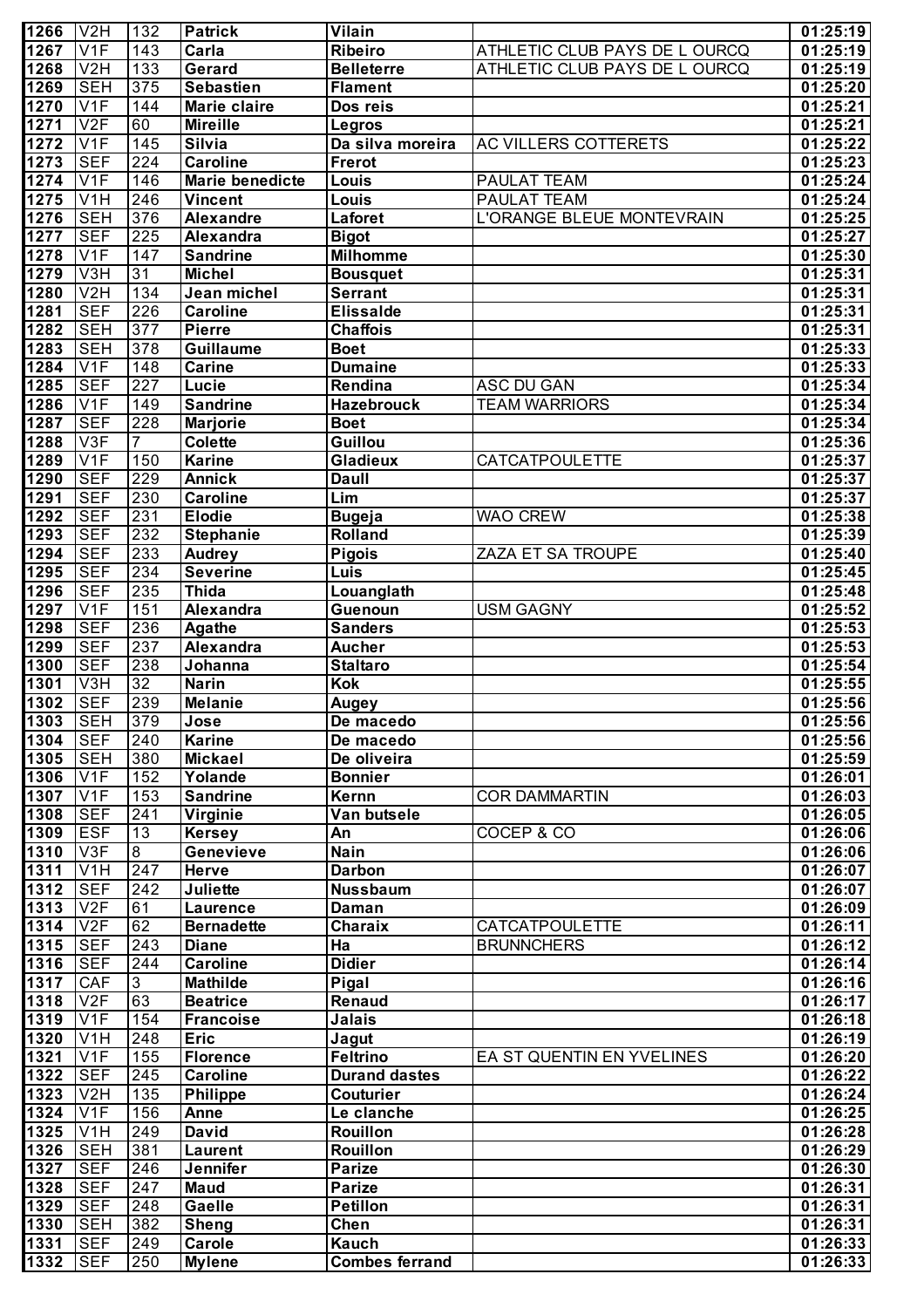| 1333           | <b>SEF</b>                    | 251            | Laetitia                           | <b>Grombaud</b>              |                             | 01:26:34             |
|----------------|-------------------------------|----------------|------------------------------------|------------------------------|-----------------------------|----------------------|
| 1334           | <b>SEH</b>                    | 383            | Guillaume                          | <b>Combes</b>                |                             | 01:26:34             |
| 1335           | V2F                           | 64             | <b>Catherine</b>                   | Gillard                      |                             | 01:26:37             |
| 1336           | <b>SEF</b>                    | 252            | <b>Marilyne</b>                    | Lam                          | <b>BRUNNCHERS</b>           | 01:26:40             |
| 1337           | V3H                           | 33             | Jean pierre                        | <b>Daniel</b>                |                             | 01:26:44             |
| 1338           | <b>SEF</b>                    | 253            | <b>Celine</b>                      | Yahiaoui                     |                             | 01:26:47             |
| 1339           | V1F                           | 157            | Sophie                             | Guilhem                      |                             | 01:26:50             |
| 1340           | <b>SEH</b>                    | 384            | <b>Tonny</b>                       | Tommasino                    |                             | 01:26:53             |
| 1341<br>1342   | <b>SEF</b><br><b>SEH</b>      | 254<br>385     | <b>Sophie</b>                      | Wegmann<br>Neumann           |                             | 01:26:53<br>01:26:55 |
| 1343           | V <sub>1</sub> H              | 250            | <b>Christophe</b><br><b>Xavier</b> | <b>Bourgeais</b>             |                             | 01:26:55             |
| 1344           | <b>SEF</b>                    | 255            | Katia                              | Van parijs                   |                             | 01:26:56             |
| 1345           | <b>SEH</b>                    | 386            | <b>Christophe</b>                  | <b>Jacques</b>               |                             | 01:26:59             |
| 1346           | <b>SEF</b>                    | 256            | Lucie                              | <b>Balian</b>                | ATHLETIC BRUNOY CLUB        | 01:27:00             |
| 1347           | <b>SEF</b>                    | 257            | <b>Adeline</b>                     | <b>Michel</b>                | <b>ATHLETIC BRUNOY CLUB</b> | 01:27:01             |
| 1348           | <b>SEF</b>                    | 258            | <b>Nathalie</b>                    | <b>Ntoya</b>                 | <b>ATHLETIC BRUNOY CLUB</b> | 01:27:01             |
| 1349           | <b>SEF</b>                    | 259            | <b>Camille</b>                     | <b>Courcier</b>              |                             | 01:27:01             |
| 1350           | <b>SEF</b>                    | 260            | Alexandra                          | <b>Cochois</b>               |                             | 01:27:02             |
| 1351           | <b>SEF</b>                    | 261            | <b>Maeva</b>                       | <b>Girard</b>                | MINES DOUAI ALUMNI          | 01:27:02             |
| $1352$         | V3F                           | $\overline{9}$ | <b>Michele</b>                     | Raggi                        |                             | 01:27:04             |
| 1353           | <b>SEF</b>                    | 262            | <b>Claudine</b>                    | Lapeyre                      |                             | 01:27:11             |
| 1354           | <b>SEF</b>                    | 263            | Clara                              | <b>Marcal</b>                |                             | 01:27:11             |
| 1355           | V1F                           | 158            | Chantal                            | Vernhes                      |                             | 01:27:15             |
| $1356$         | <b>SEH</b>                    | 387            | <b>Steven</b>                      | Cognee                       |                             | 01:27:19             |
| 1357           | <b>SEF</b>                    | 264            | Valeriane                          | Poli                         | MINES DOUAI ALUMNI          | 01:27:19             |
| 1358           | V1F                           | 159            | <b>Marianne</b>                    | <b>Libessart</b>             |                             | 01:27:19             |
| $1359$<br>1360 | <b>SEH</b><br>V2F             | 388<br>65      | Ratha<br>Annie                     | <b>Demontero</b>             |                             | 01:27:21             |
| 1361           | V <sub>1</sub> H              | 251            | <b>Laurent</b>                     | Gaujac<br>Vidotto            |                             | 01:27:22<br>01:27:25 |
| $1362$         | V <sub>1F</sub>               | 160            | Virginie                           | Gautreau                     |                             | 01:27:25             |
| $1363$         | V <sub>1F</sub>               | 161            | Idalina                            | <b>Barros</b>                |                             | 01:27:25             |
| 1364           | <b>SEF</b>                    | 265            | <b>Isabel</b>                      | Varin                        |                             | 01:27:25             |
| 1365           | <b>SEH</b>                    | 389            | <b>Emmanuel</b>                    | <b>Miaille</b>               |                             | 01:27:27             |
| 1366           | <b>SEF</b>                    | 266            | <b>Chloe</b>                       | <b>Tondu</b>                 |                             | 01:27:27             |
| 1367           | <b>SEF</b>                    | 267            | Magali                             | <b>Mira</b>                  |                             | 01:27:30             |
| 1368           | $\overline{\text{V1H}}$       | 252            | <b>Dominique</b>                   | <b>Devarieux</b>             |                             | 01:27:32             |
| 1369           | $\overline{\text{V1H}}$       | 253            | Frederic                           | <b>Cheron</b>                |                             | 01:27:33             |
| 1370           | SEF                           | 268            | Vanessa                            | Ollier                       | MOISSY-CRAMAYEL ATHLETISME  | 01:27:33             |
| 1371           | V <sub>1F</sub>               | 162            | <b>Emmanuelle</b>                  | <b>Denis</b>                 | PAULAT TEAM                 | 01:27:35             |
| 1372           | V2F                           | 66             | Anne                               | <b>Scheidel</b>              |                             | 01:27:36             |
| 1373           | <b>SEH</b>                    | 390            | <b>Stephane</b>                    | <b>Belda</b>                 | <b>EIFFAGE ENERGIE</b>      | 01:27:45             |
| 1374           | V2F                           | 67             | <b>Nelly</b>                       | <b>Cathala</b>               | <b>CATCATPOULETTE</b>       | 01:27:47             |
| 1375           | V1F                           | 163            | <b>Sandrine</b>                    | <b>Delage</b>                |                             | 01:27:48             |
| 1376           | V2H                           | 136            | <b>Maxime</b>                      | <b>Puype</b>                 | APSAD93                     | 01:27:51             |
| 1377<br>1378   | <b>SEF</b><br>V1F             | 269<br>164     | <b>Caroline</b><br><b>Valerie</b>  | <b>Moutin</b><br><b>Huck</b> | <b>NANOU TEAM</b>           | 01:27:52<br>01:27:53 |
| 1379           | V2F                           | 68             | <b>Marie claude</b>                | Gragy                        | <b>BOREALIS TEAM</b>        | 01:27:54             |
| 1380           | <b>ESH</b>                    | 19             | <b>Sebastien</b>                   | <b>Baduel</b>                |                             | 01:27:59             |
| 1381           | SEF                           | 270            | <b>Emilie</b>                      | <b>Daboville</b>             |                             | 01:28:00             |
| 1382           | <b>SEF</b>                    | 271            | <b>Nadia</b>                       | <b>Dekkar</b>                | <b>NANOU TEAM</b>           | 01:28:01             |
| 1383           | V1H                           | 254            | Christophe                         | <b>Morin</b>                 |                             | 01:28:01             |
| 1384           | V2H                           | 137            | <b>Alain</b>                       | Lateb                        |                             | 01:28:01             |
| 1385           | V1F                           | 165            | <b>Isabelle</b>                    | <b>Doussain</b>              |                             | 01:28:02             |
| 1386           | V2F                           | 69             | Corinne                            | Lacaze                       |                             | 01:28:07             |
| 1387           | <b>SEF</b>                    | 272            | Vanessa                            | <b>Negre</b>                 | <b>VILLEMOMBLE SPORTS</b>   | 01:28:08             |
| 1388           | V2F                           | 70             | <b>Catherine</b>                   | <b>Dolhant</b>               | <b>CATCATPOULETTE</b>       | 01:28:08             |
| 1389           | V1F                           | 166            | Jennifer                           | Henry                        |                             | 01:28:10             |
| 1390           | <b>SEF</b>                    | 273            | Louise                             | Le bolay                     | MINES DOUAI ALUMNI          | 01:28:10             |
| 1391           | <b>SEH</b>                    | 391            | <b>Philippe</b>                    | <b>Simon</b>                 |                             | 01:28:10             |
| 1392           | V1F                           | 167            | <b>Soazig</b>                      | <b>Cruaud</b>                |                             | 01:28:13             |
| 1393           | <b>SEF</b>                    | 274            | <b>Albane</b>                      | Serpossian                   |                             | 01:28:16             |
| 1394           | V1F                           | 168            | Julie                              | <b>Fohs</b>                  |                             | 01:28:17             |
| 1395<br>1396   | V1F<br>V1F                    | 169<br>170     | <b>Melanie</b><br><b>Fabienne</b>  | Roland<br><b>Chevallier</b>  |                             | 01:28:23<br>01:28:23 |
| 1397           |                               |                |                                    |                              |                             |                      |
|                |                               |                |                                    |                              |                             |                      |
|                | <b>SEF</b>                    | 275            | <b>Nathalie</b>                    | <b>Dauber</b>                |                             | 01:28:25             |
| 1398<br>1399   | <b>SEH</b><br>V <sub>1F</sub> | 392<br>171     | <b>Stephane</b><br><b>Laurence</b> | Coude<br><b>Ivorra</b>       |                             | 01:28:28<br>01:28:33 |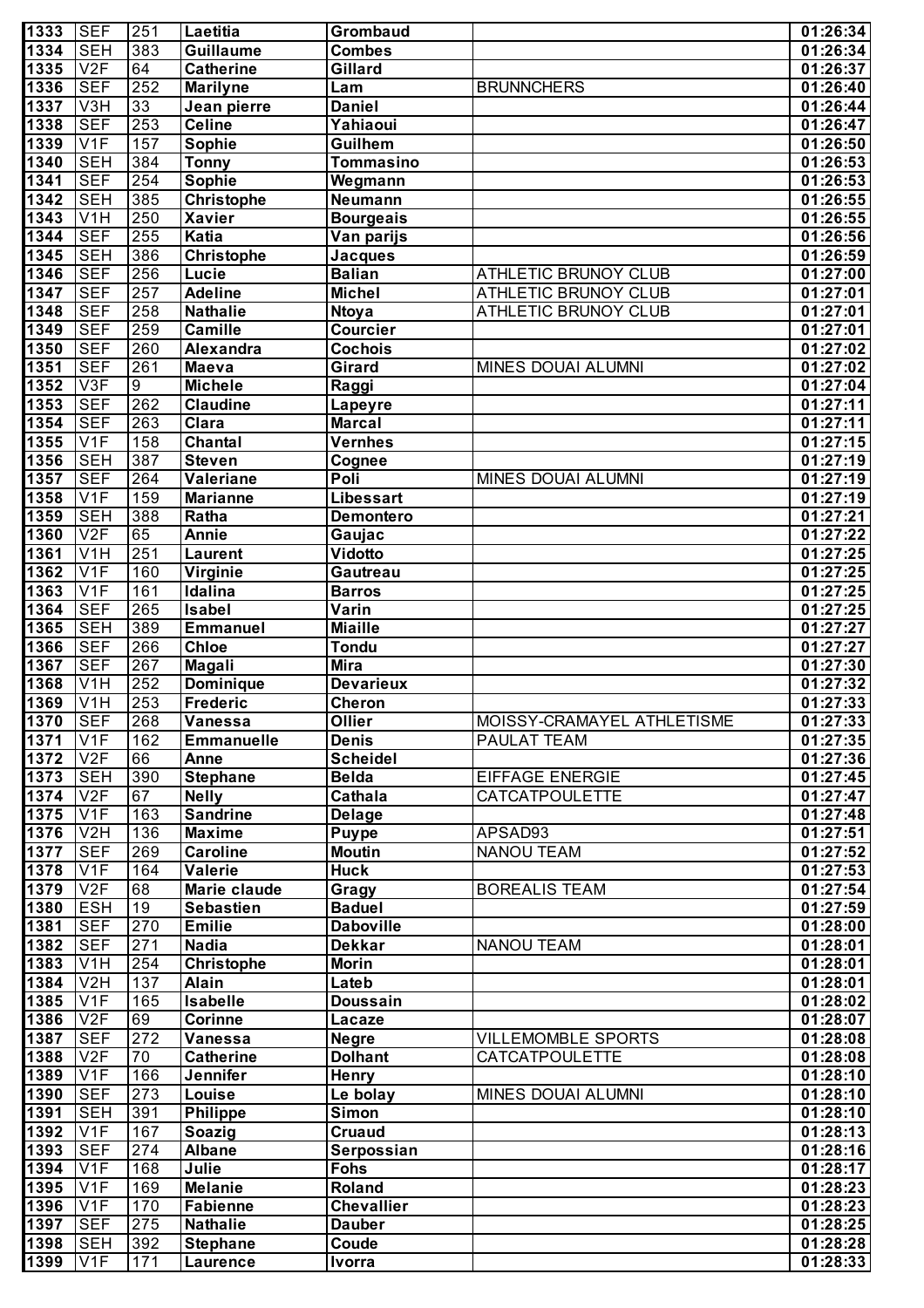| 1400         | V2F                                 | 71              | <b>Claudine</b>                 | <b>Bullot</b>                     |                                | 01:28:34             |
|--------------|-------------------------------------|-----------------|---------------------------------|-----------------------------------|--------------------------------|----------------------|
| 1401         | <b>SEF</b>                          | 276             | <b>Sandrine</b>                 | <b>Brachin</b>                    |                                | 01:28:35             |
| 1402         | <b>SEH</b>                          | 393             | Gabriel                         | Peretti                           | <b>LEANLOG SOLUTIONS</b>       | 01:28:37             |
| 1403         | <b>SEF</b>                          | 277             | <b>Stephanie</b>                | Moysan                            |                                | 01:28:41             |
| 1404         | <b>SEF</b>                          | 278             | <b>Ekaterina</b>                | Chernysheva                       |                                | 01:28:42             |
| 1405         | V3H                                 | $\overline{34}$ | <b>Yves</b>                     | Laborde                           | AS BANQUE DE FRANCE            | 01:28:45             |
| 1406         | <b>SEF</b>                          | 279             | <b>Clarisse</b>                 | Guigon                            |                                | 01:28:50             |
| 1407         | <b>SEF</b>                          | 280             | <b>Morgane</b>                  | Geigenholz                        |                                | 01:28:53             |
| 1408         | V <sub>2</sub> H                    | 138             | Eric                            | Joannes                           |                                | 01:28:53             |
| 1409         | V1F                                 | 172             | <b>Nathalie</b>                 | <b>Portier</b>                    |                                | 01:28:57             |
| 1410         | V <sub>1F</sub>                     | 173             | <b>Catherine</b>                | Sourintha                         |                                | 01:28:58             |
| 1411         | V <sub>1</sub> H                    | 255             | <b>Pascal</b>                   | Griere                            |                                | 01:28:59             |
| 1412<br>1413 | <b>SEF</b><br><b>SEH</b>            | 281<br>394      | <b>Celine</b><br><b>Marc</b>    | <b>Devriese</b><br><b>Vallois</b> |                                | 01:28:59             |
| 1414         | <b>SEF</b>                          | 282             | <b>Laurence</b>                 |                                   | <b>OXYMALTE</b>                | 01:28:59<br>01:29:01 |
| 1415         | <b>SEF</b>                          | 283             | <b>Caroline</b>                 | Laplane<br><b>Schmit</b>          | L'ORANGE BLEUE MONTEVRAIN      | 01:29:09             |
| 1416         | V2F                                 | $\overline{72}$ | <b>Chantal</b>                  | <b>Briday</b>                     |                                | 01:29:13             |
| 1417         | V2H                                 | 139             | <b>Robert</b>                   | <b>Eusebe</b>                     |                                | 01:29:18             |
| 1418         | V <sub>1</sub> H                    | 256             | <b>Cyrille</b>                  | <b>Bodaire</b>                    |                                | 01:29:20             |
| 1419         | V3H                                 | 35              | Raymond                         | <b>Kreyder</b>                    | UNION SPORTIVE D'ORMESSON      | 01:29:24             |
| 1420         | <b>SEF</b>                          | 284             | <b>Nathalie</b>                 | Dos santos                        |                                | 01:29:26             |
| 1421         | <b>SEH</b>                          | 395             | <b>Vincent</b>                  | Lelandais                         | THE LM TEAM                    | 01:29:28             |
| 1422         | V <sub>1</sub> H                    | 257             | <b>Steve</b>                    | <b>Bonnafi</b>                    |                                | 01:29:29             |
| 1423         | <b>ESF</b>                          | $\overline{14}$ | <b>Axelle</b>                   | Ferrer                            | <b>LEANLOG SOLUTIONS</b>       | 01:29:36             |
| 1424         | V <sub>1F</sub>                     | 174             | Genevieve                       | Voisin                            |                                | 01:29:37             |
| 1425         | <b>SEF</b>                          | 285             | Camille                         | <b>Duret</b>                      | COCEP & CO                     | 01:29:38             |
| 1426         | V <sub>1</sub> H                    | 258             | <b>Marc</b>                     | <b>Nicoulaud</b>                  | COCEP & CO                     | 01:29:39             |
| 1427         | V1F                                 | 175             | <b>Christelle</b>               | <b>Arthur</b>                     | COURIR CESSON - VERT SAINT-DEN | 01:29:39             |
| 1428         | <b>SEF</b>                          | 286             | <b>Aurelie</b>                  | <b>Denis</b>                      |                                | 01:29:39             |
| 1429         | V1F                                 | 176             | Virginie                        | Gabillaud                         |                                | 01:29:41             |
| 1430         | V1F                                 | 177             | Valerie                         | Junod                             | <b>USM GAGNY</b>               | 01:29:44             |
| 1431         | V <sub>1</sub> H                    | 259             | Jerome                          | Leclercq                          |                                | 01:29:53             |
| 1432         | <b>SEF</b>                          | 287             | <b>Elise</b>                    | <b>Spaeter</b>                    |                                | 01:29:56             |
| 1433         | V3H                                 | 36              | Luc                             | <b>Hebert</b>                     |                                | 01:29:56             |
| 1434         | <b>SEF</b>                          | 288             | <b>Delphine</b>                 | Spacher                           |                                | 01:29:56             |
| 1435         | $\overline{\text{V3H}}$             | $\overline{37}$ | Guy                             | Jean baptiste                     | <b>AO CHARENTON</b>            | 01:29:58             |
| 1436         | V1F                                 | 178             | <b>Stephanie</b>                | <b>Habig</b>                      |                                | 01:30:01             |
| 1437<br>1438 | V1F                                 | 179             | Synthia                         | <b>Patan saint louis</b>          |                                | 01:30:08             |
| 1439         | V <sub>1F</sub><br>V <sub>1</sub> F | 180<br>181      | <b>Isabelle</b><br>Valerie      | Peyzaret<br><b>Thevenet</b>       |                                | 01:30:12<br>01:30:12 |
| 1440         | V1F                                 | 182             | <b>Betty</b>                    | Pouly                             |                                | 01:30:13             |
| 1441         | V1F                                 | 183             | Peggy                           | <b>Dufour</b>                     | MOISSY-CRAMAYEL ATHLETISME     | 01:30:15             |
| 1442         | <b>SEF</b>                          | 289             | Virginie                        | <b>Alazard</b>                    |                                | 01:30:23             |
| 1443         | <b>ESF</b>                          | 15              | <b>Manon</b>                    | Jung                              |                                | 01:30:23             |
| 1444         | V1F                                 | 184             | <b>Christelle</b>               | Provoost                          | <b>COURIR POUR MARIE</b>       | 01:30:24             |
| 1445         | V <sub>1</sub> F                    | 185             | <b>Catherine</b>                | <b>Costes</b>                     | <b>COURIR POUR MARIE</b>       | 01:30:24             |
| 1446         | <b>SEF</b>                          | 290             | <b>Christelle</b>               | <b>Citadelle</b>                  |                                | 01:30:29             |
| 1447         | <b>SEF</b>                          | 291             | <b>Christelle</b>               | <b>Cirio</b>                      | <b>LES COEURS FRAIS</b>        | 01:30:29             |
| 1448         | <b>SEH</b>                          | 396             | Jean                            | <b>Debarre</b>                    |                                | 01:30:33             |
| 1449         | <b>SEF</b>                          | 292             | <b>Aurelie</b>                  | Caro                              |                                | 01:30:35             |
| 1450         | V <sub>1</sub> H                    | 260             | Gerard                          | <b>Nunes</b>                      |                                | 01:30:37             |
| 1451         | <b>SEF</b>                          | 293             | <b>Marine</b>                   | Gicquiaud                         |                                | 01:30:38             |
| 1452         | <b>SEF</b>                          | 294             | Jessica                         | Hamelle                           |                                | 01:30:43             |
| 1453         | <b>SEF</b>                          | 295             | Laure                           | Jourdain                          |                                | 01:30:50             |
| 1454         | V <sub>1</sub> H                    | 261             | Lilian                          | <b>Beaulieu</b>                   | MAIRIE DE NOISIEL              | 01:30:50             |
| 1455         | <b>SEF</b>                          | 296             | Laure                           | <b>Marinier</b>                   | <b>LES OXY'GIRLS</b>           | 01:30:51             |
| 1456         | V <sub>1F</sub>                     | 186             | Carole                          | Tarju wetter                      | <b>LES OXY'GIRLS</b>           | 01:30:51             |
| 1457         | V <sub>1</sub> F                    | 187             | <b>Claire</b>                   | <b>Mairand</b>                    | <b>TEAM RCPF</b>               | 01:30:54             |
| 1458         | <b>SEF</b>                          | 297             | <b>Nathalie</b>                 | Popot                             | TEAM RCPF                      | 01:30:54             |
| 1459         | <b>SEF</b>                          | 298             | <b>Alison</b><br><b>Vincent</b> | <b>Blin</b>                       |                                | 01:30:59             |
| 1460<br>1461 | <b>SEH</b><br>V2F                   | 397<br>73       | <b>Odile</b>                    | <b>Parouty</b><br><b>Midelton</b> | <b>CATCATPOULETTE</b>          | 01:31:05<br>01:31:08 |
| 1462         | V <sub>1F</sub>                     | 188             | <b>Martine</b>                  | Sin blima barru                   |                                | 01:31:09             |
| 1463         | <b>SEF</b>                          | 299             | <b>Sandrine</b>                 | <b>Guillemer</b>                  |                                | 01:31:14             |
| 1464         | V <sub>2</sub> H                    | 140             | <b>Michel</b>                   | <b>Bermond</b>                    |                                | 01:31:15             |
| 1465         | V2H                                 | 141             | <b>Dominique</b>                | <b>Pasteur</b>                    |                                | 01:31:18             |
| 1466         | <b>SEF</b>                          | 300             | <b>Aurelie</b>                  | <b>Berthemy</b>                   |                                | 01:31:21             |
|              |                                     |                 |                                 |                                   |                                |                      |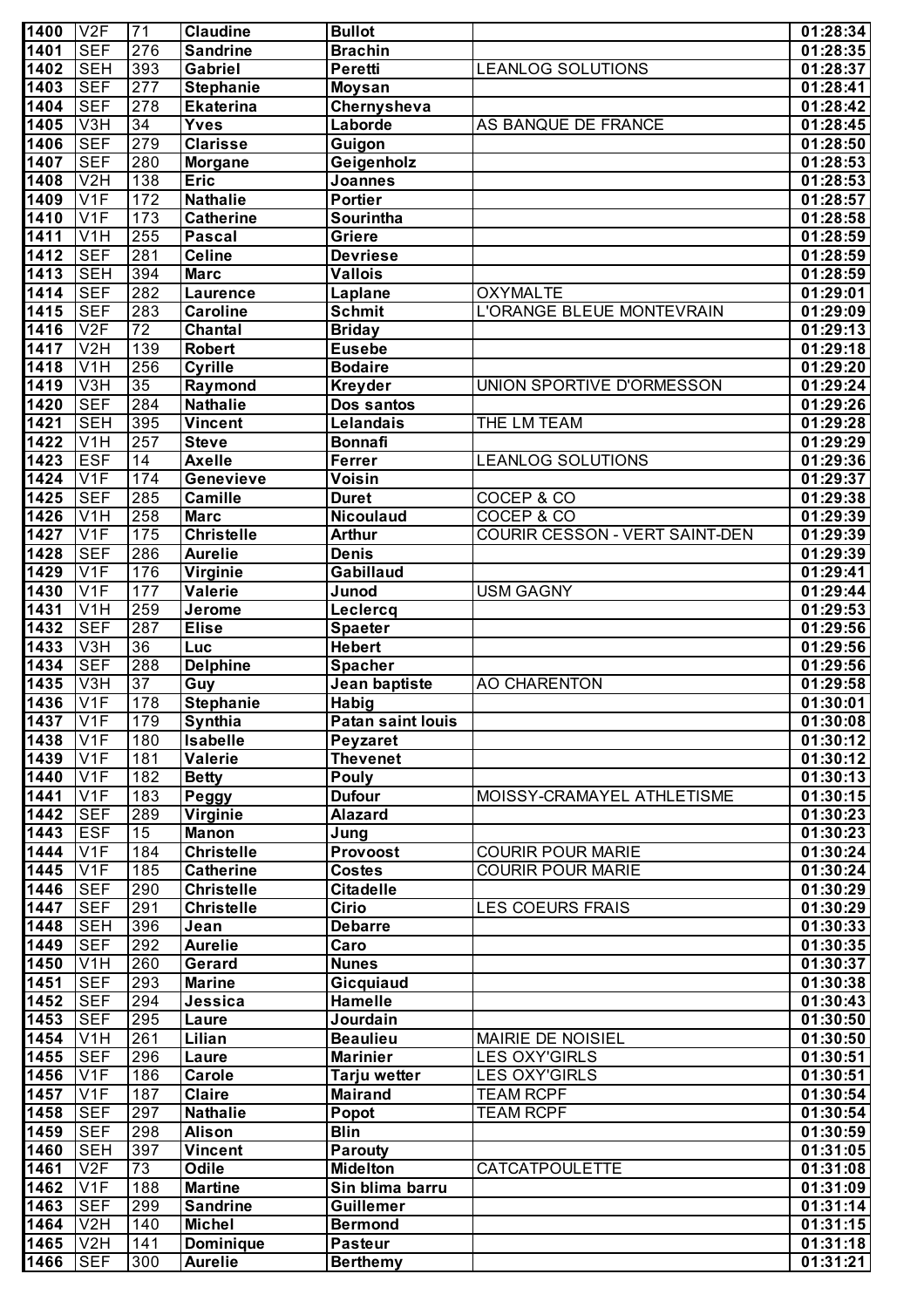| 1467         | V3F                      | 10               | <b>Martine</b>                      | <b>Hebert</b>                      |                                               | 01:31:23              |
|--------------|--------------------------|------------------|-------------------------------------|------------------------------------|-----------------------------------------------|-----------------------|
| 1468         | <b>SEH</b>               | 398              | Jacques henri                       | Pham nhat linh                     |                                               | 01:31:24              |
| 1469         | <b>SEF</b>               | 301              | <b>Elodie</b>                       | Chanu                              | MOISSY-CRAMAYEL ATHLETISME                    | 01:31:33              |
| 1470         | V2F                      | $\overline{74}$  | Mei ling maria                      | Yeung                              |                                               | 01:31:34              |
| 1471         | <b>SEF</b>               | 302              | Anne                                | Ceran                              | US OLYMPIQUE DE CHELLES                       | 01:31:38              |
| 1472         | <b>SEF</b>               | 303              | Devi                                | <b>Tillai</b>                      |                                               | 01:31:40              |
| 1473         | <b>SEF</b>               | 304              | <b>Amandine</b>                     | <b>Bedin</b>                       |                                               | 01:31:45              |
| 1474         | V4H                      | $\overline{3}$   | <b>Michel</b>                       | <b>Bach</b>                        |                                               | 01:31:46              |
| 1475<br>1476 | V1H<br>V1F               | 262              | <b>Sebastien</b><br><b>Sandrine</b> | <b>Pouly</b>                       |                                               | 01:31:48              |
| 1477         | V1F                      | 189<br>190       | <b>Sandrine</b>                     | Roisin<br>Roux                     | <b>RUNNING NANTEUIL</b>                       | 01:31:50<br>01:31:56  |
| 1478         | V1F                      | 191              | Anita                               | Lefranc                            | <b>TEAM RCPF</b>                              | 01:31:57              |
| 1479         | V2F                      | $\overline{75}$  | <b>Michele</b>                      | Toubiana                           | <b>ASPHALTE 94</b>                            | 01:31:57              |
| 1480         | <b>SEF</b>               | 305              | Jennifer                            | Canu                               |                                               | 01:32:05              |
| 1481         | <b>SEF</b>               | 306              | <b>Sophie</b>                       | <b>Harris</b>                      |                                               | 01:32:06              |
| 1482         | <b>SEH</b>               | 399              | Anthony                             | Roze                               |                                               | 01:32:07              |
| 1483         | V1F                      | 192              | <b>Celine</b>                       | Lourenco                           | MARNE ET GONDOIRE ATHLETISME                  | 01:32:10              |
| 1484         | <b>SEF</b>               | $\overline{307}$ | <b>Christelle</b>                   | Rocher                             | MARNE ET GONDOIRE ATHLETISME                  | 01:32:11              |
| 1485         | <b>SEF</b>               | 308              | <b>Berengere</b>                    | <b>Neyrinck</b>                    | THE LM TEAM                                   | 01:32:11              |
| 1486         | <b>SEH</b>               | 400              | <b>Alexandre</b>                    | <b>Suret</b>                       |                                               | 01:32:12              |
| 1487         | V1H                      | 263              | <b>Thibaut</b>                      | Jousselin                          |                                               | 01:32:12              |
| 1488         | <b>SEH</b>               | 401              | <b>Mathieu</b>                      | Jousselin                          |                                               | 01:32:12              |
| 1489         | <b>SEH</b>               | 402              | <b>Nicolas</b>                      | Jeanmaire                          |                                               | 01:32:14              |
| 1490<br>1491 | <b>SEH</b><br><b>SEF</b> | 403<br>309       | <b>Frederic</b>                     | <b>Smuk</b>                        |                                               | 01:32:15              |
| 1492         | <b>JUF</b>               | $\overline{2}$   | <b>Nelly</b><br><b>Zelie</b>        | <b>Dambrine</b><br><b>Peaumier</b> |                                               | 01:32:16<br>01:32:17  |
| 1493         | V3H                      | 38               | Laurent                             | <b>Tremoulet</b>                   |                                               | 01:32:17              |
| 1494         | V1F                      | 193              | <b>Celine</b>                       | <b>Bonnemason</b>                  |                                               | 01:32:19              |
| 1495         | V1H                      | 264              | <b>Herve</b>                        | Lemoine                            |                                               | 01:32:20              |
| 1496         | <b>SEF</b>               | 310              | <b>Chang thona</b>                  | So flajolet                        |                                               | 01:32:22              |
| 1497         | JUH                      | 12               | <b>Jules</b>                        | Vaudoux                            | <b>LES RUNéMARNAIS</b>                        | 01:32:26              |
| 1498         | <b>SEF</b>               | 311              | Violetta                            | So                                 |                                               | 01:32:27              |
| 1499         | V3F                      | 11               | Dominique                           | <b>Delmas</b>                      | <b>AO CHARENTON</b>                           | 01:32:28              |
| 1500         | V2F                      | 76               | Laurence claire                     | Lemmet                             | <b>PARTY GIRLS</b>                            | 01:32:28              |
| 1501         | V2F                      | $\overline{77}$  | <b>Sylvie</b>                       | <b>Pichault</b>                    |                                               | 01:32:29              |
| 1502         | V1F                      | 194              | <b>Stephanie</b>                    | <b>Bourdais</b>                    | <b>COURIR POUR MARIE</b>                      | 01:32:31              |
| 1503         | <b>SEF</b>               | 312              | <b>Maite</b>                        | Hinojosa                           | <b>LES COEURS FRAIS</b>                       | 01:32:31              |
| 1504<br>1505 | V1F<br><b>SEF</b>        | 195<br>313       | <b>Virginie</b>                     | Wilhem                             | <b>COURIR POUR MARIE</b><br><b>NANOU TEAM</b> | 01:32:31              |
| 1506         | <b>SEF</b>               | 314              | <b>Claire</b><br><b>Caroline</b>    | Borgazzi<br><b>Boulais</b>         |                                               | 01:32:35<br>01:32:35  |
| 1507         | <b>SEF</b>               | 315              | Ludmila                             | <b>Berrahmoun</b>                  | <b>NANOU TEAM</b>                             | 01:32:35              |
| 1508         | <b>SEF</b>               | 316              | <b>Perrine</b>                      | <b>Chatelet</b>                    | <b>NANOU TEAM</b>                             | 01:32:36              |
| 1509         | V2F                      | 78               | <b>Isabelle</b>                     | Chapiseau                          | <b>MARNE ET GONDOIRE ATHLETISME</b>           | 01:32:36              |
| 1510         | <b>SEF</b>               | 317              | <b>Amandine</b>                     | Journet                            | <b>ZAZA ET SA TROUPE</b>                      | 01:32:37              |
| 1511         | <b>SEF</b>               | 318              | Valerie                             | Pouy                               |                                               | 01:32:40              |
| 1512         | <b>SEH</b>               | 404              | <b>David</b>                        | <b>Castellani</b>                  |                                               | 01:32:41              |
| 1513         | <b>SEF</b>               | 319              | <b>Aurelie</b>                      | <b>Freliez</b>                     |                                               | 01:32:41              |
| 1514         | <b>SEF</b>               | 320              | <b>Aurelia</b>                      | Lenoir                             |                                               | 01:32:42              |
| 1515         | <b>SEH</b>               | 405              | Laurent                             | Peponnet                           |                                               | 01:32:42              |
| 1516         | $ $ SEH                  | 406              | <b>Arnaud</b>                       | <b>Tkacz</b>                       |                                               | 01:32:42              |
| 1517         | <b>SEH</b>               | 407              | <b>Alexandre</b>                    | <b>Davion</b>                      |                                               | 01:32:43              |
| 1518         | <b>SEH</b>               | 408              | <b>Vincent</b>                      | <b>Trabal</b>                      |                                               | 01:32:44              |
| 1519<br>1520 | <b>SEF</b><br><b>SEF</b> | 321<br>322       | Sophie<br><b>Aurore</b>             | <b>Paquis</b><br>Lazerme           |                                               | 01:32:45<br>01:32:45  |
| 1521         | <b>SEF</b>               | 323              | <b>Marion</b>                       | Coton                              |                                               | 01:32:47              |
| 1522         | V2F                      | 79               | <b>Nelly</b>                        | <b>Kreyder</b>                     | UNION SPORTIVE D'ORMESSON                     | 01:32:47              |
| 1523         | V2F                      | 80               | Remise                              | Cottencin                          | <b>RUNNING NANTEUIL</b>                       | 01:32:47              |
| 1524         | <b>SEF</b>               | 324              | <b>Catherine</b>                    | <b>Regnier arbelot</b>             |                                               | 01:32:49              |
| 1525         | <b>SEH</b>               | 409              | <b>Bruno</b>                        | <b>Domingues</b>                   | <b>SOGEA TEAM</b>                             | 01:32:49              |
| 1526         | V3H                      | 39               | <b>Pierre</b>                       | Nya njike                          | MAIRIE DE NOISIEL                             | 01:32:50              |
| 1527         | <b>SEF</b>               | 325              | <b>Marion</b>                       | <b>Desage</b>                      |                                               | 01:32:54              |
| 1528         | <b>SEF</b>               | 326              | <b>Aurelie</b>                      | <b>Billaud</b>                     | S/L NOISIEL LOGNES ATHLETISME                 | 01:33:12              |
| 1529         | V1H                      | 265              | <b>Sebastien</b>                    | <b>Richard</b>                     |                                               | 01:33:13              |
| 1530         | V3H                      | 40               | <b>Patrick</b>                      | <b>Richard</b>                     |                                               | 01:33:14              |
| 1531         | V3H                      | 41               | <b>Ting</b>                         | Ma                                 |                                               | 01:33:15              |
| 1532         | V1H                      | 266              | <b>Florent</b>                      | <b>Ferrer</b>                      | <b>LEANLOG SOLUTIONS</b>                      | 01:33:18              |
| 1533         | V2F                      | 81               | <b>Francoise</b>                    | Leperlier                          |                                               | $\overline{0}1:33:18$ |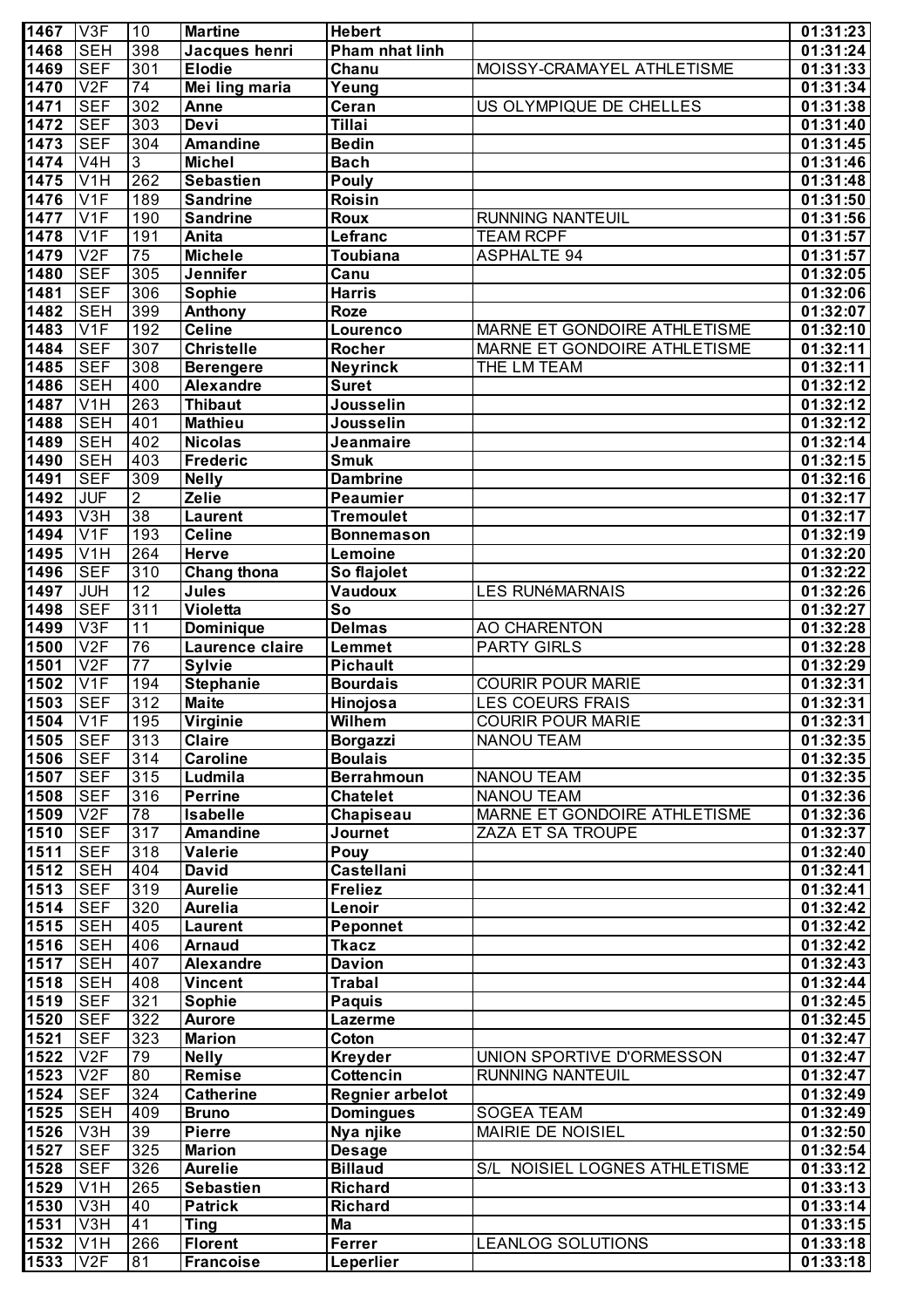| 1534 | V1F                       | 196                     | <b>Corinne</b>    | Ferrer                 | <b>LEANLOG SOLUTIONS</b>       | 01:33:18 |
|------|---------------------------|-------------------------|-------------------|------------------------|--------------------------------|----------|
| 1535 | V3H                       | $\overline{42}$         | <b>Michel</b>     | <b>Baurens</b>         |                                | 01:33:20 |
| 1536 | V1F                       | 197                     | <b>Karine</b>     | <b>Martin</b>          |                                | 01:33:23 |
|      |                           |                         |                   |                        |                                |          |
| 1537 | V2H                       | 142                     | Jean marc         | <b>Nestoret</b>        |                                | 01:33:23 |
| 1538 | <b>SEF</b>                | 327                     | <b>Aurelie</b>    | Prival                 |                                | 01:33:28 |
| 1539 | <b>SEH</b>                | 410                     | <b>Stephane</b>   | Calduch                |                                | 01:33:35 |
| 1540 | <b>SEH</b>                | 411                     | <b>Sebastien</b>  | Petremann              | THE LM TEAM                    | 01:33:36 |
| 1541 | V1H                       | 267                     | <b>Guillaume</b>  | Letzgus                |                                | 01:33:42 |
| 1542 | V1H                       | 268                     | <b>Fabrice</b>    | <b>Arous</b>           |                                | 01:33:42 |
| 1543 | V1F                       | 198                     | <b>Sophie</b>     | <b>Merillon</b>        |                                | 01:33:43 |
| 1544 | V1F                       | 199                     | <b>Carole</b>     | <b>Pillet</b>          |                                | 01:33:43 |
| 1545 | V2F                       | 82                      | <b>Catherine</b>  | Coudor                 |                                | 01:33:50 |
|      |                           |                         |                   |                        |                                |          |
| 1546 | <b>SEF</b>                | 328                     | <b>Celine</b>     | Le blond               |                                | 01:33:50 |
| 1547 | V1F                       | 200                     | <b>Emmanuelle</b> | Prudhomme              |                                | 01:33:52 |
| 1548 | <b>SEF</b>                | 329                     | Sophie            | Lo                     |                                | 01:33:53 |
| 1549 | V1F                       | 201                     | Virginie          | Vignel                 |                                | 01:33:55 |
| 1550 | V1F                       | 202                     | <b>Valerie</b>    | Luton                  |                                | 01:33:56 |
| 1551 | V2F                       | 83                      | <b>Maryvone</b>   | <b>Fortier</b>         | MAIRIE DE NOISIEL              | 01:33:58 |
| 1552 | <b>SEF</b>                | 330                     | <b>Nathalie</b>   | <b>Bodelot</b>         |                                | 01:33:59 |
| 1553 | V1H                       | 269                     | <b>Michael</b>    | <b>Bodelot</b>         |                                | 01:33:59 |
| 1554 | $\overline{V1H}$          | 270                     | <b>Antoine</b>    | Chinappi               |                                | 01:34:01 |
|      | <b>SEF</b>                |                         |                   |                        |                                |          |
| 1555 |                           | 331                     | <b>Marine</b>     | Joubert                |                                | 01:34:03 |
| 1556 | <b>SEF</b>                | 332                     | <b>Emmanuelle</b> | Railhet                |                                | 01:34:07 |
| 1557 | V1F                       | 203                     | Dominique         | <b>Mondesir ursule</b> |                                | 01:34:08 |
| 1558 | V1F                       | 204                     | <b>Delphine</b>   | <b>Cretal</b>          |                                | 01:34:08 |
| 1559 | V2H                       | $\overline{143}$        | <b>Stephane</b>   | Lesoin                 |                                | 01:34:14 |
| 1560 | V2H                       | 144                     | Jean michel       | <b>Duchemin</b>        |                                | 01:34:14 |
| 1561 | V2H                       | $\overline{145}$        | Jean francois     | <b>Pincent</b>         |                                | 01:34:14 |
| 1562 | $\overline{\text{V1H}}$   | 271                     | <b>Fabrice</b>    | Cadiou                 |                                | 01:34:15 |
| 1563 | V2F                       | 84                      | <b>Adele</b>      | <b>Dalle molle</b>     | <b>CS COURTRY</b>              | 01:34:17 |
| 1564 | <b>SEH</b>                | 412                     | <b>Thomas</b>     | <b>Vaudoux</b>         |                                |          |
|      |                           |                         |                   |                        | <b>LES RUNÉMARNAIS</b>         | 01:34:20 |
| 1565 | V2H                       | 146                     | <b>Patrick</b>    | <b>Buissonnier</b>     |                                | 01:34:21 |
| 1566 | <b>CAF</b>                | $\overline{\mathbf{4}}$ | <b>Aurelie</b>    | Vimont                 |                                | 01:34:24 |
| 1567 | $\overline{\mathsf{V1H}}$ | 272                     | <b>Marc</b>       | Vimont                 |                                | 01:34:27 |
| 1568 | V2F                       | 85                      | <b>Laurence</b>   | Fernandez              | <b>CS COURTRY</b>              | 01:34:27 |
| 1569 | V2F                       | 86                      | <b>Fabienne</b>   | <b>Foucrier</b>        |                                | 01:34:30 |
| 1570 | V2F                       | 87                      | <b>Sylvie</b>     | <b>Dupuychaffray</b>   |                                | 01:34:30 |
| 1571 | IV <sub>1</sub> F         | 205                     | <b>Sandrine</b>   | Caron                  | CATCATPOULETTE                 | 01:34:33 |
| 1572 | <b>SEH</b>                | 413                     | <b>Arnaud</b>     | <b>Chevrier</b>        |                                | 01:34:34 |
| 1573 | <b>SEF</b>                | 333                     | <b>Elodie</b>     | Schleininger           |                                | 01:34:37 |
|      |                           |                         |                   |                        |                                |          |
| 1574 | <b>SEF</b>                | 334                     | <b>Delphine</b>   | Lavergne               |                                | 01:34:38 |
| 1575 | V1F                       | 206                     | <b>Sarah</b>      | Leguyader              |                                | 01:34:43 |
| 1576 | <b>ESF</b>                | $\overline{16}$         | <b>Melina</b>     | <b>Mopin</b>           |                                | 01:34:43 |
| 1577 | V1H                       | 273                     | <b>Francois</b>   | Soriano                |                                | 01:34:43 |
| 1578 | <b>JUF</b>                | 3                       | <b>Margot</b>     | <b>Pincent</b>         |                                | 01:34:49 |
| 1579 | <b>SEF</b>                | 335                     | <b>Deborah</b>    | <b>Ung</b>             |                                | 01:34:52 |
| 1580 | <b>SEF</b>                | 336                     | Ludivine          | Conill                 |                                | 01:34:55 |
| 1581 | <b>SEH</b>                | 414                     | <b>Baptiste</b>   | <b>Jarretou</b>        |                                | 01:34:55 |
| 1582 | <b>SEF</b>                | 337                     | <b>Solene</b>     | <b>Richard</b>         |                                | 01:34:55 |
| 1583 | <b>SEF</b>                | 338                     | Alexia            | <b>Martins</b>         |                                | 01:35:09 |
| 1584 | V1F                       | 207                     |                   |                        |                                |          |
|      |                           |                         | Orlane            | Aquilina               |                                | 01:35:09 |
| 1585 | V2F                       | 88                      | <b>Catherine</b>  | Le donche              | THE MISFITS                    | 01:35:10 |
| 1586 | V1F                       | 208                     | Geraldine         | <b>Bonvalet</b>        |                                | 01:35:15 |
| 1587 | V1F                       | 209                     | Carole            | <b>Dupont</b>          |                                | 01:35:15 |
| 1588 | V1F                       | 210                     | <b>Stephanie</b>  | <b>Dupont</b>          |                                | 01:35:15 |
| 1589 | <b>SEF</b>                | 339                     | <b>Caroline</b>   | Mouradian              |                                | 01:35:20 |
| 1590 | <b>SEF</b>                | 340                     | <b>Miarana</b>    | Ralaimihoatra          |                                | 01:35:20 |
| 1591 | <b>SEF</b>                | 341                     | <b>Priscilla</b>  | Laforet                | L'ORANGE BLEUE MONTEVRAIN      | 01:35:21 |
| 1592 | <b>SEF</b>                | 342                     | <b>Maryline</b>   | <b>Dutrevis</b>        | COURIR CESSON - VERT SAINT-DEN | 01:35:23 |
| 1593 | V <sub>2</sub> H          | 147                     | <b>Didier</b>     | Leynaud                | <b>COURSTOUJOURS</b>           | 01:35:24 |
| 1594 | V2F                       | 89                      | Marie claude      |                        | <b>COURSTOUJOURS</b>           | 01:35:25 |
|      |                           |                         |                   | Leynaud                |                                |          |
| 1595 | <b>SEF</b>                | 343                     | <b>Delphine</b>   | Gillet                 |                                | 01:35:25 |
| 1596 | <b>SEF</b>                | 344                     | Claire estelle    | Gonnet                 |                                | 01:35:25 |
| 1597 | V2F                       | 90                      | <b>Eliane</b>     | Cany                   | MOISSY-CRAMAYEL ATHLETISME     | 01:35:25 |
| 1598 | <b>SEF</b>                | 345                     | <b>Vanessa</b>    | <b>Bidan</b>           |                                | 01:35:26 |
| 1599 | V1F                       | 211                     | <b>Florence</b>   | <b>Sokha</b>           |                                | 01:35:27 |
| 1600 | <b>SEF</b>                | 346                     | <b>Marie</b>      | Le bannier             | <b>WAO CREW</b>                | 01:35:30 |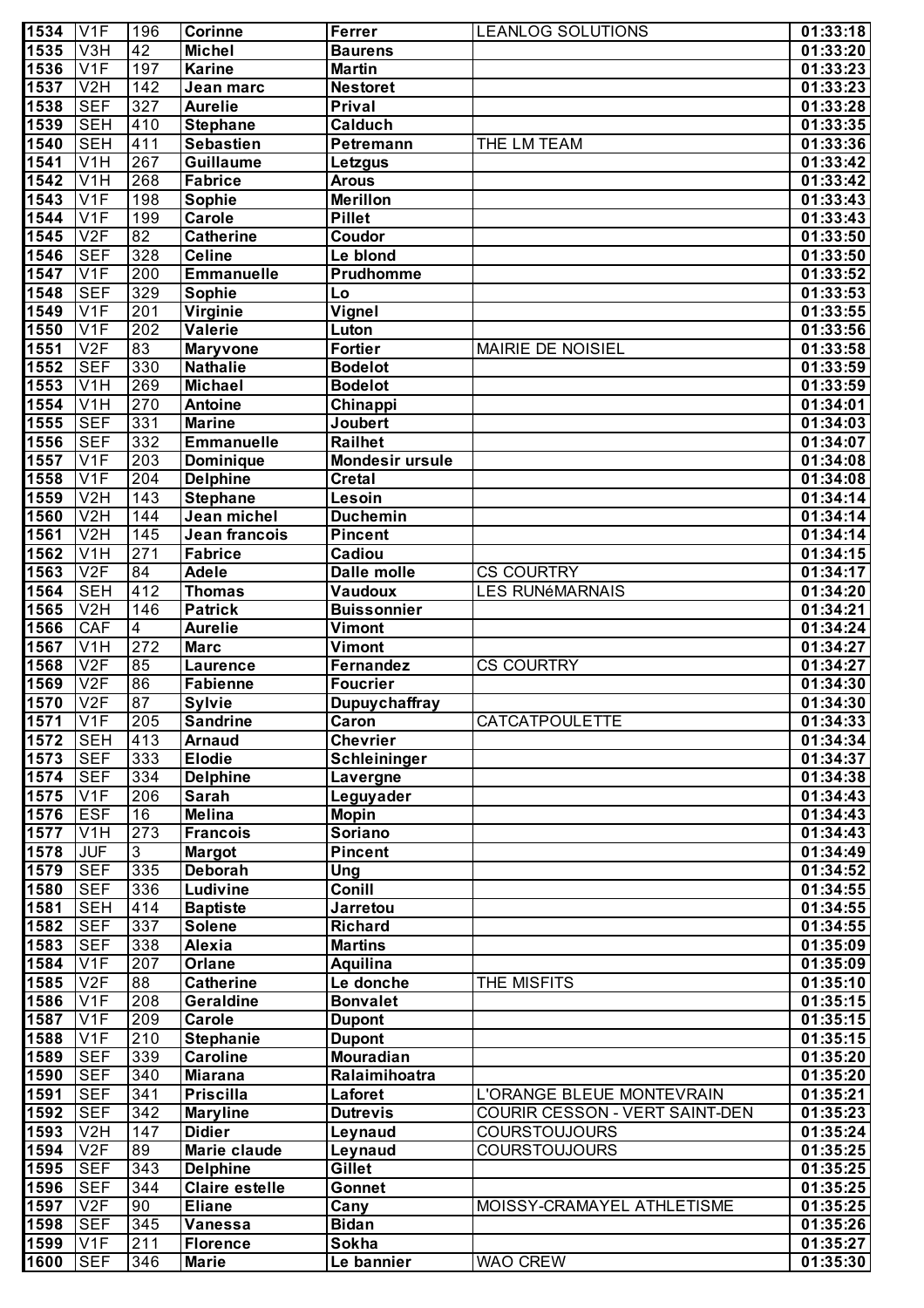| 1601         | V <sub>1</sub> H          | 274              | Raphael                       | <b>Sitbon</b>                     |                         | 01:35:30             |
|--------------|---------------------------|------------------|-------------------------------|-----------------------------------|-------------------------|----------------------|
| 1602         | $\overline{\mathsf{SEF}}$ | 347              | Laura                         | <b>Heurtaut</b>                   |                         | 01:35:32             |
| 1603         | V1F                       | $\overline{212}$ | <b>Christele</b>              | Chinappi                          |                         | 01:35:34             |
| 1604         | <b>SEF</b>                | 348              | $\overline{Y}$ asna           | Paunovic                          |                         | 01:35:36             |
| 1605         | V1F                       | $\overline{213}$ | <b>Florence</b>               | Nepyjwoda                         |                         | 01:35:37             |
| 1606         | V1F                       | $\overline{214}$ | <b>Sandra</b>                 | <b>Bingue</b>                     | <b>TEAM RCPF</b>        | 01:35:38             |
| 1607         | <b>SEF</b>                | 349              | Laure                         | Roncen                            |                         | 01:35:46             |
| 1608         | <b>SEF</b>                | 350              | <b>Emilie</b>                 | <b>Maestracci</b>                 |                         | 01:35:46             |
| 1609         | V1F                       | $\overline{215}$ | <b>Sandrine</b>               | <b>Macabrey</b>                   |                         | 01:35:48             |
| 1610         | V1F                       | 216              | Ingrid                        | Flessati                          |                         | 01:35:57             |
| 1611         | <b>SEF</b>                | 351              | <b>Aurelie</b>                | <b>Navails</b>                    |                         | 01:35:58             |
| 1612         | <b>SEF</b><br>V1H         | 352              | Veronique                     | Mendoza                           |                         | 01:35:58             |
| 1613<br>1614 | <b>SEF</b>                | 275<br>353       | <b>Patrice</b><br>Virginie    | <b>Laurent</b><br>Hamelin garvin  |                         | 01:36:00<br>01:36:00 |
| 1615         | <b>SEH</b>                | 415              | <b>Guillaume</b>              | <b>Torrent</b>                    | <b>WAO CREW</b>         | 01:36:11             |
| 1616         | <b>SEF</b>                | 354              | Julie                         | <b>Manet</b>                      | <b>WAO CREW</b>         | 01:36:11             |
| 1617         | <b>SEF</b>                | 355              | <b>Diane</b>                  | <b>Bernard</b>                    |                         | 01:36:16             |
| 1618         | <b>ESF</b>                | $\overline{17}$  | Lea                           | <b>Michaud</b>                    |                         | 01:36:18             |
| 1619         | <b>ESH</b>                | 20               | <b>Thomas</b>                 | <b>Carpentier</b>                 |                         | 01:36:18             |
| 1620         | $\overline{\mathsf{V1H}}$ | 276              | <b>Olivier</b>                | <b>Bricou</b>                     |                         | 01:36:22             |
| 1621         | <b>SEF</b>                | 356              | <b>Myriam</b>                 | <b>Moskalik</b>                   |                         | 01:36:24             |
| 1622         | <b>SEH</b>                | 416              | Johnny                        | Da silva                          | <b>EIFFAGE ENERGIE</b>  | 01:36:40             |
| 1623         | V3H                       | 43               | <b>Michel</b>                 | Josse                             |                         | 01:36:52             |
| 1624         | V2H                       | 148              | <b>Philippe</b>               | <b>Fraise</b>                     |                         | 01:37:10             |
| 1625         | V1F                       | $\overline{217}$ | <b>Valerie</b>                | <b>Fraise</b>                     |                         | 01:37:10             |
| 1626         | <b>SEH</b>                | 417              | <b>Arnaud</b>                 | <b>Buirette</b>                   | 4BF                     | 01:37:11             |
| 1627         | <b>SEH</b>                | 418              | Benjamin                      | <b>Bories</b>                     | 4BF                     | 01:37:12             |
| 1628         | V1F                       | 218              | <b>Aurore</b>                 | <b>Delord</b>                     |                         | 01:37:23             |
| 1629         | <b>SEF</b>                | 357              | Laetitia                      | <b>Beuzelin</b>                   |                         | 01:37:29             |
| 1630         | <b>SEF</b>                | 358              | Laura                         | <b>Moore</b>                      |                         | 01:37:36             |
| 1631         | <b>SEF</b>                | 359              | Jessica                       | Heneau                            |                         | 01:37:41             |
| 1632         | <b>SEF</b>                | 360              | <b>Corinne</b>                | $\overline{Var}$                  |                         | 01:37:41             |
| 1633<br>1634 | V2H<br>V2H                | 149              | <b>Patrick</b>                | <b>Rudelle</b>                    | APSAD 93                | 01:37:45             |
| 1635         | $\overline{\text{V1H}}$   | 150<br>277       | <b>Pascal</b><br><b>Willy</b> | Abenza<br><b>Marignan</b>         | <b>AS ACCENTURE</b>     | 01:37:48<br>01:37:51 |
| 1636         | <b>SEH</b>                | 419              | <b>Fabien</b>                 | Patan                             |                         | 01:38:00             |
| 1637         | $\overline{\text{V3H}}$   | 44               | Raymond                       | <b>Bothorel</b>                   | <b>USM GAGNY</b>        | 01:38:10             |
| 1638         | <b>SEF</b>                | 361              | Stephanie                     | Ladeira                           |                         | 01:38:12             |
| 1639         | V2F                       | 91               | <b>Bernadette</b>             | <b>Bories</b>                     | 4BF                     | 01:38:16             |
| 1640         | <b>SEF</b>                | 362              | <b>Ann laure</b>              | <b>Bourgeois</b>                  |                         | 01:38:20             |
| 1641         | <b>SEF</b>                | 363              | <b>Flora</b>                  | Phongprixa                        |                         | 01:38:20             |
| 1642         | V2F                       | $\overline{92}$  | <b>Fabienne</b>               | <b>Sagit</b>                      | <b>SANS NOM!</b>        | 01:38:37             |
| 1643         | <b>SEH</b>                | 420              | Louis guy                     | <b>Etienne</b>                    |                         | 01:38:43             |
| 1644         | <b>SEF</b>                | 364              | Kanika                        | Lyvong                            |                         | 01:38:44             |
| 1645         | <b>SEF</b>                | 365              | Alexandra                     | Zaytseva                          |                         | 01:38:47             |
| 1646         | V1F                       | $\overline{219}$ | <b>Isabelle</b>               | <b>Massard</b>                    |                         | 01:38:59             |
| 1647         | V2F                       | $\overline{93}$  | Isabelle                      | Liegeon                           |                         | 01:39:20             |
| 1648         | <b>SEH</b>                | 421              | <b>Cedric</b>                 | <b>Ettori</b>                     |                         | 01:39:20             |
| 1649         | V2H                       | 151              | <b>Christophe</b>             | <b>Bories</b>                     | 4BF                     | 01:39:31             |
| 1650         | <b>SEF</b>                | 366              | Alexia                        | Leal                              |                         | 01:39:35             |
| 1651         | <b>SEF</b>                | 367              | <b>Berenice</b>               | <b>Willeme</b>                    |                         | 01:39:35             |
| 1652         | V <sub>1F</sub>           | 220              | Annaig                        | <b>Pincent</b>                    |                         | 01:39:41             |
| 1653         | <b>SEH</b>                | 422              | <b>Floriant</b>               | <b>Becquin</b>                    |                         | 01:39:43             |
| 1654<br>1655 | V2F<br><b>SEF</b>         | 94<br>368        | <b>Pascale</b><br>Joanne      | <b>Druel salvin</b><br>Barba lata |                         | 01:39:43<br>01:39:44 |
| 1656         | <b>SEH</b>                | 423              | <b>Olivier</b>                | <b>Brachet</b>                    |                         | 01:39:53             |
| 1657         | V <sub>1F</sub>           | 221              | <b>Tatiana</b>                | Vander heym                       |                         | 01:39:55             |
| 1658         | V1H                       | 278              | Marc stephane                 | Makadji                           | <b>LES COEURS FRAIS</b> | 01:39:57             |
| 1659         | V <sub>1</sub> H          | 279              | <b>Francis</b>                | <b>Boussougouth</b>               |                         | 01:39:59             |
| 1660         | <b>SEF</b>                | 369              | <b>Stephanie</b>              | <b>Buhot</b>                      | <b>LES OXY'GIRLS</b>    | 01:40:08             |
| 1661         | V <sub>1F</sub>           | 222              | <b>Valerie</b>                | <b>Tellier prieux</b>             |                         | 01:40:12             |
| 1662         | V <sub>1F</sub>           | 223              | <b>Estelle</b>                | Akotegnon                         |                         | 01:40:12             |
| 1663         | <b>SEF</b>                | 370              | <b>Erika</b>                  | <b>Beaumier</b>                   |                         | 01:40:15             |
| 1664         | V <sub>1F</sub>           | 224              | <b>Adrienne</b>               | Laurendeau                        |                         | 01:40:23             |
| 1665         | <b>SEF</b>                | 371              | Sophie                        | <b>Barre</b>                      |                         | 01:40:32             |
| 1666         | V3F                       | 12               | <b>Elisabeth</b>              | Amarge                            |                         | 01:40:34             |
| 1667         | <b>ESH</b>                | 21               | <b>Dylan</b>                  | Kayodi                            |                         | 01:40:53             |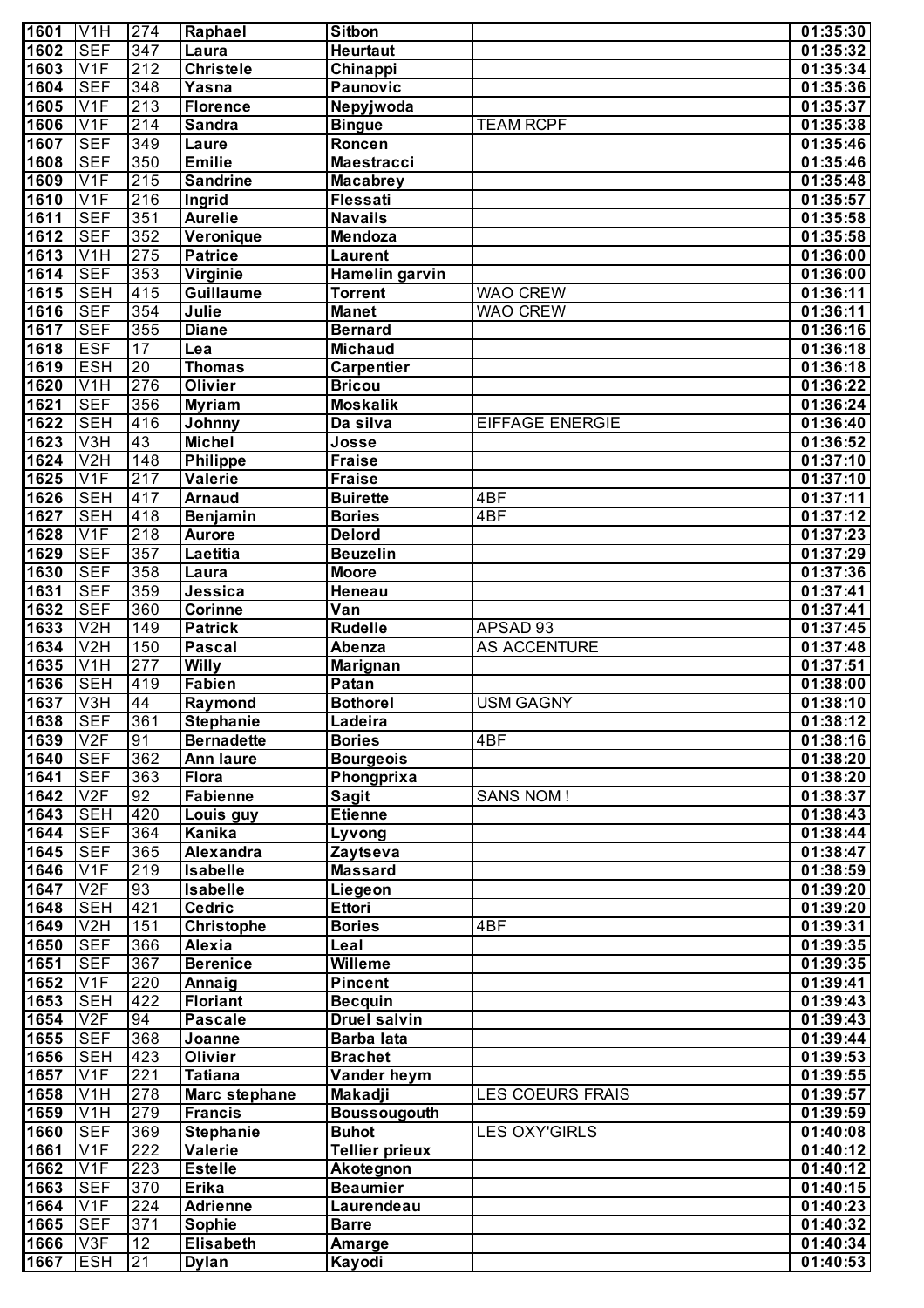| 1668     | <b>SEF</b>       | 372             | <b>Adeline</b>    | <b>Beniere</b>        | <b>BUSSY ST GEORGES ATHLETISME</b> | 01:41:25 |
|----------|------------------|-----------------|-------------------|-----------------------|------------------------------------|----------|
| 1669     | <b>SEF</b>       | 373             | <b>Carine</b>     | <b>Delaporte</b>      | <b>BUSSY ST GEORGES ATHLETISME</b> | 01:41:25 |
| 1670     | <b>SEH</b>       | 424             | Samya darsan      | Sahoo                 |                                    | 01:41:30 |
| 1671     | <b>JUH</b>       | 13              | <b>Antoine</b>    | Pery kasza            | <b>TRIATHLON VILLEPARISIS</b>      | 01:41:36 |
| 1672     | V <sub>1</sub> H | 280             | <b>Frederic</b>   | Pery kasza            | <b>TRIATHLON VILLEPARISIS</b>      | 01:41:40 |
| 1673     | <b>SEF</b>       | 374             | Geraldine         | Ta                    |                                    | 01:41:44 |
| 1674     | <b>SEH</b>       | 425             | <b>Terence</b>    | Carolan               |                                    | 01:41:44 |
| 1675     | <b>SEF</b>       | 375             | <b>Celine</b>     | Wormser               |                                    | 01:41:44 |
| 1676     | <b>SEF</b>       | 376             | Veranyne          | <b>Charlery</b>       |                                    | 01:41:45 |
| 1677     | V1F              | 225             | <b>Beatrice</b>   | <b>Maxime</b>         | <b>BOREALIS TEAM</b>               | 01:42:12 |
| 1678     | V <sub>1</sub> H | 281             | <b>Franck</b>     | Nadjar                | THE MISFITS                        | 01:42:22 |
| 1679     | V2H              | 152             | Gerard            | <b>Carrier</b>        |                                    | 01:42:22 |
| 1680     | V <sub>1F</sub>  | 226             | <b>Francoise</b>  | Moutoumalaya          |                                    | 01:42:45 |
| 1681     | V2F              | 95              | Lydie             | Le mero               |                                    | 01:42:51 |
| 1682     | V <sub>1F</sub>  | 227             | <b>Roseline</b>   | Vidot                 |                                    | 01:43:00 |
| 1683     | V3H              | 45              | Franck            | Caby vahdate          |                                    | 01:43:47 |
| 1684     | V2F              | 96              | <b>Soutsamone</b> | Khamphanh             |                                    | 01:43:57 |
| 1685     | <b>SEF</b>       | 377             | <b>Elodie</b>     | Perigault             |                                    | 01:44:53 |
| 1686     | <b>SEH</b>       | 426             | <b>Stephane</b>   | <b>Martins vieira</b> | <b>LEANLOG SOLUTIONS</b>           | 01:45:05 |
| 1687     | <b>SEH</b>       | 427             | Lionel            | Rastocle              | <b>BIFRHOST</b>                    | 01:45:20 |
| 1688     | <b>SEF</b>       | 378             | <b>Delphine</b>   | <b>Lambinet</b>       | <b>TRAILEURS DE BLEAU</b>          | 01:45:23 |
| 1689     | <b>SEH</b>       | 428             | <b>Nicolas</b>    | <b>Delaye</b>         | TRAILEURS DE BLEAU                 | 01:45:24 |
| 1690     | <b>SEF</b>       | 379             | Lucile            | <b>Pariselle</b>      |                                    | 01:45:27 |
| 1691     | V <sub>1F</sub>  | 228             | <b>Beatrice</b>   | <b>Dometille</b>      | <b>TEAM RCPF</b>                   | 01:45:57 |
| 1692     | <b>SEF</b>       | 380             | <b>Muleng</b>     | Cheng                 |                                    | 01:46:39 |
| 1693     | V2F              | 97              | <b>Martine</b>    | Canu                  |                                    | 01:47:11 |
| 1694     | V <sub>1F</sub>  | 229             | <b>Caroline</b>   | <b>Fivaz chatard</b>  | PAULAT TEAM                        | 01:47:24 |
| 1695     | V <sub>2</sub> H | 153             | Chi sum           | Kong                  |                                    | 01:47:53 |
| 1696     | V <sub>2</sub> H | 154             | Guillaume         | <b>Kieu</b>           |                                    | 01:47:54 |
| 1697     | V2F              | 98              | <b>Catherine</b>  | Chamiaillard          |                                    | 01:48:08 |
| 1698     | <b>SEH</b>       | 429             | <b>Adrien</b>     | <b>Begue</b>          |                                    | 01:48:47 |
| 1699     | <b>SEF</b>       | 381             | Julie             | <b>Paturel</b>        |                                    | 01:48:48 |
| 1700     | V <sub>1F</sub>  | 230             | <b>Sabrina</b>    | Gatibelza             |                                    | 01:49:32 |
| 1701     | V <sub>1F</sub>  | 231             | <b>Nathalie</b>   | De castro             |                                    | 01:50:00 |
| 1702     | <b>SEF</b>       | 382             | <b>Karine</b>     | <b>Castel</b>         |                                    | 01:50:09 |
| 1703     | <b>SEH</b>       | 430             | <b>Charles</b>    | <b>Riviere</b>        |                                    | 01:51:21 |
| 1704     | V1H              | 282             | <b>Antonio</b>    | <b>Borges</b>         |                                    | 01:54:12 |
| 1705 ESF |                  | 18              | Linda             | <b>Ngin</b>           | COCEP & CO                         | 01:57:14 |
| 1706     | <b>IESF</b>      | $\overline{19}$ | <b>Monica</b>     | Koy                   | COCEP & CO                         | 01:57:15 |
| 1707     | <b>SEH</b>       | 431             | <b>Harry</b>      | <b>Hauterville</b>    | <b>TEAM RCPF</b>                   | 01:58:12 |
| 1708     | <b>SEF</b>       | 383             | <b>Marie</b>      | Khamphanh             |                                    | 02:02:46 |
| 1709     | <b>SEH</b>       | 432             | Gianny            | <b>Marcelin</b>       |                                    | 02:49:38 |
| 1710     | <b>SEH</b>       | 433             | Laurent           | <b>Darmon</b>         | <b>TMT</b>                         | 02:50:36 |
| 1711     | <b>SEF</b>       | 384             | Rosana            | You                   | <b>TMT</b>                         | 02:51:16 |
| 1712     | V2H              | 155             | <b>Malick</b>     | <b>Diongue</b>        |                                    | 02:57:19 |
|          |                  |                 |                   |                       |                                    |          |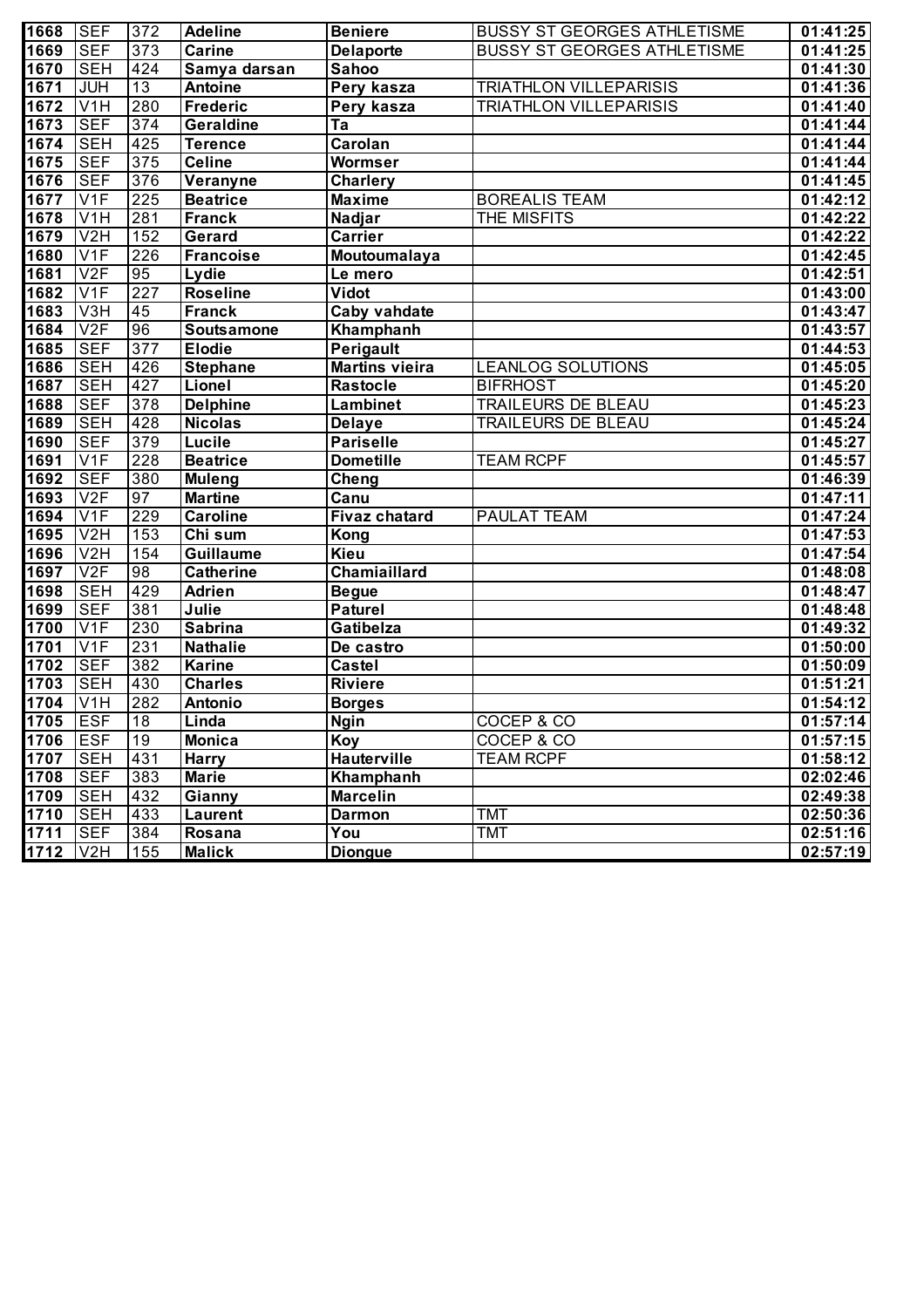| VIT    |                              | <b>ESSE</b>                              |                               |                               |
|--------|------------------------------|------------------------------------------|-------------------------------|-------------------------------|
| 1      | ۶<br>S                       |                                          | 346                           |                               |
| 1      | $\overline{\mathbf{S}}$<br>ξ |                                          |                               | 31                            |
| 1      | 1                            | ξ<br>S<br>ì.                             | C                             | 9<br>$\frac{1}{4}$            |
| 1      | <u>7</u><br>$\overline{1}$   | ,6<br>ŗ<br>5<br>,                        | 54                            |                               |
| 1      | 7                            | ,                                        |                               | 31                            |
|        | 1                            | I<br>,                                   | 0٤                            | 3                             |
| 1<br>1 | 7<br>ł<br>j                  | (<br>,<br>,'<br>J                        | 149<br>C                      | 5                             |
| 1      | ł<br>j                       | $\cdot$<br>; .                           | 1                             | $\overline{4}$                |
| 1      | ł<br>j                       | S<br>,,                                  | 46                            |                               |
| 1      | ł<br>j                       | ,                                        | ì                             | $\overline{I}$                |
| 1      | ł<br>j                       | $\mathfrak{c}$<br>)                      | $\overline{\phantom{0}}$<br>1 | $\overline{1}$<br>6           |
| 1      | 5                            | ξ<br>,                                   | 391                           |                               |
| 1      | ŗ<br>)                       | 7,                                       | }'                            | 89                            |
| 1      | ć<br>)                       | $\overline{I}$<br>,                      | 47                            |                               |
| 1<br>1 | ŗ<br>)<br>ŗ<br>)             | $\overline{1}$<br>,<br>I                 |                               | 36<br>31                      |
|        | 1                            | ,<br>ŗ<br>)                              | $7^{\circ}$                   | 1                             |
| 1      | ŗ<br>١                       | ŗ<br>J                                   | 56                            | $\overline{\textbf{59}}$      |
| 1      | ŗ<br>)                       | ŗ<br>١<br>,<br>ŗ                         | $\overline{\phantom{0}}$      | 2                             |
| 1<br>1 | ŗ<br>)<br>ŗ<br>)             | ï.<br>,                                  | 1<br>š.                       | ,<br>89                       |
| 1      | ŗ<br>)                       | ,<br>ξ<br>,                              |                               | $\frac{3}{4}$                 |
| 1      | ŗ<br>)                       | S<br>, ,                                 | $\overline{ }$                | į<br>$\overline{\phantom{a}}$ |
| 1      | ŗ<br>)                       | )<br>,                                   | ξ<br>ξ                        | 4                             |
| 1<br>1 | Ę<br>)<br>5                  | )<br>,<br>0                              | ì<br>í<br>1                   | $\overline{9}$<br>9           |
| 1      | 4                            | ,<br>,9                                  | ξ                             | 31                            |
|        |                              | <u>14,966</u>                            |                               |                               |
|        |                              | <u>14,943</u>                            |                               |                               |
|        |                              | 14,943<br><u>14,933</u>                  |                               | 3                             |
|        |                              | 14,928                                   |                               |                               |
| 1      |                              | 4,928                                    |                               |                               |
|        |                              | 14,848                                   |                               |                               |
| 1      |                              | 14,834<br>4,824                          |                               |                               |
|        |                              | 14,82                                    |                               |                               |
|        |                              | 14,82                                    |                               |                               |
|        | í                            | 14,81                                    |                               |                               |
|        |                              | 14,787<br>$14,7\overline{12}$            |                               |                               |
|        |                              | <u>14,698</u>                            |                               |                               |
|        |                              | 14,671                                   |                               |                               |
|        |                              | 14,643                                   |                               |                               |
|        |                              | $14,\overline{566}$<br>14,552            |                               |                               |
|        |                              | <u>14,485</u>                            |                               |                               |
|        |                              | $14,\overline{365}$                      |                               |                               |
|        |                              | <u>14,365</u>                            |                               |                               |
|        |                              | $\frac{14,356}{ }$<br>$\frac{14,329}{ }$ |                               |                               |
|        | $\frac{14.3}{ }$             |                                          | $\overline{25}$               |                               |
|        | $14, \frac{1}{2}$            |                                          | 308                           |                               |
|        |                              | <u>14,299</u>                            |                               |                               |
|        |                              | 14,294                                   |                               |                               |
|        | $\overline{14}$              |                                          | $\overline{2}81$              |                               |

 $\mathsf{r}$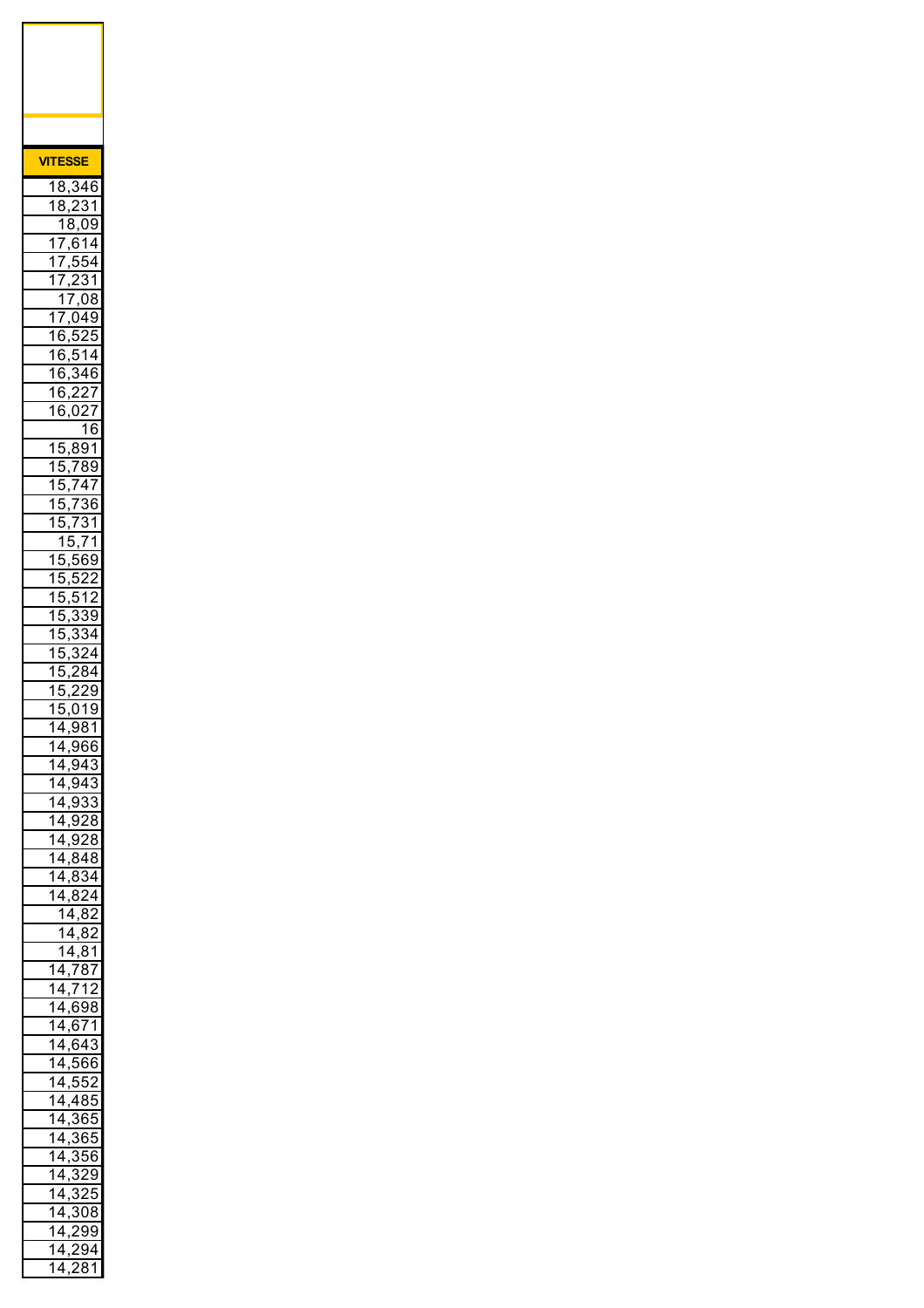| 1                       | 4                         |                     |                          | ,251             |                                    |
|-------------------------|---------------------------|---------------------|--------------------------|------------------|------------------------------------|
| 1                       | 4                         |                     |                          | , 24             | 7                                  |
| 1                       | 4                         |                     |                          | ,221             |                                    |
| .<br>1                  | 4                         | ,                   |                          | $\frac{208}{ }$  |                                    |
|                         | $\overline{1}$            |                     | 4,                       | 19               |                                    |
| $\mathbf{1}$            | 4                         |                     |                          |                  |                                    |
| $\overline{1}$          |                           |                     |                          | ,165             | $\overline{\mathbf{z}}$            |
|                         | $\overline{4}$            |                     |                          | <u>,067</u>      |                                    |
| $\overline{1}$          | 4                         |                     |                          | ,054             |                                    |
| .<br>1                  | 4                         |                     |                          | ,037             |                                    |
| $\overline{1}$          | $\overline{4}$            |                     | ,01                      |                  | 6                                  |
| .<br>1                  | $\overline{4}$            |                     |                          | ,012             |                                    |
| .<br>1                  | $\overline{4}$            |                     |                          | ,008             |                                    |
| $\mathbf{1}$            | 4                         |                     |                          | ,004             |                                    |
| $\mathbf{1}$            | $\overline{3}$            |                     |                          | ,983             | 3                                  |
| .<br>1                  | 3                         |                     |                          | ,974             |                                    |
| $\overline{1}$          |                           |                     |                          |                  |                                    |
|                         | $\ddot{\phantom{0}}$<br>3 |                     |                          | <u>,958</u>      |                                    |
| 1                       | $\ddot{\phantom{0}}$<br>3 |                     |                          | ,953             | 3                                  |
| $\overline{1}$          | 3                         | ,                   |                          | $94\overline{5}$ |                                    |
| $\overline{\mathbf{1}}$ | 3                         | ,                   |                          | $\frac{941}{9}$  |                                    |
|                         | $\overline{1}$            |                     | 3                        | 92               |                                    |
| $\mathbf{1}$            | $\overline{3}$            | <u>Ş</u>            |                          | 908              |                                    |
| $\overline{1}$          | 3                         | $\overline{ }$      |                          | 908              |                                    |
| $\mathbf{1}$            | $\overline{3}$            | <u>ع.</u>           |                          | $\overline{391}$ |                                    |
| .<br>1                  | 3                         |                     |                          | $\frac{1}{2}$    |                                    |
| .<br>1                  | 3                         | <u>ع.</u>           | 3                        | $\overline{71}$  |                                    |
| .<br>1                  |                           | <u>ع.</u>           |                          |                  |                                    |
|                         | 3                         | <u>ع,</u>           |                          | 346              |                                    |
| .<br>1                  | 3                         | <u>ع.</u>           |                          | 346              | j                                  |
| $\mathbf{1}$            | 3                         |                     | غ.<br>-                  | 305              |                                    |
| .<br>1                  | 3                         | ,                   |                          | 801              |                                    |
| $\overline{1}$          | 3                         |                     |                          | <u>,793</u>      | 3                                  |
| $\mathbf{1}$            | 3                         |                     |                          | ,77              | $\ddot{\cdot}$<br>3                |
| $\mathbf{1}$            | 3                         |                     | ,76                      |                  | šķ<br>$\overline{\mathbf{z}}$      |
| $\overline{1}$          | 3                         | ,                   | 7                        | 57               |                                    |
|                         |                           |                     |                          |                  |                                    |
|                         |                           |                     |                          |                  |                                    |
| $\overline{\mathbf{1}}$ | 3                         | ,                   | $\overline{\mathcal{I}}$ | ŗ                | $\overline{1}$                     |
| $\overline{\mathbf{1}}$ | 3                         | ,                   | $\overline{\mathcal{I}}$ | $\overline{4}$   |                                    |
|                         | $\overline{1}$            | Ì                   | ,<br>$\mathbf{S}$        |                  | $\overline{72}$                    |
|                         | l                         | 7                   | J                        | 7                | 2                                  |
| 1                       | 3                         | ı                   | $\prime$                 | 1                | 4<br>6                             |
| 1                       | ś                         |                     | ì<br>$,\epsilon$         | i                | 36<br>j                            |
| 1                       | 3                         |                     | ì                        | ļ                | 76<br>j                            |
| 1                       | 3                         | $\mathfrak{h}$<br>, | ì<br>t                   | ŗ                | 12                                 |
| 1                       | S                         |                     | ì<br>ł                   | ŗ<br>J           | $\overline{2}$                     |
| 1                       | Ŝ                         | ,                   | ł<br>šŀ                  | j                | 4                                  |
|                         |                           | ,                   |                          | ł                | ì<br>šf                            |
|                         | 1                         |                     | 3                        |                  |                                    |
| 1                       | วิ                        | ,                   | j<br>f                   | 1                | 3                                  |
| 1                       | 3                         | ,                   | f                        | 609              |                                    |
| .<br>1                  | ξ                         | ,                   | ŗ                        | 58               | 1                                  |
| 1                       | ξ                         | ,                   | ŗ<br>J                   | 7                | $\overline{7}$                     |
| 1                       | ξ                         | ,                   | ŗ<br>56                  | j                | 1                                  |
| 1                       | ξ                         | ,                   | ŗ                        | 4                | 6                                  |
| 1                       | ś                         | ,                   | ŗ                        | ì                | $\frac{34}{3}$                     |
| 1                       | }                         | ,                   | ŗ                        |                  | 26<br>j                            |
| 1                       | S                         |                     | ŗ                        |                  | ,                                  |
|                         | S                         | J                   | ŗ<br>)                   | 1                | $\overline{\phantom{a}}$<br>Ŝ<br>ξ |
| 1                       | S                         | ,                   | 4                        | Š                | ١Š<br>J                            |
| 1                       |                           |                     |                          |                  |                                    |
| 1                       | S                         |                     | 49                       |                  | 91                                 |
| 1                       | S                         |                     | 46                       |                  | ì4                                 |
| 1                       | S                         |                     |                          |                  | ξ<br>3                             |
| 1                       | S                         |                     |                          |                  | 4                                  |
| 1                       | S                         |                     |                          |                  | Ă                                  |
| $\overline{\mathbf{1}}$ | S                         |                     |                          | ,                | $\overline{\mathbf{1}}$            |
| 1                       | S                         |                     |                          | 11               |                                    |
|                         | S                         |                     |                          | 402              | $\overline{1}$<br>)                |
| 1                       | S                         |                     |                          |                  | ļ                                  |
| 1                       |                           |                     |                          | 37               |                                    |
| $\overline{\mathbf{1}}$ | S                         |                     | S                        | 7                | 1                                  |
| 1<br>$\mathbf 1$        | S<br>ξ                    |                     | S<br>}                   | 6<br>6           | S<br>ξ<br>ξ<br>S                   |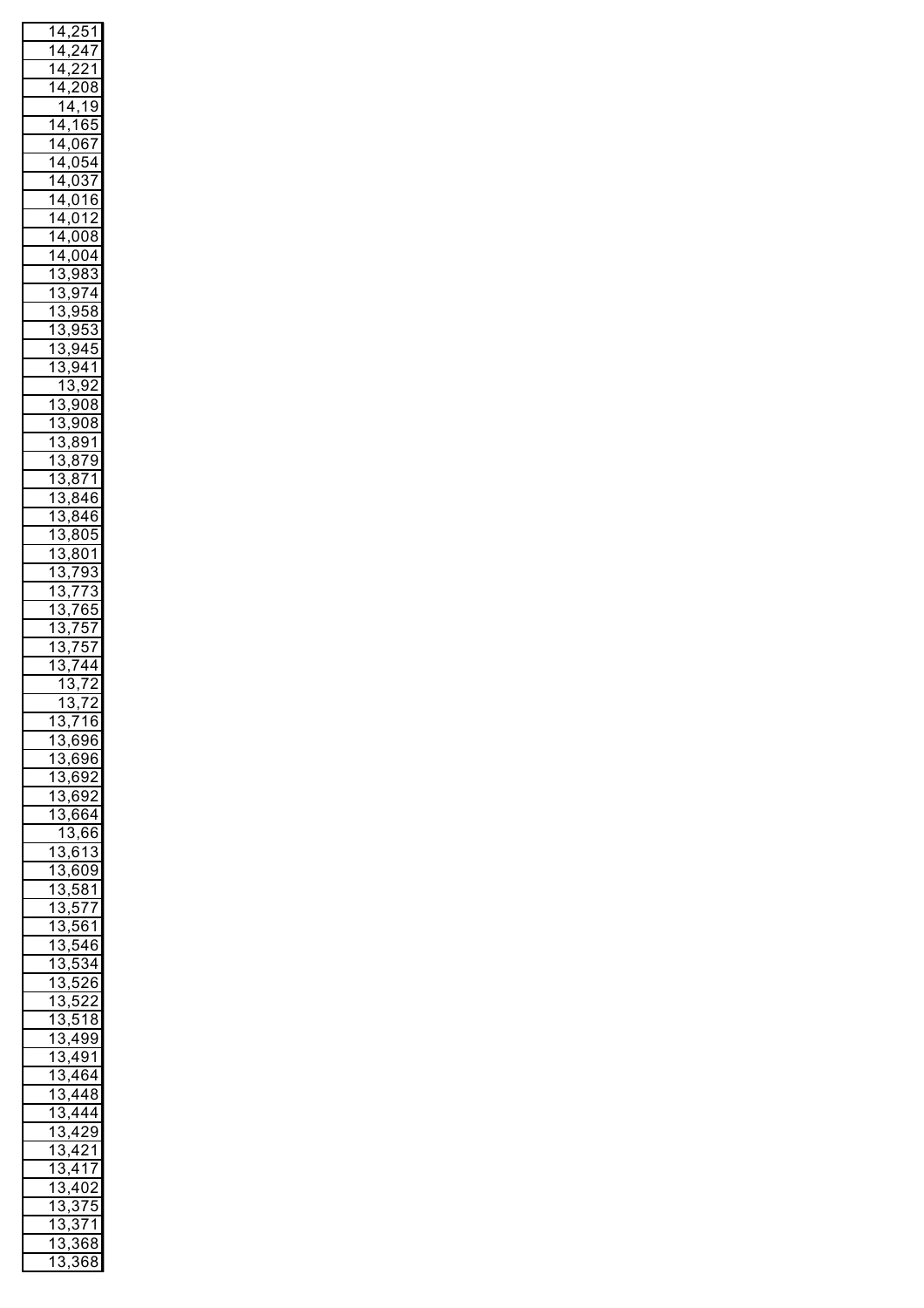| 1                                                  | 3                             | í<br>,                              | ş.                            | š.<br>3             |
|----------------------------------------------------|-------------------------------|-------------------------------------|-------------------------------|---------------------|
| 7                                                  | 3                             |                                     | ś<br>$\overline{1}$           | $\overline{1}$      |
| $\overline{1}$                                     | 3                             | ,<br>$\cdot$                        | $\overline{303}$              |                     |
| .<br>1                                             | 3                             |                                     | 299                           |                     |
|                                                    |                               | ,                                   |                               |                     |
| 1                                                  | 3                             | ,                                   | $\overline{28}$               | $\frac{3}{4}$       |
| 1                                                  | 3                             | ,                                   | 258                           | 3                   |
| 1                                                  | 3                             | ,                                   | $\overline{24}$               | 3<br>í              |
| .<br>1                                             | ś<br>3                        | ,                                   | <u>224</u>                    |                     |
|                                                    | 1                             | $\overline{\mathbf{3}}$             |                               | $\overline{22}$     |
|                                                    | $\mathbf{1}$                  | $\ddot{\cdot}$                      | 3,22                          |                     |
| $\mathbf{1}$                                       |                               |                                     |                               |                     |
|                                                    | $\overline{3}$                | $\overline{ }$                      | <u>194</u>                    |                     |
| $\overline{1}$                                     | 3                             | $\overline{1}$<br>,                 | $\overline{94}$               |                     |
| $\overline{1}$                                     | 3                             | $\overline{1}$<br>ı                 | ξ                             | $\frac{37}{2}$      |
| $\mathbf{1}$                                       | 3                             | $\overline{1}$<br>,                 | 68                            |                     |
| $\mathbf{1}$                                       | 3                             | $\overline{1}$                      | 68                            |                     |
| $\mathbf{1}$                                       | 3                             | ,<br>$\overline{1}$                 | 61                            |                     |
| $\mathbf{1}$                                       | 3                             | ,<br>$\overline{1}$                 | $\overline{46}$               |                     |
|                                                    |                               | ,                                   |                               |                     |
| $\mathbf{1}$                                       | 3                             | $\overline{1}$<br>,                 |                               | $\overline{42}$     |
| 1                                                  | 3                             | $\overline{1}$<br>,                 | $\ddot{\phantom{0}}$          | $\overline{39}$     |
| .<br>1                                             | 3                             | $\overline{1}$<br>,                 |                               | 28                  |
| 1                                                  | 3                             | $\overline{1}$<br>,                 |                               | 17                  |
| 1                                                  | 3                             |                                     | $,\overline{098}$             | 3                   |
| $\overline{\mathbf{1}}$                            | 3                             |                                     | 095                           |                     |
|                                                    |                               | ,                                   |                               |                     |
|                                                    | $\mathbf{1}$                  |                                     | ,08                           | 3                   |
| 7                                                  | $\overline{3}$                | $\frac{3,0}{00}$                    |                               | $\overline{39}$     |
| $\overline{1}$                                     | 3                             |                                     | ,054                          |                     |
| 1                                                  | $\overline{\mathbf{3}}$       |                                     | ,05                           | $\overline{1}$      |
| $\overline{1}$                                     | $\overline{\mathbf{3}}$       |                                     | ,022                          |                     |
| 1                                                  | $\overline{2}$                | $\overline{.96}$                    |                               | $\overline{54}$     |
| $\overline{1}$                                     |                               |                                     | $\bar{9}$                     | 35                  |
|                                                    | $\overline{2}$                | ,                                   |                               |                     |
| $\overline{1}$                                     | $\overline{2}$                | ,                                   | 925                           |                     |
| 1                                                  | $\overline{2}$                | Š<br>,                              | $\overline{3}$                | 4                   |
| $\overline{\mathbf{1}}$                            | $\overline{2}$                | Š                                   |                               |                     |
|                                                    |                               |                                     | 9ľ                            | $\mathfrak{c}$<br>3 |
|                                                    |                               | ı                                   | Š                             |                     |
| $\overline{1}$                                     | $\overline{2}$                | ξ<br>,                              | 3                             | θ<br>j              |
| $\overline{1}$                                     | $\overline{c}$                | $\frac{1}{2}$                       | $\overline{\mathbf{3}}$<br>3  | Ē                   |
| $\overline{1}$                                     | $\overline{2}$                | ξ<br>,                              | $\overline{7}$<br>3           | $\overline{1}$      |
| 4                                                  | 2                             | 8<br>,                              | $\overline{6}$                | $\overline{4}$      |
|                                                    | 1                             |                                     | $\frac{2,85}{ }$              |                     |
|                                                    | 1                             | ,                                   | 8Ī<br>,                       | ١                   |
|                                                    | 1                             | ,                                   | ,                             | 84                  |
|                                                    | 1                             | $\cdot$<br>$\overline{\phantom{a}}$ | ٤                             | 34                  |
|                                                    | ł<br>$\overline{\phantom{0}}$ | ٤                                   | ,<br>ŗ<br>S                   | 36                  |
| 1                                                  |                               | ,                                   |                               |                     |
| .<br>1                                             | $\overline{\phantom{0}}$      | 8<br>,                              | $\ddot{\cdot}$                | $\overline{32}$     |
| .<br>1                                             | ᠈                             | ,                                   | $80\overline{4}$              |                     |
| 1                                                  | ,                             | ,                                   | 76                            | šЕ<br>ì             |
| 1                                                  | ,                             | ,                                   | 76                            | ١f<br>ì             |
| .<br>1                                             | ,                             | ,                                   | 76<br>ì                       | $\overline{2}$      |
| 1                                                  | ,                             |                                     |                               | $\overline{38}$     |
|                                                    | ᠈                             | $\overline{7}$<br>,                 |                               | $\overline{35}$     |
| .<br>1                                             | ᠈                             | $\overline{7}$<br>,                 |                               |                     |
| 1                                                  |                               | $\overline{7}$<br>,                 | 3                             | 1                   |
| .<br>1                                             | )                             | $\overline{7}$<br>,                 | 3                             | 1                   |
|                                                    |                               | 1                                   | $\overline{\phantom{0}}$<br>, | 7                   |
| 1                                                  |                               | $\mathcal{A}$                       | ).<br>š\$                     | 3                   |
| $\overline{1}$                                     | ,                             |                                     | 393                           | ś                   |
|                                                    | )                             | ,6                                  |                               | j                   |
| $\overline{\mathbf{1}}$                            | ,                             | 6,                                  | 76                            |                     |
| $\overline{\mathbf{1}}$                            |                               | 6,                                  | 73                            | 3                   |
| 1                                                  | ,                             | 6<br>,                              | 49ء                           | ϡ                   |
| 1                                                  | ,                             | ,6                                  | 3<br>j                        | $\overline{c}$      |
| 1                                                  | )                             | ,6                                  | j                             | Ŝ<br>28             |
| 1                                                  | )                             |                                     | j                             | 28<br>3             |
| 1                                                  | )                             | ,6                                  | j                             | 3<br>28             |
|                                                    | ,                             | ,6                                  | 2                             |                     |
| 1                                                  |                               | 6<br>,                              | j                             | 1                   |
| 1                                                  | ,                             | ł<br>,                              | 315                           | )                   |
| $\overline{\mathbf{1}}$                            | ,                             | ł<br>,                              | 5C                            | )1                  |
| $\overline{\mathbf{1}}$                            | ,                             | ŗ<br>J                              | 58                            | 34                  |
| $\overline{\mathbf{1}}$<br>$\overline{\mathbf{1}}$ | ,                             | ŗ                                   | 58                            | 34<br>74            |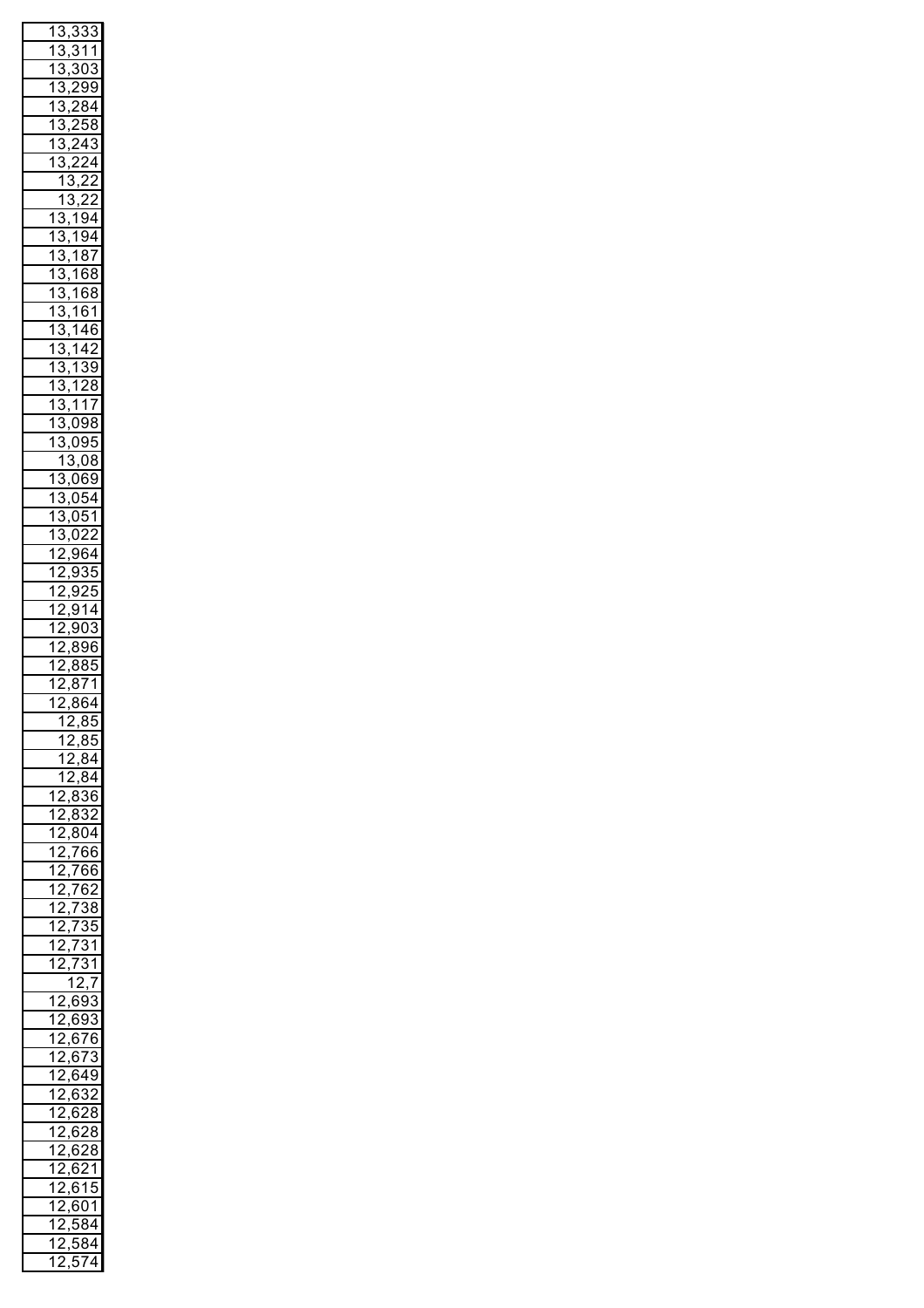| .<br>1                           | $\overline{2}$                                                        | ,      | ť                                        | $\frac{567}{2}$         |                            |
|----------------------------------|-----------------------------------------------------------------------|--------|------------------------------------------|-------------------------|----------------------------|
| $\overline{1}$                   | $\overline{2}$                                                        | ,      | 5!                                       |                         | $\frac{1}{2}$              |
| 1                                | $\overline{2}$                                                        | ,      |                                          | $\frac{557}{557}$       |                            |
| $\overline{\mathbf{1}}$          | $\overline{2}$                                                        | ,      |                                          | $\frac{1}{554}$         |                            |
| $\overline{\mathbf{1}}$          | $\overline{2}$                                                        | ,      |                                          |                         | $\overline{4}$             |
|                                  | $\overline{1}$                                                        |        | $\frac{54}{2,5}$<br>$\frac{2}{\sqrt{2}}$ | $\overline{5}$          | $\overline{\cdot}$<br>3    |
| $\overline{1}$                   | $\overline{2}$                                                        |        | 5                                        | $\overline{\mathbf{1}}$ | $\overline{\cdot}$<br>š    |
| 1                                | $\overline{2}$                                                        |        | ,503                                     |                         | S                          |
| $\overline{1}$                   | $\overline{2}$                                                        | ,      |                                          |                         | ļ                          |
|                                  |                                                                       |        | $\frac{1}{12,5}$                         |                         | 5                          |
| 7                                | $\overline{2}$                                                        |        | ,497                                     |                         |                            |
| 1                                | $\overline{2}$                                                        | ,      | 497                                      |                         |                            |
| $\overline{1}$                   | $\overline{2}$                                                        | ,      | $\frac{477}{177}$                        |                         |                            |
| $\overline{1}$                   | $\overline{2}$                                                        | ,      | $\frac{477}{170}$                        |                         |                            |
|                                  | $\overline{2}$                                                        | ,      | 473                                      |                         |                            |
|                                  | $\overline{2}$                                                        | ,      | 46                                       |                         | $\frac{1}{2}$              |
|                                  | $\overline{2}$                                                        | ,      | 447                                      |                         |                            |
|                                  |                                                                       | ,      |                                          |                         |                            |
|                                  |                                                                       | ,      | $\frac{437}{434}$<br>$\frac{434}{427}$   |                         |                            |
|                                  |                                                                       | ,      |                                          |                         |                            |
|                                  |                                                                       | ,      |                                          |                         |                            |
|                                  |                                                                       | ,      | $\overline{4}$                           | $\overline{27}$         |                            |
|                                  | $\frac{2}{2}$ $\frac{2}{2}$ $\frac{2}{2}$ $\frac{2}{2}$ $\frac{2}{2}$ | ,      | $\overline{4}$                           | $\overline{1}$          | $\overline{I}$             |
|                                  |                                                                       |        | $\overline{4}$                           | 14                      |                            |
|                                  |                                                                       | ,<br>, | 407                                      |                         |                            |
|                                  |                                                                       |        | 404                                      |                         |                            |
|                                  |                                                                       | ,      |                                          |                         |                            |
|                                  |                                                                       | ,      | 404<br>384                               |                         |                            |
|                                  |                                                                       | ,      | $\overline{\cdot}$                       | $\overline{\mathbf{3}}$ | $\overline{\frac{31}{5}}$  |
|                                  | $\overline{2}$                                                        | ,      | $\overline{\cdot}$<br>3                  | $\overline{81}$         |                            |
|                                  | $\overline{2}$                                                        | ,      | $\overline{\cdot}$<br>3                  | 74                      |                            |
|                                  | $\overline{2}$                                                        | ,      | $\overline{\cdot}$<br>3                  | $\overline{56}$         | 3                          |
|                                  | $\overline{2}$                                                        | ,      | 3                                        | $\overline{56}$         | Ş                          |
|                                  |                                                                       | ,      |                                          |                         | Ş                          |
|                                  | $\overline{2}$                                                        | ,      | 3                                        | $\overline{34}$         | ş                          |
| $\overline{1}$<br>$\overline{1}$ | $\frac{2}{2}$                                                         | ı      | ₹<br>ļ                                   | $\frac{3}{2}$           | $\frac{9}{2}$              |
|                                  |                                                                       |        |                                          |                         |                            |
|                                  |                                                                       | ,      | $\overline{\cdot}$                       |                         |                            |
| 1                                | $\overline{2}$                                                        | ,      | $\overline{3}$<br>1                      | $\overline{\mathbf{1}}$ | 6                          |
| 1                                | 2<br>$\cdot$                                                          |        | $\overline{,31}$                         |                         | $\overline{3}$             |
| 1                                | $\overline{2}$                                                        |        | , 31                                     |                         | 3                          |
| 1                                | $\overline{2}$                                                        |        | , 303                                    |                         |                            |
| ì                                | $\overline{2}$                                                        |        | ,296                                     |                         |                            |
| ì                                | $\overline{2}$                                                        |        | ,271                                     |                         |                            |
| ì                                | $\overline{2}$                                                        |        | ,261                                     |                         |                            |
| 1                                | $\overline{2}$                                                        |        | $\frac{258}{2}$                          |                         |                            |
| 1                                | $\overline{2}$                                                        |        | $\frac{258}{2}$                          |                         |                            |
| 1                                | $\overline{2}$                                                        |        | $\frac{255}{255}$                        |                         |                            |
| 1                                | $\overline{2}$                                                        |        | $\frac{1}{24}$                           |                         | $\overline{5}$             |
| 1                                | $\overline{2}$                                                        |        | $\overline{2}$                           | $\overline{38}$         |                            |
| 1                                | $\overline{2}$                                                        |        | $\overline{2}$                           | 29                      |                            |
| $\overline{1}$                   | $\overline{2}$                                                        |        | $\frac{229}{2}$                          |                         |                            |
| $\overline{1}$                   | $\overline{2}$                                                        |        | $\frac{226}{ }$                          |                         |                            |
| $\overline{\mathbf{1}}$          | $\overline{2}$                                                        | ,      | $\overline{a}$                           | 216                     |                            |
| $\overline{\mathbf{1}}$          | $\overline{2}$                                                        | 1      | 203                                      |                         |                            |
| $\overline{\mathbf{1}}$          | $\overline{2}$                                                        |        | <u>,194</u>                              |                         |                            |
| 1                                | $\overline{2}$                                                        | ı      |                                          | 194                     |                            |
| 1                                | $\overline{2}$                                                        | J      |                                          | 191                     |                            |
| 1                                | $\overline{2}$                                                        | J      | 18                                       |                         | 38                         |
| 1                                | $\overline{2}$                                                        | J      |                                          | 175                     |                            |
| 1                                | $\overline{2}$                                                        | J      | 1                                        | 72                      |                            |
| 1                                | $\overline{2}$                                                        | J      | 1                                        | 6                       | ś<br>s٤                    |
| 1                                | $\overline{2}$                                                        | ı      |                                          | 162                     |                            |
| 1                                | $\overline{c}$                                                        | ,      | 1                                        | 59                      |                            |
|                                  | $\overline{\mathbf{1}}$                                               |        | <sup>)</sup> .                           | $\overline{1}$          | 4                          |
| 1                                | ᠈                                                                     |        | 1                                        |                         | $\overline{\overline{37}}$ |
| 1                                | ,                                                                     |        | 1                                        |                         | $\overline{37}$            |
| 1<br>1                           | ,                                                                     |        | 1<br>1                                   | í                       | $\overline{3}$ 4<br>34     |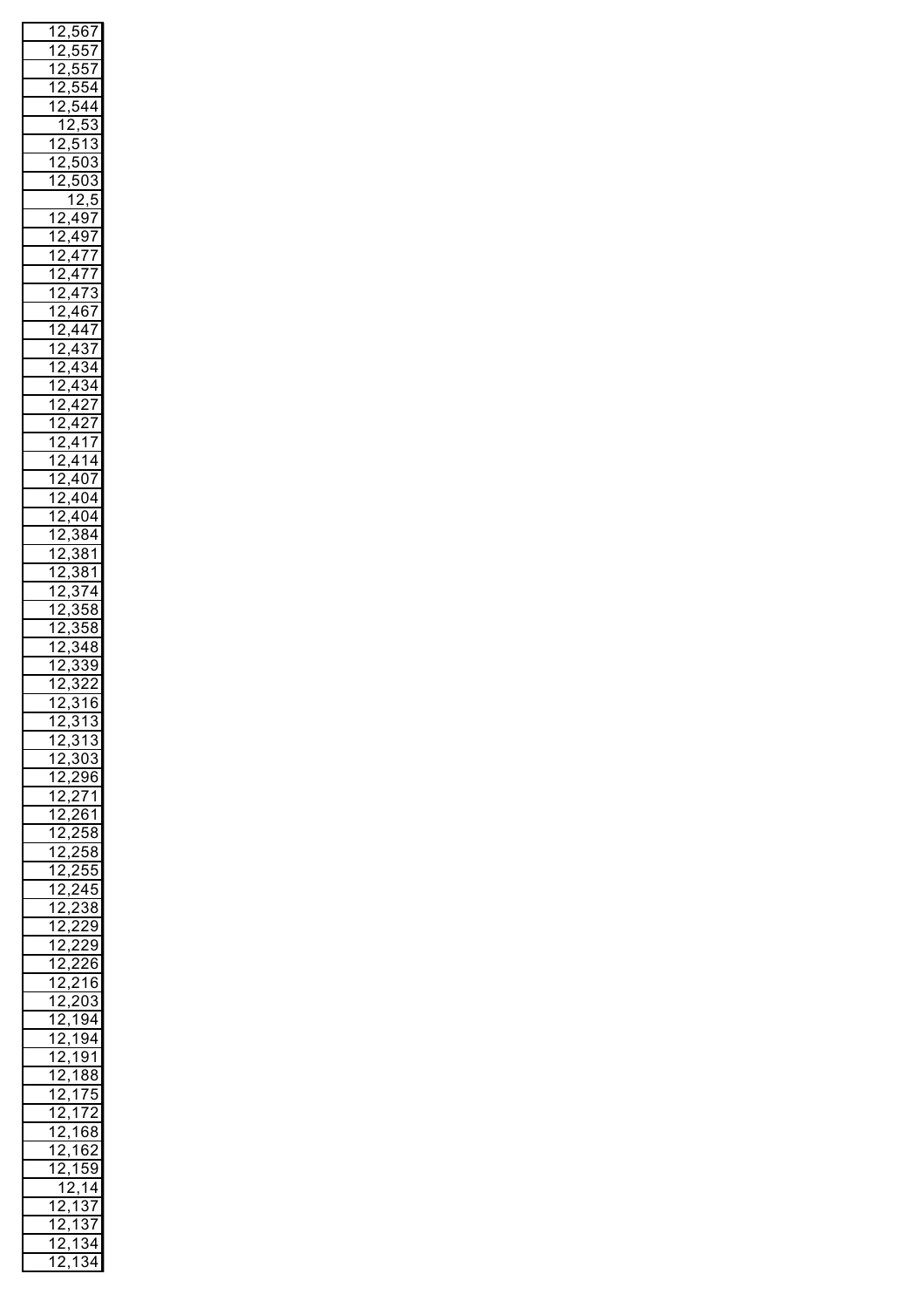| 1                       | $\overline{2}$          | , |                                               | $\overline{118}$             |                                         |
|-------------------------|-------------------------|---|-----------------------------------------------|------------------------------|-----------------------------------------|
| $\overline{1}$          | $\overline{2}$          |   |                                               | 102                          |                                         |
| $\overline{1}$          | $\overline{2}$          | , | ,084                                          |                              |                                         |
| $\overline{1}$          |                         |   |                                               |                              |                                         |
|                         | $\overline{2}$          |   | ,081                                          |                              |                                         |
| $\overline{1}$          | $\overline{2}$          |   |                                               |                              |                                         |
| 7                       | $\overline{2}$          |   |                                               |                              |                                         |
| $\overline{1}$          | $\overline{2}$          |   |                                               |                              |                                         |
| $\overline{1}$          | $\overline{2}$          |   |                                               |                              |                                         |
|                         |                         |   |                                               |                              |                                         |
| $\overline{1}$          | $\overline{2}$          |   | ,053                                          |                              | 3                                       |
|                         |                         |   |                                               |                              |                                         |
| $\overline{1}$          | $\frac{12,04}{2,031}$   |   | $\frac{,031}{,022}$                           |                              |                                         |
| $\overline{1}$          | $\overline{2}$          |   |                                               |                              |                                         |
| $\overline{1}$          |                         |   |                                               |                              |                                         |
|                         | $\overline{2}$          |   | $\frac{1018}{0.018}$<br>$\frac{0.018}{0.006}$ |                              |                                         |
| $\overline{1}$          | $\overline{2}$          |   |                                               |                              |                                         |
| $\overline{1}$          | $\overline{2}$          |   |                                               |                              |                                         |
| $\overline{1}$          | $\overline{2}$          |   | ,003                                          |                              |                                         |
| $\overline{1}$          | $\overline{2}$          |   |                                               |                              |                                         |
|                         |                         |   |                                               |                              |                                         |
|                         |                         |   |                                               |                              | $\frac{,000}{,003}$<br>$\frac{12}{,02}$ |
|                         |                         |   |                                               |                              |                                         |
|                         |                         |   |                                               |                              | $\overline{12}$                         |
| 1                       | 1                       |   | ,994                                          |                              |                                         |
| $\overline{1}$          | $\overline{1}$          |   |                                               | 994                          |                                         |
| $\overline{1}$          |                         | , |                                               |                              |                                         |
|                         | $\frac{1}{2}$           |   | <u>,994</u>                                   |                              |                                         |
| $\overline{1}$          | $\overline{1}$          |   | $,\underline{988}$                            |                              |                                         |
| $\overline{1}$          | $\overline{1}$          |   | $,\underline{985}$                            |                              |                                         |
| $\overline{1}$          | $\overline{1}$          |   |                                               |                              |                                         |
| $\overline{1}$          | $\overline{1}$          |   | ,982<br>,982                                  |                              |                                         |
| .<br>1                  |                         |   |                                               |                              |                                         |
|                         | $\overline{1}$          |   | <u>,979</u>                                   |                              |                                         |
| $\overline{\mathbf{1}}$ | $\overline{1}$          | , | 963                                           |                              |                                         |
|                         | $\frac{1}{1}$           |   | $\frac{1}{1,96}$<br>,957                      |                              |                                         |
| $\overline{1}$          |                         |   |                                               |                              |                                         |
|                         |                         |   |                                               |                              |                                         |
| $\frac{1}{1}$           | $\overline{1}$          |   | ,945                                          |                              |                                         |
|                         |                         | , | 942                                           |                              |                                         |
| $\overline{1}$          | $\frac{1}{1}$           |   | $\overline{9}$                                | $\ddot{\phantom{0}}$         | $\overline{36}$                         |
| $\overline{\mathbf{1}}$ | $\overline{1}$          | , | $\overline{9}$                                | 36                           | ć                                       |
|                         | $\overline{1}$          |   | :<br>$\overline{1}$                           | g                            | Ī<br>3                                  |
| 1                       | $\overline{1}$          |   | ζ.                                            | $\overline{\mathbf{1}}$      | 7                                       |
|                         |                         | , |                                               |                              | I                                       |
| 1                       | $\overline{1}$          | , | 91                                            |                              | 1                                       |
| 1                       | $\overline{1}$          | , |                                               | 908                          |                                         |
| $\overline{1}$          | $\overline{\mathbf{1}}$ | , |                                               | $\frac{902}{ }$              |                                         |
| $\overline{1}$          | $\overline{\mathbf{1}}$ |   | ś<br>$\mathcal{S},$                           | ξ                            | $\overline{37}$                         |
|                         | $\overline{1}$          |   | ś                                             |                              |                                         |
| $\overline{1}$          |                         |   | $\mathcal{S},$                                |                              | 87                                      |
| $\overline{1}$          | $\overline{1}$          |   | 3<br>$\mathcal{S},$                           | $\overline{81}$              |                                         |
| $\overline{1}$          | $\overline{1}$          |   | 3<br>$\mathcal{S},$                           | 78                           |                                         |
| $\overline{1}$          | $\overline{1}$          |   | ,8                                            | 7                            | $\overline{8}$                          |
| $\overline{1}$          | $\overline{1}$          |   | $,\bar{8}$                                    | 7                            | 5                                       |
|                         | $\overline{1}$          |   |                                               |                              |                                         |
| $\overline{1}$          |                         |   | ,866                                          |                              |                                         |
| $\overline{1}$          | $\overline{1}$          |   | $\mathcal{S},$                                | $\overline{\overline{36}}$   | $\overline{3}$                          |
| $\overline{1}$          | $\overline{1}$          |   | ś<br>$\mathcal{S},$                           | $\overline{4}$               | 8                                       |
| $\overline{1}$          | $\overline{1}$          |   | ś<br>$\mathcal{S},$                           | $\overline{36}$              |                                         |
| $\overline{1}$          | $\overline{1}$          |   | $\overline{8}$                                | $\overline{3}$               | $\overline{3}$                          |
|                         |                         |   |                                               |                              |                                         |
| $\overline{1}$          | $\overline{\mathbf{1}}$ | , | ξ<br>ś                                        | $\overline{27}$              |                                         |
| 1                       | $\overline{\mathbf{1}}$ |   | ξ<br>Ŝ                                        | $\overline{1}$               | ś<br>ξ                                  |
| $\overline{\mathbf{1}}$ | í<br>1                  | , | ξ<br>Š                                        | $\overline{\mathbf{1}}$      | 3<br>ξ                                  |
|                         |                         |   | $\overline{1}$                                | $\overline{\mathbf{1}}$<br>, | 3<br>٤                                  |
| 1                       | 1                       |   | $\overline{7}$                                | ξ<br>ξ                       | ś<br>ξ                                  |
|                         |                         |   |                                               |                              |                                         |
| 1                       | 1                       |   | $,\overline{7}$                               | ś<br>ξ                       | į<br>5                                  |
| 1                       | $\overline{\mathbf{1}}$ |   | $,\overline{7}$                               | ٤                            | $\overline{32}$                         |
| $\overline{1}$          | $\overline{\mathbf{1}}$ |   | $,\overline{77}$                              |                              | $\overline{4}$                          |
| $\overline{1}$          | $\overline{\mathbf{1}}$ |   | $\overline{7}$                                | 7                            | 4                                       |
|                         |                         |   |                                               |                              |                                         |
| $\overline{1}$          | $\overline{\mathbf{1}}$ |   | ,7                                            | 7                            | 4                                       |
| $\overline{1}$          | $\overline{\mathbf{1}}$ |   | 7                                             | ì<br>ł                       | 8                                       |
| $\overline{1}$          | $\overline{\mathbf{1}}$ |   | 76                                            |                              | ŗ<br>5                                  |
| 1                       | 1                       |   | 7                                             | ł                            | $\overline{c}$                          |
|                         |                         |   |                                               |                              |                                         |
| 1                       | 1                       |   | $\overline{7}$                                | ł                            | ,                                       |
| 1                       | 1                       |   |                                               | ŗ                            | ì                                       |
| 1                       | 1                       |   | $\overline{7}$                                | ļ                            | 6<br>ì                                  |
|                         |                         |   |                                               |                              |                                         |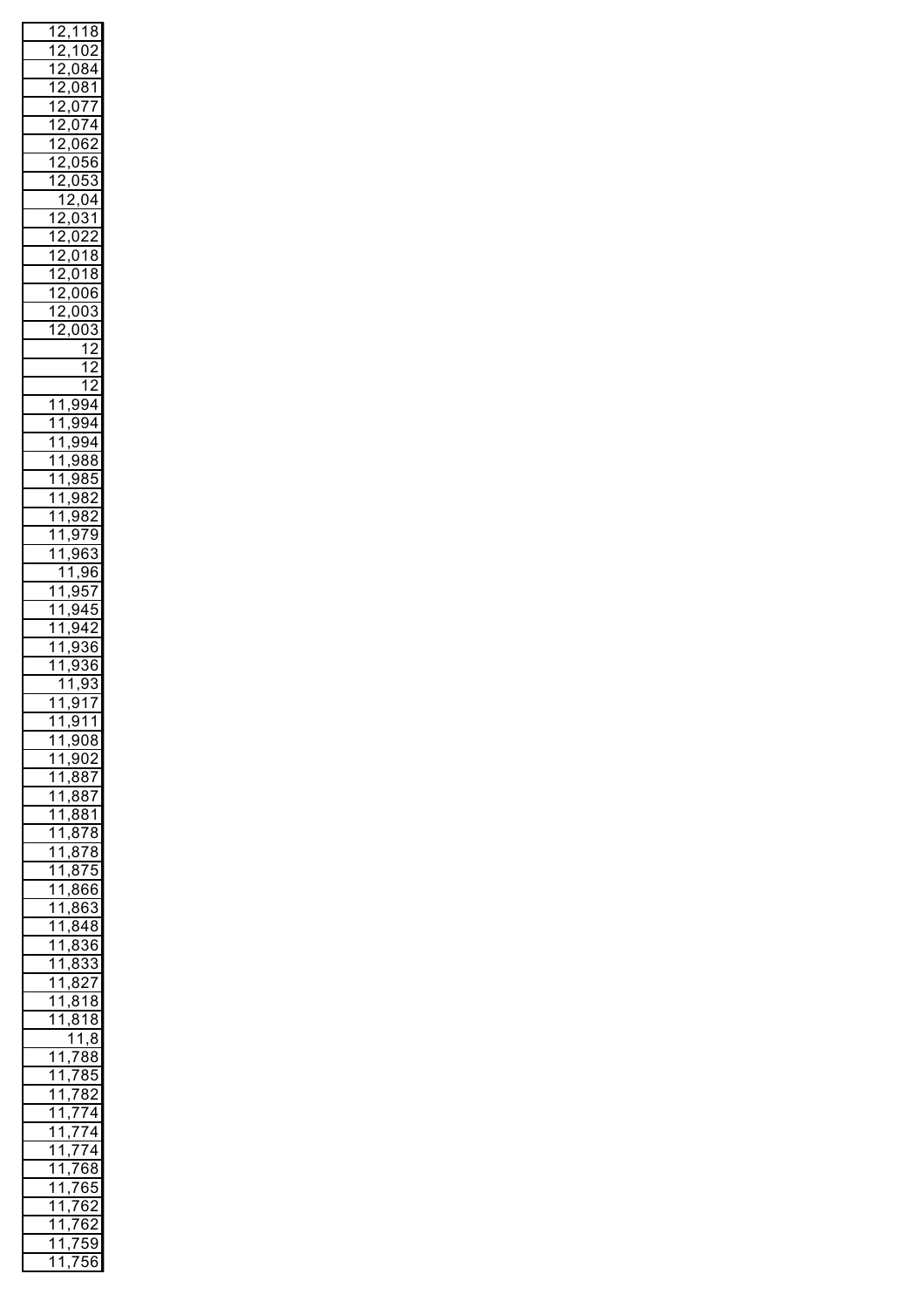| $\mathbf{1}$            | .<br>1                  | $\overline{I}$<br>,                                                                                 | $\ddot{\cdot}$<br>5                                    | $\ddot{\cdot}$<br>3                       |
|-------------------------|-------------------------|-----------------------------------------------------------------------------------------------------|--------------------------------------------------------|-------------------------------------------|
|                         | 1                       | <u>1</u>                                                                                            | $\overline{7}$                                         | $\overline{5}$                            |
| $\mathbf{1}$            | $\overline{1}$          | ,<br>$\overline{1}$                                                                                 | $\overline{4}$                                         | $\overline{7}$                            |
| 1                       |                         | $\overline{7}$<br>,                                                                                 |                                                        | $\overline{4}$                            |
|                         |                         | $\frac{7}{5}$<br>,                                                                                  | $\frac{4}{4}$                                          | $\overline{1}$                            |
|                         |                         | $\overline{7}$<br>į                                                                                 | $\frac{4}{1}$                                          |                                           |
|                         |                         | į                                                                                                   |                                                        | $\frac{11}{88}$                           |
|                         |                         |                                                                                                     |                                                        |                                           |
|                         |                         | ,                                                                                                   |                                                        | 5                                         |
|                         |                         | ,                                                                                                   |                                                        |                                           |
|                         |                         | ,                                                                                                   |                                                        | $\frac{2}{9}$                             |
|                         |                         | $\frac{1}{73}$ $\frac{73}{73}$ $\frac{73}{72}$ $\frac{72}{72}$ $\frac{72}{72}$ $\frac{72}{71}$<br>, |                                                        |                                           |
|                         |                         | ,                                                                                                   |                                                        | $\overline{\mathbf{6}}$<br>5              |
|                         |                         | ,                                                                                                   |                                                        | $\epsilon$<br>ć                           |
|                         |                         | ,                                                                                                   |                                                        | $\ddot{\cdot}$<br>$\overline{\mathbf{S}}$ |
|                         |                         | ,                                                                                                   |                                                        | $\overline{1}$                            |
|                         |                         | ,                                                                                                   |                                                        |                                           |
|                         |                         | ,                                                                                                   |                                                        | $\frac{1}{5}$                             |
|                         |                         | 715<br>709<br>709<br>703<br>703<br>,                                                                |                                                        |                                           |
|                         |                         | ,                                                                                                   |                                                        |                                           |
|                         |                         | ,                                                                                                   |                                                        |                                           |
|                         |                         | ,                                                                                                   |                                                        |                                           |
|                         |                         | ,                                                                                                   |                                                        |                                           |
|                         |                         | 6                                                                                                   | $\ddot{\mathbf{S}}$                                    |                                           |
|                         |                         | ,<br>$\overline{6}$                                                                                 | $\overline{\xi}$                                       | $\frac{1}{38}$                            |
|                         |                         | ,<br>$\overline{6}$                                                                                 |                                                        |                                           |
|                         |                         | ,                                                                                                   | $\{$                                                   |                                           |
|                         |                         | $\overline{6}$<br>,                                                                                 | $\frac{77}{71}$<br>$\frac{71}{65}$                     |                                           |
|                         |                         | $\overline{6}$<br>,                                                                                 |                                                        |                                           |
|                         |                         | ć<br>$\epsilon$<br>,                                                                                |                                                        |                                           |
|                         |                         | $\epsilon$<br>ć<br>,                                                                                | (                                                      |                                           |
|                         |                         | ć<br>$\epsilon$<br>,                                                                                | $\overline{\overline{\overline{6}}}$<br>$\ddot{\cdot}$ | j                                         |
|                         |                         | ì<br>6<br>,                                                                                         | ļ<br>$\overline{5}$                                    | 5<br>$\epsilon$                           |
|                         |                         | ć<br>$\epsilon$<br>,                                                                                | $\overline{4}$                                         | $\overline{\mathbf{S}}$<br>Ş              |
|                         |                         | ć<br>$\epsilon$                                                                                     | $\overline{4}$                                         | $\overline{2}$                            |
| $\overline{\mathbf{1}}$ |                         | ,<br>,<br>6                                                                                         | $\overline{4}$                                         | ,                                         |
|                         |                         |                                                                                                     |                                                        |                                           |
|                         |                         |                                                                                                     | 7                                                      |                                           |
|                         | $\overline{1}$          | ;<br>;                                                                                              | 5                                                      | $\overline{\cdot}$<br>3                   |
| $\overline{1}$          | $\overline{1}$          | $\frac{1}{1}$<br>$\dot{ }$                                                                          | $\overline{1}$                                         | $\frac{1}{2}$<br>$\overline{\mathbf{S}}$  |
|                         | $\overline{1}$          | 61<br>,                                                                                             |                                                        | $\overline{\mathbf{S}}$<br>١              |
|                         | 1                       | 1                                                                                                   | , 61                                                   |                                           |
|                         | 1                       | 1                                                                                                   | ,61                                                    |                                           |
| 1                       | 1                       | $\overline{6}$                                                                                      | $\frac{1}{07}$                                         |                                           |
| 1                       | 1                       | ,604                                                                                                |                                                        |                                           |
| 1                       | $\overline{\mathbf{1}}$ | ,604                                                                                                |                                                        |                                           |
| 1                       | $\overline{\mathbf{1}}$ | ,604                                                                                                |                                                        |                                           |
| ì                       | $\overline{\mathbf{1}}$ | ,601                                                                                                |                                                        |                                           |
| 1                       | $\overline{1}$          | 596<br>į                                                                                            |                                                        |                                           |
|                         | $\overline{\mathbf{1}}$ | 1,<br>ı                                                                                             | 59                                                     |                                           |
|                         | $\overline{\mathbf{1}}$ | 1,<br>,                                                                                             | $\overline{59}$                                        |                                           |
| 1                       | 1                       | ,587<br>,                                                                                           |                                                        |                                           |
| 1                       | 1                       |                                                                                                     | 576                                                    |                                           |
| 1                       | $\overline{\mathbf{1}}$ | ı                                                                                                   |                                                        |                                           |
| 1                       | $\overline{1}$          | ı                                                                                                   | 567                                                    |                                           |
|                         |                         | ,                                                                                                   | 567<br>$\frac{1}{556}$                                 |                                           |
| $\overline{1}$          | $\overline{\mathbf{1}}$ | $\overline{\phantom{a}}$                                                                            |                                                        |                                           |
| 1                       | $\overline{\mathbf{1}}$ | $\overline{ }$<br>ŗ                                                                                 | $\frac{1}{556}$                                        |                                           |
| 1                       | 1                       | ,                                                                                                   | $\frac{5}{3}$                                          |                                           |
|                         | 1                       | 1,                                                                                                  | 55                                                     |                                           |
| 1                       | 1                       | .544<br>,                                                                                           |                                                        |                                           |
| 1                       | 1                       |                                                                                                     | 541                                                    |                                           |
| .<br>1                  | 1                       | $\overline{\phantom{a}}$<br>Ë<br>,                                                                  | $\overline{33}$                                        |                                           |
|                         | 1                       | 1                                                                                                   | $\overline{53}$                                        |                                           |
| 1                       | 1                       | $\overline{\mathbf{5}}$<br>,                                                                        | $\overline{27}$                                        |                                           |
| 1                       | 1                       | ,                                                                                                   | $\overline{519}$                                       |                                           |
| 1                       | 1                       | 499                                                                                                 |                                                        |                                           |
| 1                       | 1                       | 499                                                                                                 |                                                        |                                           |
| 1                       | 1                       | 496                                                                                                 |                                                        |                                           |
| 1                       | 1                       | 493                                                                                                 |                                                        |                                           |
|                         | 1                       |                                                                                                     | 49                                                     |                                           |
| 1                       | Í<br>1                  | <u>1</u> ,<br>487                                                                                   |                                                        |                                           |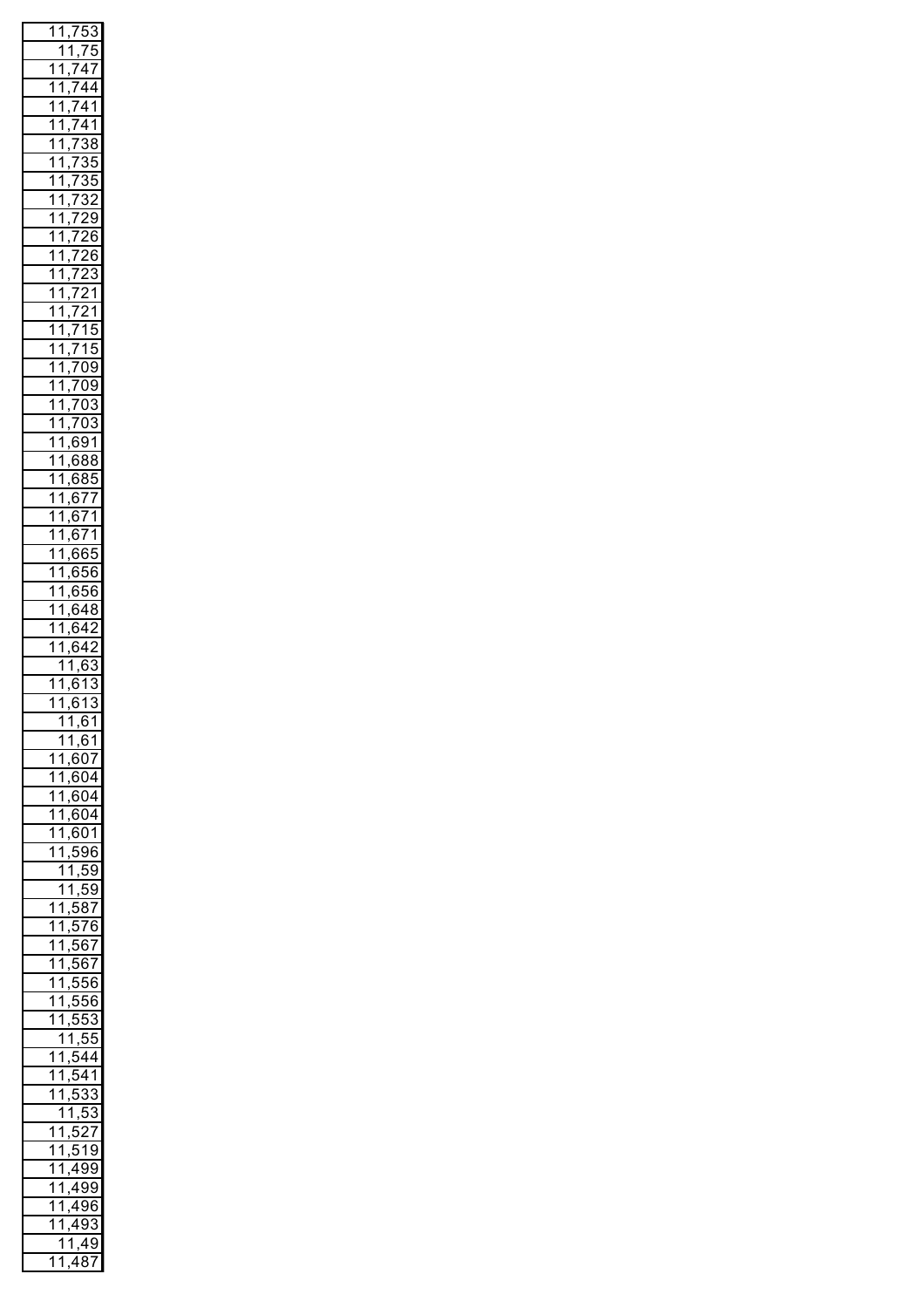| 1                       | $\overline{1}$          | ,487                               |                    |                                               |
|-------------------------|-------------------------|------------------------------------|--------------------|-----------------------------------------------|
| 7                       | 1                       | 485<br>,                           |                    |                                               |
| $\overline{1}$          | $\overline{\mathbf{1}}$ | $\frac{479}{175}$<br>,             |                    |                                               |
| $\overline{1}$          | 7                       | $\frac{479}{ }$<br>,               |                    |                                               |
| 7                       | $\overline{1}$          | $\overline{473}$<br>,              |                    | 3                                             |
| 7                       | $\overline{1}$          | $\frac{471}{1}$<br>,               |                    |                                               |
| $\mathbf{1}$            | $\overline{1}$          | $\overline{468}$<br>,              |                    |                                               |
| $\mathbf{1}$            | $\overline{1}$          | $\frac{459}{1}$<br>,               |                    |                                               |
| $\mathbf{1}$            | $\overline{1}$          | $\sqrt{459}$<br>,                  |                    |                                               |
| $\mathbf{1}$            | $\overline{1}$          | ,454                               |                    |                                               |
| $\mathbf{1}$            | $\overline{1}$          | <u>,451</u>                        |                    |                                               |
| $\overline{\mathbf{1}}$ | $\overline{1}$          | ,448                               |                    |                                               |
| $\overline{\mathbf{1}}$ | $\overline{1}$          | ,431                               |                    |                                               |
| $\overline{\mathbf{1}}$ | $\overline{1}$          | ,423                               |                    |                                               |
| $\overline{\mathbf{1}}$ | $\overline{1}$          | ,417                               |                    |                                               |
| 1                       | $\overline{1}$          | $\overline{A}$                     | 17                 |                                               |
| 1                       | $\overline{1}$          | 412<br>,                           |                    |                                               |
| $\overline{1}$          | $\overline{1}$          | $\frac{409}{ }$<br>,               |                    |                                               |
| $\overline{1}$          | $\overline{1}$          | $\overline{406}$<br>,              |                    | ì                                             |
| $\overline{1}$          | $\overline{1}$          | $\overline{406}$<br>,              |                    |                                               |
| $\overline{1}$          | 1                       | ,                                  |                    |                                               |
| $\overline{\mathbf{1}}$ | $\overline{1}$          | 401<br>392<br>$\overline{\cdot}$   |                    |                                               |
|                         | $\overline{1}$          | ,                                  | $\overline{\cdot}$ | $\overline{39}$                               |
| $\mathbf{1}$            | $\overline{1}$          | $\frac{1}{2}$                      | $\frac{1}{87}$     |                                               |
| $\overline{1}$          | $\overline{1}$          |                                    | $\frac{1}{884}$    |                                               |
| $\overline{\mathbf{1}}$ | $\overline{\mathbf{1}}$ | $\frac{1}{2}$<br>3                 | $\overline{76}$    |                                               |
|                         | $\overline{1}$          |                                    | .<br>`,            | $\overline{37}$                               |
| 1                       | $\overline{1}$          | $\frac{1}{2}$                      | $86\overline{8}$   |                                               |
| $\overline{1}$          | $\overline{1}$          | $\frac{1}{2}$                      | $\overline{368}$   |                                               |
| $\overline{1}$          | $\overline{\mathbf{1}}$ | $\frac{1}{2}$                      | $\overline{365}$   |                                               |
| $\mathbf{1}$            | $\overline{1}$          | $\frac{1}{2}$                      | $\frac{862}{5}$    |                                               |
| $\overline{1}$          | $\overline{1}$          | $\frac{1}{2}$                      | 862                |                                               |
|                         | $\overline{1}$          | ,                                  | ξĘ                 | $\overline{51}$                               |
| $\frac{1}{1}$           | $\overline{1}$          | $\overline{\cdot}$                 | $\frac{1}{48}$     | 3                                             |
| $\overline{1}$          | $\overline{1}$          | $\overline{\cdot}$                 | $\overline{34}$    | 3<br>ξ                                        |
| $\overline{1}$          | $\overline{1}$          | 34<br>j                            |                    | $\overline{\cdot}$<br>$\overline{\mathbf{3}}$ |
| 1                       | $\overline{1}$          | 5<br>)<br>,                        | 4                  | $\overline{3}$                                |
| 1                       | 1                       | $\overline{3}$                     | 3                  | 7                                             |
| 1                       | $\overline{1}$          | $\ddot{\cdot}$<br>ξ                |                    | $\overline{34}$                               |
| $\overline{\mathbf{1}}$ | $\overline{1}$          | $\frac{7}{2}$<br>ξ                 | $\overline{29}$    |                                               |
| $\overline{1}$          | $\overline{1}$          | $\frac{7}{2}$<br>ξ                 | 23                 |                                               |
| $\overline{1}$          | 1                       | $\tilde{\zeta}$<br>ξ               | 23                 |                                               |
| $\overline{1}$          | $\overline{1}$          | $\overline{3}$                     | $\overline{21}$    |                                               |
| $\overline{1}$          | $\overline{1}$          | $\overline{3}$                     | 1                  | 8                                             |
| $\overline{1}$          | $\overline{1}$          | $\overline{3}$                     | 7                  | 8                                             |
| $\overline{1}$          | $\overline{1}$          | $\overline{3}$                     | $\overline{15}$    |                                               |
| $\overline{\mathbf{1}}$ | $\overline{1}$          | ,304                               |                    |                                               |
| $\overline{\mathbf{1}}$ | $\overline{1}$          | , 304                              |                    |                                               |
| $\overline{1}$          | $\overline{1}$          | , 296                              |                    |                                               |
| $\overline{1}$          | $\overline{1}$          | ,296                               |                    |                                               |
| $\overline{1}$          | $\overline{1}$          | ,296                               |                    |                                               |
| $\overline{1}$          | $\overline{\mathbf{1}}$ | ļ,<br>$\overline{c}$               | 96                 |                                               |
| 1                       | $\overline{\mathbf{1}}$ | $\overline{\cdot}$<br>ì            | 91                 |                                               |
| 1                       | 1                       | $\overline{\phantom{a}}$<br>,<br>, | $\overline{91}$    |                                               |
|                         | $\overline{\mathbf{1}}$ | $\overline{1}$                     | $\overline{28}$    |                                               |
|                         | $\overline{\mathbf{1}}$ | 1                                  |                    | $\overline{\mathbf{S}}$<br>3                  |
|                         | $\overline{\mathbf{1}}$ | $\overline{1}$                     | )                  | 3<br>ξ                                        |
| 1                       | 1                       | í<br>ï                             | 6                  | 6                                             |
| 1                       | 1                       | )<br>,                             | ť                  | .<br>}3<br>ś                                  |
| 1                       | 1                       | ,                                  | 55                 | 5                                             |
| 1                       | $\overline{\mathbf{1}}$ |                                    | 47                 |                                               |
| 1                       | 1                       |                                    | 4Ī                 | 5                                             |
| 1                       | 1                       |                                    | 42                 |                                               |
| 1                       | 1                       |                                    | ŝ                  | 31                                            |
| 1                       | 1                       |                                    |                    | 31                                            |
| 1                       | 1                       |                                    |                    | 26<br>j                                       |
| 1                       | 1                       |                                    | )<br>-             | 3<br>€                                        |
|                         |                         |                                    |                    |                                               |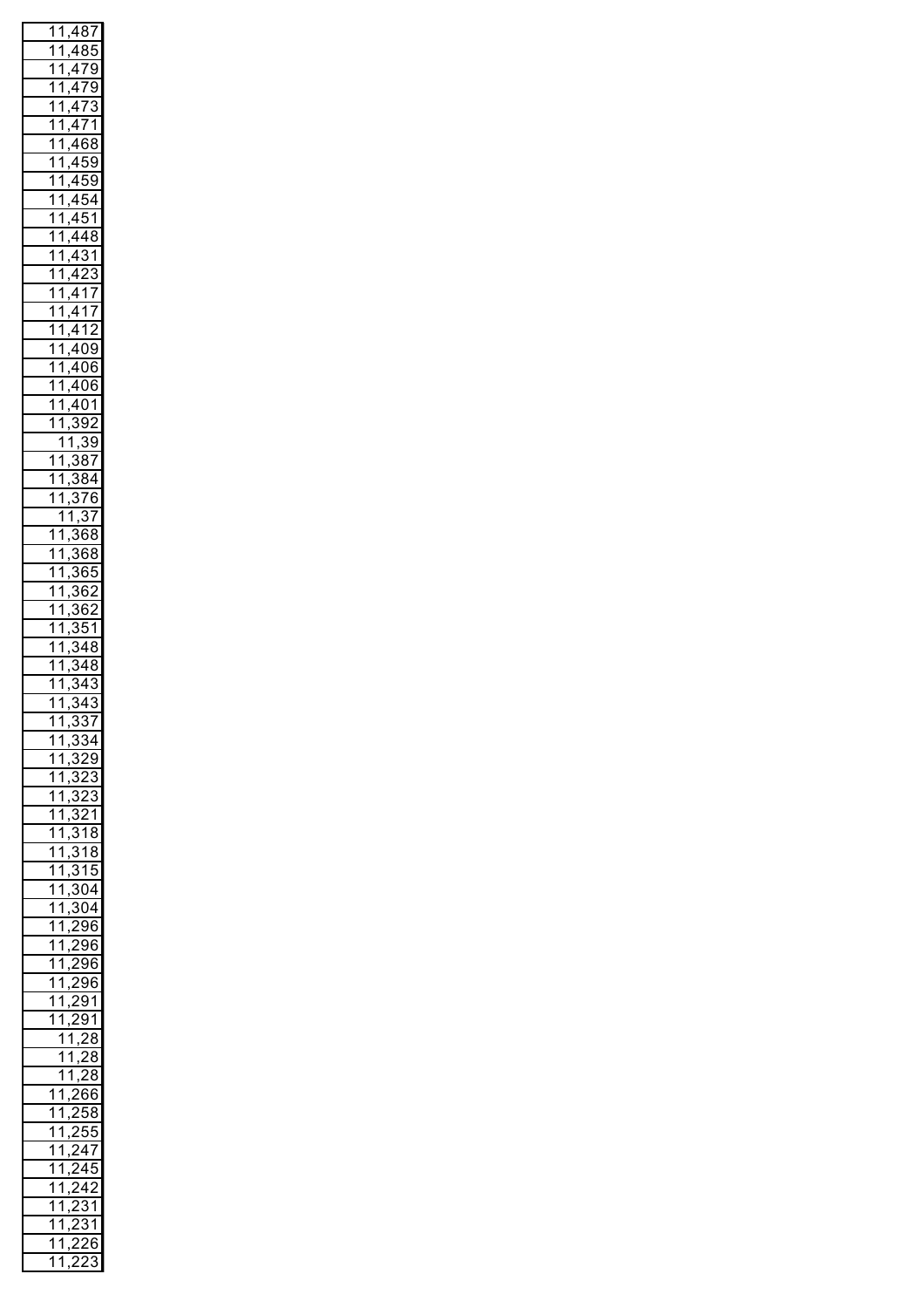|                                 | .<br>1                  | $\overline{\mathbf{1}}$                    | ,                                         | ź<br>$\overline{ }$       |
|---------------------------------|-------------------------|--------------------------------------------|-------------------------------------------|---------------------------|
|                                 | 7                       | $\overline{1}$                             |                                           |                           |
|                                 |                         |                                            | $\overline{\phantom{a}}$                  | $\overline{ }$            |
| .<br>1                          | 7                       | ,                                          | (                                         | $\overline{7}$            |
| .<br>1                          | $\overline{\mathbf{1}}$ | ʻ<br>,                                     | $\overline{C}$<br>(                       | $\overline{ }$            |
| 1                               | $\overline{1}$          | $\overline{1}$                             | Ś                                         | эć<br>ì                   |
| $\overline{1}$                  | $\overline{1}$          | ,<br>$\overline{1}$                        |                                           |                           |
|                                 |                         | ,                                          | Ś<br>)                                    | ŝ<br>3                    |
| $\overline{1}$                  | $\overline{1}$          | $\overline{1}$<br>,                        | ξ<br>š                                    | ξ<br>3                    |
| $\overline{1}$                  | $\overline{1}$          | $\overline{1}$<br>,                        | š<br>ξ                                    | ξ<br>ş                    |
| $\overline{1}$                  | $\overline{1}$          | $\overline{1}$                             | š<br>ξ                                    | ξ<br>3                    |
| $\overline{1}$                  | $\overline{1}$          | $\frac{1}{1}$                              |                                           |                           |
|                                 |                         |                                            | š<br>ξ                                    | ŗ<br>5                    |
| 7                               | $\overline{1}$          | $\frac{1}{1}$<br>$\frac{1}{1}$             | ξ<br>3                                    | $\ddot{\cdot}$<br>3       |
|                                 | $\overline{1}$          |                                            | $\overline{1}$                            | ξ<br>3                    |
|                                 | $\frac{1}{1}$           | $\overline{1}$                             | $\overline{1}$                            | ξ<br>ş                    |
|                                 | $\overline{1}$          | ,                                          |                                           |                           |
|                                 |                         | ,                                          | $\overline{1}$                            | 3<br>Ş                    |
| .<br>1                          | $\overline{1}$          | $\frac{1}{1}$<br>$\frac{1}{2}$             | $\overline{7}$                            | $\overline{7}$            |
| .<br>1                          | $\overline{\mathbf{1}}$ | $\overline{1}$                             | 65                                        | þ                         |
| $\overline{\mathbf{1}}$         | $\overline{\mathbf{1}}$ | $\frac{1}{1}$                              | $\overline{6}$                            | 7                         |
| $\overline{1}$                  | $\overline{1}$          | $\overline{1}$                             |                                           | $\overline{1}$            |
|                                 |                         | ,                                          | $\overline{6}$                            |                           |
| $\overline{1}$                  | $\overline{1}$          | $\overline{1}$<br>,                        | 5                                         | $\frac{3}{1}$             |
| $\overline{1}$                  | $\overline{1}$          | $\overline{1}$<br>,                        | ŗ<br>5                                    |                           |
| $\overline{\mathbf{1}}$         | $\overline{1}$          | $\overline{1}$                             | 4                                         | $\overline{8}$            |
|                                 | $\overline{1}$          |                                            | $\overline{4}$                            |                           |
| $\overline{1}$                  |                         | <u>1, 1</u><br><u>1, 1</u><br>1, 1         |                                           | Ĵ<br>3                    |
|                                 | $\overline{1}$          |                                            | $\overline{1}$                            | 4                         |
| $\mathbf{1}$                    | $\overline{1}$          |                                            |                                           | ξ<br>3                    |
| $\overline{1}$                  | $\overline{1}$          | $\overline{1}$                             |                                           | ŗ<br>5                    |
| $\overline{1}$                  | $\overline{\mathbf{1}}$ | ,<br>$\overline{1}$                        |                                           |                           |
|                                 |                         | ,                                          | $\frac{3}{3}$ $\frac{3}{3}$ $\frac{3}{1}$ | ť<br>,                    |
| $\overline{1}$                  | $\overline{1}$          | $\overline{1}$<br>,                        |                                           | $\ddot{\cdot}$<br>Ć       |
| $\overline{1}$                  | $\overline{1}$          | $\overline{1}$<br>,                        |                                           | 4                         |
| $\overline{1}$                  | $\overline{1}$          | $\overline{1}$                             | $\overline{1}$                            | $\overline{4}$            |
| $\overline{1}$                  | $\overline{1}$          | ,<br>$\overline{1}$                        |                                           |                           |
|                                 |                         | ,                                          | $\frac{1}{1}$                             | $\overline{4}$            |
| $\overline{1}$                  | $\overline{1}$          | $\overline{1}$<br>,                        |                                           | 4                         |
| $\overline{1}$                  | $\overline{1}$          | $\overline{1}$                             | $\overline{\mathbf{1}}$                   | $\overline{\mathbf{1}}$   |
| $\overline{\mathbf{1}}$         | $\overline{1}$          | ,<br>$\overline{1}$                        | $\overline{08}$                           |                           |
|                                 |                         | ,                                          |                                           |                           |
| $\overline{1}$                  | $\overline{1}$          | $\overline{1}$<br>,                        | O                                         | $\overline{5}$            |
| $\overline{1}$                  | $\overline{1}$          | $\overline{1}$<br>,                        | $\overline{\mathcal{C}}$<br>$\mathbf{)}$  | 1                         |
| $\overline{\mathbf{1}}$         | 1                       | $\overline{0}$                             | ξ                                         | $\overline{\overline{5}}$ |
| $\overline{1}$                  | $\overline{1}$          | ,085                                       |                                           |                           |
|                                 |                         | ı                                          |                                           |                           |
| 1                               | $\overline{1}$          | ,085                                       |                                           |                           |
| 1                               | $\overline{1}$          | ,082                                       |                                           |                           |
|                                 |                         |                                            |                                           |                           |
|                                 |                         |                                            |                                           |                           |
| $\overline{1}$                  | $\overline{1}$          |                                            |                                           | $\frac{7}{5}$             |
| $\overline{1}$                  | $\overline{1}$          | $\frac{1}{0.077}$<br>$\frac{0.077}{0.077}$ |                                           |                           |
| $\overline{1}$                  | $\overline{1}$          | ,074                                       |                                           |                           |
|                                 | $\overline{1}$          |                                            |                                           |                           |
| $\overline{1}$                  |                         |                                            |                                           |                           |
| $\overline{1}$                  | $\overline{1}$          | $\frac{074}{072}$                          |                                           |                           |
| $\overline{1}$                  | $\overline{1}$          | ,072                                       |                                           |                           |
| $\overline{1}$                  | $\overline{1}$          | $\frac{0.066}{0.066}$                      |                                           |                           |
|                                 | $\overline{1}$          |                                            |                                           |                           |
| $\overline{1}$                  |                         | $\frac{0.064}{0.064}$                      |                                           |                           |
| $\overline{1}$                  | $\overline{1}$          | ,059                                       |                                           |                           |
| $\overline{1}$                  | $\overline{1}$          | $\frac{0.056}{1}$                          |                                           |                           |
| $\overline{1}$                  | $\overline{1}$          | ,048                                       |                                           |                           |
|                                 |                         |                                            |                                           |                           |
| $\overline{1}$                  | $\overline{1}$          | $\frac{0.046}{0.06}$                       |                                           |                           |
|                                 | $\frac{1}{2}$           | $\overline{1}$                             | , 04                                      |                           |
| 1                               | $\frac{1}{2}$           | , 03                                       |                                           | $\frac{1}{35}$            |
| 1                               | $\overline{1}$          | ,033                                       |                                           | 3                         |
|                                 |                         |                                            |                                           |                           |
|                                 | $\overline{1}$          | $\frac{1}{1,03}$                           |                                           |                           |
| 1                               | $\overline{1}$          | ,025                                       |                                           |                           |
| $\overline{1}$                  | $\frac{1}{1}$           | ,025                                       |                                           |                           |
| $\overline{1}$                  | $\overline{1}$          |                                            |                                           |                           |
|                                 |                         | ,022                                       |                                           |                           |
| $\overline{1}$                  | $\overline{1}$          | ,017                                       |                                           |                           |
| $\overline{1}$                  | $\overline{1}$          | ,014                                       |                                           |                           |
| $\overline{1}$                  | $\overline{1}$          | ,012                                       |                                           |                           |
|                                 |                         |                                            |                                           |                           |
|                                 | $\overline{10}$         | <u>,999</u>                                |                                           |                           |
|                                 | $\overline{10}$         | ,                                          | 988                                       |                           |
|                                 | $\overline{10}$         | ,                                          | 976                                       |                           |
|                                 | $\overline{10}$         | ,                                          | 973                                       | 3                         |
|                                 | 0                       | 96                                         |                                           | 55                        |
| $\frac{1}{2}$<br>$\overline{1}$ | )                       | ,963                                       |                                           | 3                         |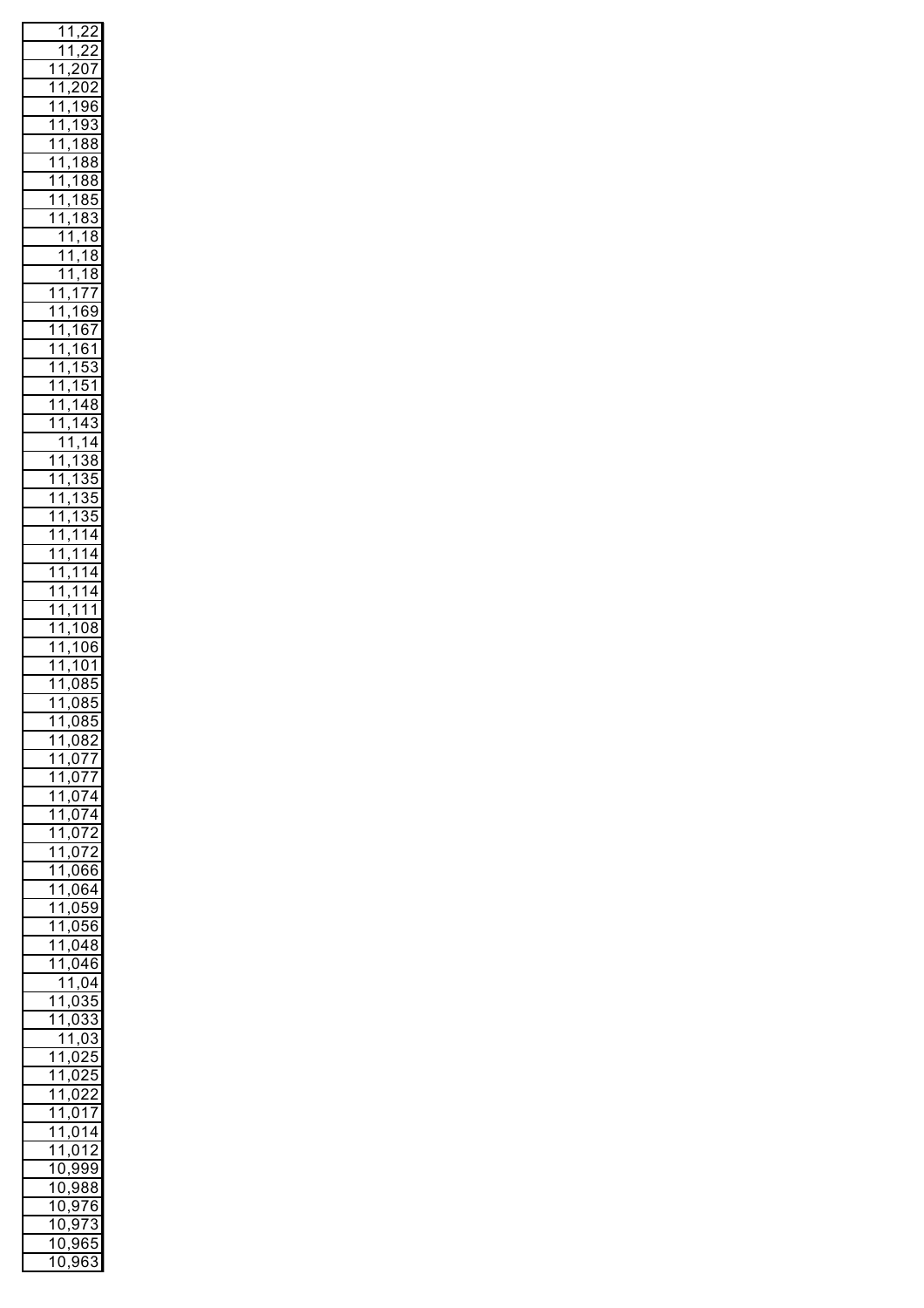| ้า                      |                                                   | 0,96                                                                                                                                                                                                                                                                                                                                    |                 | 3               |
|-------------------------|---------------------------------------------------|-----------------------------------------------------------------------------------------------------------------------------------------------------------------------------------------------------------------------------------------------------------------------------------------------------------------------------------------|-----------------|-----------------|
|                         |                                                   | 10,96                                                                                                                                                                                                                                                                                                                                   |                 |                 |
|                         |                                                   | 10,958                                                                                                                                                                                                                                                                                                                                  |                 |                 |
| .<br>1                  |                                                   | 0,958                                                                                                                                                                                                                                                                                                                                   |                 |                 |
|                         |                                                   | 10,95                                                                                                                                                                                                                                                                                                                                   |                 |                 |
|                         |                                                   |                                                                                                                                                                                                                                                                                                                                         |                 |                 |
|                         |                                                   | 10,947                                                                                                                                                                                                                                                                                                                                  |                 |                 |
| $\mathbf{1}$            | $\overline{0}$                                    | $\frac{94}{7}$<br>,                                                                                                                                                                                                                                                                                                                     |                 |                 |
| .<br>1                  |                                                   |                                                                                                                                                                                                                                                                                                                                         |                 |                 |
| .<br>1                  |                                                   |                                                                                                                                                                                                                                                                                                                                         |                 |                 |
| .<br>1                  |                                                   |                                                                                                                                                                                                                                                                                                                                         |                 |                 |
| 1                       |                                                   |                                                                                                                                                                                                                                                                                                                                         |                 |                 |
| 1                       |                                                   |                                                                                                                                                                                                                                                                                                                                         |                 |                 |
| 1                       |                                                   |                                                                                                                                                                                                                                                                                                                                         |                 |                 |
| 1                       |                                                   |                                                                                                                                                                                                                                                                                                                                         |                 |                 |
| 1                       |                                                   |                                                                                                                                                                                                                                                                                                                                         |                 |                 |
|                         |                                                   |                                                                                                                                                                                                                                                                                                                                         |                 |                 |
| 1                       |                                                   |                                                                                                                                                                                                                                                                                                                                         |                 |                 |
| 1                       |                                                   |                                                                                                                                                                                                                                                                                                                                         |                 |                 |
| 1                       |                                                   |                                                                                                                                                                                                                                                                                                                                         |                 |                 |
| 1                       |                                                   |                                                                                                                                                                                                                                                                                                                                         |                 |                 |
| 1                       |                                                   |                                                                                                                                                                                                                                                                                                                                         |                 |                 |
| 1                       |                                                   |                                                                                                                                                                                                                                                                                                                                         |                 |                 |
| 1                       |                                                   | $\frac{0.945}{0.945}$<br>0.942<br>0.942<br>0.937<br>0.937<br>0.935<br>0.935<br>0.935<br>0.929<br>0.929<br>0.922<br>0.922<br>0.922<br>0.922<br>0.922<br>0.922<br>0.922<br>0.922<br>0.922<br>0.922<br>0.922<br>0.922<br>0.922<br>0.922<br>0.922<br>0.922<br>0.922<br>0.922<br>0.922<br>0.922<br>0.922<br>0.922<br>0.922<br>0.922<br>0.922 |                 |                 |
| 1                       |                                                   |                                                                                                                                                                                                                                                                                                                                         |                 |                 |
| 1                       |                                                   |                                                                                                                                                                                                                                                                                                                                         |                 |                 |
|                         |                                                   |                                                                                                                                                                                                                                                                                                                                         |                 |                 |
| 1                       |                                                   |                                                                                                                                                                                                                                                                                                                                         |                 |                 |
| 1                       |                                                   |                                                                                                                                                                                                                                                                                                                                         |                 |                 |
| 1                       |                                                   |                                                                                                                                                                                                                                                                                                                                         |                 |                 |
| 1                       |                                                   |                                                                                                                                                                                                                                                                                                                                         |                 |                 |
| 1                       |                                                   |                                                                                                                                                                                                                                                                                                                                         |                 |                 |
| .<br>1                  |                                                   |                                                                                                                                                                                                                                                                                                                                         |                 |                 |
| .<br>1                  |                                                   |                                                                                                                                                                                                                                                                                                                                         |                 |                 |
| $\overline{1}$          |                                                   |                                                                                                                                                                                                                                                                                                                                         |                 |                 |
| 1                       |                                                   |                                                                                                                                                                                                                                                                                                                                         |                 |                 |
|                         |                                                   |                                                                                                                                                                                                                                                                                                                                         |                 |                 |
| $\overline{1}$          | $\mathbf 0$                                       | ع.<br>-                                                                                                                                                                                                                                                                                                                                 | 366             | j               |
| $\overline{\mathbf{1}}$ | $\overline{0}$                                    | $,\overline{866}$                                                                                                                                                                                                                                                                                                                       |                 | ì               |
| $\overline{\mathbf{1}}$ | $\overline{0}$                                    | $\overline{8}$                                                                                                                                                                                                                                                                                                                          | 56              | ì               |
| 4<br>ļ                  | $\overline{\phantom{a}}$<br>$\tilde{\mathcal{C}}$ | $\overline{8}$<br>, (                                                                                                                                                                                                                                                                                                                   | $\overline{5}$  | $\overline{3}$  |
| 1                       | 0                                                 | ,853                                                                                                                                                                                                                                                                                                                                    |                 |                 |
| 1                       | 0                                                 | ,848                                                                                                                                                                                                                                                                                                                                    |                 |                 |
| 1                       | 0                                                 | ,846                                                                                                                                                                                                                                                                                                                                    |                 |                 |
| 1                       | 0                                                 | ,846                                                                                                                                                                                                                                                                                                                                    |                 |                 |
| 1                       | 0                                                 | ,84                                                                                                                                                                                                                                                                                                                                     |                 | 3               |
| 1                       |                                                   |                                                                                                                                                                                                                                                                                                                                         |                 |                 |
|                         | 0                                                 | ,841                                                                                                                                                                                                                                                                                                                                    |                 |                 |
| 1                       | 0                                                 | ,8                                                                                                                                                                                                                                                                                                                                      |                 | $\overline{36}$ |
| 1                       | 0                                                 | $,\bar{8}$                                                                                                                                                                                                                                                                                                                              | $\overline{31}$ |                 |
| 1                       | 0                                                 | $,\bar{8}$                                                                                                                                                                                                                                                                                                                              | $\overline{28}$ |                 |
| 1                       | 0                                                 | $,\bar{8}$                                                                                                                                                                                                                                                                                                                              | $\overline{26}$ |                 |
| 1                       | 0                                                 | $,\bar{8}$                                                                                                                                                                                                                                                                                                                              | $\overline{2}$  | $\overline{3}$  |
| 1                       | 0                                                 | $,\bar{8}$                                                                                                                                                                                                                                                                                                                              | $\overline{2}$  | $\overline{3}$  |
| 1                       | 0                                                 | ,8                                                                                                                                                                                                                                                                                                                                      | $\overline{21}$ |                 |
| 1                       | 0                                                 | $,\bar{\mathcal{8}}$                                                                                                                                                                                                                                                                                                                    | 1               | 8               |
| 1                       |                                                   |                                                                                                                                                                                                                                                                                                                                         |                 |                 |
|                         | 0                                                 | 3<br>ξ                                                                                                                                                                                                                                                                                                                                  | $\overline{1}$  | 3<br>ξ          |
| 1                       | 0                                                 | š<br>ξ<br>,                                                                                                                                                                                                                                                                                                                             | 1               | ξ<br>3          |
| 1                       | 0                                                 | ξ<br>3<br>,                                                                                                                                                                                                                                                                                                                             | 1               | 6               |
| 1                       | 0                                                 | ξ<br>3<br>,                                                                                                                                                                                                                                                                                                                             | 1               | í<br>Ŝ          |
| 1                       | 0                                                 | ξ<br>3<br>,                                                                                                                                                                                                                                                                                                                             | 1               | 1               |
| 1                       | 0                                                 | ξ<br>,                                                                                                                                                                                                                                                                                                                                  | 808             |                 |
| 1                       | 0                                                 | ξ                                                                                                                                                                                                                                                                                                                                       | 303             |                 |
| 1                       | 0                                                 | ,<br>$,\overline{78}$                                                                                                                                                                                                                                                                                                                   |                 | 38<br>3         |
| $\mathbf 1$             |                                                   |                                                                                                                                                                                                                                                                                                                                         |                 |                 |
|                         | 0                                                 | $\overline{7}$                                                                                                                                                                                                                                                                                                                          | ξ               | 36              |
| $\mathbf 1$             | 0                                                 | ,                                                                                                                                                                                                                                                                                                                                       | 778             | S               |
| 1                       | 0                                                 | 7<br>,                                                                                                                                                                                                                                                                                                                                  | $7\bar{1}$      |                 |
| 1                       | 0                                                 | 76<br>,                                                                                                                                                                                                                                                                                                                                 |                 | 66              |
| 1                       | 0                                                 | 76<br>,                                                                                                                                                                                                                                                                                                                                 |                 | $\frac{1}{2}$   |
| 1                       | 0                                                 | $\overline{7}$<br>,                                                                                                                                                                                                                                                                                                                     | ŗ               | 59              |
| 1                       | 0                                                 | $\overline{I}$                                                                                                                                                                                                                                                                                                                          | ŗ               | ŗ<br>J          |
| 1                       | ſ<br>)                                            | $\overline{7}$                                                                                                                                                                                                                                                                                                                          | ŗ               | 6<br>j          |
|                         |                                                   |                                                                                                                                                                                                                                                                                                                                         |                 |                 |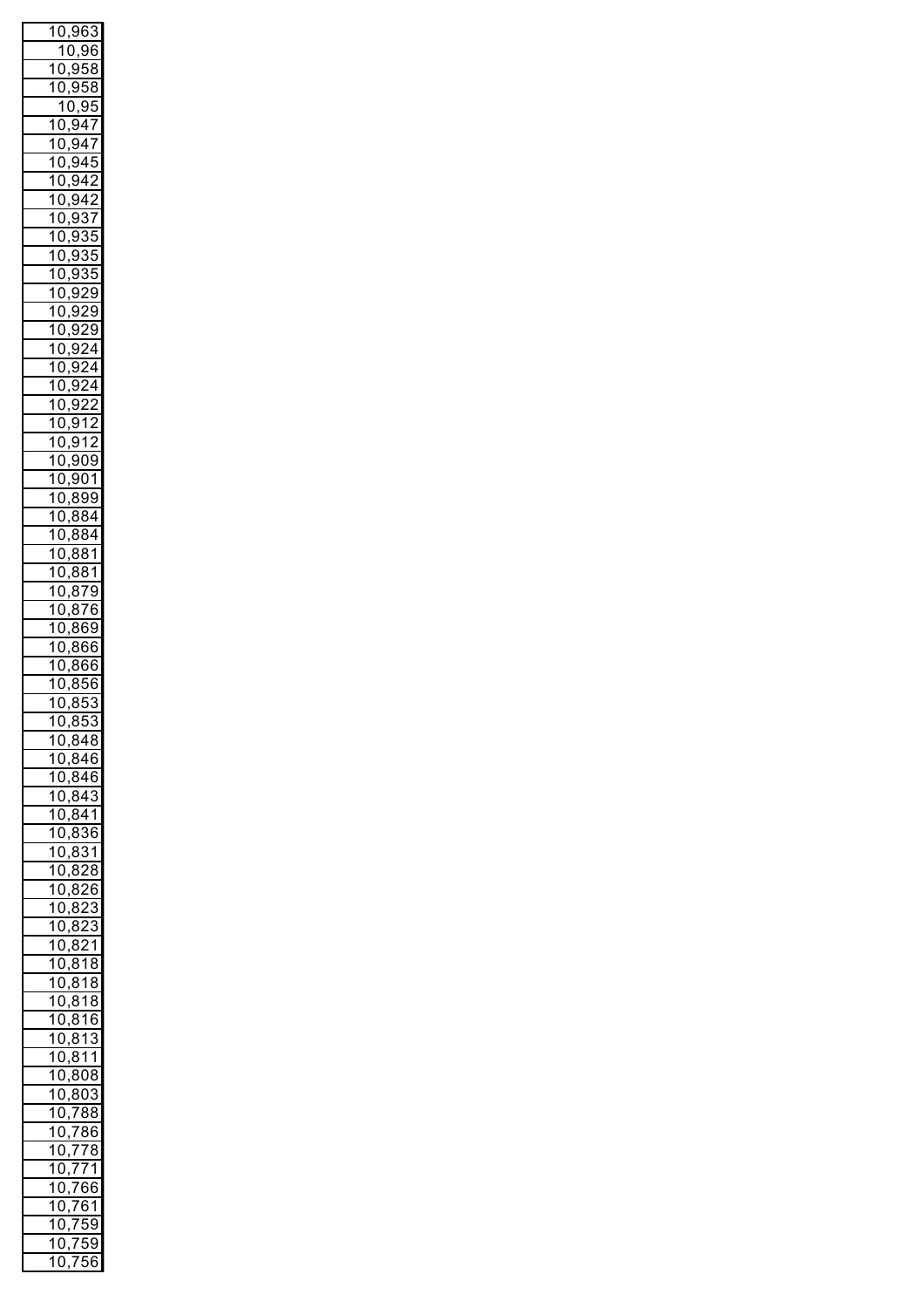|                | 10,751                  |                |                |                   |                          |
|----------------|-------------------------|----------------|----------------|-------------------|--------------------------|
| .<br>1         |                         |                |                |                   |                          |
|                | 0                       |                |                | 749               |                          |
| .<br>1         | 0                       |                |                | ,749              |                          |
| .<br>1         | $\mathbf 0$             | ,              |                | 746               |                          |
| .<br>1         | $\overline{0}$          |                |                | 746               | ć                        |
| .<br>1         | $\overline{0}$          |                |                | 746               |                          |
| .<br>1         |                         | ,              |                |                   |                          |
|                | $\overline{0}$          | ,              |                | $74\overline{4}$  |                          |
| .<br>1         | $\overline{0}$          | ,              |                | $7\overline{44}$  |                          |
| .<br>1         | $\overline{0}$          | ,              |                | 741               |                          |
| .<br>1         | $\overline{0}$          | ,              |                | 736               |                          |
| .<br>1         | $\overline{0}$          |                |                | 734               |                          |
|                |                         | ,              |                |                   |                          |
| .<br>1         | $\overline{0}$          |                |                | ,731              |                          |
| .<br>1         | $\overline{0}$          |                |                | ,729              |                          |
| .<br>1         | $\overline{0}$          | ,72            |                |                   | $\overline{24}$          |
| .<br>1         | $\overline{0}$          |                |                | $\frac{1}{719}$   |                          |
| .<br>1         | $\overline{0}$          |                |                |                   |                          |
|                |                         |                |                | ,71               | $\overline{I}$           |
| .<br>1         | $\overline{0}$          |                |                | $\frac{71}{2}$    | $\overline{\phantom{a}}$ |
| .<br>1         | $\overline{0}$          |                |                | $\frac{709}{7}$   |                          |
| .<br>1         | $\overline{0}$          |                |                | $\frac{2}{707}$   |                          |
| .<br>1         | $\frac{1}{0}$           |                |                | $\frac{704}{7}$   |                          |
| .<br>1         | $\frac{1}{0}$           |                |                |                   |                          |
|                | $\frac{1}{0}$           |                |                | $\frac{1}{702}$   |                          |
| .<br>1         |                         | $\overline{7}$ |                |                   | $\overline{2}$           |
| .<br>1         | $\overline{0}$          | ,69            |                |                   | 95                       |
| .<br>1         | $\frac{8}{0}$           |                |                | ,692              |                          |
| 7              | 0                       |                |                | ,692              |                          |
|                |                         |                |                | 10,69             |                          |
|                |                         |                |                |                   |                          |
|                | 10,687                  |                |                |                   |                          |
| .<br>1         | $\overline{0}$          |                |                | ,687              |                          |
| 1              | $\frac{6}{0,685}$       |                |                |                   |                          |
| 7              | ō                       |                |                | ,682              |                          |
|                |                         |                |                |                   |                          |
|                |                         |                |                | 10,68             |                          |
|                |                         |                |                | 10,68             |                          |
|                | $\frac{10,673}{10,673}$ |                |                |                   |                          |
| 1              | $\overline{0}$          |                |                | <u>,673</u>       |                          |
| 1              | $\overline{0}$          |                |                | ,67               | $\overline{3}$           |
| .<br>1         | $\overline{0}$          |                |                | ,656              |                          |
|                |                         |                |                |                   |                          |
|                | $\frac{10}{10}$         |                |                | 646               |                          |
|                | 10,646                  |                |                |                   |                          |
| 1              | 0                       |                |                | ,639              | J                        |
| 1              | 0                       |                |                | ,639              |                          |
|                | $\mathcal{C}$<br>)      |                |                |                   |                          |
|                |                         |                |                |                   |                          |
| 1              |                         |                |                |                   | ,636                     |
| 1              | $\mathcal{C}$<br>)      |                |                | $\frac{636}{5}$   |                          |
| 1              | $\mathcal{C}$<br>)      |                |                |                   |                          |
|                | $\mathcal{C}$           |                |                | $\frac{622}{5}$   |                          |
| 1              | )                       |                |                | <u>,619</u>       |                          |
| 1              | $\mathcal{C}$<br>)      | $\overline{6}$ |                | $\overline{17}$   |                          |
| 1              | 0                       | $\overline{6}$ |                | 12                |                          |
| 1              | (<br>)                  | j              |                | 612               |                          |
|                | $\overline{1}$          |                |                | $\overline{0,61}$ |                          |
|                | C<br>)                  |                |                |                   |                          |
| 1              |                         |                |                | 603               |                          |
|                |                         |                |                | 10,6              |                          |
|                |                         | $\overline{1}$ |                | $\overline{6}$    |                          |
| $\overline{1}$ | 0                       |                |                | $,\frac{1}{598}$  |                          |
| 1              | 0                       |                |                | 593               |                          |
|                |                         | ,              |                |                   |                          |
| .<br>1         | 0                       | ,              |                | $\overline{588}$  |                          |
| .<br>1         | 0                       | ,              | $\overline{5}$ |                   | 36                       |
| .<br>1         | 0                       | ,              | $\overline{5}$ |                   | 36                       |
| 1              | 0                       |                | $\overline{5}$ |                   |                          |
|                |                         | ,              |                |                   | $\overline{33}$          |
| 1              | 0                       | ,              |                | $\frac{1}{567}$   |                          |
| .<br>1         | C<br>)                  |                |                | $\frac{1}{562}$   |                          |
|                | $\overline{10}$         |                |                | 56                |                          |
| $\overline{1}$ | <u>0,</u>               | ŗ              | J              | 45                |                          |
|                | 0                       | ŗ              |                |                   |                          |
| .<br>1         |                         | ,              |                | 4                 | 1                        |
| 1              | 0                       | ŗ<br>,         |                | 4                 | 1                        |
| 1              | 0                       | ŗ<br>,         | J              |                   | 38                       |
| 1              | 0                       | ŗ<br>,         | J              | ś                 | $\ddot{\cdot}$<br>3      |
| .<br>1         | C<br>)                  | ť              | )              |                   | 29                       |
| ้า             | (<br>)                  | ŗ              |                | $5\overline{29}$  |                          |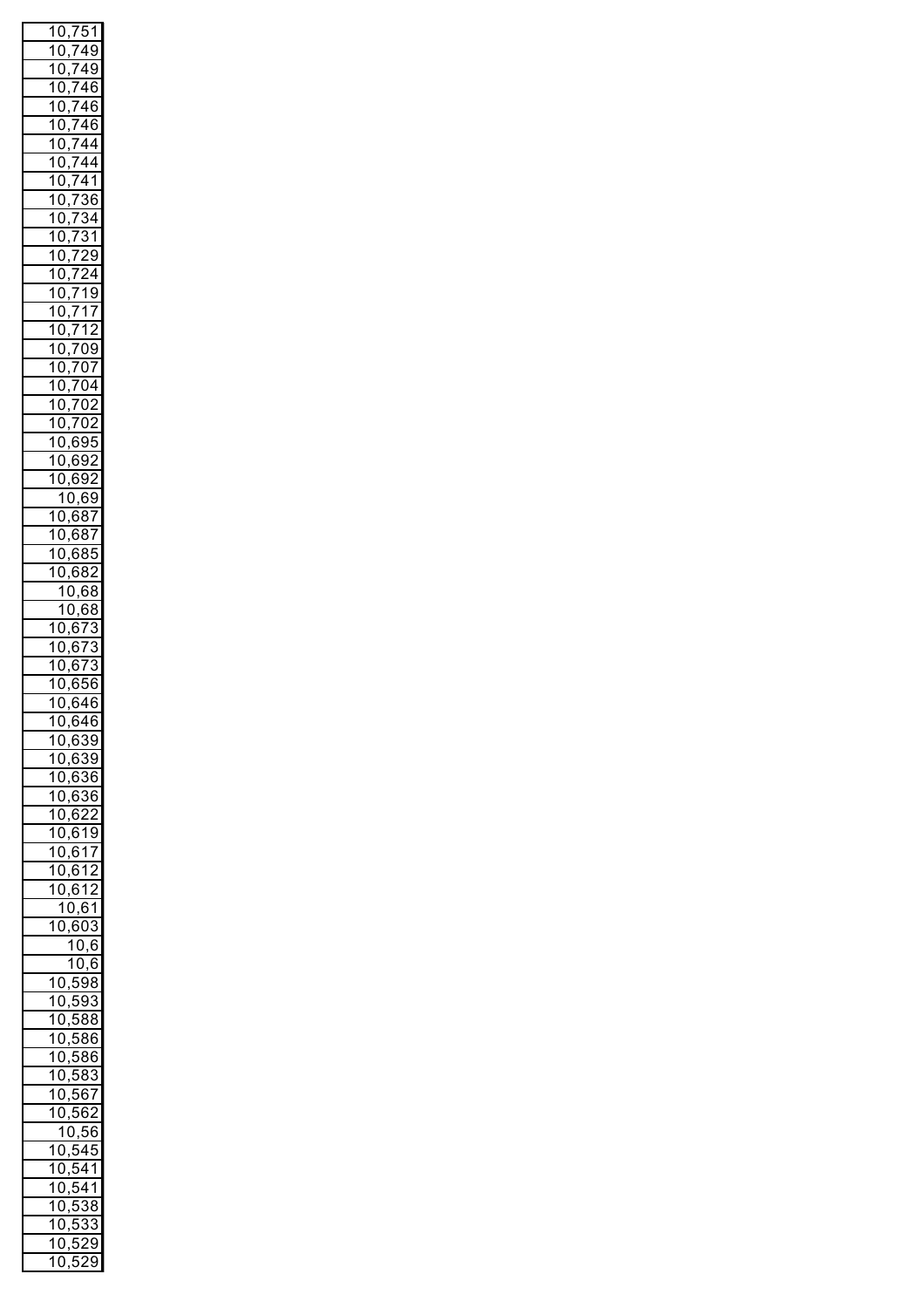|                |                                                                                                                                               | 10,524                                                                                                                                                                          |                             |                              |
|----------------|-----------------------------------------------------------------------------------------------------------------------------------------------|---------------------------------------------------------------------------------------------------------------------------------------------------------------------------------|-----------------------------|------------------------------|
| .<br>1         |                                                                                                                                               |                                                                                                                                                                                 |                             |                              |
|                |                                                                                                                                               | 0,519                                                                                                                                                                           |                             |                              |
|                |                                                                                                                                               |                                                                                                                                                                                 |                             |                              |
|                |                                                                                                                                               |                                                                                                                                                                                 |                             |                              |
|                |                                                                                                                                               |                                                                                                                                                                                 |                             |                              |
|                |                                                                                                                                               |                                                                                                                                                                                 |                             |                              |
|                |                                                                                                                                               |                                                                                                                                                                                 |                             |                              |
|                |                                                                                                                                               |                                                                                                                                                                                 |                             |                              |
|                |                                                                                                                                               |                                                                                                                                                                                 |                             |                              |
|                |                                                                                                                                               |                                                                                                                                                                                 |                             |                              |
|                |                                                                                                                                               |                                                                                                                                                                                 |                             |                              |
|                |                                                                                                                                               |                                                                                                                                                                                 |                             |                              |
|                |                                                                                                                                               |                                                                                                                                                                                 |                             |                              |
|                |                                                                                                                                               | $\frac{10,519}{10,519}$<br>$\frac{10,512}{10,505}$<br>$\frac{10,503}{10,496}$<br>$\frac{10,484}{10,482}$<br>$\frac{10,484}{10,479}$<br>$\frac{1}{1}$ ,479<br>$\frac{1}{1}$ ,474 |                             |                              |
|                |                                                                                                                                               |                                                                                                                                                                                 |                             |                              |
|                | $\frac{15}{10}$                                                                                                                               |                                                                                                                                                                                 |                             |                              |
|                |                                                                                                                                               | $\frac{474}{170}$                                                                                                                                                               |                             |                              |
| 1              |                                                                                                                                               | $\frac{8}{0,472}$                                                                                                                                                               |                             |                              |
|                |                                                                                                                                               | $\frac{10,47}{1}$                                                                                                                                                               |                             |                              |
|                |                                                                                                                                               | 10,47                                                                                                                                                                           |                             |                              |
|                |                                                                                                                                               | 10,463                                                                                                                                                                          |                             |                              |
|                |                                                                                                                                               |                                                                                                                                                                                 |                             |                              |
| .<br>1         |                                                                                                                                               | ,463                                                                                                                                                                            |                             |                              |
| .<br>1         |                                                                                                                                               | ,463                                                                                                                                                                            |                             |                              |
| 1              |                                                                                                                                               | ,456                                                                                                                                                                            |                             |                              |
| 1              |                                                                                                                                               | ,451                                                                                                                                                                            |                             |                              |
|                | $\begin{tabular}{c c c c c c c c} \hline $\circ$ & $\circ$ & $\circ$ \\ \hline $\circ$ & $\circ$ & $\circ$ & $\circ$ \\ \hline \end{tabular}$ |                                                                                                                                                                                 |                             |                              |
| .<br>1         |                                                                                                                                               | ,449                                                                                                                                                                            |                             |                              |
| .<br>1         |                                                                                                                                               | ,446                                                                                                                                                                            |                             |                              |
| .<br>1         |                                                                                                                                               | ,444                                                                                                                                                                            |                             |                              |
| 1              |                                                                                                                                               | ,439                                                                                                                                                                            |                             |                              |
|                | $\frac{15}{10}$                                                                                                                               |                                                                                                                                                                                 |                             |                              |
|                |                                                                                                                                               | ,437                                                                                                                                                                            |                             |                              |
|                | $\frac{15}{10}$                                                                                                                               | <del>,4</del> 35                                                                                                                                                                |                             |                              |
| ้ำ             |                                                                                                                                               | $\frac{6}{0,435}$                                                                                                                                                               |                             |                              |
|                |                                                                                                                                               | 10,43                                                                                                                                                                           |                             |                              |
|                |                                                                                                                                               |                                                                                                                                                                                 |                             |                              |
|                |                                                                                                                                               | 10,43                                                                                                                                                                           |                             |                              |
|                |                                                                                                                                               | 10,4                                                                                                                                                                            | $\frac{2}{8}$               |                              |
| 1              | $\frac{8}{0}$                                                                                                                                 | <u>,425</u>                                                                                                                                                                     |                             |                              |
|                | $\frac{15}{10}$                                                                                                                               | <u>,425</u>                                                                                                                                                                     |                             |                              |
|                |                                                                                                                                               |                                                                                                                                                                                 |                             |                              |
|                |                                                                                                                                               |                                                                                                                                                                                 |                             |                              |
| 1              | $\overline{0}$                                                                                                                                | 416                                                                                                                                                                             |                             |                              |
|                | $\overline{10}$                                                                                                                               | 4                                                                                                                                                                               | $\overline{14}$             |                              |
|                |                                                                                                                                               |                                                                                                                                                                                 |                             |                              |
|                | $\frac{10}{10}$                                                                                                                               |                                                                                                                                                                                 | $\overline{414}$            |                              |
|                |                                                                                                                                               | 10,414                                                                                                                                                                          |                             |                              |
| 1              | (<br>)                                                                                                                                        | 402                                                                                                                                                                             |                             |                              |
|                |                                                                                                                                               | 10,4                                                                                                                                                                            |                             |                              |
|                | $\overline{1}0$                                                                                                                               | $\overline{3}$                                                                                                                                                                  |                             | $\overline{8}$               |
|                |                                                                                                                                               |                                                                                                                                                                                 |                             |                              |
|                | $\overline{10}$                                                                                                                               | $\cdot$                                                                                                                                                                         | $\overline{3}\overline{9}3$ |                              |
|                | $\overline{1}0$                                                                                                                               | $\cdot$                                                                                                                                                                         | 386                         |                              |
|                | $\overline{10}$                                                                                                                               | $\frac{1}{,}382$                                                                                                                                                                |                             |                              |
|                | $\overline{10}$                                                                                                                               |                                                                                                                                                                                 |                             |                              |
|                |                                                                                                                                               | $\frac{1}{,}382$                                                                                                                                                                |                             |                              |
|                |                                                                                                                                               |                                                                                                                                                                                 |                             |                              |
|                |                                                                                                                                               |                                                                                                                                                                                 |                             |                              |
|                |                                                                                                                                               |                                                                                                                                                                                 |                             |                              |
|                |                                                                                                                                               |                                                                                                                                                                                 |                             |                              |
|                |                                                                                                                                               | $\frac{19,392}{10,377}$ $\frac{10,372}{10,372}$ $\frac{10,372}{10,372}$                                                                                                         |                             |                              |
|                |                                                                                                                                               | $\frac{0,0.1}{10,37}$                                                                                                                                                           |                             |                              |
|                |                                                                                                                                               | 10,37                                                                                                                                                                           |                             |                              |
|                |                                                                                                                                               | 10                                                                                                                                                                              | $\frac{1}{2}$               | $\overline{37}$              |
| 1              |                                                                                                                                               |                                                                                                                                                                                 | $\overline{361}$            |                              |
| 1              | $\frac{0}{2}$                                                                                                                                 |                                                                                                                                                                                 | 359                         |                              |
|                | $\frac{0}{2}$                                                                                                                                 |                                                                                                                                                                                 | $\overline{359}$            |                              |
| 1              | 0,                                                                                                                                            |                                                                                                                                                                                 |                             |                              |
| 1              | 0,                                                                                                                                            |                                                                                                                                                                                 | $\overline{356}$            |                              |
| 1              | 0,                                                                                                                                            |                                                                                                                                                                                 | $\frac{1}{354}$             |                              |
| $\overline{1}$ |                                                                                                                                               |                                                                                                                                                                                 | $\frac{1}{2}$               |                              |
|                | 0,3                                                                                                                                           |                                                                                                                                                                                 |                             |                              |
| $\overline{1}$ | 0,3                                                                                                                                           |                                                                                                                                                                                 | $\frac{1}{49}$              |                              |
| $\overline{1}$ | 0,                                                                                                                                            |                                                                                                                                                                                 | $\frac{1}{3}$ 47            |                              |
| $\overline{1}$ |                                                                                                                                               |                                                                                                                                                                                 | $\overline{34}$             | 3                            |
| $\overline{1}$ | 0,                                                                                                                                            |                                                                                                                                                                                 |                             |                              |
|                | 0,<br>0                                                                                                                                       |                                                                                                                                                                                 | 338                         |                              |
| $\overline{1}$ |                                                                                                                                               | $\frac{1}{2}$                                                                                                                                                                   | 336                         |                              |
| 1              | 0                                                                                                                                             | $\cdot$                                                                                                                                                                         | $\overline{\mathbf{3}}$     | 36                           |
|                | $\overline{1}0$                                                                                                                               | $\overline{\mathbf{3}}$                                                                                                                                                         |                             | $\overline{\mathbf{3}}$<br>3 |
| 1              | 0                                                                                                                                             | $\cdot$<br>,                                                                                                                                                                    | š                           | 31                           |
|                | $\overline{1}$<br>)                                                                                                                           |                                                                                                                                                                                 | $\overline{29}$             |                              |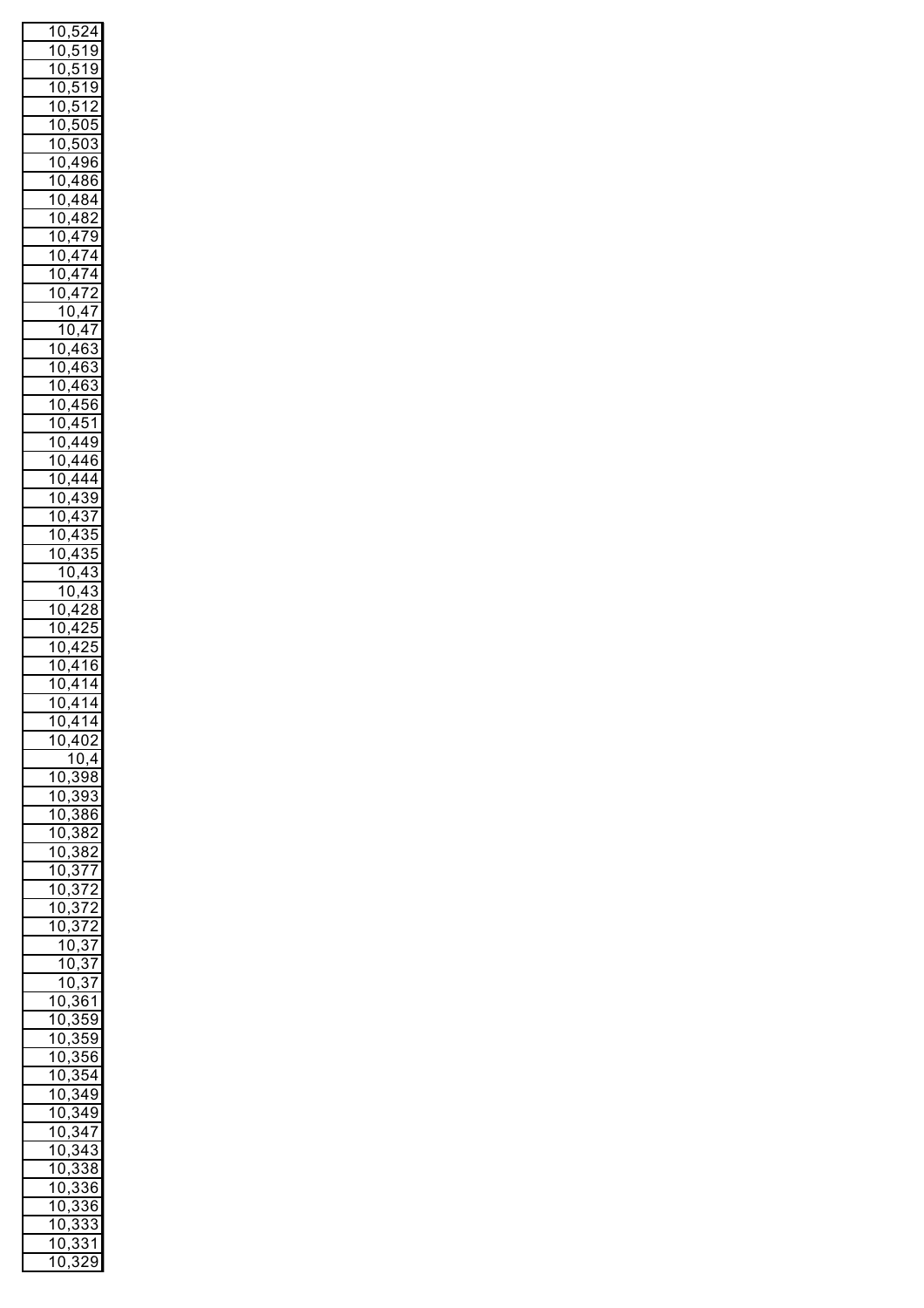| 1              | 0                                             |                | ,329                          |                               |                         |
|----------------|-----------------------------------------------|----------------|-------------------------------|-------------------------------|-------------------------|
| ้ำ             | )                                             |                | 3                             |                               | $\overline{2}$ 4        |
|                | 0                                             |                |                               |                               |                         |
| .<br>1         | (<br>)                                        |                | 3                             |                               | $\overline{24}$         |
| .<br>1         | J<br>(                                        |                | $\overline{3}$                |                               | $\overline{24}$         |
| .<br>1         | )<br>(                                        |                | 3                             |                               | $\overline{24}$         |
| .<br>1         |                                               |                |                               |                               |                         |
|                | 0                                             |                | 3                             |                               | $\overline{2}$          |
|                | $\mathbf{1}$                                  |                | 0,                            | 32                            | )                       |
| 1              | $\overline{0}$                                |                | $\overline{3}$                | $\overline{1}$                | 5                       |
| .<br>1         | )<br>C                                        |                | $\overline{3}$                | $\overline{\mathbf{1}}$       | 5                       |
| .<br>1         | $\mathbf{)}$<br>C                             |                | $\overline{3}$                | $\overline{1}$                | ŗ                       |
|                |                                               |                |                               |                               | 5                       |
| .<br>1         | $\overline{\phantom{a}}$<br>C                 |                | $\overline{3}$                | $\overline{1}$                | 3                       |
| .<br>1         | $\mathbf{)}$<br>C                             |                | $\overline{3}$                | $\overline{1}$                | $\overline{1}$          |
| .<br>1         | )<br>(                                        |                | $\overline{31}$               |                               | $\overline{1}$          |
| .<br>1         |                                               |                |                               |                               |                         |
|                | )<br>(                                        |                | 308                           |                               |                         |
| .<br>1         | $\overline{\phantom{a}}$<br>(                 |                |                               | $\frac{1}{308}$               |                         |
| .<br>1         | $\overline{0}$                                |                |                               | $\frac{1}{306}$               |                         |
| .<br>1         | 0                                             |                |                               | $\frac{1}{304}$               |                         |
|                |                                               |                |                               |                               |                         |
|                | 1 <sub>1</sub>                                |                | .<br>.<br>)                   | $\overline{\phantom{a}}$      | $^{29}$                 |
| .<br>1         | $\overline{0}$                                |                | 0,2<br>10,                    | 77                            |                         |
|                |                                               |                |                               | 2<br>$\overline{\phantom{a}}$ | $\overline{7}$          |
| 1              | $\overline{0}$                                | ,              |                               | 268                           |                         |
| .<br>1         |                                               |                |                               |                               |                         |
|                | $\overline{)}$<br>$\mathcal{L}_{\mathcal{L}}$ |                |                               | $\overline{268}$              |                         |
| .<br>1         | $\mathbf{)}$<br>(                             |                | $\cdot$                       | $\overline{263}$              |                         |
| .<br>1         | $\mathbf{)}$<br>C                             | ,              |                               | $\overline{26}$               | $\overline{3}$          |
| .<br>1         | $\mathbf{)}$<br>C                             |                | $\cdot$                       | $\overline{.6}$               | 1                       |
| .<br>1         |                                               |                |                               |                               |                         |
|                | )<br>C                                        |                | $\cdot$                       | $\overline{.6}$               | $\overline{\mathbf{1}}$ |
| .<br>1         | )<br>C                                        |                | $\cdot$                       | $\overline{.6}$               | 1                       |
| .<br>1         | $\mathbf{)}$<br>C                             |                | $\cdot$<br>$\overline{ }$     | 59                            |                         |
| .<br>1         | )<br>C                                        |                | $\cdot$                       | .54                           |                         |
|                |                                               |                |                               |                               |                         |
| .<br>1         | j<br>C                                        |                | $\cdot$                       | 254                           |                         |
| .<br>1         | )<br>C                                        | ,              |                               | 252                           |                         |
| 1              | $\overline{\phantom{a}}$<br>(                 | ,              |                               | 252                           | )                       |
| .<br>1         | (<br>)                                        |                | ,                             | 5                             | í<br>,                  |
|                |                                               |                |                               |                               |                         |
|                |                                               |                |                               |                               |                         |
|                | $\overline{10}$                               |                |                               |                               | ۱ŗ<br>5                 |
|                | $\overline{1}$                                |                | )                             | )                             | ŗ<br>5                  |
|                |                                               |                | ,                             |                               |                         |
| 1              | $\overline{0}$                                | $\overline{a}$ | $\overline{ }$<br>J           | 4                             | ŗ<br>ć                  |
| 1              | 0,                                            | ŗ              |                               |                               | $\overline{45}$         |
|                | $\overline{1}0,$                              |                | $\frac{245}{2}$               |                               |                         |
|                |                                               |                |                               | $\overline{243}$              |                         |
|                | $\overline{1}0$                               |                | $\overline{\cdot}$            |                               |                         |
|                | 10,2                                          |                |                               | $\overline{243}$              |                         |
|                | $\overline{10}$                               |                | $\overline{\cdot}$            | 241                           |                         |
|                | $\overline{10}$                               |                |                               | $\overline{241}$              |                         |
|                | $\overline{10}$                               |                | $\overline{\frac{7}{2}}$<br>) | $\overline{38}$               |                         |
|                |                                               |                | $\overline{\frac{7}{2}}$<br>) |                               |                         |
|                | $\overline{10}$                               |                | $\frac{7}{2}$                 | $\overline{38}$               |                         |
|                | $\overline{10}$                               |                | $\frac{7}{2}$<br>)            | $\overline{38}$               |                         |
|                | $\overline{10}$                               |                | $\frac{7}{2}$<br>)            | $\overline{38}$               |                         |
|                | $\overline{10}$                               |                |                               | $\overline{36}$               |                         |
|                |                                               |                | $\overline{2}$                |                               |                         |
|                | $\overline{10}$                               |                | $\overline{2}$                | 34                            |                         |
|                | 10,2                                          |                |                               | $\frac{1}{27}$                |                         |
|                | 10,227                                        |                |                               |                               |                         |
|                |                                               |                |                               |                               |                         |
|                | 10,225                                        |                |                               |                               |                         |
|                | 10,225                                        |                |                               |                               |                         |
| $\overline{1}$ | 0,21                                          |                |                               |                               | 8                       |
| $\overline{1}$ |                                               |                |                               |                               |                         |
|                | 0,218<br>0                                    |                |                               |                               |                         |
| $\overline{1}$ |                                               |                | ,207                          |                               |                         |
| $\overline{1}$ | 0                                             |                | ,207                          |                               |                         |
| $\overline{1}$ | 0                                             |                | ,207                          |                               |                         |
| $\overline{1}$ | 0                                             |                |                               |                               |                         |
|                |                                               |                | ,207                          |                               |                         |
| $\overline{1}$ | 0                                             |                | $\frac{1}{205}$               |                               |                         |
| $\overline{1}$ | 0                                             |                | ,201                          |                               |                         |
| $\overline{1}$ | 0                                             |                | ,201                          |                               |                         |
| $\overline{1}$ | 0                                             |                |                               |                               |                         |
|                |                                               | ,              | 201                           |                               |                         |
| $\overline{1}$ | 0                                             | j.             |                               | $\frac{1}{198}$               |                         |
| 1              | 0                                             | ,              | 7                             | 98                            |                         |
|                | $\overline{1}0$                               | ,              |                               | 198                           |                         |
| 1              | 0                                             |                | 1                             | 96                            | ì                       |
| $\mathbf{1}$   | -0<br>)                                       | ,              | , 196                         |                               | ì                       |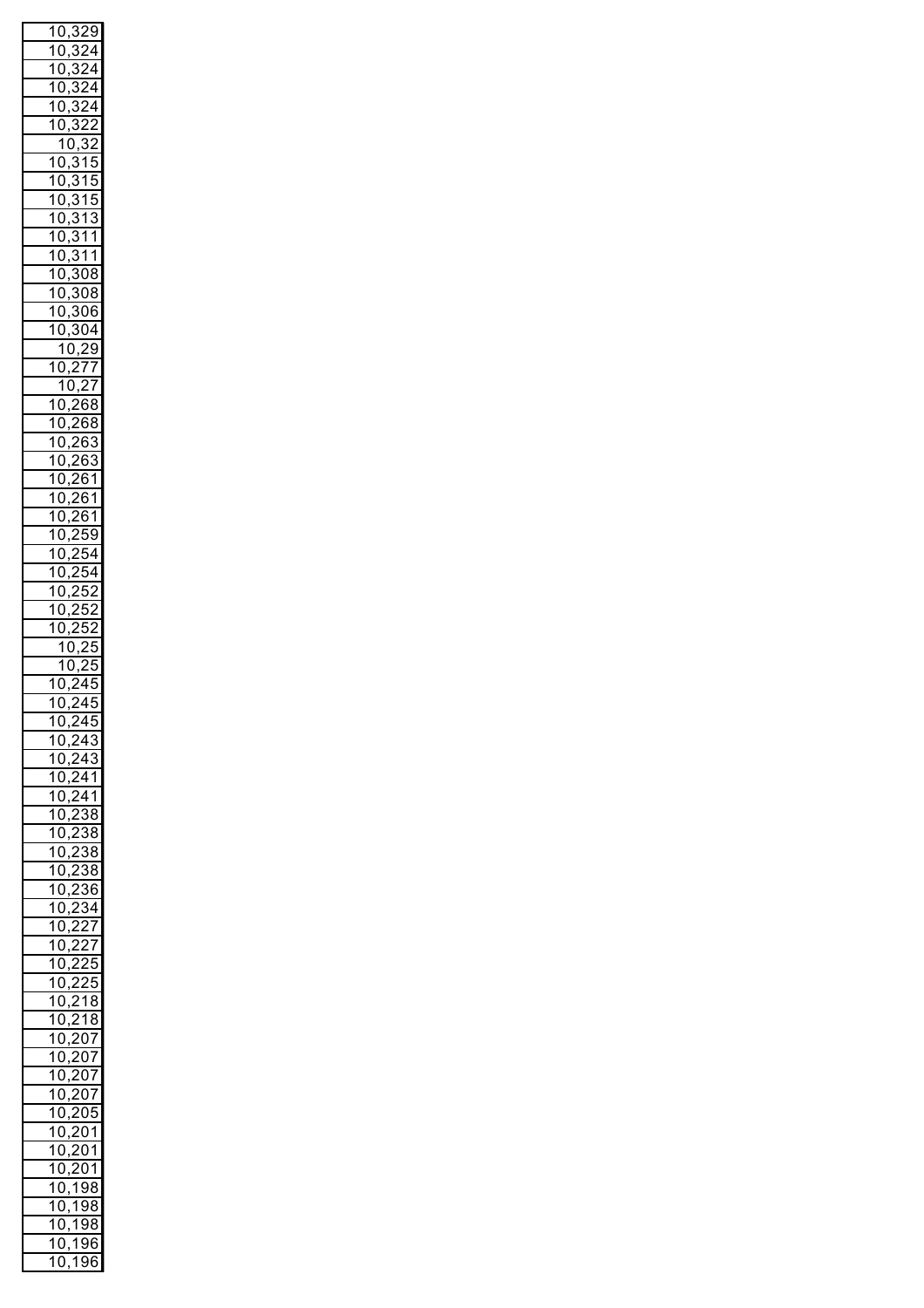| .<br>1                  | 0                              | , | .<br>1                  | 96                        | ì                             |
|-------------------------|--------------------------------|---|-------------------------|---------------------------|-------------------------------|
| .<br>1                  | C<br>)                         | , | 7                       | .<br>94                   |                               |
| .<br>1                  | 0<br>)                         |   | $\overline{\mathbf{1}}$ | $\overline{94}$           |                               |
| .<br>1                  | 0<br>)                         | , | 1                       | 9                         | $\overline{2}$                |
| .<br>1                  | 0<br>)                         | , | 1                       | 9                         | $\overline{2}$                |
| .<br>1                  | $\overline{a}$<br>)            | , | 1                       | $\overline{9}$            | $\overline{2}$                |
| .<br>1                  |                                | , | 1                       |                           |                               |
|                         | $\overline{a}$<br>)            | , |                         | ξ<br>ś                    | 9                             |
| .<br>1                  | $\overline{a}$<br>J            | , | 1                       | ξ<br>ś                    | $\overline{I}$                |
| .<br>1                  | $\overline{a}$<br>J            | , | $\overline{\mathbf{1}}$ | ξ                         | $\overline{\frac{37}{2}}$     |
| .<br>1                  | $\overline{a}$<br>J            | , | $\overline{\mathbf{1}}$ | ξ                         | $\overline{\frac{37}{2}}$     |
| .<br>1                  | $\overline{a}$<br>J            | , | $\overline{\mathbf{1}}$ | ξ                         | $\overline{\mathbf{37}}$      |
| .<br>1                  | $\overline{a}$<br>J            | , | $\overline{\mathbf{1}}$ | ξ<br>ś                    | $\overline{I}$                |
| .<br>1                  | $\overline{a}$<br>J            |   | $\overline{\mathbf{1}}$ | ξ                         | 3ś<br>j                       |
| .<br>1                  | $\overline{a}$<br>J            | , | $\overline{\mathbf{1}}$ | ξ<br>ś                    | ŗ<br>5                        |
| .<br>1                  | $\overline{a}$<br>J            | , | $\overline{\mathbf{1}}$ | ξ<br>ś                    | Í<br>3                        |
| .<br>1                  |                                | , | $\overline{\mathbf{1}}$ |                           |                               |
|                         | $\overline{a}$<br>J            | , |                         | ξ<br>ś                    | $\ddot{\cdot}$<br>3           |
| .<br>1                  | $\overline{a}$<br>J            | , | 1                       | 3<br>ξ                    | $\overline{\mathbf{1}}$       |
| .<br>1                  | $\overline{a}$<br>J            | , | $\overline{\mathbf{1}}$ | $\overline{7}$            | ξ<br>3                        |
| .<br>1                  | $\overline{a}$<br>J            | , | $\overline{\mathbf{1}}$ | $\overline{7}$            | 3<br>ξ                        |
| .<br>1                  | $\overline{a}$<br>J            | , | $\overline{\mathbf{1}}$ | $\overline{7}$            | ì<br>6                        |
| .<br>1                  | $\overline{a}$<br>J            |   | $\overline{\mathbf{1}}$ | $\vec{r}$                 | ì<br>6                        |
| .<br>1                  | $\overline{a}$<br>J            | , | $\overline{\mathbf{1}}$ | ł                         | şç<br>)                       |
| .<br>1                  | $\overline{0}$                 | , | $\overline{\mathbf{1}}$ | в<br>ì                    | 9                             |
| .<br>1                  |                                | , | 7                       |                           |                               |
| .<br>1                  | $\overline{0}$                 | , |                         | 6                         | $\overline{39}$               |
|                         | $\overline{a}$<br>J            | , | 7                       | 6<br>ì                    | $\overline{1}$                |
| .<br>1                  | $\overline{a}$<br>J            | , | .<br>1                  | 6<br>j                    | $\overline{1}$                |
| .<br>1                  | $\overline{a}$<br>)            | , | .<br>1                  | 6<br>ì                    | $\overline{I}$                |
| .<br>1                  | 0<br>)                         | , | .<br>1                  | 6                         | šš<br>5                       |
| .<br>1                  | 0<br>)                         | , | 1                       | 6<br>ì                    | Ŝ                             |
| .<br>1                  | Ó<br>)                         |   | 1                       | 6<br>j                    | 1                             |
| .<br>1                  | Ó<br>)                         | , | 1                       | ŗ                         |                               |
| .<br>1                  | $\overline{\mathcal{L}}$<br>)  | , | 1                       | ŗ                         | 4                             |
| 7                       | $\overline{a}$                 | , | 1                       | ŗ                         |                               |
|                         | )                              | , |                         |                           | 1                             |
| $\overline{1}$          | (<br>)                         | ì | .<br>1                  | ŗ                         |                               |
| $\overline{\mathbf{1}}$ | $\overline{\mathcal{C}}$<br>)  | , | 1                       | Δ                         | ŗ                             |
| $\overline{\mathbf{1}}$ | $\overline{\mathfrak{c}}$<br>) | , | 1                       | $\overline{\cdot}$<br>ś   | Š<br>J                        |
| 1<br>Į                  | $\overline{\mathcal{L}}$<br>J  | , | 1                       | 7                         | $\overline{\mathcal{E}}$<br>5 |
| 1                       | 0                              | , | 1                       | $\overline{3}6$           |                               |
| 1                       | 0                              | , | $\overline{1}$          | 36                        | j                             |
| 1                       | 0                              |   | 1                       | $\overline{34}$           |                               |
| .<br>1                  | 0                              | , | 1                       | 3                         | $\overline{2}$                |
| .<br>1                  | 0                              | , | 1                       | ŗ                         | $\overline{32}$               |
|                         |                                | , |                         | ŗ                         | $\overline{2}$                |
| .<br>1                  | 0                              | , | 1                       | ξ                         |                               |
| .<br>1                  | 0                              | , | 1                       | ł                         | $\overline{5}$                |
| ้า                      | 0                              | , | 1                       | $\ddot{\phantom{0}}$<br>, | ŗ<br>J                        |
| ้า                      | 0                              | , | 1                       | ,                         | ŗ<br>5                        |
| ้า                      | 0                              | , | 1                       | $\mathbf{c}$              | 3                             |
| ้า                      | 0                              | , | 1                       | $\mathbf{c}$              | 3                             |
| 1                       | 0                              |   | 1                       | ؙؚ                        | $\overline{21}$               |
| 1                       | 0                              | , | 1                       | $\overline{1}$            | 7                             |
| 1                       | 0                              | , | 1                       | $\overline{1}$            | 5                             |
| 1                       |                                | , |                         |                           | ŗ                             |
|                         | 0                              | , | 1                       | 1                         | J                             |
| 1                       | 0                              | , | 1                       | 1                         | $\overline{c}$                |
| 1                       | 0,1                            |   |                         | $\overline{1}$            | $\overline{c}$                |
|                         |                                |   | 10,                     | 1                         | 1                             |
|                         |                                |   | 10,                     | 1                         | 1                             |
| 1                       | 0,                             |   |                         | 108                       |                               |
| $\mathbf 1$             | 0,                             |   | 1                       | 08                        |                               |
| .<br>1                  | 0                              |   | ,0                      |                           | 99                            |
| 1                       | 0                              |   | ,0                      |                           | 97                            |
|                         |                                |   |                         |                           |                               |
|                         |                                |   | $0\overline{S}$         |                           | ١ŕ<br>J                       |
| 1                       | 0                              |   |                         |                           |                               |
| 1                       | 0                              |   | $0\overline{6}$         |                           | 36<br>j                       |
| 1                       | 0                              |   | ,08                     |                           | 34                            |
| 1                       | 0                              |   | 08                      |                           | $\overline{32}$               |
|                         | 0                              |   |                         |                           | J                             |
| 1                       | 0                              |   | 075                     |                           | Ŝ                             |
| 1<br>1                  | C<br>)                         |   | 07<br>C<br>)            |                           | ś                             |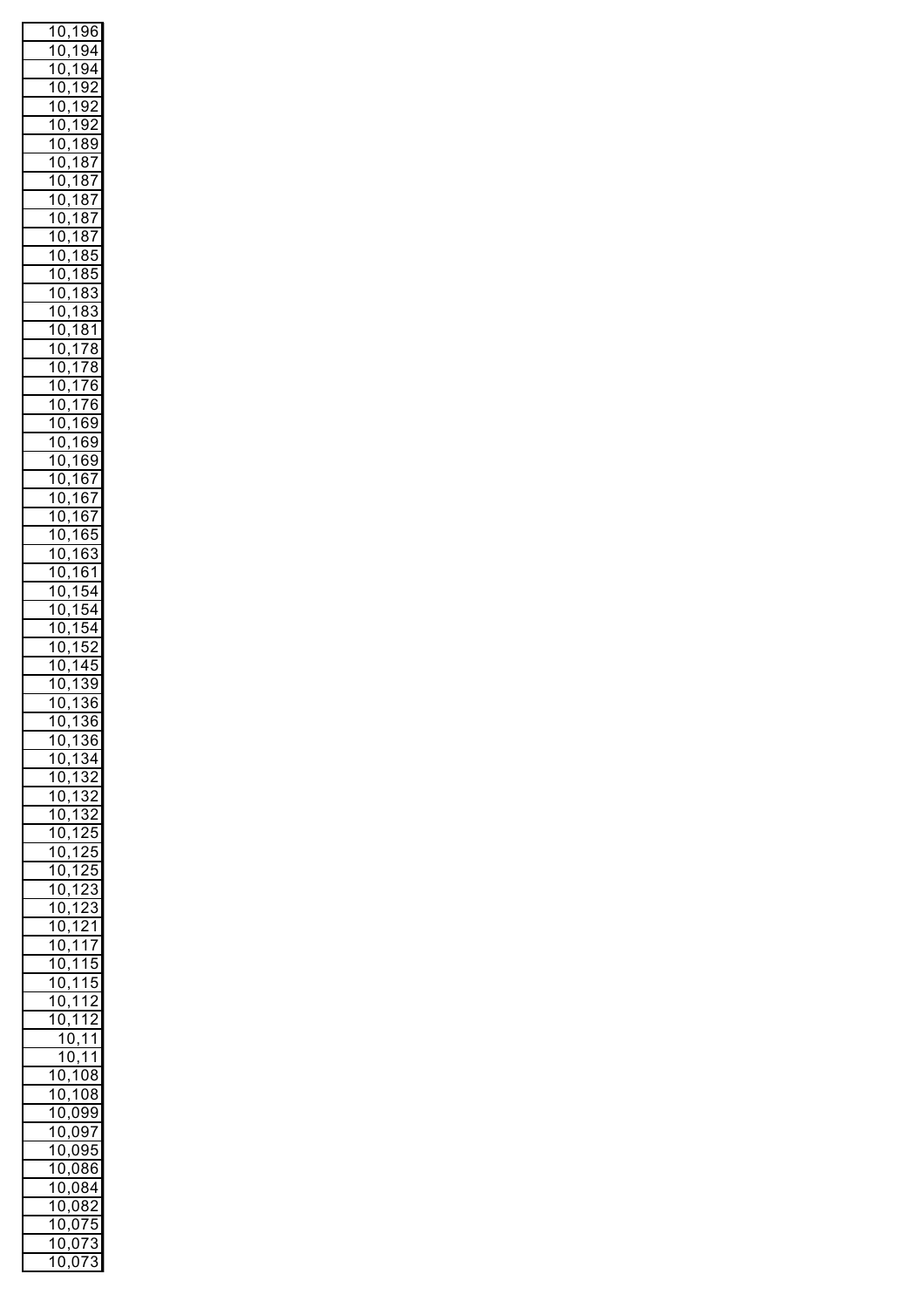|                | 10,071                                                                                                                                                                                                                                                                                         |   |         |                             |                 |
|----------------|------------------------------------------------------------------------------------------------------------------------------------------------------------------------------------------------------------------------------------------------------------------------------------------------|---|---------|-----------------------------|-----------------|
|                |                                                                                                                                                                                                                                                                                                |   |         |                             |                 |
|                |                                                                                                                                                                                                                                                                                                |   |         |                             |                 |
|                |                                                                                                                                                                                                                                                                                                |   |         |                             |                 |
|                |                                                                                                                                                                                                                                                                                                |   |         |                             |                 |
|                |                                                                                                                                                                                                                                                                                                |   |         |                             |                 |
|                |                                                                                                                                                                                                                                                                                                |   |         |                             |                 |
|                |                                                                                                                                                                                                                                                                                                |   |         |                             |                 |
|                |                                                                                                                                                                                                                                                                                                |   |         |                             |                 |
|                |                                                                                                                                                                                                                                                                                                |   |         |                             |                 |
|                |                                                                                                                                                                                                                                                                                                |   |         |                             |                 |
|                |                                                                                                                                                                                                                                                                                                |   |         |                             |                 |
|                |                                                                                                                                                                                                                                                                                                |   |         |                             |                 |
|                |                                                                                                                                                                                                                                                                                                |   |         |                             |                 |
|                |                                                                                                                                                                                                                                                                                                |   |         |                             |                 |
|                |                                                                                                                                                                                                                                                                                                |   |         |                             |                 |
|                |                                                                                                                                                                                                                                                                                                |   |         |                             |                 |
|                |                                                                                                                                                                                                                                                                                                |   |         |                             |                 |
|                |                                                                                                                                                                                                                                                                                                |   |         |                             |                 |
|                |                                                                                                                                                                                                                                                                                                |   |         |                             |                 |
|                |                                                                                                                                                                                                                                                                                                |   |         |                             |                 |
|                |                                                                                                                                                                                                                                                                                                |   |         |                             |                 |
|                |                                                                                                                                                                                                                                                                                                |   |         |                             |                 |
|                |                                                                                                                                                                                                                                                                                                |   |         |                             |                 |
|                |                                                                                                                                                                                                                                                                                                |   |         |                             |                 |
|                |                                                                                                                                                                                                                                                                                                |   |         |                             |                 |
|                |                                                                                                                                                                                                                                                                                                |   |         |                             |                 |
|                |                                                                                                                                                                                                                                                                                                |   |         |                             |                 |
|                |                                                                                                                                                                                                                                                                                                |   |         |                             |                 |
|                |                                                                                                                                                                                                                                                                                                |   |         |                             |                 |
|                |                                                                                                                                                                                                                                                                                                |   |         |                             |                 |
|                |                                                                                                                                                                                                                                                                                                |   |         |                             |                 |
|                |                                                                                                                                                                                                                                                                                                |   |         |                             |                 |
|                |                                                                                                                                                                                                                                                                                                |   |         |                             |                 |
|                |                                                                                                                                                                                                                                                                                                |   |         |                             |                 |
|                |                                                                                                                                                                                                                                                                                                |   |         |                             |                 |
|                |                                                                                                                                                                                                                                                                                                |   |         |                             |                 |
|                | $\frac{10,071}{10,067}$<br>$\frac{10,067}{10,068}$<br>$\frac{10,067}{10,065}$<br>$\frac{10,067}{10,062}$<br>$\frac{10,062}{10,062}$<br>$\frac{10,062}{10,062}$<br>$\frac{10,062}{10,049}$<br>$\frac{10,049}{10,049}$<br>$\frac{10,049}{10,047}$<br>$\frac{10,049}{10,041}$<br>$\frac{10,043}{$ |   |         |                             |                 |
|                | $\frac{1}{10}$                                                                                                                                                                                                                                                                                 |   |         |                             |                 |
|                | $\frac{1}{10}$                                                                                                                                                                                                                                                                                 |   |         | <u>,009</u><br>006,<br>006, |                 |
|                | <u>10,006</u>                                                                                                                                                                                                                                                                                  |   |         |                             |                 |
| $\overline{1}$ | )                                                                                                                                                                                                                                                                                              |   |         | $\frac{1}{0.004}$           |                 |
| 1              | (<br>)                                                                                                                                                                                                                                                                                         |   | )(<br>( |                             | $\frac{1}{2}$   |
|                |                                                                                                                                                                                                                                                                                                |   |         |                             | $\overline{10}$ |
|                | 9                                                                                                                                                                                                                                                                                              |   |         | 996                         |                 |
|                | 9                                                                                                                                                                                                                                                                                              |   | ς       | ---<br>98                   |                 |
|                | Š<br>)                                                                                                                                                                                                                                                                                         |   | ί       | $\overline{991}$            |                 |
|                | $\overline{9}$                                                                                                                                                                                                                                                                                 | , | ί       | 991                         |                 |
|                | $\overline{9}$                                                                                                                                                                                                                                                                                 | , | Ś       | 991                         |                 |
|                |                                                                                                                                                                                                                                                                                                |   |         |                             |                 |
|                | $\overline{9}$                                                                                                                                                                                                                                                                                 |   | ξ       | 989                         |                 |
|                | $\overline{9}$                                                                                                                                                                                                                                                                                 | , | į       | 983                         |                 |
|                | $\overline{9}$                                                                                                                                                                                                                                                                                 | , | į       | $\overline{381}$            |                 |
|                | $\overline{9}$                                                                                                                                                                                                                                                                                 | , | ś       | $\overline{377}$            |                 |
|                | $\overline{9}$                                                                                                                                                                                                                                                                                 | , | į       | $\overline{372}$            |                 |
|                | $\overline{9}$                                                                                                                                                                                                                                                                                 | , | ξ       | 972                         |                 |
|                | ŗ<br>J                                                                                                                                                                                                                                                                                         |   | Š       | $\overline{)72}$            |                 |
|                | ¢<br>J                                                                                                                                                                                                                                                                                         |   |         | 964                         |                 |
|                | Ç<br>J                                                                                                                                                                                                                                                                                         |   | Ś       | $\overline{62}$             |                 |
|                |                                                                                                                                                                                                                                                                                                | Š | €       | ç,                          | 96              |
|                |                                                                                                                                                                                                                                                                                                | ļ | €       | 96                          |                 |
|                | 9                                                                                                                                                                                                                                                                                              |   | Ś       | 957                         |                 |
|                | ŗ<br>J                                                                                                                                                                                                                                                                                         |   | Š       |                             |                 |
|                | ļ<br>J                                                                                                                                                                                                                                                                                         |   |         | $\overline{.}55$            |                 |
|                |                                                                                                                                                                                                                                                                                                |   | Š       | $\overline{.}51$            |                 |
|                | ļ<br>J                                                                                                                                                                                                                                                                                         |   | Š       | 951                         |                 |
|                | ļ<br>J                                                                                                                                                                                                                                                                                         |   | Š       | 949                         |                 |
|                | ļ<br>J                                                                                                                                                                                                                                                                                         |   | Š       | ,<br>149                    |                 |
|                | ļ<br>J                                                                                                                                                                                                                                                                                         |   | Š       | $\overline{3}$ 47           |                 |
|                | ļ<br>J                                                                                                                                                                                                                                                                                         |   | Ś       | 45                          |                 |
|                | ļ<br>J                                                                                                                                                                                                                                                                                         |   | Ś       | 45                          |                 |
|                | Ĭ<br>J<br>Ç                                                                                                                                                                                                                                                                                    |   | ç<br>ŗ  | )4ē<br>43                   | Ć<br>3          |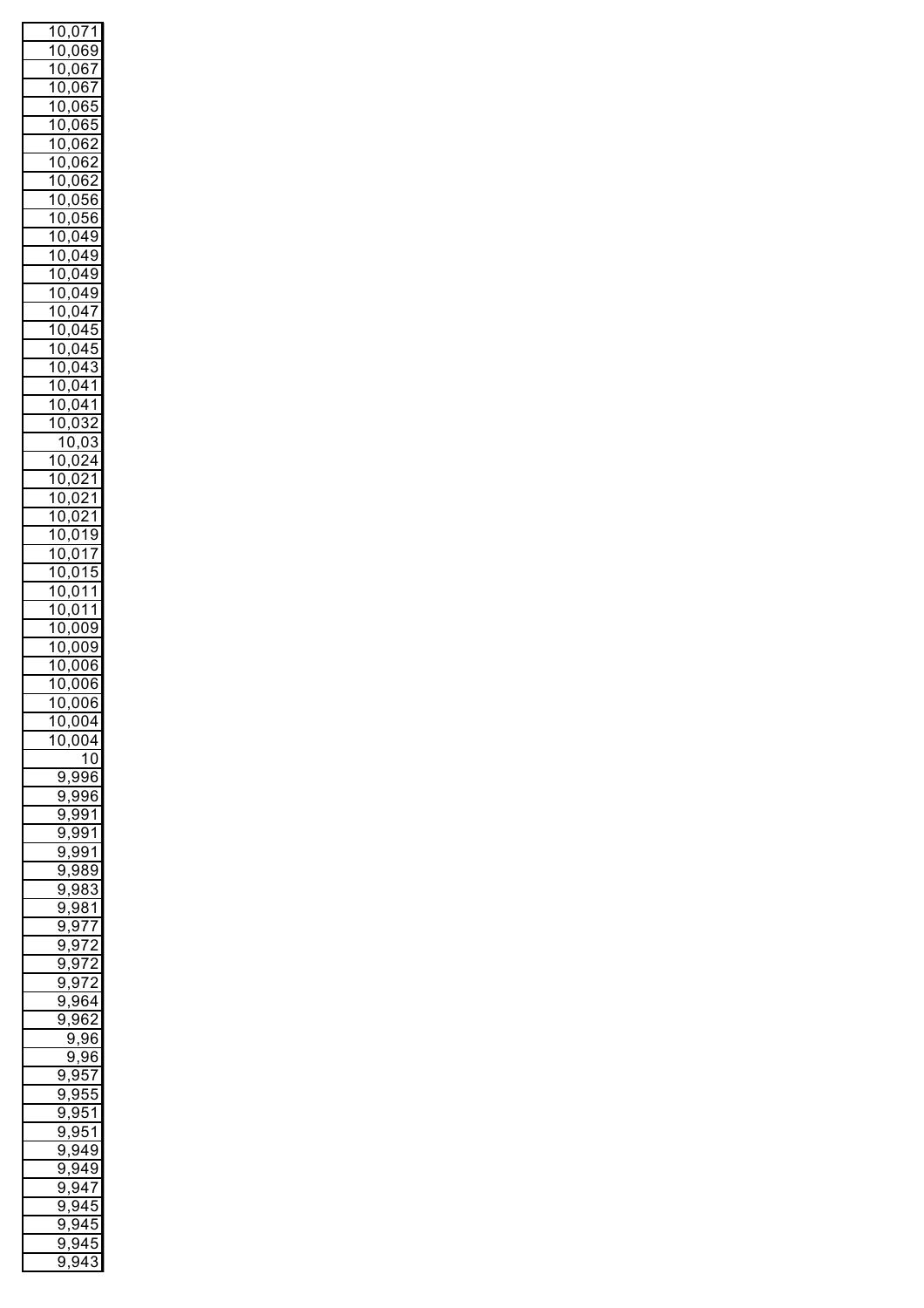|         |        |                | 9,943                                          |                   |
|---------|--------|----------------|------------------------------------------------|-------------------|
| ί<br>J  |        |                | 941                                            |                   |
|         |        |                |                                                |                   |
| ί<br>J  |        | 9              |                                                | 36                |
| ί<br>J  |        | 9              |                                                | 34                |
| ί<br>)  |        | 9              | 3                                              | 4                 |
| ί<br>)  |        | 9              | 3                                              | 4                 |
| ί<br>þ  |        | 9              | 3                                              | 2                 |
|         |        |                |                                                | $\overline{2}$    |
| ί<br>J  |        | 9              | S                                              |                   |
| ί<br>J  |        | ξ<br>Э.        | 3                                              | っ                 |
| ί<br>€  |        | 93             | 3                                              | $\overline{c}$    |
| ŗ<br>J  |        | ί              | 3<br>X                                         | $\overline{c}$    |
|         |        |                |                                                |                   |
|         | ί      | <u>),</u>      | 9                                              | 3                 |
|         |        | 9              | Š<br>Э.                                        | 3                 |
|         | ŗ      | €              | 93                                             | 3                 |
| 9,92    |        |                |                                                | 8                 |
| ί<br>J  |        | Ś<br>J.        | 2                                              | 8                 |
|         |        |                |                                                |                   |
| ۱,<br>ί |        | ξ<br>J.        | $\overline{ }$                                 | 8                 |
| ί<br>)  |        | 9              | $\overline{ }$                                 | 8                 |
| ί<br>)  | ,      | 9              | $\overline{26}$                                | j                 |
| ί<br>)  |        | 9              | $\overline{26}$                                | j                 |
|         | ,      |                |                                                |                   |
| ί<br>)  | ,      | 9              | 2                                              | 6<br>;            |
| ί<br>)  | ,      | 9              | 2                                              | 4                 |
| ί<br>)  | ,      | 9              | 2                                              | 4                 |
| ί<br>)  |        | 9              | 2                                              | $\overline{2}$    |
|         | ,      |                |                                                | $\overline{2}$    |
| ί<br>)  | ,      | 9              | $\overline{\phantom{a}}$                       |                   |
| ί<br>)  | ,      |                | $\frac{9}{2}$                                  |                   |
| ί<br>)  | ,      | 91             |                                                | $\frac{3}{2}$     |
| ί<br>)  | ,      | 91             |                                                | 1                 |
| ί<br>)  |        |                | 909                                            |                   |
|         |        |                |                                                |                   |
| ί<br>)  |        | 90             |                                                | )9                |
| ί<br>)  |        | 90             |                                                | )9                |
| ί<br>)  |        | 90             | )                                              | 7                 |
| ί<br>J  |        | 90             |                                                | )1                |
|         |        |                |                                                |                   |
| ί<br>€  |        | 89             |                                                | 98                |
| Š<br>þ  |        | 89             |                                                | $\overline{6}$    |
| Š<br>J  |        | 89             |                                                | 94                |
| 9,      |        | $\overline{8}$ | 3,                                             | 4                 |
|         |        |                | 9,884                                          |                   |
| ċ       |        |                |                                                |                   |
| J       |        |                | $\frac{882}{5}$                                |                   |
|         |        |                | $\frac{1}{9,88}$                               |                   |
| 9,8     |        |                | $\frac{13}{78}$                                |                   |
|         |        |                | $\frac{9,876}{5}$                              |                   |
|         |        |                | $\frac{9,873}{5}$                              |                   |
|         |        |                |                                                |                   |
|         |        |                | $\frac{9,869}{6}$                              |                   |
|         |        |                | $\frac{1}{9,869}$                              |                   |
|         |        |                | $\frac{1}{9,869}$                              |                   |
|         |        |                | $\frac{1}{9,869}$                              |                   |
|         |        |                |                                                |                   |
|         |        |                |                                                |                   |
|         |        |                |                                                | $\frac{9,869}{2}$ |
|         |        |                |                                                |                   |
|         |        |                | $\frac{9,869}{2}$                              |                   |
|         |        |                | $\frac{0.555}{9,867}$                          |                   |
|         |        |                | $\frac{1}{9,867}$                              |                   |
|         |        |                | 9,865                                          |                   |
|         |        |                | 9,865                                          |                   |
|         |        |                |                                                |                   |
|         |        |                |                                                |                   |
|         |        |                |                                                |                   |
|         |        |                | $\frac{9,863}{9,863}$<br>$\frac{9,863}{9,863}$ |                   |
|         |        |                | 9,861                                          |                   |
|         |        |                | 9,855                                          |                   |
|         |        |                |                                                |                   |
|         |        |                | 9,844                                          |                   |
|         |        |                | 9,842                                          |                   |
|         |        |                | 9,838                                          |                   |
|         |        |                | 9,836                                          |                   |
| ŗ       |        |                |                                                |                   |
| ŗ       |        |                | $\frac{1}{2}$ ,834                             |                   |
|         |        |                | <sup>3,826</sup>                               |                   |
| ŗ<br>J  |        |                | 824                                            |                   |
|         | ς<br>ļ | þ              | 9,82<br>٤.                                     | $\overline{32}$   |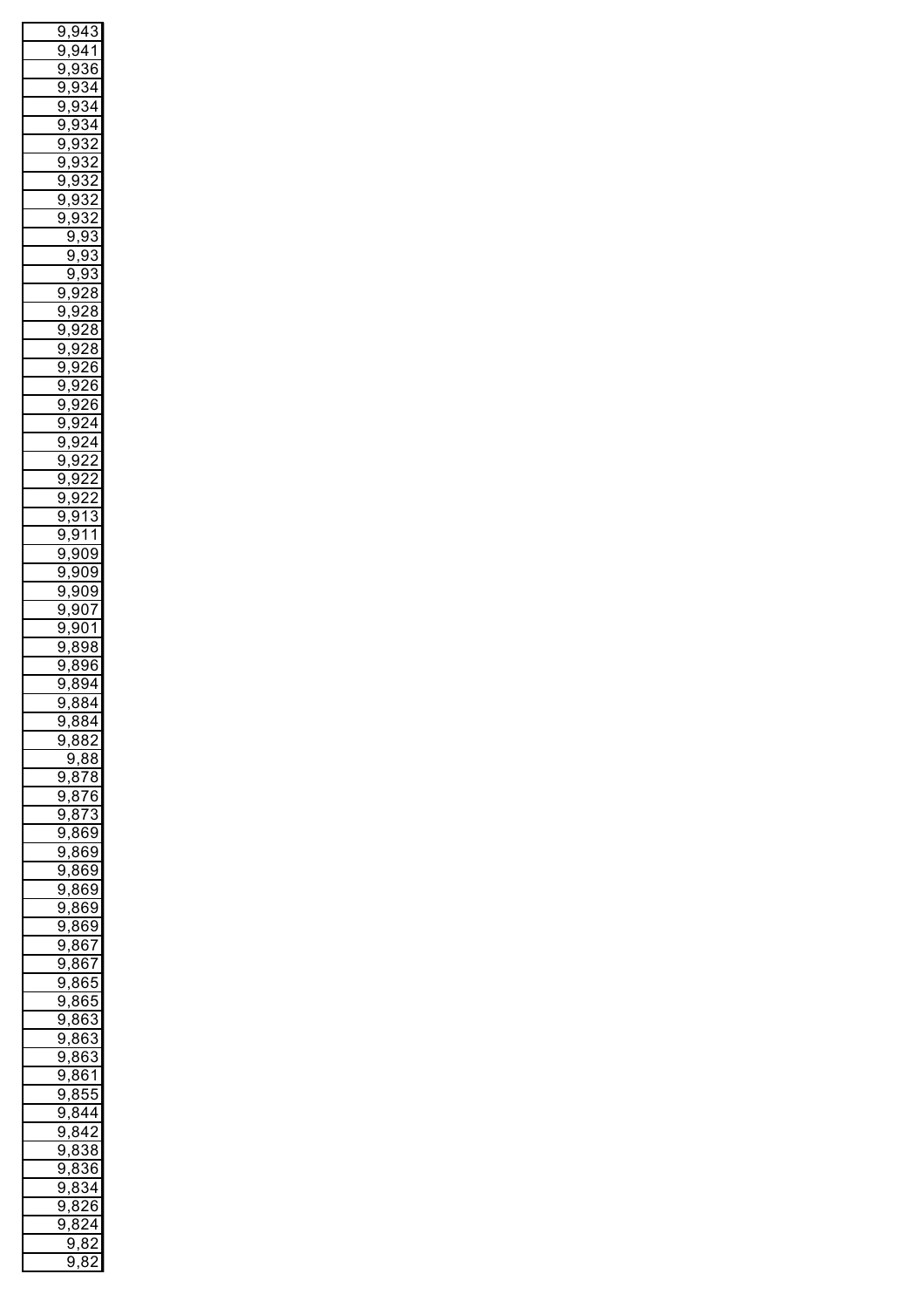| ŗ<br>€                 | $\overline{\xi}$ | 3                           | $\overline{1}$  | J<br>3                       |
|------------------------|------------------|-----------------------------|-----------------|------------------------------|
| 9                      | ,                | 3<br>ξ                      | $\overline{1}$  | $\overline{3}$               |
| 9                      |                  | 3<br>$\frac{1}{2}$          | $\overline{1}$  | $\frac{1}{1}$                |
| 9                      |                  | 3<br>$\frac{1}{2}$          |                 | 11                           |
| g                      |                  |                             |                 |                              |
|                        |                  | <u>,807</u>                 |                 |                              |
| g                      | ,                | 801                         |                 |                              |
| $\overline{9}$         |                  | ,797                        |                 |                              |
| $\overline{9}$         |                  | ,797                        |                 |                              |
| $\overline{9}$         |                  | ,78                         |                 | $\frac{1}{3}9$               |
| $\overline{9}$         |                  | ,78                         |                 | $\overline{39}$              |
| $\overline{9}$         |                  | ,78                         |                 | $\overline{37}$              |
| $\overline{9}$         |                  | $\overline{78}$             |                 | $\overline{\mathbf{3}}$<br>3 |
| $\overline{9}$         |                  |                             |                 | 3                            |
|                        |                  | ,783                        |                 |                              |
| $\overline{9}$         |                  |                             |                 |                              |
| g                      |                  | <u>,155</u><br>776,<br>777, |                 |                              |
| $\overline{9}$         |                  |                             |                 |                              |
| ļ<br>J                 |                  | ,774                        |                 |                              |
|                        | 9                |                             | ,77             |                              |
|                        | 9                |                             | ,77             |                              |
|                        | $\overline{9}$   |                             | <u>,77</u>      |                              |
|                        |                  |                             |                 |                              |
| $\frac{9,768}{1}$<br>9 |                  | ,768                        |                 |                              |
|                        |                  |                             |                 |                              |
| ŗ<br>J                 |                  | ,766                        |                 |                              |
|                        | 9                |                             | <u>,75</u>      | 5                            |
| 9,744                  |                  |                             |                 |                              |
| 9                      |                  | ,742                        |                 |                              |
| ¢<br>J                 |                  | ,742                        |                 |                              |
|                        | ί                | $\sqrt{3,74}$               |                 |                              |
| 9                      |                  | ,7                          |                 | $\overline{36}$              |
| 9                      |                  |                             | $\overline{26}$ | ì                            |
| 9                      |                  | $,\bar{7}$                  |                 |                              |
|                        |                  | ,726                        |                 | ì                            |
| $\overline{9}$         |                  | <u>,7</u>                   | $\overline{26}$ | ì                            |
| $\overline{9}$         |                  | $\overline{7}$              | $\overline{2}$  | $\overline{2}$               |
| Ś<br>€                 |                  | $\bar{z}$                   | ,               | $\overline{c}$               |
| Š<br>€                 |                  | $\overline{7}$              | $\overline{1}$  | ś<br>6                       |
| ğ                      | ,                | $\overline{7}$              | $\overline{1}$  | ì<br>6                       |
| 7<br>€                 |                  | ,712                        |                 |                              |
| 9                      |                  | ,706                        |                 |                              |
| 9                      |                  | ,704                        |                 |                              |
| 9                      |                  |                             |                 |                              |
|                        |                  | ,701                        |                 |                              |
| 9,697                  |                  |                             |                 |                              |
| ġ                      |                  | <u>,697</u>                 |                 |                              |
| ġ                      |                  | <u>,693</u>                 |                 |                              |
| ġ                      |                  | ,691                        |                 |                              |
| ġ                      |                  | <u>,691</u>                 |                 |                              |
| ġ                      |                  | ,685                        |                 |                              |
| ġ                      |                  | ,679                        |                 |                              |
| 9                      |                  | $\frac{677}{2}$             |                 |                              |
| 9                      |                  | ,675                        |                 |                              |
| 9                      |                  |                             |                 |                              |
|                        |                  | ,675                        |                 |                              |
| 9,673                  |                  |                             |                 |                              |
| 9,673                  |                  |                             |                 |                              |
| 9,667                  |                  |                             |                 |                              |
| $\overline{9,665}$     |                  |                             |                 |                              |
| 9,663                  |                  |                             |                 |                              |
| 9,663                  |                  |                             |                 |                              |
| 9,661                  |                  |                             |                 |                              |
| 9,661                  |                  |                             |                 |                              |
|                        |                  |                             |                 |                              |
| $\overline{9,661}$     |                  |                             |                 |                              |
| <u>9,655</u>           |                  |                             |                 |                              |
| 9,653                  |                  |                             |                 |                              |
| 9,653                  |                  |                             |                 |                              |
| $\overline{9,649}$     |                  |                             |                 |                              |
| 9.                     |                  | <u>,649</u>                 |                 |                              |
|                        |                  |                             |                 |                              |
| ċ<br>ϡ                 |                  |                             |                 |                              |
| Ç<br>ϡ                 |                  |                             | <u>,647</u>     |                              |
| ¢<br>١,                |                  | ,644<br>644                 |                 |                              |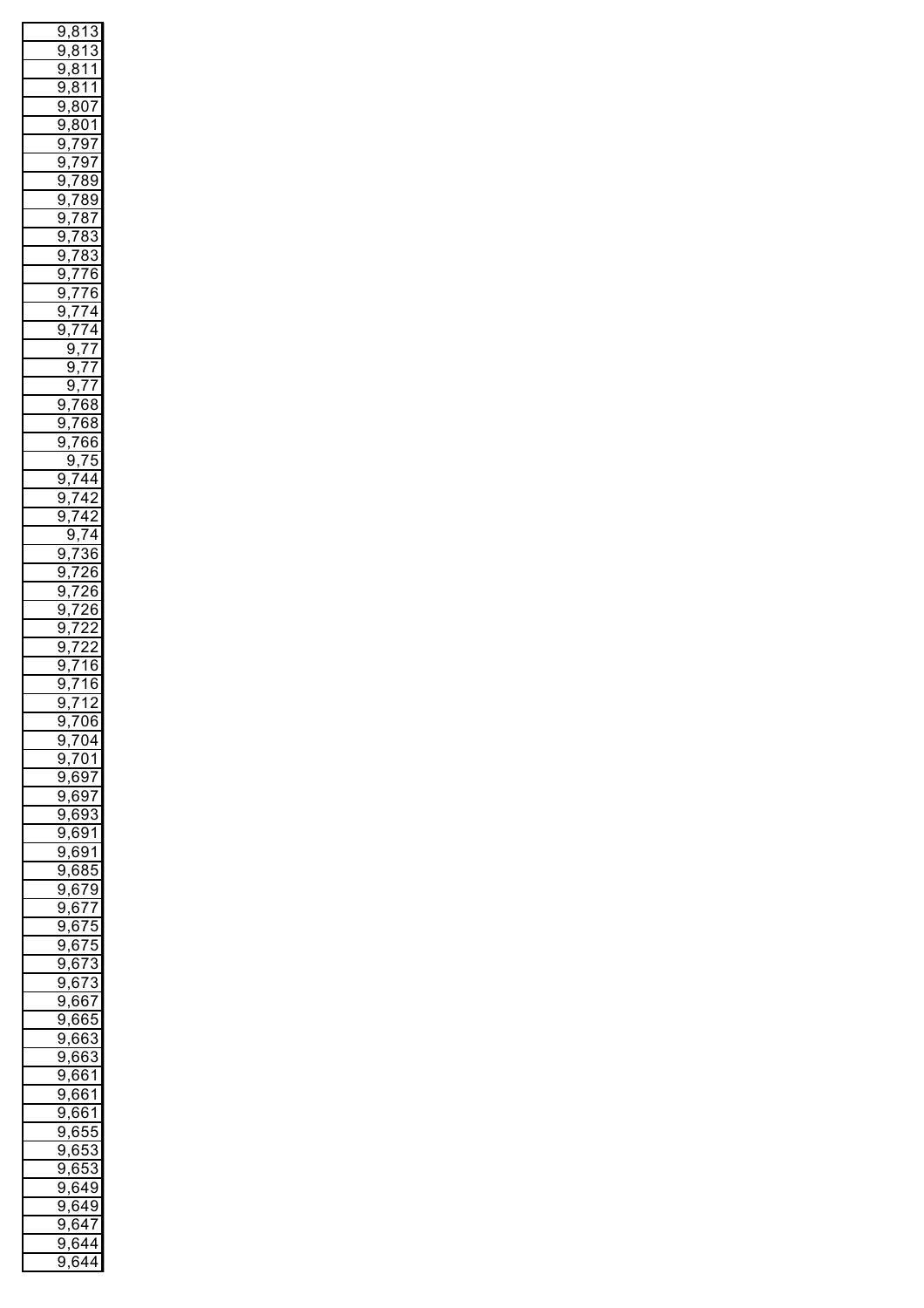| ŗ<br>J         |   |                                                   | ,638                     | Ŝ              |
|----------------|---|---------------------------------------------------|--------------------------|----------------|
| ŗ<br>J         |   | ì<br>в                                            | ŗ<br>Ŝ                   | )              |
|                |   |                                                   |                          |                |
| ŗ<br>J         |   | ì<br>в                                            | ,                        | ξ<br>S         |
| ŗ<br>J         |   | ì<br>ł                                            |                          | S<br>δ         |
| ŗ<br>J         |   | ì<br>ł                                            | 1                        | ŀ<br>j         |
|                |   |                                                   |                          |                |
| ŗ<br>J         |   | ì<br>ł                                            | 1                        | ŀ<br>ì         |
| ŗ<br>J         |   | ì<br>ł                                            | 1                        | ,              |
| ŗ<br>J         |   | ì<br>ł                                            | ſ                        | ć<br>) (       |
|                |   |                                                   |                          | )              |
| ŗ<br>J         |   | ì<br>ŀ                                            | )<br>(                   |                |
| ŗ<br>J         |   | ì<br>ł                                            | )<br>(                   | )              |
| ŗ<br>J         |   | ļ<br>١                                            | Ś<br>)                   | ۶<br>Ŝ         |
| Ç              |   | ļ                                                 |                          | ,              |
| J              |   | j                                                 | i<br>J                   |                |
|                | í | ϡ                                                 | ļ<br>J                   | ί<br>)         |
|                | ŗ | J                                                 | ļ<br>J                   | i<br>)         |
|                | Ç | J                                                 |                          | i<br>)         |
|                |   |                                                   | )                        |                |
| 9              |   | ļ                                                 | 3<br>۱ł                  | Ş<br>S         |
| 9              |   | ļ                                                 | 3<br>; {                 | 4              |
| ċ<br>)         |   | יִ<br>J                                           | I                        | ξ<br>3         |
|                |   |                                                   |                          |                |
| ŗ<br>J         |   | ŗ<br>J                                            | $\overline{\mathcal{E}}$ | 1              |
| ŗ<br>J         |   | יִ<br>J                                           | j<br>f                   | 9              |
| ŗ<br>)         |   | יִ                                                | ì<br>ŀ                   | ŗ<br>)         |
| ŗ<br>)         |   | i                                                 |                          | ļ              |
|                |   |                                                   | ì<br>ĺ                   | )              |
| ŗ<br>)         |   | i                                                 | ł<br>j                   | 1              |
| ŗ<br>)         |   | ļ                                                 | ļ<br>)                   | i<br>١         |
| ŗ<br>)         |   | i<br>j                                            | ļ                        | Ç<br>ì         |
|                |   |                                                   |                          |                |
| ŗ<br>)         |   | i<br>j                                            | l                        | l<br>J         |
| ŗ<br>)         |   | i<br>j                                            |                          | )              |
| ŗ<br>)         |   | i<br>j                                            | J                        | S              |
|                |   |                                                   |                          |                |
| ŗ<br>)         |   | i<br>j                                            | J                        | 1              |
| ŗ<br>)         |   | i                                                 | )                        | 1              |
| ŗ<br>)         |   | ļ                                                 | 1                        | Š<br>€         |
| ŗ              |   | ļ                                                 |                          |                |
| )              |   |                                                   | 1                        | I              |
| ŗ<br>)         |   | ֦֧֧֦֧֦֧֦֧֦֧֢֦֧֦֧֦֧֦֧֦֧֦֧֦֧֦֧֦֧֦֧֧֦֧֧֧֧֧֧֦֧֬֕֓֓֓֓֓ |                          | I              |
| ŗ<br>J         |   | ļ                                                 |                          | ļ              |
| ċ<br>1         |   | ļ                                                 |                          | ξ              |
|                |   |                                                   |                          |                |
| Ç<br>١         |   | ļ                                                 |                          | S              |
| Ó              |   | $\frac{1}{2}$                                     |                          |                |
| 9              | l |                                                   | $\frac{1}{537}$          |                |
| 9              | , |                                                   | 535                      |                |
|                | , |                                                   |                          |                |
| $\overline{9}$ |   |                                                   | 528                      |                |
| 9              | , | $\overline{52}$                                   |                          | $\frac{1}{8}$  |
| $\overline{9}$ |   | 52                                                |                          | $\frac{1}{6}$  |
|                | , |                                                   |                          |                |
| $\overline{9}$ |   | 52                                                |                          | $\frac{1}{6}$  |
| g              |   |                                                   | 524                      |                |
|                |   | 9                                                 | 52                       |                |
| $\overline{9}$ |   | 5                                                 | 1                        | $\overline{8}$ |
|                | , |                                                   |                          |                |
| $\overline{9}$ |   | 5                                                 | 1                        | $\overline{8}$ |
| $\overline{9}$ |   | $\overline{51}$                                   |                          | $\overline{2}$ |
| $\overline{9}$ |   |                                                   | 503                      |                |
| $\overline{9}$ | , |                                                   | 503                      |                |
|                | , |                                                   |                          |                |
| $\overline{9}$ |   |                                                   | $\frac{1}{501}$          |                |
| ŗ              |   | ,49                                               |                          | 99             |
| ŗ<br>J         |   | 49                                                |                          | 99             |
|                |   |                                                   |                          |                |
| ŗ<br>J         |   | 49                                                |                          | $\overline{5}$ |
| ļ<br>J         |   | 49                                                |                          | θś<br>J        |
| ļ<br>J         |   | 49                                                |                          | $\overline{3}$ |
| ļ<br>J         |   | 48                                                |                          |                |
|                |   |                                                   |                          | $rac{37}{7}$   |
| ļ<br>J         |   |                                                   | <u>487</u>               |                |
| ļ<br>J         |   |                                                   | 481                      |                |
| ļ<br>J         |   |                                                   | ,476                     |                |
|                |   |                                                   |                          |                |
| Ç<br>۱         |   |                                                   | ,468                     |                |
|                | Ś |                                                   | ,46                      |                |
|                | ļ |                                                   | 9,46                     | j              |
|                | ļ | J                                                 |                          |                |
|                |   |                                                   | 46                       | j              |
| 9,458          |   |                                                   |                          |                |
| ļ<br>J         |   | Δ                                                 | ŀ                        | 58<br>3        |
| í<br>þ         |   | $\overline{\mathcal{A}}$                          | į                        | 5ť             |
|                |   |                                                   |                          | )              |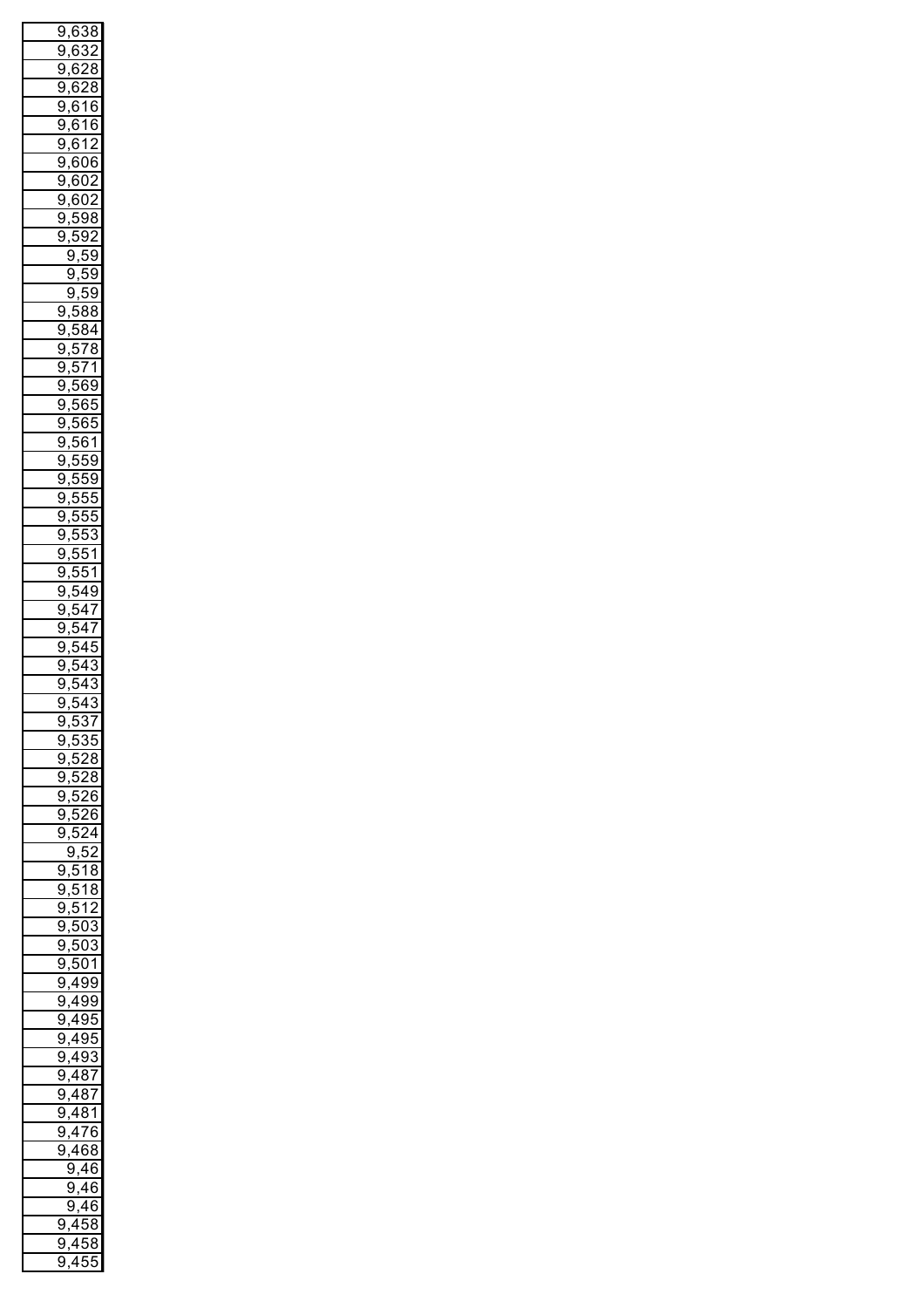|                |                                        | 9,447                                         |                      |                              |
|----------------|----------------------------------------|-----------------------------------------------|----------------------|------------------------------|
| 9              |                                        | $,44\overline{1}$                             |                      |                              |
| 9              |                                        | <u>,439</u>                                   |                      |                              |
| 9              |                                        | ,43                                           |                      | $\frac{37}{2}$               |
| 9              |                                        | ,437                                          |                      |                              |
| g              |                                        |                                               |                      |                              |
|                |                                        | ,434                                          |                      |                              |
| g              |                                        | ,432                                          |                      |                              |
| 9              |                                        | ,426                                          |                      |                              |
| 9              |                                        | ,424                                          |                      |                              |
|                |                                        | 9,42                                          |                      |                              |
|                |                                        | 9                                             | ,42                  |                              |
|                |                                        | 9                                             | ,42                  |                              |
|                |                                        | 9,42                                          |                      |                              |
|                |                                        |                                               |                      |                              |
|                |                                        | 9,418                                         |                      |                              |
| 9              |                                        | ,418                                          |                      |                              |
| 9              |                                        | <u>,418</u>                                   |                      |                              |
| 9              |                                        | ,418                                          |                      |                              |
| 9              |                                        | $\frac{1}{.416}$                              |                      |                              |
| 9              |                                        | $\frac{416}{ }$                               |                      |                              |
| 9              |                                        | <u>,4</u>                                     | 15                   |                              |
| 9              |                                        | ,415                                          |                      |                              |
| 9              |                                        | ,409                                          |                      |                              |
| 9              |                                        |                                               |                      |                              |
|                |                                        | <u>,409</u><br>409,<br>409,                   |                      |                              |
| 9              |                                        |                                               |                      |                              |
| 9              |                                        | ,403                                          |                      |                              |
| 9              |                                        | ,401<br>,401                                  |                      |                              |
| $\overline{9}$ |                                        |                                               |                      |                              |
| g              |                                        | $\overline{\cdot}$                            | $\overline{398}$     |                              |
| g              |                                        | $\overline{\cdot}$                            | $\frac{1}{396}$      |                              |
| 9              |                                        | $\overline{\cdot}$                            | 396                  | ì                            |
| 9              |                                        | $\overline{\cdot}$                            | 396                  |                              |
|                |                                        |                                               |                      | ì                            |
| $\overline{9}$ |                                        |                                               | 394                  |                              |
|                |                                        | 9,                                            | $\ddot{\phantom{0}}$ | 39                           |
| 9,             |                                        |                                               | $\delta$             | 38                           |
| ğ              |                                        | $\overline{\cdot}$<br>$\overline{\mathbf{3}}$ |                      | $\overline{\mathbf{3}}$<br>3 |
| $\overline{9}$ | ,                                      | $\overline{\cdot}$                            | 384                  |                              |
| ī<br>J         | ,                                      | 5                                             | $\overline{381}$     |                              |
| 9              |                                        | $\ddot{\cdot}$                                | $\overline{379}$     |                              |
| Ç<br>€         |                                        | $\cdot$<br>3                                  | $\overline{71}$      |                              |
| 9              |                                        | $\frac{1}{354}$                               |                      |                              |
| 9              |                                        | $\frac{1}{354}$                               |                      |                              |
|                |                                        |                                               |                      |                              |
| 9              |                                        | $,\frac{353}{50}$                             |                      |                              |
| 9              |                                        | $\overline{3}$                                | $\overline{51}$      |                              |
| 9              |                                        | $,\frac{351}{5}$                              |                      |                              |
| 9              |                                        | , 349                                         |                      |                              |
| 9              |                                        | ,349                                          |                      |                              |
| 9              |                                        | $\ddot{\cdot}$                                | $\overline{34}$      | $\overline{7}$               |
| 9              |                                        | $\ddot{\cdot}$                                | $\overline{34}$      | 5                            |
| 9              |                                        |                                               | 34                   | 3                            |
| 9              |                                        | $\ddot{\cdot}$                                |                      |                              |
|                |                                        | , 341                                         |                      |                              |
| 9              |                                        | $\overline{.3}$                               | $\overline{39}$      |                              |
| Ç              | $\overline{\mathfrak{z}}$              | ś                                             |                      | 38                           |
| Ç<br>ϡ         | .<br>ا                                 | Ŝ                                             | í                    | 38<br>3                      |
| Ç<br>ϡ         | .<br>ا                                 | Ŝ                                             | í                    | 34                           |
| Ç<br>ϡ         | .<br>ا                                 | Ŝ                                             |                      | $\overline{2}$               |
| Ç<br>ϡ         | .<br>ا                                 | Ŝ                                             | ؽ                    | 26<br>ì                      |
| Ç<br>ϡ         | .<br>ا                                 | Ŝ                                             |                      | $\overline{6}$               |
| Ç              |                                        | Ŝ                                             |                      | $\overline{.5}$              |
| ϡ              | .<br>ا                                 |                                               |                      |                              |
| Ç<br>ϡ         | .<br>ا                                 | Ŝ                                             |                      | 25<br>5                      |
| Ç              | $\overline{\mathfrak{z},\mathfrak{z}}$ | Ŝ                                             | $\overline{c}$       | ŗ<br>5                       |
| Ç<br>€         | $\cdot$                                |                                               | $\overline{319}$     |                              |
| Ç              | $,\zeta$                               | Ŝ                                             | 19                   | €                            |
|                | ļ                                      | €                                             | , 31                 |                              |
|                | Ç                                      | ϡ                                             |                      | 31                           |
| ç<br>ϡ         |                                        |                                               | 806                  |                              |
| Ç<br>€         |                                        |                                               | 806                  |                              |
|                |                                        |                                               |                      |                              |
| i<br>ì         |                                        |                                               | 802                  | 2                            |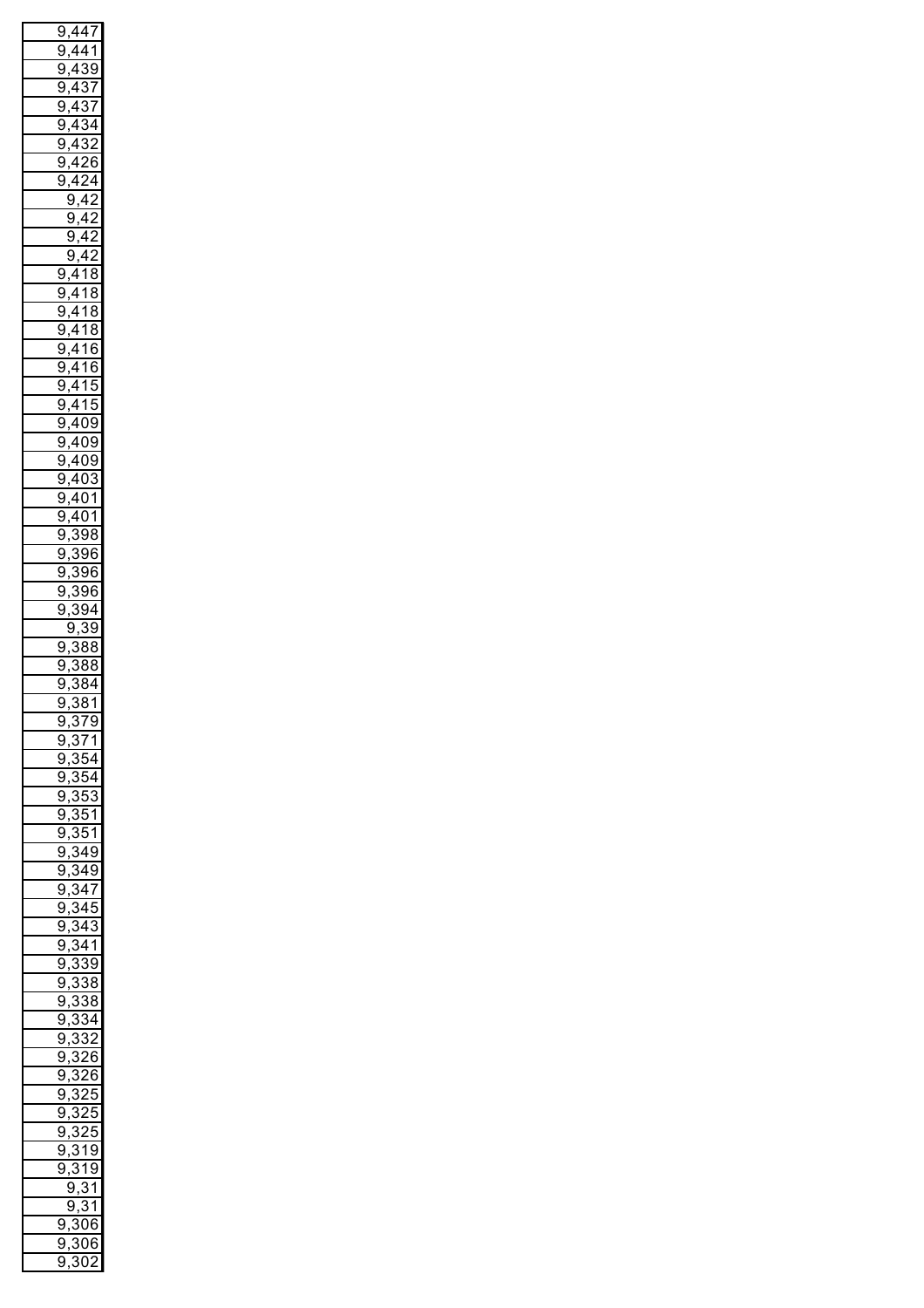| 9      | ,,                  |         | .97              |                          |
|--------|---------------------|---------|------------------|--------------------------|
| ļ<br>J |                     | Ă       |                  | 91                       |
| ļ<br>J |                     | ,       |                  | 88                       |
|        |                     |         |                  |                          |
| ļ<br>J |                     | ,       |                  | 86                       |
| ŗ<br>J |                     | ,       | 84               |                          |
| Ç<br>J |                     | ,       | 8                | ؙؚ<br>,                  |
|        | i<br>J              |         | ź                | $^{28}$                  |
|        |                     | $\cdot$ |                  |                          |
| 9      | $\overline{ }$      |         | $\overline{I}$   | $\prime$                 |
| 9      |                     | ʻ       | 7                | ŗ<br>)                   |
| 9      |                     | ,       | 7                | S                        |
| ç<br>J |                     | ì       | 7                | 3                        |
| ç      |                     |         | 269              |                          |
| J      |                     |         |                  | J                        |
| ç<br>J |                     | ۱       | ss               | J                        |
| ç<br>J |                     |         | 267              |                          |
| 9      |                     |         | 267              |                          |
| 9      |                     |         | 267              |                          |
|        |                     |         |                  |                          |
| ċ<br>J |                     |         | 267              |                          |
| ŗ<br>J |                     |         | 265              | )                        |
| Ç<br>J |                     |         | 26               | ,                        |
|        | <sup>)</sup> ,<br>i | ؚٛ      |                  | $\overline{6}$           |
|        |                     | ,       |                  |                          |
| 9      | $\overline{a}$      |         | ŗ                | 54                       |
| 9      |                     | ņ       | J                | З                        |
| 9      |                     | Į       |                  | 51                       |
| ļ<br>J |                     |         | $\frac{2}{4}$    | I                        |
| ŗ      |                     | ,       |                  |                          |
| J      |                     |         | 45               | )                        |
| Ç<br>J |                     | ,       | 45               | )                        |
|        | ŗ<br>J              |         |                  | 4 (                      |
| 9      | $\overline{a}$      | ,       |                  | 34                       |
|        |                     | ,       |                  |                          |
| 9      |                     |         |                  | 34                       |
| 9      |                     | ,       |                  | 34                       |
| ļ<br>J |                     | ,       | ×                | J                        |
| ŗ<br>J | ,                   | ,       | ×                | J                        |
| ļ<br>J |                     | ,       | ņ                | )                        |
|        |                     |         |                  |                          |
| ŗ<br>J |                     | ,       | οç               | J                        |
| Ç<br>) |                     | ,       | ,                | Ŝ                        |
| í<br>) |                     | ,       | ,                | ,                        |
|        |                     |         |                  | ֦֧֝                      |
|        | l                   | ý,      | 5,               |                          |
|        | ,                   |         |                  |                          |
|        | ļ<br>),             | ؙؚ      | 2í               | ,                        |
| ļ<br>€ | ,                   | ,       |                  | 16                       |
| ļ<br>J | l<br>,              | ,       | 11               |                          |
| Ç<br>J | ı                   |         |                  |                          |
|        | ,                   |         | $\overline{207}$ |                          |
| Ç<br>J | ,                   |         |                  | 204                      |
| ¢<br>) |                     | 20      | $\overline{C}$   | )                        |
|        |                     | ļ       | J                | ,                        |
| ŗ<br>€ | $\overline{1}$      | ļ       |                  | 96                       |
| ļ<br>J | ,                   | ļ       |                  |                          |
|        | ì<br>,              |         |                  | 94                       |
| Ç<br>J | 7<br>,              | ļ       |                  | $\overline{1}$           |
| Ç<br>J | 1<br>,              |         | $\overline{87}$  |                          |
| Ç<br>J | $\overline{1}$<br>, |         | $\overline{8}$ 7 |                          |
| ¢<br>) | 7                   |         | 8Ē               | ١                        |
|        | ,                   |         |                  |                          |
|        | i<br>Э,             |         |                  | 18                       |
| 9      | 1<br>,              |         | $\overline{1}$   | ŗ<br>Š                   |
| 9      | .<br>1<br>,         |         | 7                | Ŝ                        |
| 9      | ້ 1<br>,            | f       | šŀ               | j                        |
| 9      |                     | в       |                  | ì4                       |
|        | <b>i</b><br>,       |         |                  | J                        |
| 9      | .<br>1<br>,         | в       | j                | $\overline{\phantom{a}}$ |
| 9      | .<br>1<br>,         | в       |                  | ř<br>)                   |
| 9      | ້ 1<br>,            | ł       |                  | $\overline{2}$           |
| 9      |                     |         | ŗ                |                          |
|        | 7<br>,              |         |                  | $\frac{1}{2}$            |
| 9      | .<br>1<br>,         |         | t                | $\frac{1}{2}$            |
| 9      | .<br>1<br>,         |         | i                | $\frac{1}{2}$            |
| 9      | .<br>1<br>,         |         | į<br>J           | ļ<br>)                   |
| 9      | 7                   |         | i<br>,           | 1                        |
|        | ,                   |         |                  |                          |
| 9      | 1<br>,              |         | i<br>J           | 1                        |
| ¢<br>J | 7<br>,              |         | 5                | 1                        |
| 9      | i<br>),             |         | 1<br>4           | ť<br>٤<br>Ŝ              |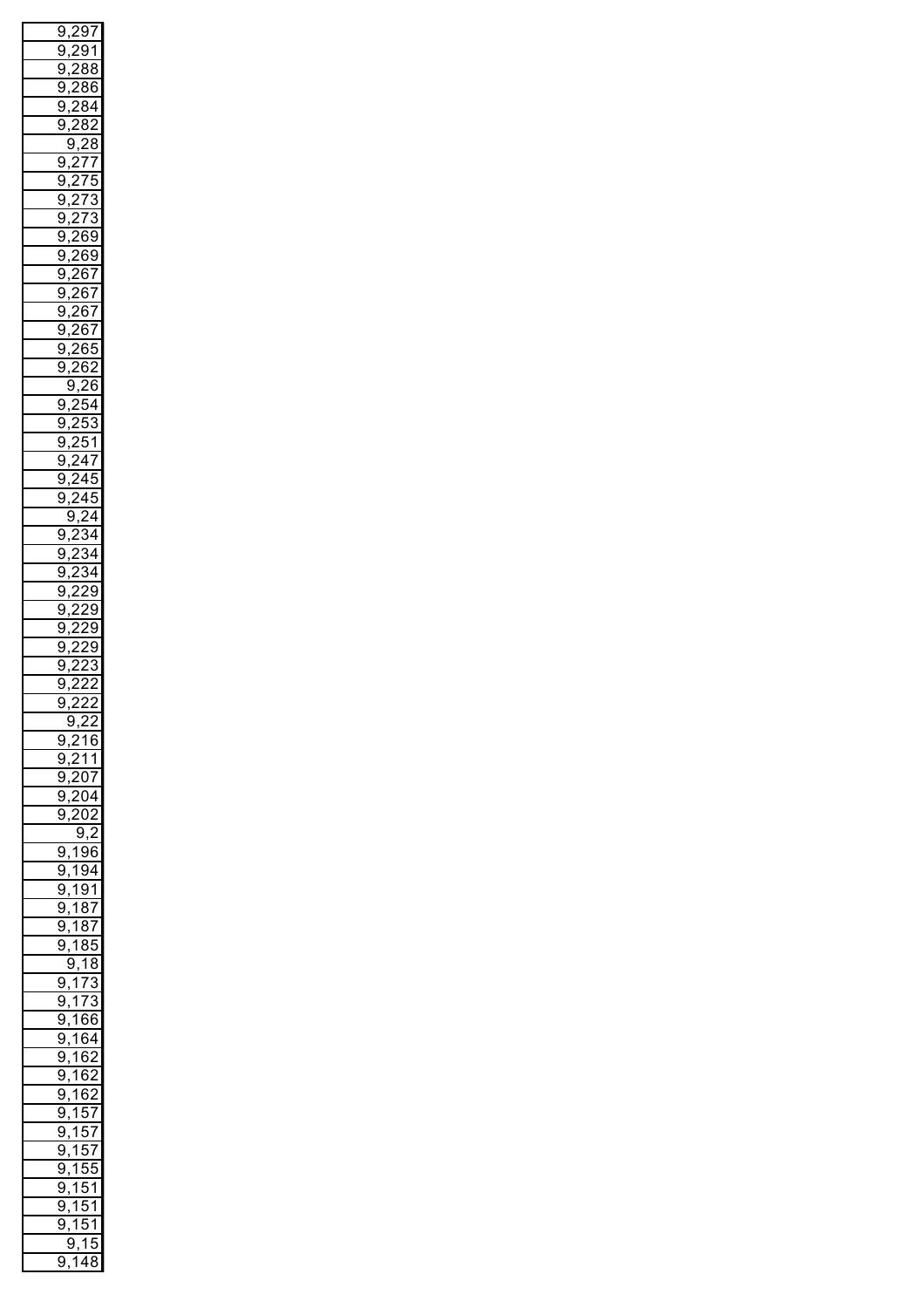| 9                                                                                      | , |                                       |                | $14\overline{2}$        |                                       |
|----------------------------------------------------------------------------------------|---|---------------------------------------|----------------|-------------------------|---------------------------------------|
| ç<br>€                                                                                 |   | 1                                     |                | 4                       | っ                                     |
| ς<br>)                                                                                 |   | .<br>1                                |                | 4                       |                                       |
| Š                                                                                      |   | 7                                     |                | 4                       |                                       |
| þ                                                                                      |   |                                       |                | Ţ                       | 1<br>ſ                                |
| Š<br>þ                                                                                 | , | $\overline{\mathbf{1}}$               |                | Š                       | 9                                     |
| Š<br>)                                                                                 | , | $\overline{1}$                        |                | ē<br>3                  | 9                                     |
| Š<br>€                                                                                 | , | $\overline{1}$                        |                | $\overline{\cdot}$<br>3 | $\overline{I}$                        |
| Š<br>€                                                                                 | , | $\overline{1}$                        |                | ē<br>S                  | ŗ<br>5                                |
| 9                                                                                      |   | $\overline{1}$                        |                | Ś<br>3                  | ៊<br>3                                |
| 9                                                                                      | , | $\overline{\mathbf{1}}$               |                | ā<br>3                  | ā<br>ì                                |
|                                                                                        | , | $\overline{\mathbf{1}}$               |                | $\overline{\cdot}$      | $\overline{2}$                        |
| 9                                                                                      | , |                                       |                | 3                       |                                       |
| 9                                                                                      | , | $\overline{\mathbf{1}}$               |                | $\overline{2}$          | $\frac{1}{8}$                         |
| 9                                                                                      | , | $\overline{\mathbf{1}}$               |                | $\overline{2}$          | $\overline{3}$                        |
| 9                                                                                      | , | $\overline{1}$                        |                | $\overline{2}$          | $\overline{1}$                        |
| 9                                                                                      | , | $\overline{1}$                        |                | $\overline{2}$          | $\overline{1}$                        |
| 9                                                                                      |   | $\overline{1}$                        |                | $\overline{2}$          | $\overline{1}$                        |
| 9                                                                                      | , | $\overline{1}$                        |                | $\overline{2}$          | $\overline{1}$                        |
|                                                                                        | , |                                       |                |                         |                                       |
| 9                                                                                      |   | $\frac{1}{1}$                         |                | $\overline{1}$          | $\overline{7}$                        |
| 9                                                                                      |   | $\frac{1}{1}$                         |                | $\overline{1}$          | $\overline{7}$                        |
| 9                                                                                      |   | $\frac{1}{1}$                         |                |                         | $\overline{16}$                       |
| 9                                                                                      | , | $\overline{1}$                        |                | $\overline{16}$         | ć                                     |
| 9                                                                                      | , | $\overline{1}$                        |                |                         | $\frac{16}{16}$                       |
| 9                                                                                      |   | $\overline{1}$                        |                |                         | $\overline{12}$                       |
|                                                                                        | , | 5.                                    |                | $\frac{1}{1}$           | $\overline{1}$                        |
|                                                                                        | ς |                                       |                |                         |                                       |
|                                                                                        |   | 9,                                    |                | $\overline{1}$          | $\overline{1}$                        |
|                                                                                        |   |                                       |                | 9,1                     | $\overline{\mathbf{1}}$               |
| 9                                                                                      |   |                                       |                |                         | ,109                                  |
| ς<br>€                                                                                 | , |                                       |                | 107                     |                                       |
| ς<br>þ                                                                                 |   |                                       |                | $\frac{105}{105}$       | 5                                     |
| ί<br>)                                                                                 |   | $\overline{0}$                        |                |                         | 96                                    |
|                                                                                        |   | $\overline{0}$                        |                |                         |                                       |
| Ś<br>)                                                                                 |   |                                       |                | €                       | $\overline{1}$                        |
| Ś<br>)                                                                                 |   | <u>بُ</u>                             |                | $\overline{84}$         |                                       |
| J<br>ļ                                                                                 |   |                                       |                |                         |                                       |
|                                                                                        |   |                                       | $\mathfrak{z}$ | 8                       | $\overline{2}$                        |
| Ç<br>ϡ                                                                                 |   | $\vec{c}$<br>$\overline{\mathcal{L}}$ | $\mathfrak z$  | $\overline{8}$          | $\overline{2}$                        |
|                                                                                        | ¢ |                                       |                |                         |                                       |
|                                                                                        |   | J                                     |                |                         | $\overline{08}$                       |
| g                                                                                      |   | $\tilde{\mathcal{C}}$                 | )              | 7                       | ċ<br>J                                |
| 9,                                                                                     |   |                                       |                |                         | 077                                   |
|                                                                                        |   |                                       |                |                         |                                       |
|                                                                                        |   |                                       |                |                         |                                       |
|                                                                                        |   |                                       |                |                         |                                       |
|                                                                                        |   |                                       |                |                         |                                       |
|                                                                                        |   |                                       |                |                         |                                       |
|                                                                                        |   |                                       |                |                         |                                       |
|                                                                                        |   |                                       |                |                         |                                       |
|                                                                                        |   |                                       |                |                         |                                       |
|                                                                                        |   |                                       |                |                         |                                       |
|                                                                                        |   |                                       |                |                         |                                       |
|                                                                                        |   |                                       |                |                         |                                       |
|                                                                                        |   |                                       |                |                         |                                       |
|                                                                                        |   |                                       |                |                         |                                       |
| 9,077<br>9,077<br>9,072<br>9,068<br>9,064<br>9,069<br>9,059<br>9,057<br>9,057<br>9,057 |   |                                       |                |                         |                                       |
|                                                                                        |   |                                       |                |                         |                                       |
| $\frac{9,049}{9,045}$                                                                  |   |                                       |                |                         |                                       |
| ¢                                                                                      |   |                                       |                |                         | 0,042                                 |
|                                                                                        |   |                                       |                |                         | $\overline{9,04}$                     |
|                                                                                        |   |                                       |                |                         |                                       |
| 9,038                                                                                  |   |                                       |                |                         |                                       |
| $\frac{9,036}{6}$                                                                      |   |                                       |                |                         |                                       |
| Š                                                                                      |   |                                       |                |                         | $\frac{1}{2,035}$                     |
| $\frac{9,031}{6}$                                                                      |   |                                       |                |                         |                                       |
|                                                                                        |   |                                       |                |                         |                                       |
| $\frac{1001}{9,028}$                                                                   |   |                                       |                |                         |                                       |
| $\frac{9,026}{2}$                                                                      |   |                                       |                |                         |                                       |
| $\frac{9,021}{2}$                                                                      |   |                                       |                |                         |                                       |
|                                                                                        |   |                                       |                |                         |                                       |
| $\frac{9,019}{9,017}$                                                                  |   |                                       |                |                         |                                       |
| 9,016                                                                                  |   |                                       |                |                         |                                       |
| Š                                                                                      |   |                                       |                |                         | 0,016                                 |
| Š                                                                                      |   |                                       |                |                         | $\frac{1}{0.016}$                     |
| Š<br>ļ                                                                                 |   |                                       |                | 9,01<br>0,01            | $\overline{2}$<br>2<br>$\overline{ }$ |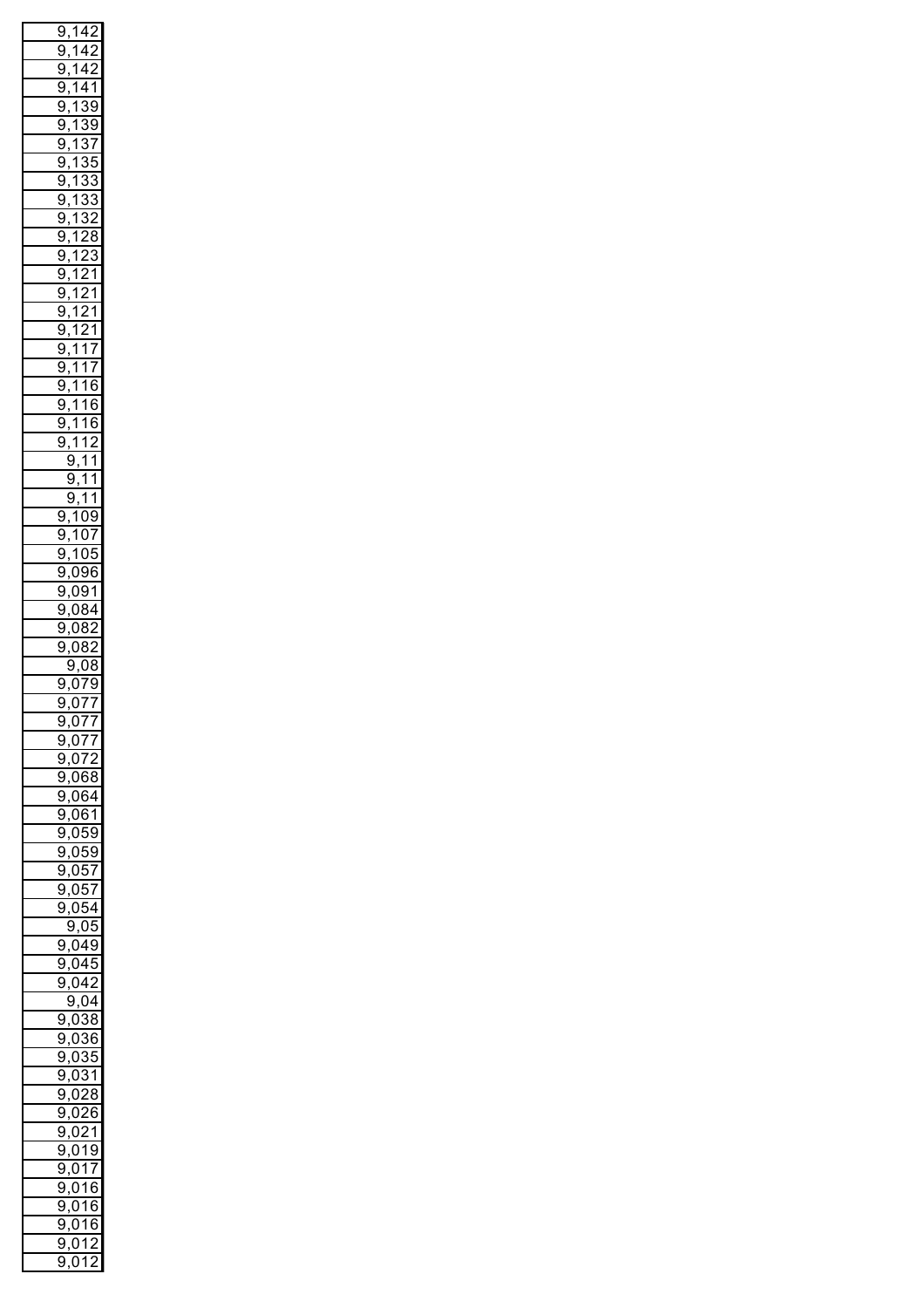|         | 9               |    | <u>01,0</u>              |                         |
|---------|-----------------|----|--------------------------|-------------------------|
|         | 9               |    | ,01                      |                         |
| 9       | l               |    | ) (                      | $\overline{5}$          |
|         |                 |    |                          | $\overline{9}$          |
| 3<br>ξ  |                 |    | <u>,993</u>              | 3                       |
| 3       |                 |    |                          | 988                     |
| ξ       | ,               |    |                          |                         |
| ξ<br>3  | ς<br>,          |    | 8                        | 3                       |
| ξ<br>3  | ί<br>,          |    |                          | $\overline{278}$        |
| ξ<br>3  | Š<br>,          |    | $\overline{378}$         | S                       |
| ξ<br>3  | Š<br>,          |    |                          | $\overline{974}$        |
| ξ<br>3  | Š<br>,          |    |                          | $\overline{974}$        |
| ξ<br>3  | Š<br>,          | €  |                          | $\overline{72}$         |
| ξ<br>3  |                 |    |                          | $\frac{967}{ }$         |
| ξ<br>3  | ,               |    |                          | 966                     |
| ξ<br>3  | ,               |    |                          | 964                     |
| ξ       | ,               |    |                          |                         |
| 3       | ,               |    |                          | 964                     |
| ξ<br>3  | ,               |    |                          | 964                     |
| ξ<br>3  | ,               |    | 96                       | $\overline{2}$          |
| ξ<br>3  | ,               |    | 96                       | $\overline{2}$          |
| ξ<br>3  | í<br>,          |    |                          | 959                     |
| 3<br>ξ  | ,               |    | $\frac{947}{ }$          |                         |
| ξ<br>3  | ć<br>j          |    |                          | $\frac{1}{2}$           |
|         | ξ               | 3, | Ś                        | 94                      |
| 8       | ί<br>,          | €  | 3                        | $\overline{3}$          |
| 3<br>ξ  |                 | 93 | 3                        | $\ddot{\cdot}$<br>3     |
| 3       | ,<br>ć          |    | $\overline{3}$           | 3                       |
|         | ,               |    |                          |                         |
|         | ξ               | 3, | 9                        | 3                       |
| ٤<br>3  | ί<br>,          |    | $\overline{2}$           | S<br>٤                  |
| 3<br>ξ  | í<br>,          | J  | $\overline{c}$           | ļ                       |
| S<br>ξ  | í<br>,          | J  | $\overline{2}$           | 3                       |
| ξ<br>3  | í<br>,          | J  | $\overline{2}$           | 3                       |
| ξ<br>3  | í<br>,          | J  | $\overline{c}$           | 3                       |
| ξ<br>S  | í<br>,          |    | $\overline{3}$           | ς<br>J                  |
| ٤<br>3  | Š<br>,          |    | 91                       | 9                       |
| 8       | Š               | €  | $\overline{1}$           | 4                       |
| 8       | ı<br>ξ          | €  | 1                        | $\overline{\mathbf{1}}$ |
| Ç       | $\frac{3,9}{5}$ |    |                          | υ9                      |
| 8,      |                 |    |                          | $\overline{909}$        |
| 8,      |                 |    |                          | 906                     |
|         |                 |    |                          | 904                     |
| 8,      |                 |    |                          |                         |
|         |                 |    |                          | <u>8,889</u>            |
|         |                 |    |                          | 8,886                   |
|         |                 |    |                          | 8,884                   |
|         |                 |    |                          | 8,879                   |
|         |                 |    |                          | 8,877                   |
|         |                 |    |                          | 8,875                   |
|         |                 |    |                          | <u>8,874</u>            |
|         |                 |    |                          | 8,865                   |
|         |                 |    |                          | 8,864                   |
|         |                 |    |                          | 8,862                   |
|         |                 |    |                          | $8,\overline{862}$      |
|         |                 |    |                          | $8,86\overline{2}$      |
|         |                 |    |                          |                         |
|         |                 |    |                          | 8,86                    |
|         |                 |    |                          |                         |
|         |                 |    | $8,85\overline{2}$       |                         |
|         |                 |    |                          | 8,85                    |
|         |                 |    |                          | 8,85                    |
|         |                 |    | 8,847                    |                         |
|         |                 |    |                          | 8,847                   |
|         |                 |    |                          |                         |
|         |                 |    |                          | 8,847                   |
|         |                 |    |                          | 8,842                   |
|         |                 |    |                          | <u>8,8</u> 37           |
|         |                 |    |                          | <u>8,835</u>            |
|         |                 |    |                          | 8,825                   |
|         |                 |    |                          | 8,825                   |
|         |                 |    | <u>8,82</u>              | $\overline{2}$          |
| 3,<br>٤ |                 |    | 8,817<br>80 <sub>5</sub> | J                       |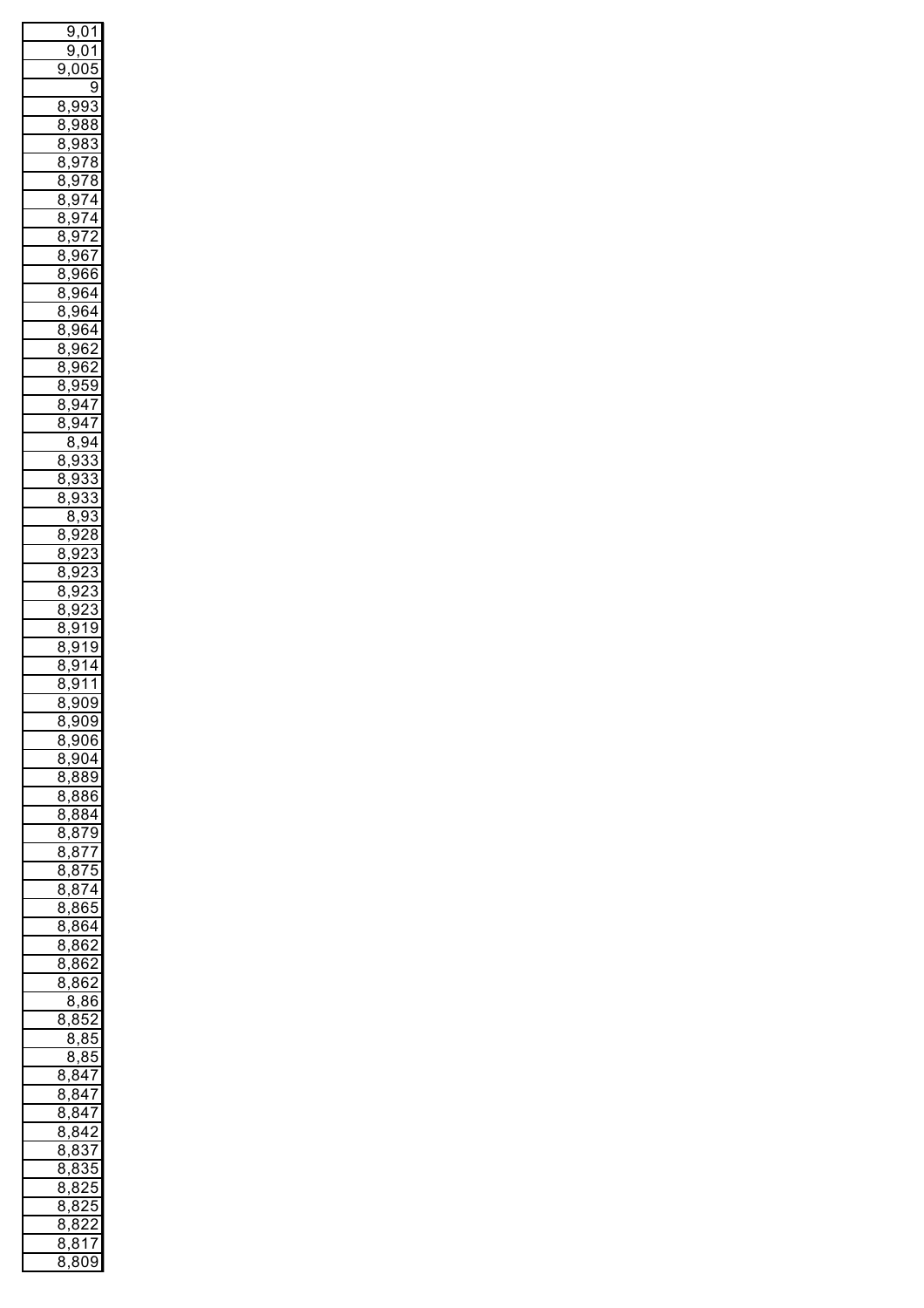|                  |   |                                  | 8,807                                    |                            |
|------------------|---|----------------------------------|------------------------------------------|----------------------------|
|                  |   |                                  | 8,805                                    |                            |
|                  |   |                                  | $\frac{0.533}{8,802}$                    |                            |
|                  |   | $\frac{8,7}{2}$                  |                                          | 95                         |
| 8                |   |                                  | $\frac{794}{ }$                          |                            |
|                  |   |                                  |                                          |                            |
| 8                |   |                                  | ,789                                     |                            |
|                  |   |                                  | $\frac{8,78}{1}$                         |                            |
| 8                |   |                                  | <u>,776</u>                              |                            |
| 8                |   |                                  | $,7\overline{76}$                        |                            |
|                  |   |                                  | 8,769                                    |                            |
| 8                |   |                                  | ,767                                     |                            |
| 8                |   |                                  | <u>,766</u>                              |                            |
|                  |   |                                  |                                          |                            |
|                  |   |                                  | 8,766                                    |                            |
|                  |   |                                  | 8,766                                    |                            |
|                  |   |                                  | 8,762                                    |                            |
|                  |   |                                  | 8,749                                    |                            |
| 8                |   |                                  | ,743                                     |                            |
| 8                |   |                                  | ,735                                     |                            |
| 8                |   |                                  | ,731                                     |                            |
|                  |   |                                  |                                          |                            |
| 8                |   |                                  | $\frac{1}{725}$                          |                            |
| 8                |   |                                  | ,722                                     |                            |
| 8                |   |                                  | ,718                                     |                            |
|                  |   |                                  | 8,717                                    |                            |
|                  |   |                                  | $\frac{8,705}{2}$                        |                            |
|                  |   |                                  | $\frac{8,704}{8,704}$                    |                            |
|                  |   |                                  |                                          |                            |
|                  |   |                                  | $\frac{37}{8,702}$<br>$\frac{52}{8,701}$ |                            |
|                  |   |                                  |                                          |                            |
|                  |   |                                  | $\frac{1}{8,701}$                        |                            |
|                  |   |                                  |                                          |                            |
|                  |   |                                  | <u>3,701</u><br>8,701<br>8,697           |                            |
|                  |   |                                  | 8,692                                    |                            |
|                  |   |                                  | $\frac{8,678}{2,78}$                     |                            |
| 8                |   |                                  | ,673                                     |                            |
| 8                |   |                                  | ,673                                     |                            |
|                  |   |                                  |                                          |                            |
|                  |   |                                  |                                          |                            |
| 3<br>٤           |   |                                  | 673                                      |                            |
|                  |   |                                  | $\overline{8,67}$                        |                            |
|                  |   |                                  |                                          |                            |
| 8,66<br>8        | , |                                  |                                          | $\frac{1}{5}$              |
| ٤                |   |                                  | ,654                                     |                            |
| 3                |   |                                  | $\frac{647}{64}$                         |                            |
| 8                |   |                                  | ,647                                     |                            |
| ٤<br>3           |   |                                  | ,646                                     |                            |
| ٤<br>Ŝ           |   |                                  | 643                                      |                            |
|                  |   | 8                                | ,63                                      |                            |
|                  | ξ | 3                                | $,\overline{6}$                          | $\overline{\overline{3}}$  |
| 8                |   |                                  | $\overline{28}$                          |                            |
| 8                |   | $\overline{6}$<br>$\overline{6}$ |                                          |                            |
|                  |   | $\overline{8}$                   | 28                                       |                            |
|                  |   |                                  | ,62                                      |                            |
|                  | ξ | 3                                | 62                                       |                            |
| 8                |   | ,6<br>j                          | 14                                       |                            |
| 8                |   |                                  | <u>,611</u>                              |                            |
| ξ<br>3           |   |                                  | ,608                                     |                            |
| ξ<br>3           |   | $\overline{\epsilon}$            | $\overline{506}$                         |                            |
| ٤<br>3           |   |                                  |                                          |                            |
| ٤<br>3           |   | $\overline{5}$                   | ,598                                     |                            |
| ٤<br>3           | , | $\overline{5}$                   |                                          | $\overline{37}$            |
|                  | , |                                  |                                          | $\overline{37}$            |
| ٤<br>3           | , | $\overline{5}$                   |                                          | $\overline{36}$            |
| ٤<br>3           | , | $\overline{5}$                   |                                          | $\overline{36}$            |
| ٤<br>3           | , | $\overline{5}$                   |                                          | $\overline{\overline{31}}$ |
| ٤<br>3           | , | $\overline{5}$                   | 3                                        | $\overline{1}$             |
| ٤<br>Ş           | , | 57                               |                                          | $\overline{3}$             |
| ξ<br>}           |   | 56                               |                                          | $\frac{1}{2}$              |
| ٤                | , |                                  |                                          |                            |
| Ş                | , |                                  | $\overline{559}$                         |                            |
| ٤<br>ś           | , |                                  | $\frac{1}{557}$                          |                            |
|                  | ξ | 3,                               | 55                                       | 5                          |
| ξ<br>ξ           | , | ŗ                                | .<br>48                                  | 3                          |
| ٤<br>3<br>٤<br>} | , | ŗ<br>ŗ                           | $\overline{5}$ 4                         | 3<br>3Ś<br>J               |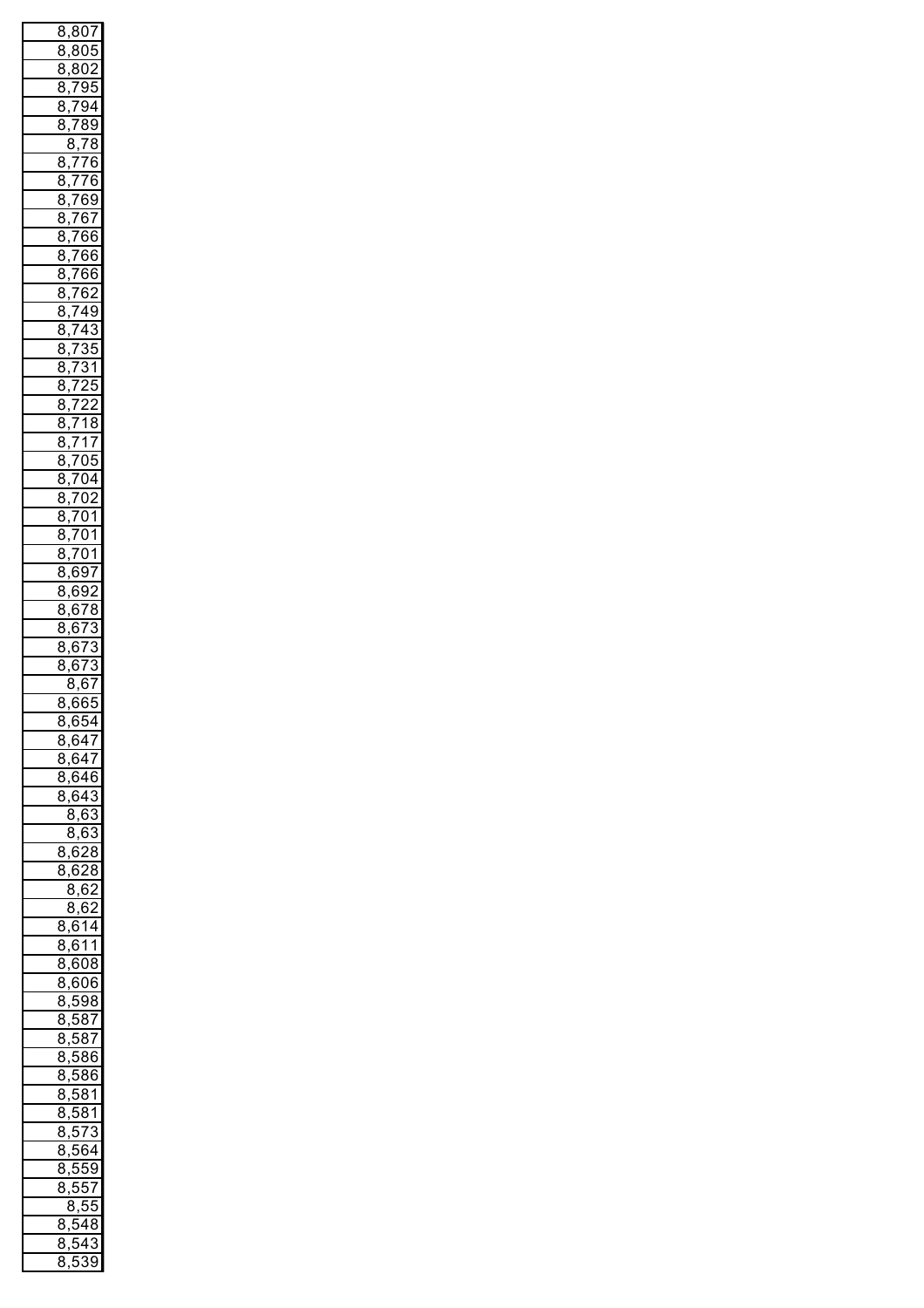|   |                | 8,535                                                       |   |                         |
|---|----------------|-------------------------------------------------------------|---|-------------------------|
|   | 8,             | <u>534</u>                                                  |   |                         |
|   |                | 3,52<br>ξ                                                   |   |                         |
|   | 8              | <u>,518</u>                                                 |   |                         |
|   |                |                                                             |   |                         |
|   | 8              | $,\frac{1}{512}$                                            |   |                         |
|   |                | $\begin{array}{r} 8,509 \\ 8,501 \\ \hline 8,5 \end{array}$ |   |                         |
|   |                |                                                             |   |                         |
|   |                |                                                             |   |                         |
|   |                | 8,497                                                       |   |                         |
|   |                | 8,494                                                       |   |                         |
|   |                | 8,484                                                       |   |                         |
|   |                |                                                             |   |                         |
|   |                | $\frac{8,483}{0,488}$                                       |   |                         |
|   |                | 8,483<br>8,471                                              |   |                         |
|   |                |                                                             |   |                         |
|   |                | 8,469                                                       |   |                         |
|   |                | 8,468                                                       |   |                         |
|   |                |                                                             |   |                         |
|   |                | $\frac{8,463}{8,461}$                                       |   |                         |
|   |                | 8,461                                                       |   |                         |
|   |                |                                                             |   |                         |
|   |                | 8,46                                                        |   |                         |
|   |                | 8,46                                                        |   |                         |
|   |                | 8,46                                                        |   |                         |
|   |                | 8,457                                                       |   |                         |
|   |                | 8,455                                                       |   |                         |
|   |                | 8,454                                                       |   |                         |
|   |                | 8,452                                                       |   |                         |
|   |                |                                                             |   |                         |
|   |                | $\frac{22}{8,452}$                                          |   |                         |
|   |                | 8,449                                                       |   |                         |
|   |                | 8,448                                                       |   |                         |
|   |                | 8,445                                                       |   |                         |
|   |                | 8,439                                                       |   |                         |
|   | 8              | ,4                                                          |   | $\overline{7}$          |
|   | 8              | $\overline{A}$                                              |   | 3š<br>5                 |
|   |                |                                                             |   |                         |
|   | 8              | ,4.                                                         |   | 35                      |
|   | 8              | $\overline{4}$                                              |   | $\overline{34}$         |
|   | $\overline{8}$ | $\sqrt{4}$                                                  | Ŝ | $\overline{1}$          |
| ξ |                | $\frac{3}{43}$                                              |   | $\overline{\mathbf{3}}$ |
|   |                | $\frac{8}{1}$ ,431                                          |   |                         |
|   |                | $\frac{8,425}{5}$                                           |   |                         |
|   | $\overline{8}$ | $\frac{1}{1}$ ,425                                          |   |                         |
|   | $\overline{8}$ | $\frac{1}{1}$ ,425                                          |   |                         |
|   |                |                                                             |   |                         |
|   | $\overline{8}$ | $\frac{1}{1}$ ,423                                          |   |                         |
|   | $\overline{8}$ | $\frac{1}{1}$ ,423                                          |   |                         |
|   | $\overline{8}$ | $\frac{1}{2}$ ,422                                          |   |                         |
|   | $\overline{8}$ |                                                             |   |                         |
|   | $\overline{8}$ | ,417<br>,416                                                |   |                         |
|   | $\overline{8}$ | $\frac{1}{1}$ ,416                                          |   |                         |
|   | $\overline{8}$ | $\frac{1}{14}$                                              |   |                         |
|   |                | $\frac{1}{14}$                                              |   |                         |
|   | $\overline{8}$ |                                                             |   |                         |
|   | $\overline{8}$ | $\frac{1}{,}414$                                            |   |                         |
|   |                | 8,413                                                       |   |                         |
|   | 8              | ,41                                                         |   | $\overline{1}$          |
|   |                | <u>די,</u><br>8,41                                          |   |                         |
|   |                | $\frac{8,41}{8,407}$ $\frac{8,407}{8,407}$                  |   |                         |
|   |                |                                                             |   |                         |
|   |                |                                                             |   |                         |
|   |                |                                                             |   |                         |
|   |                | 8,40                                                        |   | $\overline{2}$          |
|   |                | $\frac{1}{8,404}$                                           |   |                         |
|   |                | $\frac{8,404}{8}$                                           |   |                         |
|   |                | $\frac{3}{8,402}$                                           |   |                         |
|   |                |                                                             |   |                         |
|   |                |                                                             |   |                         |
|   |                |                                                             |   |                         |
|   |                | $\frac{8,396}{8,369}$<br>8,369<br>8,368<br>8,368<br>8,366   |   |                         |
|   |                |                                                             |   |                         |
|   |                |                                                             |   |                         |
|   |                | 8,36                                                        |   |                         |
|   |                | 8,3                                                         |   | 36                      |
|   |                |                                                             |   |                         |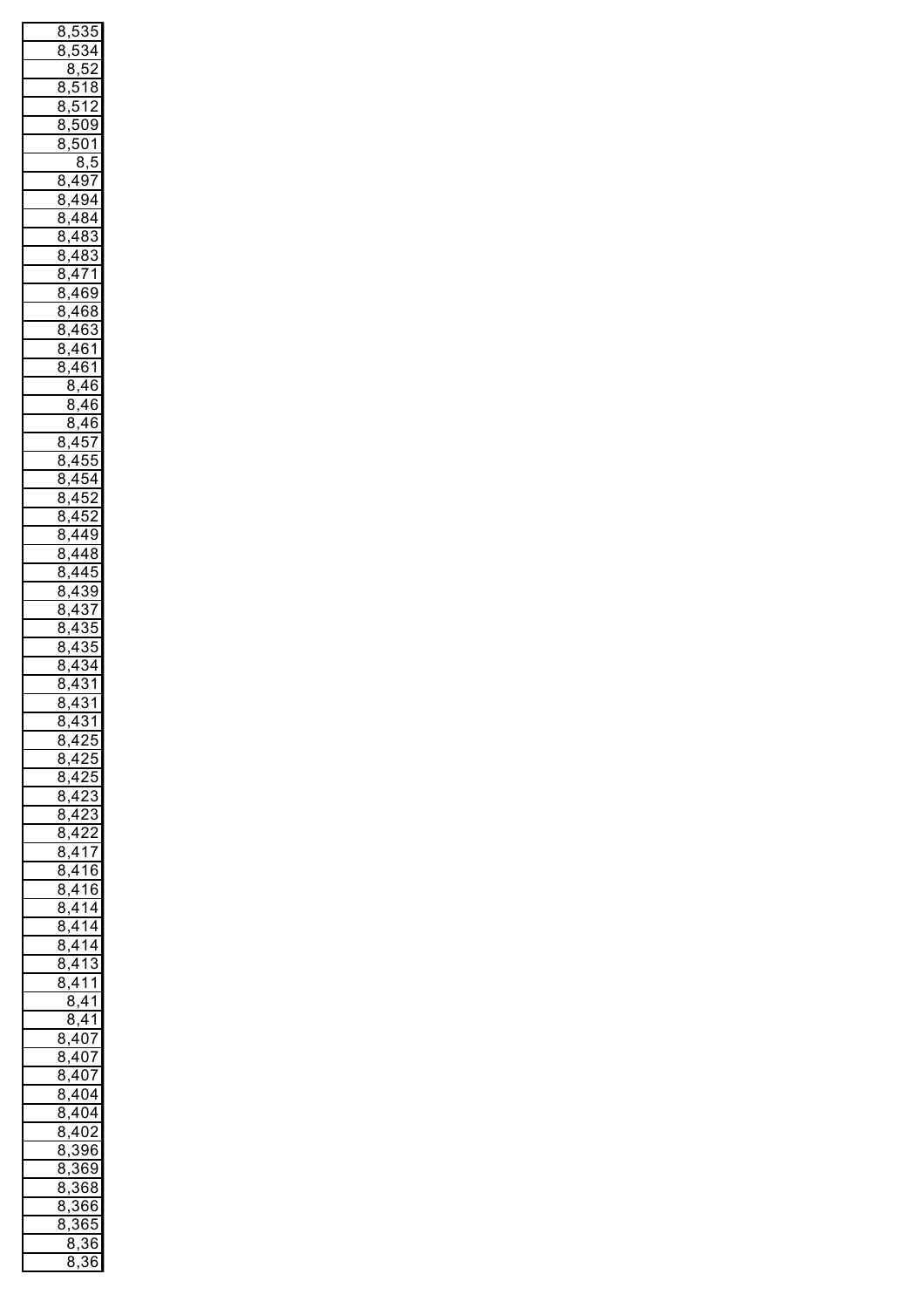|                |   | 8,                  | 36                           |                          |
|----------------|---|---------------------|------------------------------|--------------------------|
| 8              |   | 3                   | ί                            | 57                       |
|                |   |                     |                              |                          |
| 8              |   |                     | $\overline{\mathbf{5}}$<br>ξ | 3                        |
| 8              |   |                     |                              | $\frac{1}{2}$<br>3       |
| 8              |   | S                   | 4                            | ţ<br>)                   |
| 8              |   | ξ                   | ś                            | ŗ<br>5                   |
| 8              |   | ξ                   | 3                            |                          |
|                |   |                     |                              | 3                        |
| 8              |   | S                   | $\overline{c}$               | 4                        |
| 8              |   | S                   | 2                            | 4                        |
| 8              |   | S                   | $\overline{2}$               | $\overline{3}$           |
| 8              |   | ĺ                   |                              | $\overline{3}$           |
|                |   |                     | --<br>323<br>313             |                          |
| 8              |   |                     |                              | 3                        |
| 8              |   |                     | $\frac{1}{31}$               |                          |
|                |   |                     | $\frac{7}{1}$ , 313<br>8,31  |                          |
| 8              |   |                     | $\overline{308}$             |                          |
|                |   |                     |                              | $\overline{5}$           |
| 8              |   | ξ                   | 0                            |                          |
| 8              |   | ξ                   | $\overline{\mathbf{C}}$      | )4                       |
| 8              |   | ś                   | (                            | $\overline{1}$           |
| 8              |   | 2                   | ί                            | 9                        |
| 8              |   | $\overline{2}$      | Ś                            | 99                       |
|                |   |                     |                              |                          |
| 8              |   | $\overline{2}$      |                              | 96<br>ì                  |
| 8              |   | $\overline{2}$      | 93                           | 3                        |
| 8              |   | $\overline{c}$      | 8                            | 3<br>ξ                   |
| 8              |   | $\overline{2}$      | 86                           | έ                        |
|                |   | 冫                   |                              | 86                       |
| 8              |   |                     |                              |                          |
| 8              |   | $\overline{2}$      | $\frac{77}{77}$              |                          |
| 8              |   | $\overline{2}$      |                              |                          |
| 8              |   | $\overline{2}$      |                              | 77                       |
| 8              |   | $\overline{2}$      |                              | $\overline{76}$          |
|                |   |                     |                              |                          |
| 8              |   | $\overline{2}$      |                              | $\frac{1}{73}$           |
| 8              |   | 2                   | 6                            | $\mathbf{59}$            |
| 8              |   | $\overline{2}$      | ĺ                            | 57                       |
| 8              |   | $\overline{c}$      | 6<br>j                       | 3                        |
|                |   | C                   |                              |                          |
| 8              | , |                     | ŗ<br>5                       | 8                        |
| $\overline{8}$ | , | 5                   | ŗ<br>5                       | ξ<br>3                   |
| $\overline{8}$ |   | $\overline{2}$      | ŗ<br>ś                       | $\overline{4}$           |
| ś<br>Σ         |   | $\overline{2!}$     |                              | $\overline{4}$           |
|                | l | 8,                  | $\overline{25}$              |                          |
|                |   |                     | 248                          |                          |
| 8              | , |                     |                              |                          |
| $\overline{8}$ |   |                     | $\frac{5}{244}$              |                          |
| 8              |   |                     | $\frac{1}{242}$              |                          |
| $\frac{1}{8}$  | , | $\overline{2}$      |                              | $\overline{35}$          |
| $\frac{1}{8}$  |   | $\overline{2}$      |                              | $rac{1}{35}$             |
|                | , |                     |                              | $\frac{82}{35}$          |
| $\frac{1}{8}$  | , | $\frac{1}{2}$       |                              |                          |
| $\frac{1}{8}$  | , | $\frac{1}{2}$       | $\frac{55}{26}$              |                          |
| $\frac{1}{8}$  | , | $\frac{1}{2}$       | $rac{2}{2}$                  |                          |
| $\frac{1}{8}$  | , |                     | $\frac{1}{218}$              |                          |
| $\frac{1}{8}$  |   | $\overline{2}$      |                              | $\frac{1}{18}$           |
| $\frac{1}{8}$  | , |                     |                              |                          |
|                | , |                     | $\frac{1}{218}$              |                          |
| $\frac{1}{8}$  | , |                     | $\frac{2}{198}$              |                          |
| $\overline{8}$ | , | $\frac{1}{1}$       | $rac{1}{98}$                 |                          |
| 8              |   | $\overline{1}$      | 96                           |                          |
|                | , | $\overline{1}$      | $\overline{89}$              |                          |
| 8              | , |                     |                              |                          |
| 8              | , | 7                   | $\overline{89}$              |                          |
| 8              | , | 7                   | $\overline{89}$              |                          |
| 8              | , | $\overline{1}$      | 82                           |                          |
| 8              |   | $\overline{1}$      | $\overline{82}$              |                          |
|                |   | $\overleftarrow{8}$ | $\overline{18}$              |                          |
|                |   |                     |                              |                          |
| 8              | , | $\overline{1}$      | $\overline{78}$              |                          |
| 8              | , | $\overline{1}$      | $\overline{76}$              |                          |
| 8              |   | $\overline{1}$      |                              | 75                       |
|                | , | 1                   |                              |                          |
| 8              | , |                     | 75                           | 5                        |
|                | , | $\overline{1}$      | $\overline{75}$              | 5                        |
| 8              |   |                     |                              |                          |
| 8              |   |                     |                              | ;                        |
|                | , | $\overline{1}$      | 75                           |                          |
| 8              | , | $\mathbf{1}$        | 73                           | 3                        |
| 8<br>8         |   | $\overline{1}$      | $\overline{7}$<br>,168       | $\overline{\phantom{a}}$ |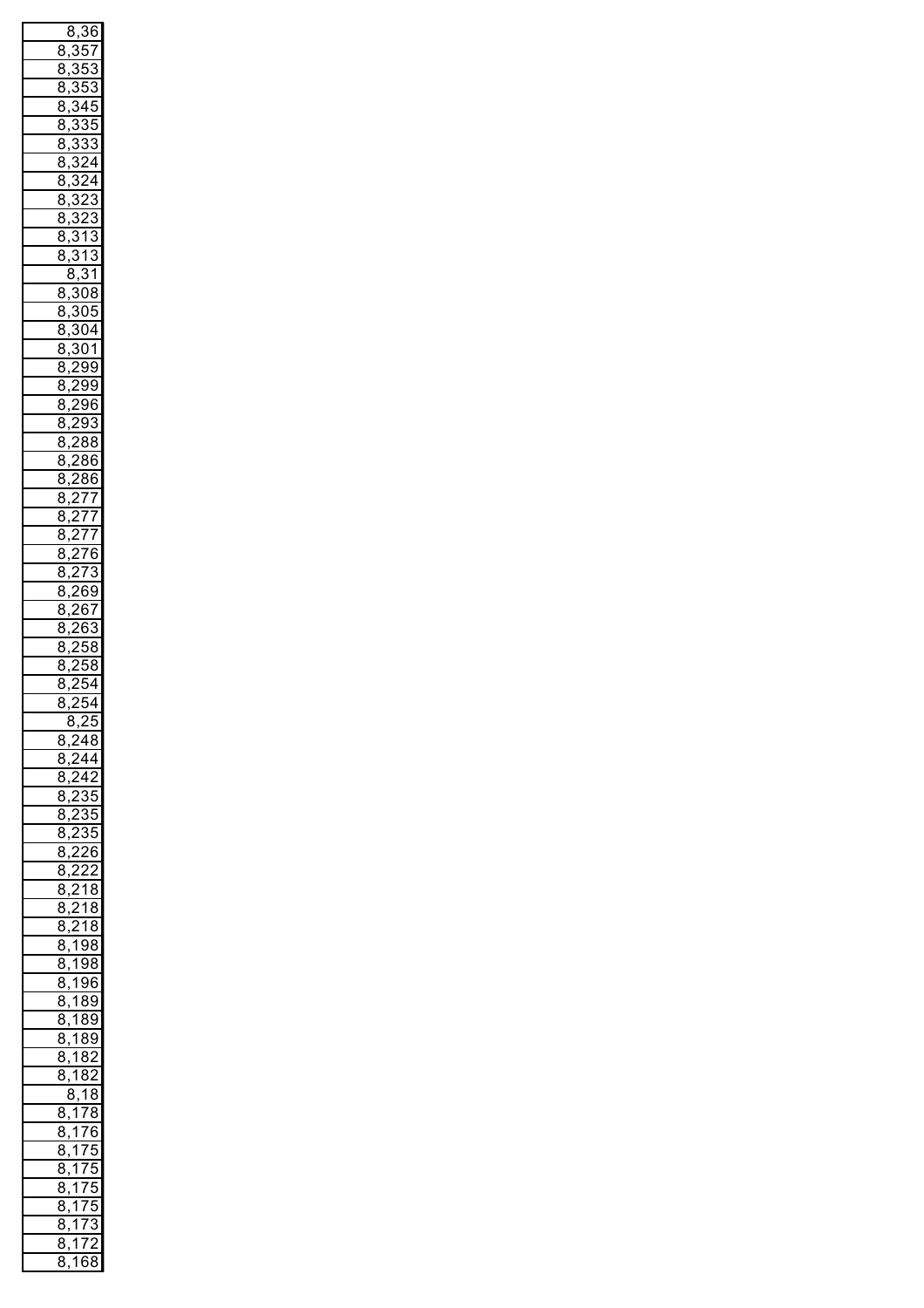| ٤<br>S                   |                | 1      | ł                        | ξ<br>3 |
|--------------------------|----------------|--------|--------------------------|--------|
|                          | ļ              |        |                          | ļ      |
| Į<br>Š                   |                | 1      | ł                        | J      |
| Į<br>S                   |                | 1      | 6                        | )      |
| Į<br>Š                   |                | 1      | ļ                        | )<br>! |
| ٤<br>Š                   |                | 1      | l                        | ۶<br>S |
|                          |                |        |                          |        |
| ٤<br>Š                   |                | 1      | l                        | ì<br>ł |
| ٤<br>S                   |                | 1      |                          | l<br>J |
| ٤<br>S                   |                | 1      |                          | l<br>J |
|                          |                |        |                          |        |
| ٤<br>S                   |                | 1      | 1                        | )      |
| ٤<br>S                   |                | 1      |                          | ļ<br>) |
| ٤<br>S                   |                | 1      |                          | Š<br>٤ |
|                          |                |        | l                        |        |
| ٤<br>S                   |                | 1      |                          | S<br>ξ |
| Š<br>٤                   |                | 1      | l                        | ļ<br>, |
| ٤<br>Š                   |                | 1      |                          | ļ<br>J |
|                          | ξ              | Š      | 1                        | 1      |
|                          |                |        |                          |        |
|                          | ٤              | Š      | 1                        | 1      |
| Ś<br>Ŝ                   |                | 1      | ĺ<br>)                   |        |
|                          |                | Į      | S                        | 1      |
|                          |                |        |                          |        |
|                          |                | ٤      | S                        |        |
| Ś<br>S                   | ï              | (<br>) | ļ<br>1                   |        |
| ξ<br>Š                   |                | )<br>( | )                        | 1      |
| Ś<br>Š                   |                |        |                          | ļ      |
|                          |                | (<br>) | ĺ                        | J      |
| ٤<br>Š                   |                | (<br>) | ļ                        |        |
| Š<br>٤                   |                | (<br>) |                          | j      |
| ٤<br>Š                   |                | (<br>) |                          |        |
|                          |                |        |                          |        |
| Š<br>٤                   |                | (<br>) |                          | ĺ      |
| ٤<br>Š                   |                | (<br>) |                          | ļ      |
|                          | ٤              | S      | ĺ<br>)                   | 1      |
|                          |                |        |                          |        |
| Ś<br>Ì                   | j              | (<br>) | ĺ<br>)                   | 1      |
| Í                        |                | 9<br>) | ļ<br>)                   |        |
| j                        |                | !<br>) | ٤<br>Š                   | ļ      |
|                          |                |        |                          | ļ      |
| l                        |                | ļ<br>) | ξ<br>S                   | )      |
|                          | I              |        | ļ<br>)                   | ξ<br>S |
| I                        |                | !<br>) | I                        | ı<br>J |
| I                        |                | ļ<br>þ | I                        | 1      |
|                          |                |        | l                        |        |
| Ï                        |                | ļ<br>) | ١                        | Ś<br>1 |
|                          |                | ļ<br>֠ | Í                        | ľ      |
| I                        |                | Ś      | )<br>1                   | Š      |
|                          |                | í<br>J |                          | Į<br>S |
| I                        |                |        |                          |        |
| I                        |                | í<br>J |                          |        |
| I                        |                | ļ<br>J |                          |        |
| I                        |                | í<br>J | (<br>)                   | ļ<br>) |
|                          |                |        |                          |        |
| l                        |                | ļ<br>ì | (<br>)                   | 1      |
|                          |                | I      |                          | Ś<br>ì |
|                          |                | ξ      |                          | 6<br>j |
|                          | $\overline{7}$ |        | Ś                        | Į<br>ļ |
|                          |                |        |                          |        |
| I                        |                | ξ<br>S | l                        |        |
| I                        |                | ξ<br>S | l                        |        |
| ı                        |                | ξ      |                          | Į<br>S |
|                          |                | ξ      |                          | S      |
| Ì                        |                |        |                          |        |
| I                        |                | ξ      |                          |        |
| $\overline{\mathcal{E}}$ |                | ξ      |                          | l      |
| $\overline{\mathcal{E}}$ |                | ٤      |                          |        |
|                          |                |        |                          |        |
| $\overline{\mathcal{E}}$ |                | ξ      |                          |        |
| $\overline{\mathcal{E}}$ |                | ξ      |                          | 1      |
| $\overline{\prime}$      |                | ξ<br>S | ſ                        | 9      |
|                          |                | ξ<br>S | ſ                        |        |
| $\overline{I}$           |                |        | )                        | 7      |
| $\prime$                 |                | ξ<br>S | ſ                        | )4     |
| I                        |                | ξ<br>۶ | (<br>)                   | 1      |
|                          |                |        |                          | C<br>ϡ |
|                          |                |        | $\overline{\phantom{a}}$ |        |
| I                        |                | Í      |                          | 4      |
| I                        |                | I      | ł                        |        |
|                          |                |        | ξ                        | 1      |
|                          |                |        |                          |        |
|                          |                |        | $\overline{\phantom{a}}$ | I      |
| I                        |                | Í      |                          | ١<br>¢ |
| I                        |                |        | l                        | ŀ      |
| I                        |                |        | ŗ                        | )      |
|                          |                |        |                          |        |